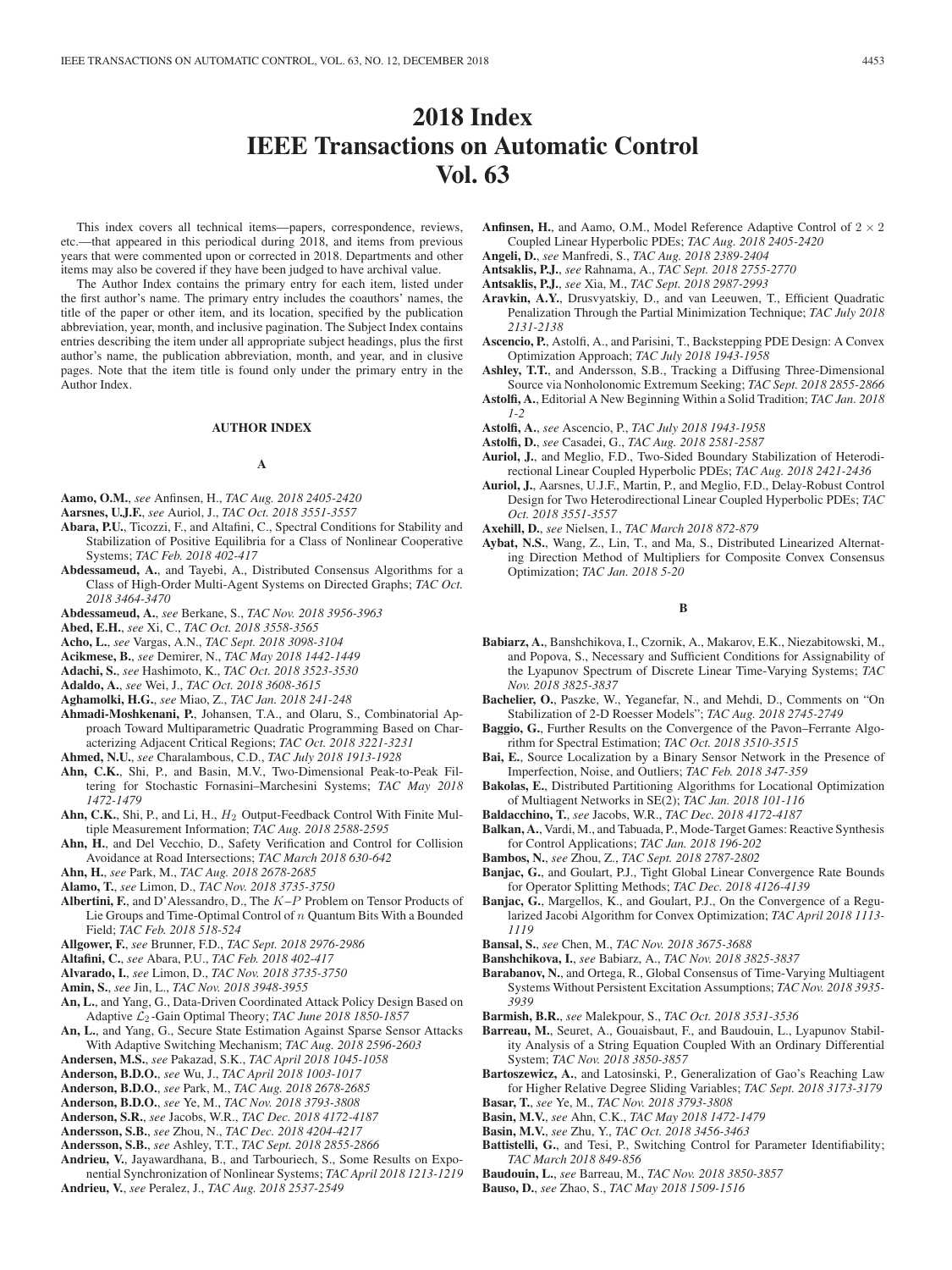- **Behal, A.**, *see* Manaffam, S., *TAC Aug. 2018 2641-2646*
- **Bekiaris-Liberis, N.**, *see* Cai, X., *TAC Jan. 2018 233-240*
- **Bekiaris-Liberis, N.**, and Krstic, M., Compensation of Transport Actuator Dynamics With Input-Dependent Moving Controlled Boundary; *TAC Nov. 2018 3889-3896*
- **Bekiroglu, K.**, *see* Yilmaz, B., *TAC Feb. 2018 532-539*
- **Belur, M.N.**, *see* Moothedath, S., *TAC Sept. 2018 3151-3158*
- **Belur, M.N.**, *see* Moothedath, S., *TAC Nov. 2018 3881-3888*
- **Bemporad, A.**, A Numerically Stable Solver for Positive Semidefinite Quadratic Programs Based on Nonnegative Least Squares; *TAC Feb. 2018 525-531*
- **Benallegue, A.**, Chitour, Y., and Tayebi, A., Adaptive Attitude Tracking Control of Rigid Body Systems With Unknown Inertia and Gyro-Bias; *TAC Nov. 2018 3986-3993*
- **Benedetto, M.D.D.**, *see* Pepe, P., *TAC June 2018 1603-1617*
- **Benedetto, M.D.D.**, *see* Pola, G., *TAC July 2018 1897-1912*
- **Benedetto, M.D.D.**, *see* Pola, G., *TAC Sept. 2018 2803-2817*
- **Bentsman, J.**, *see* Petrus, B., *TAC April 2018 1090-1096*
- **Berger, T.**, and Reis, T., Funnel Control Via Funnel Precompensator for Minimum Phase Systems With Relative Degree Two; *TAC July 2018 2264-2271*
- **Berkane, S.**, and Tayebi, A., On the Design of Attitude Complementary Filters on SO(3); *TAC March 2018 880-887*
- **Berkane, S.**, Abdessameud, A., and Tayebi, A., Hybrid Output Feedback for Attitude Tracking on SO(3); *TAC Nov. 2018 3956-3963*
- **Berman, S.**, *see* Zhang, F., *TAC June 2018 1563-1578*
- **Bertozzi, A.L.**, *see* Zhang, F., *TAC June 2018 1563-1578*
- **Bertsekas, D.P.**, Proper Policies in Infinite-State Stochastic Shortest Path Problems; *TAC Nov. 2018 3787-3792*
- **Bertsimas, D.**, Saunders, Z., and Shtern, S., Multitarget Tracking via Mixed Integer Optimization; *TAC Nov. 2018 3627-3642*
- **Besselink, B.**, *see* Feyzmahdavian, H.R., *TAC March 2018 643-656*
- **Bhasin, S.**, *see* Roy, S.B., *TAC Jan. 2018 283-290*
- **Bhatnagar, S.**, *see* Lakshminarayanan, C., *TAC April 2018 1185-1191*
- **Bhatnagar, S.**, *see* Ramaswamy, A., *TAC May 2018 1465-1471*
- **Biemond, J.J.B.**, Postoyan, R., Heemels, W.P.M.H., and van de Wouw, N., Incremental Stability of Hybrid Dynamical Systems; *TAC Dec. 2018 4094- 4109*
- **Bishop, A.N.**, *see* Shao, J., *TAC Oct. 2018 3588-3593*
- **Bisoffi, A.**, Da Lio, M., Teel, A.R., and Zaccarian, L., Global Asymptotic Stability of a PID Control System With Coulomb Friction; *TAC Aug. 2018 2654-2661*
- **Bistritz, I.**, and Leshem, A., Approximate Best-Response Dynamics in Random Interference Games; *TAC June 2018 1549-1562*
- **Blanchini, F.**, Casagrande, D., Giordano, G., and Viaro, U., A Bounded Complementary Sensitivity Function Ensures Topology-Independent Stability of Homogeneous Dynamical Networks; *TAC April 2018 1140-1146*
- **Bloch, A.M.**, *see* Rooney, P., *TAC March 2018 672-681*
- **Bloem, M.**, *see* Zhou, Z., *TAC Sept. 2018 2787-2802*
- **Bobiti, R.**, and Lazar, M., Automated-Sampling-Based Stability Verification and DOA Estimation for Nonlinear Systems; *TAC Nov. 2018 3659-3674*
- **Borgers, D.P.**, Dolk, V.S., and Heemels, W.P.M.H., Riccati-Based Design of Event-Triggered Controllers for Linear Systems With Delays; *TAC Jan. 2018 174-188*
- **Borja, P.**, *see* Zhang, M., *TAC April 2018 1032-1044*
- **Borrelli, F.**, *see* Rosolia, U., *TAC July 2018 1883-1896*
- **Boskos, D.**, *see* Theodosis, D., *TAC Dec. 2018 4156-4171*
- **Boudec, J.L.**, *see* Nick, M., *TAC March 2018 682-697*
- **Bouyarmane, K.**, and Kheddar, A., On Weight-Prioritized Multitask Control of Humanoid Robots; *TAC June 2018 1632-1647*
- **Braker, R.A.**, and Pao, L.Y., Proximate Time-Optimal Control of a Harmonic Oscillator; *TAC June 2018 1676-1691*
- **Bridgeman, L.J.**, and Forbes, J.R., A Comparative Study of Input–Output Stability Results; *TAC Feb. 2018 463-476*
- **Brogliato, B.**, *see* Miranda-Villatoro, F. A., *TAC Aug. 2018 2750*
- **Brown, P.N.**, and Marden, J.R., Optimal Mechanisms for Robust Coordination in Congestion Games; *TAC Aug. 2018 2437-2448*
- **Bruce-Doust, R.**, *see* Stamatescu, G., *TAC April 2018 1097-1104*
- **Brunner, F.D.**, Muller, M.A., and Allgower, F., Enhancing Output-Feedback MPC With Set-Valued Moving Horizon Estimation; *TAC Sept. 2018 2976- 2986*
- **Bullo, F.**, *see* Mei, W., *TAC Sept. 2018 2898-2912*
- **Buss, M.**, *see* Kersting, S., *TAC April 2018 1075-1089*
- **Buss, M.**, *see* Schauss, T., *TAC Nov. 2018 3927-3934*
- **Butcher, E.A.**, *see* Dabiri, A., *TAC April 2018 989-1002*
- **C**
- **Cai, Q.**, *see* Wu, Z., *TAC March 2018 619-629*
- **Cai, X.**, Bekiaris-Liberis, N., and Krstic, M., Input-to-State Stability and Inverse Optimality of Linear Time-Varying-Delay Predictor Feedbacks; *TAC Jan. 2018 233-240*
- **Camacho, E.F.**, *see* Fele, F., *TAC Sept. 2018 2883-2897*
- **Camlibel, K.M.**, *see* Jongsma, H., *TAC March 2018 657-671*
- **Campi, M.C.**, Garatti, S., and Ramponi, F.A., A General Scenario Theory for Nonconvex Optimization and Decision Making; *TAC Dec. 2018 4067-4078*
- **Campos, E.R.**, Mondie, S., and Di Loreto, M., Necessary Stability Conditions for Linear Difference Equations in Continuous Time; *TAC Dec. 2018 4405- 4412*
- **Cao, J.**, *see* Wu, X., *TAC Sept. 2018 3083-3090*
- **Cao, M.**, *see* de Marina, H.G., *TAC Feb. 2018 449-462*
- **Cao, M.**, *see* Ramazi, P., *TAC March 2018 742-751*
- **Cao, M.**, *see* Chen, Y., *TAC June 2018 1745-1752*
- **Cao, X.**, *see* Peng, L., *TAC July 2018 2199-2205*
- **Cao, X.**, Semismooth Potentials of Stochastic Systems With Degenerate Diffusions; *TAC Oct. 2018 3566-3572*
- **Caponigro,M.**, Ghezzi, R., Piccoli, B., and Trelat, E., Regularization of Chattering Phenomena via Bounded Variation Controls; *TAC July 2018 2046-2060*
- **Caporale, D.**, *see* Picasso, B., *TAC Jan. 2018 189-195*
- **Carrasco, J.**, *see* Wang, S., *TAC April 2018 947-959*
- **Casadei, G.**, and Astolfi, D., Multipattern Output Consensus in Networks of Heterogeneous Nonlinear Agents With Uncertain Leader: A Nonlinear Regression Approach; *TAC Aug. 2018 2581-2587*
- **Casagrande, D.**, *see* Blanchini, F., *TAC April 2018 1140-1146*
- **Cassandras, C.G.**, *see* Zhou, N., *TAC Dec. 2018 4204-4217*
- **Castanos, F.**, *see* Miranda-Villatoro, F. A., *TAC Aug. 2018 2750*
- **Cavalcanti, J.**, Figueredo, L.F.C., and Ishihara, J.Y., Robust Controller Design for Attitude Dynamics Subjected to Time-Delayed State Measurements; *TAC July 2018 2191-2198*
- **Chai, T.**, *see* Zhou, Y., *TAC April 2018 1155-1162*
- **Chai, T.**, *see* Li, T., *TAC Oct. 2018 3537-3544*
- **Chakib, H.**, *see* Khoumsi, A., *TAC Dec. 2018 4278-4285*
- **Chakraborty, D.**, *see* Mulla, A.K., *TAC Jan. 2018 132-144*
- **Chakravorty, J.**, and Mahajan, A.., Sufficient Conditions for the Value Function and Optimal Strategy to be Even and Quasi-Convex; *TAC Nov. 2018 3858- 3864*
- **Chambers, J.**, *see* Huang, Y., *TAC Feb. 2018 594-601*
- **Chamie, M.E.**, *see* Demirer, N., *TAC May 2018 1442-1449*
- **Chaporkar, P.**, *see* Moothedath, S., *TAC Sept. 2018 3151-3158*
- **Chaporkar, P.**, *see* Moothedath, S., *TAC Nov. 2018 3881-3888*
- **Charalambous, C.D.**, and Ahmed, N.U., Centralized Versus Decentralized Optimization of Distributed Stochastic Differential Decision Systems With Different Information Structures—Part II: Applications; *TAC July 2018 1913-1928*
- **Chatterjee, D.**, *see* Mishra, P.K., *TAC June 2018 1579-1590*
- **Chatzipanagiotis, N.**, *see* Lee, S., *TAC March 2018 827-834*
- **Chen, B.**, Pin, G., Ng, W.M., Hui, S.Y.R., and Parisini, T., An Adaptive-Observer-Based Robust Estimator of Multi-sinusoidal Signals; *TAC June 2018 1618-1631*
- **Chen, C.**, and Hu, H., Liveness-Enforcing Supervision in AMS-Oriented HAMGs: An Approach Based on New Characterization of Siphons Using Petri Nets; *TAC July 2018 1987-2002*
- **Chen, C.**, Qian, C., Sun, Z., and Liang, Y., Global Output Feedback Stabilization of a Class of Nonlinear Systems With Unknown Measurement Sensitivity; *TAC July 2018 2212-2217*
- **Chen, C.**, *see* Peng, Y., *TAC Aug. 2018 2359-2373*
- **Chen, C.**, *see* Peng, Y., *TAC Sept. 2018 3091-3097*
- **Chen, G.**, *see* Guo, Y., *TAC Jan. 2018 21-36*
- **Chen, G.**, *see* Wang, K., *TAC Sept. 2018 3010-3015*
- **Chen, J.**, Zhang, K., Jia, B., and Gao, Y., Identification of a Moving Object's Velocity and Range With a Static-Moving Camera System; *TAC July 2018 2168-2175*
- **Chen, J.**, *see* Dong, Y., *TAC Oct. 2018 3418-3425*
- **Chen, J.**, *see* Li, X., *TAC Nov. 2018 4016-4023*
- **Chen, L.**, *see* Zhou, X., *TAC July 2018 2019-2031*
- **Chen, M.**, and Shang, J., Recursive Spectral Meta-Learner for Online Combining Different Fault Classifiers; *TAC Feb. 2018 586-593*
- **Chen, M.**, *see* Gan, T., *TAC July 2018 2003-2018*
- **Chen, M.**, Herbert, S.L., Vashishtha, M.S., Bansal, S., and Tomlin, C.J., Decomposition of Reachable Sets and Tubes for a Class of Nonlinear Systems; *TAC Nov. 2018 3675-3688*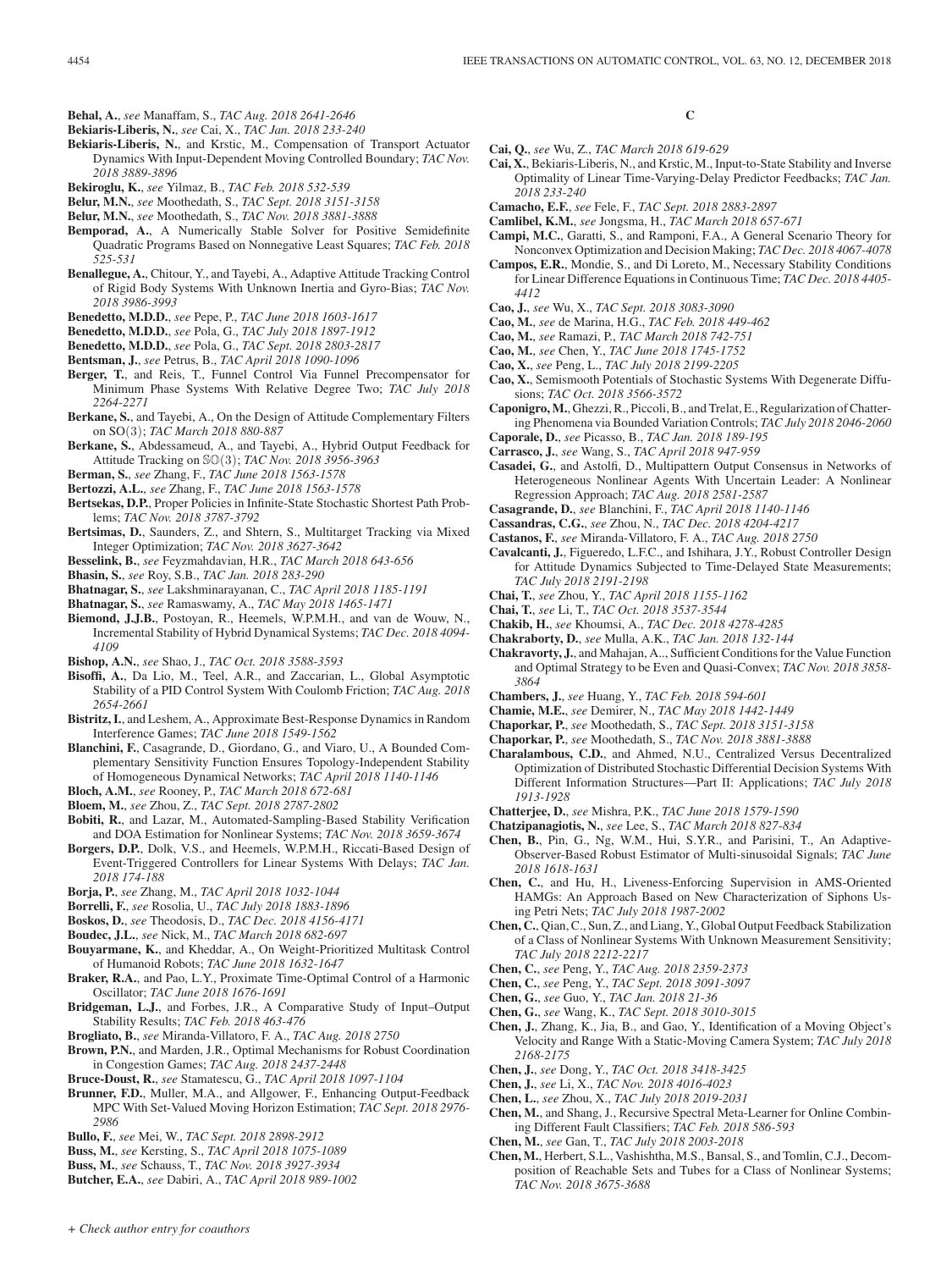- **Chen, M.Z.Q.**, *see* Wang, K., *TAC Sept. 2018 3010-3015*
- **Chen, S.**, *see* Xia, L., *TAC Oct. 2018 3290-3300*
- **Chen, T.**, Continuous-Time DC Kernel—A Stable Generalized First-Order Spline Kernel; *TAC Dec. 2018 4442-4447*
- **Chen, T.**, *see* Li, Y., *TAC Oct. 2018 3503-3509*
- **Chen, W.**, Wen, C., and Wu, J., Global Exponential/Finite-Time Stability of Nonlinear Adaptive Switching Systems With Applications in Controlling Systems With Unknown Control Direction; *TAC Aug. 2018 2738-2744*
- **Chen, W.**, *see* Liang, X., *TAC Sept. 2018 3016-3023*
- **Chen, Y.**, *see* Yamamoto, K., *TAC April 2018 1208-1212*
- **Chen, Y.**, Kar, S., and Moura, J.M.F., Cyber-Physical Attacks With Control Objectives; *TAC May 2018 1418-1425*
- **Chen, Y.**, *see* Cui, Y., *TAC May 2018 1487-1494*
- **Chen, Y.**, Xia, W., Cao, M., and Lu, J., Asynchronous Implementation of Distributed Coordination Algorithms: Conditions Using Partially Scrambling and Essentially Cyclic Matrices; *TAC June 2018 1745-1752*
- **Chen, Y.**, Georgiou, T.T., Pavon, M., and Tannenbaum, A., Efficient Robust Routing for Single Commodity Network Flows; *TAC July 2018 2287-2294*
- **Chen, Y.**, Georgiou, T.T., and Tannenbaum, A., Matrix Optimal Mass Transport: A Quantum Mechanical Approach; *TAC Aug. 2018 2612-2619*
- **Chen, Y.**, Georgiou, T.T., and Pavon, M., Optimal Steering of a Linear Stochastic System to a Final Probability Distribution—Part III; *TAC Sept. 2018 3112- 3118*
- **Chen, Z.**, *see* Ponomarev, A., *TAC Feb. 2018 498-504*
- **Chen, Z.**, *see* Wang, X., *TAC March 2018 894-901*
- **Chen, Z.**, *see* Petrus, B., *TAC April 2018 1090-1096*
- **Chen, Z.**, *see* Meng, H., *TAC Nov. 2018 3964-3971*
- **Cheng, D.**, *see* Hao, Y., *TAC Dec. 2018 4361-4366*
- **Cheng, D.**, *see* Zhang, K., *TAC June 2018 1591-1602*
- **Cheng, P.**, *see* Ren, Z., *TAC Oct. 2018 3545-3550*
- **Cherkaoui, R.**, *see* Nick, M., *TAC March 2018 682-697*
- **Cherukuri, A.**, and Cortes, J., Distributed Coordination of DERs With Storage for Dynamic Economic Dispatch; *TAC March 2018 835-842*
- **Cherukuri, A.**, Mallada, E., Low, S., and Cortes, J., The Role of Convexity in Saddle-Point Dynamics: Lyapunov Function and Robustness; *TAC Aug. 2018 2449-2464*
- **Chesi, G.**, and Middleton, R.H., LMI-Based Fixed Order Output Feedback Synthesis for Two-Dimensional Mixed Continuous-Discrete-Time Systems; *TAC April 2018 960-972*
- **Chesi, G.**, *see* Su, L., *TAC May 2018 1503-1508*
- **Chew, E.P.**, *see* Li, J., *TAC Sept. 2018 2913-2927*
- **Chitour, Y.**, *see* Benallegue, A., *TAC Nov. 2018 3986-3993*
- **Cho, N.**, Shin, H., Kim, Y., and Tsourdos, A., Composite Model Reference Adaptive Control with Parameter Convergence Under Finite Excitation; *TAC March 2018 811-818*
- **Chong, E.K.P.**, *see* Peng, Y., *TAC Aug. 2018 2359-2373*
- **Chopra, N.**, *see* Hatanaka, T., *TAC Dec. 2018 4421-4428*
- **Colaneri, P.**, *see* Picasso, B., *TAC Jan. 2018 189-195*
- **Colombino, M.**, Smith, R.S., and Summers, T.H., Mutually Quadratically Invariant Information Structures in Two-Team Stochastic Dynamic Games; *TAC July 2018 2256-2263*
- **Colombo, A.**, and Rossa, F.D., Composition of Least Restrictive Controllers, With Application to Collision Avoidance in Multiagent Systems; *TAC Nov. 2018 3972-3978*
- **Combes, R.**, *see* Talebi, M.S., *TAC April 2018 915-930*
- **Cong, S.**, A Result on Almost Sure Stability of Linear Continuous-Time Markovian Switching Systems; *TAC July 2018 2226-2233*
- **Coron, J.**, *see* Polyakov, A., *TAC Sept. 2018 3143-3150*
- **Cortes, J.**, *see* Cherukuri, A., *TAC March 2018 835-842*
- **Cortes, J.**, *see* Tallapragada, P., *TAC Aug. 2018 2374-2388*
- **Cortes, J.**, *see* Cherukuri, A., *TAC Aug. 2018 2449-2464*
- **Costa, E.F.**, *see* Vargas, A.N., *TAC Sept. 2018 3098-3104*
- **Costa, E.F.**, *see* Gutierrez-Pachas, D.A., *TAC Sept. 2018 3040-3045*
- **Cox, P.B.**, Weiland, S., and Toth, R., Affine Parameter-Dependent Lyapunov Functions for LPV Systems With Affine Dependence; *TAC Nov. 2018 3865-3872*
- **Cruz-Zavala, E.**, Nuno, E., and Moreno, J.A., On the Finite-Time Regulation of Euler–Lagrange Systems Without Velocity Measurements; *TAC Dec. 2018 4309-4316*
- **Cui, Y.**, Shen, J., Feng, Z., and Chen, Y., Stability Analysis for Positive Singular Systems With Time-Varying Delays; *TAC May 2018 1487-1494*
- **Czornik, A.**, *see* Babiarz, A., *TAC Nov. 2018 3825-3837*

# **D**

**D'Alessandro, D.**, *see* Albertini, F., *TAC Feb. 2018 518-524*

*+ Check author entry for coauthors*

- **Da Lio, M.**, *see* Bisoffi, A., *TAC Aug. 2018 2654-2661*
- **Dabiri, A.**, Butcher, E.A., Poursina, M., and Nazari, M., Optimal Periodic-Gain Fractional Delayed State Feedback Control for Linear Fractional Periodic Time-Delayed Systems; *TAC April 2018 989-1002*
- **Dai, L.**, *see* Sun, Z., *TAC Feb. 2018 608-615*
- **Dai, Y.**, *see* Ren, Z., *TAC Oct. 2018 3545-3550*
- **Dall'Anese, E.**, *see* Zhou, X., *TAC July 2018 2019-2031*
- **Davoudi, A.**, *see* Modares, H., *TAC Jan. 2018 117-131*
- **de Marina, H.G.**, Jayawardhana, B., and Cao, M., Taming Mismatches in Inter-agent Distances for the Formation-Motion Control of Second-Order Agents; *TAC Feb. 2018 449-462*
- **de Oliveira, M.C.**, *see* Pandey, A.P., *TAC Sept. 2018 3187-3188*
- **De Persis, C.**, and Monshizadeh, N., Bregman Storage Functions for Microgrid Control; *TAC Jan. 2018 53-68*
- **De Persis, C.**, *see* Monshizadeh, N., *TAC May 2018 1288-1299*
- **Debada, E.**, *see* Fele, F., *TAC Sept. 2018 2883-2897*
- **DeCarlo, R.A.**, *see* Johnson, S.C., *TAC Sept. 2018 2960-2975*
- **Declerck, P.**, Extremum Cycle Times in Time Interval Models; *TAC June 2018 1821-1827*
- **Defoort, M.**, *see* Zuo, Z., *TAC Feb. 2018 563-570*
- **Del Vecchio, D.**, *see* Ahn, H., *TAC March 2018 630-642*
- **Demirer, N.**, Chamie, M.E., and Acikmese, B., Safe Markov Chains for ON/OFF Density ControlWith Observed Transitions; *TAC May 2018 1442- 1449*
- **Deng, F.**, *see* Li, T., *TAC Oct. 2018 3537-3544*
- **Deutscher, J.**, and Kerschbaum, S., Backstepping Control of Coupled Linear Parabolic PIDEs With Spatially Varying Coefficients; *TAC Dec. 2018 4218-4233*
- **Deutscher, J.**, and Gabriel, J., Robust State Feedback Regulator Design for General Linear Heterodirectional Hyperbolic Systems; *TAC Aug. 2018 2620-2627*
- **Di Loreto, M.**, *see* Campos, E.R., *TAC Dec. 2018 4405-4412*
- **Dibaji, S.M.**, Ishii, H., and Tempo, R., Resilient Randomized Quantized Consensus; *TAC Aug. 2018 2508-2522*
- **Dietrich, F.**, Martin, S., and Jungers, M., Control via Leadership of Opinion Dynamics with State and Time-Dependent Interactions; *TAC April 2018 1200-1207*
- **Dimarogonas, D.V.**, *see* Zhao, S., *TAC May 2018 1509-1516*
- **Dimarogonas, D.V.**, *see* Hashimoto, K., *TAC Oct. 2018 3523-3530*
- **Dimarogonas, D.V.**, *see* Yu, P., *TAC Nov. 2018 3979-3985*
- **Ding, S.X.**, *see* Koenings, T., *TAC March 2018 805-810*
- **Ding, Z.**, *see* Zuo, Z., *TAC Feb. 2018 563-570*
- **Ding, Z.**, *see* Li, Z., *TAC May 2018 1434-1441*
- **Dinh, M.**, *see* Laib, K., *TAC July 2018 2075-2090*
- **Diwadkar, A.**, *see* Nandanoori, S.P., *TAC Dec. 2018 4323-4330*
- **do Val, J.B.R.**, *see* Vargas, A.N., *TAC Sept. 2018 3098-3104*
- **Doban, A.I.**, and Lazar, M., Computation of Lyapunov Functions for Nonlinear Differential Equations via a Massera-Type Construction; *TAC May 2018 1259-1272*
- **Dodd, T.**, *see* Jacobs, W.R., *TAC Dec. 2018 4172-4187*
- **Dolk, V.S.**, *see* Borgers, D.P., *TAC Jan. 2018 174-188*
- **Dong, D.**, *see* Wang, Y., *TAC May 2018 1388-1403*
- **Dong, Y.**, Chen, J., and Huang, J., Cooperative Robust Output Regulation for Second-Order Nonlinear Multiagent Systems With an Unknown Exosystem; *TAC Oct. 2018 3418-3425*
- **Dou, L.**, Song, C., Wang, X., Liu, L., and Feng, G., Coverage Control for Heterogeneous Mobile Sensor Networks Subject to Measurement Errors; *TAC Oct. 2018 3479-3486*
- **Doyle, J.C.**, *see* Wang, Y., *TAC Dec. 2018 4234-4249*
- **Drusvyatskiy, D.**, *see* Aravkin, A.Y., *TAC July 2018 2131-2138*
- **Du, C.**, *see* Li, F., *TAC Aug. 2018 2715-2721*

# **E**

- **Ebihara, Y.**,  $H_2$  Analysis of LTI Systems via Conversion to Externally Positive Systems; *TAC Aug. 2018 2566-2572*
- **Efe, M.O.**, *see* Kurkcu, B., *TAC Nov. 2018 3940-3947*
- **Eksin, C.**, *see* Swenson, B., *TAC Dec. 2018 4294-4300*
- **Eksin, C.**, and Ribeiro, A., Distributed Fictitious Play for Multiagent Systems in Uncertain Environments; *TAC April 2018 1177-1184*
- **Elamvazhuthi, K.**, *see* Zhang, F., *TAC June 2018 1563-1578*
- **Enyioha, C.**, *see* Magnusson, S., *TAC May 2018 1356-1371*
- **Ernst, D.**, *see* Sootla, A., *TAC March 2018 791-796*
- **Esfahani, P.M.**, *see* Tanaka, T., *TAC Jan. 2018 37-52*
- **Espitia, N.**, Girard, A., Marchand, N., and Prieur, C., Event-Based Boundary Control of a Linear  $2 \times 2$  Hyperbolic System via Backstepping Approach; *TAC Aug. 2018 2686-2693*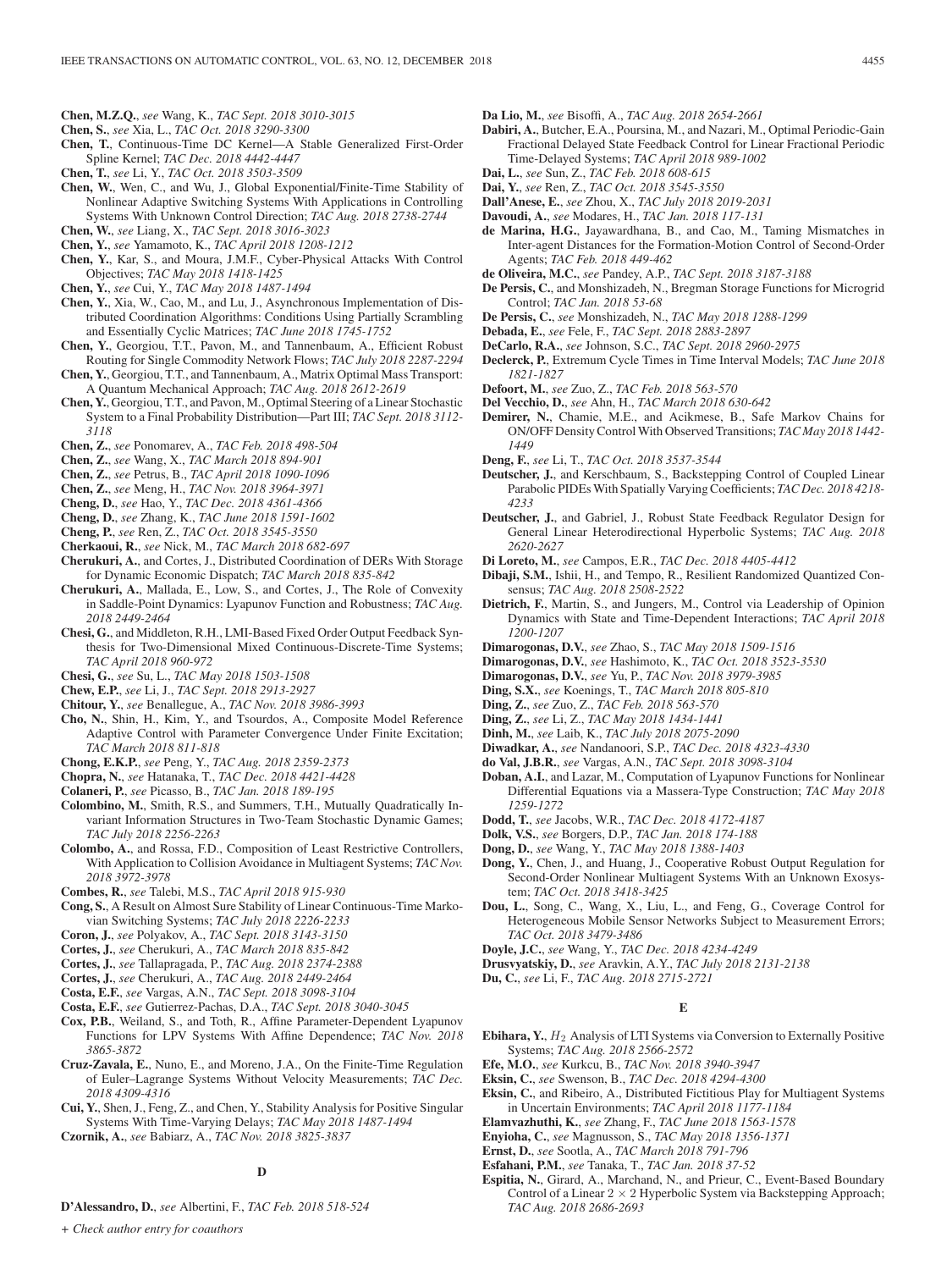**Etesami, S.R.**, Saad, W., Mandayam, N.B., and Poor, H.V., Stochastic Games for the Smart Grid Energy Management With Prospect Prosumers; *TAC Aug. 2018 2327-2342*

### **F**

- **Falsone, A.**, *see* Margellos, K., *TAC May 2018 1372-1387*
- **Famularo, D.**, *see* Lucia, W., *TAC Aug. 2018 2558-2565*
- **Fan, D.**, and Tarraf, D.C., Output Observability of Systems Over Finite Alphabets With Linear Internal Dynamics; *TAC Oct. 2018 3404-3417*
- **Fan, L.**, *see* Miao, Z., *TAC Jan. 2018 241-248*
- **Fang, Y.**, *see* Lu, B., *TAC Oct. 2018 3471-3478*
- **Farhadi, A.**, *see* Sanjaroon, V., *TAC Sept. 2018 3024-3031*
- **Fazlyab, M.**, Paternain, S., Preciado, V.M., and Ribeiro, A., Prediction-Correction Interior-Point Method for Time-Varying Convex Optimization; *TAC July 2018 1973-1986*
- **Fedele, G.**, A Fractional-Order Repetitive Controller for Periodic Disturbance Rejection; *TAC May 2018 1426-1433*
- **Fei, Z.**, *see* Shi, S., *TAC March 2018 857-863*
- **Fei, Z.**, Shi, S., Wang, Z., and Wu, L., Quasi-Time-Dependent Output Control for Discrete-Time Switched System With Mode-Dependent Average Dwell Time; *TAC Aug. 2018 2647-2653*
- **Fele, F.**, Debada, E., Maestre, J.M., and Camacho, E.F., Coalitional Control for Self-Organizing Agents; *TAC Sept. 2018 2883-2897*
- **Feng, G.**, *see* Hu, W., *TAC Feb. 2018 548-555*
- **Feng, G.**, *see* Xu, X., *TAC Feb. 2018 492-497*
- **Feng, G.**, *see* Yu, X., *TAC Aug. 2018 2730-2737*
- **Feng, G.**, *see* Dou, L., *TAC Oct. 2018 3479-3486*
- **Feng, L.**, *see* Zhang, H., *TAC Oct. 2018 3345-3360*
- 
- **Feng, Z.**, *see* Cui, Y., *TAC May 2018 1487-1494*
- **Ferramosca, A.**, *see* Rivadeneira, P.S., *TAC Sept. 2018 2994-3001*
- **Ferramosca, A.**, *see* Limon, D., *TAC Nov. 2018 3735-3750*
- **Fetzer, M.**, Scherer, C.W., and Veenman, J., Invariance With Dynamic Multipliers; *TAC July 2018 1929-1942*
- **Feyzmahdavian, H.R.**, Besselink, B., and Johansson, M., Stability Analysis of Monotone Systems via Max-Separable Lyapunov Functions; *TAC March 2018 643-656*
- **Figueredo, L.F.C.**, *see* Cavalcanti, J., *TAC July 2018 2191-2198*
- **Fischione, C.**, *see* Magnusson, S., *TAC May 2018 1356-1371*
- **Fischione, C.**, *see* Yu, P., *TAC Nov. 2018 3979-3985*
- **Forbes, J.R.**, *see* Bridgeman, L.J., *TAC Feb. 2018 463-476*
- **Forbes, J.R.**, *see* Zlotnik, D.E., *TAC Dec. 2018 4338-4344*
- **Forbes, J.R.**, *see* Walsh, A., *TAC May 2018 1531-1537*
- **Formentin, S.**, *see* Novara, C., *TAC April 2018 1147-1154*
- **Fradkov, A.**, *see* Furtat, I., *TAC Jan. 2018 298-305*
- **Franceschetti, M.**, *see* Tallapragada, P., *TAC Aug. 2018 2374-2388*
- **Frankowska, H.**, and Haidar, I., A Relaxation Result for State-Constrained Delay Differential Inclusions; *TAC Nov. 2018 3751-3760*
- **Franze, G.**, *see* Lucia, W., *TAC Aug. 2018 2558-2565*
- **Freundlich, C.**, Lee, S., and Zavlanos, M.M., Distributed Active State Estimation With User-Specified Accuracy; *TAC Feb. 2018 418-433*
- **Fridman, E.**, *see* Furtat, I., *TAC Jan. 2018 298-305*
- **Fridman, E.**, *see* Selivanov, A., *TAC Oct. 2018 3594-3600*
- **Fridman, E.**, *see* Kang, W., *TAC Nov. 2018 3873-3880*
- **Fridman, L.**, *see* Seeber, R., *TAC Dec. 2018 4301-4308*
- **Friedkin, N.E.**, *see* Mei, W., *TAC Sept. 2018 2898-2912*
- **Fu, J.**, *see* Li, T., *TAC Oct. 2018 3537-3544*
- **Fu, M.**, *see* Wu, Z., *TAC March 2018 619-629*
- **Fu, M.**, *see* Jie, C., *TAC Sept. 2018 2867-2882*
- **Fu, M.C.**, *see* Jiang, G., *TAC June 2018 1760-1767*
- **Fu, M.C.**, *see* Peng, Y., *TAC Aug. 2018 2359-2373*
- **Fu, M.C.**, *see* Peng, Y., *TAC Sept. 2018 3091-3097*

*+ Check author entry for coauthors*

- **Fujimoto, Y.**, Maruta, I., and Sugie, T., Input Design for Kernel-Based System Identification From the Viewpoint of Frequency Response; *TAC Sept. 2018 3075-3082*
- **Fullmer, D.**, and Morse, A.S., A Distributed Algorithm for Computing a Common Fixed Point of a Finite Family of Paracontractions; *TAC Sept. 2018 2833-2843*
- **Furtat, I.**, Fridman, E., and Fradkov, A., Disturbance Compensation With Finite Spectrum Assignment for Plants With Input Delay; *TAC Jan. 2018 298-305*

**G**

- **Gabriel, G.W.**, Goncalves, T.R., and Geromel, J.C., Optimal and Robust Sampled-Data Control of Markov Jump Linear Systems: A Differential LMI Approach; *TAC Sept. 2018 3054-3060*
- **Gabriel, J.**, *see* Deutscher, J., *TAC Aug. 2018 2620-2627*
- **Gajic, Z.**, *see* Yoo, H., *TAC Nov. 2018 3904-3911*
- **Gan, T.**, Chen, M., Li, Y., Xia, B., and Zhan, N., Reachability Analysis for Solvable Dynamical Systems; *TAC July 2018 2003-2018*
- **Gao, C.**, *see* Jiang, B., *TAC Nov. 2018 3919-3926*
- **Gao, H.**, Li, X., and Qiu, J., Finite Frequency  $H_{\infty}$  Deconvolution With Application to Approximated Bandlimited Signal Recovery; *TAC Jan. 2018 203-210*
- **Gao, H.**, and Wang, Y., A Pulse-Based Integrated Communication and Control Design for Decentralized Collective Motion Coordination; *TAC June 2018 1858-1864*
- **Gao, S.**, *see* Xiao, H., *TAC Sept. 2018 3127-3134*
- **Gao, W.**, Jiang, Z., Lewis, F.L., and Wang, Y., Leader-to-Formation Stability of Multiagent Systems: An Adaptive Optimal Control Approach; *TAC Oct. 2018 3581-3587*
- **Gao, Y.**, *see* Chen, J., *TAC July 2018 2168-2175*
- **Garatti, S.**, *see* Campi, M.C., *TAC Dec. 2018 4067-4078*
- **Garatti, S.**, *see* Margellos, K., *TAC May 2018 1372-1387*
- **Geiselhart, R.**, *see* Noroozi, N., *TAC May 2018 1231-1242*
- **Georgiou, T.T.**, *see* Yamamoto, K., *TAC April 2018 1208-1212*
- **Georgiou, T.T.**, *see* Chen, Y., *TAC July 2018 2287-2294*
- **Georgiou, T.T.**, *see* Chen, Y., *TAC Aug. 2018 2612-2619*
- 
- **Georgiou, T.T.**, *see* Chen, Y., *TAC Sept. 2018 3112-3118* **Geromel, J.C.**, *see* Gabriel, G.W., *TAC Sept. 2018 3054-3060*
- **Ghanem, P.**, *see* Saab, S.S., *TAC Aug. 2018 2481-2495*
- 
- **Ghezzi, R.**, *see* Caponigro, M., *TAC July 2018 2046-2060*
- **Giordano, G.**, *see* Blanchini, F., *TAC April 2018 1140-1146*
- **Giraldi, L.**, Lissy, P., Moreau, C., and Pomet, J., Addendum to "Local Controllability of the Two-Link Magneto-Elastic Microswimmer"; *TAC July 2018 2303-2305*
- **Girard, A.**, *see* Meyer, P., *TAC June 2018 1835-1841*
- **Girard, A.**, *see* Espitia, N., *TAC Aug. 2018 2686-2693*
- **Giselsson, P.**, *see* Grussler, C., *TAC Nov. 2018 4000-4007*
- **Giua, A.**, *see* Ran, N., *TAC April 2018 1192-1199*
- **Giua, A.**, *see* He, Z., *TAC Aug. 2018 2573-2580*
- **Goncalves, J.**, *see* Markdahl, J., *TAC June 2018 1664-1675*
- **Goncalves, T.R.**, *see* Gabriel, G.W., *TAC Sept. 2018 3054-3060*
- **Gonzalez, A.H.**, *see* Rivadeneira, P.S., *TAC Sept. 2018 2994-3001*
- **Gopalan, A.**, *see* Meshram, R., *TAC Sept. 2018 3046-3053*
- **Gouaisbaut, F.**, *see* Seuret, A., *TAC Jan. 2018 225-232*
- **Gouaisbaut, F.**, *see* Barreau, M., *TAC Nov. 2018 3850-3857*
- **Gough, J.E.**, *see* Zhang, G., *TAC Feb. 2018 331-346*
- **Goulart, P.J.**, *see* Banjac, G., *TAC Dec. 2018 4126-4139*
- **Goulart, P.J.**, *see* Banjac, G., *TAC April 2018 1113-1119*
- **Grivopoulos, S.**, *see* Zhang, G., *TAC Feb. 2018 331-346*
- **Gros, S.**, and Zanon, M., Numerical Optimal Control With Periodicity Constraints in the Presence of Invariants; *TAC Sept. 2018 2818-2832*
- **Grune, L.**, *see* Noroozi, N., *TAC May 2018 1231-1242*
- **Grussler, C.**, Rantzer, A., and Giselsson, P., Low-Rank Optimization With Convex Constraints; *TAC Nov. 2018 4000-4007*
- **Guan, X.**, *see* You, X., *TAC Dec. 2018 4391-4396*
- **Gui, W.**, *see* Lin, P., *TAC April 2018 1171-1176*
- **Gui, W.**, *see* Li, F., *TAC Aug. 2018 2715-2721*
- **Gulan, M.**, *see* Nguyen, N.A., *TAC May 2018 1243-1258*
- **Gunes, B.**, van Wingerden, J., and Verhaegen, M., Tensor Nuclear Norm LPV Subspace Identification; *TAC Nov. 2018 3897-3903*

**Guo, M.**, and Zavlanos, M.M., Probabilistic Motion Planning Under Temporal

**Guo, Y.**, Lin, W., and Chen, G., Stability of Switched Systems on Randomly Switching Durations With Random Interaction Matrices; *TAC Jan. 2018*

Tasks and Soft Constraints; *TAC Dec. 2018 4051-4066*

- **Guo, B.**, *see* Zhao, Z., *TAC Jan. 2018 211-218*
- **Guo, K.**, *see* Zhu, B., *TAC Dec. 2018 4367-4374* **Guo, L.**, *see* Huang, S., *TAC March 2018 888-893*

**Guo, L.**, *see* Liu, Y., *TAC Dec. 2018 4345-4352* **Guo, L.**, *see* Xie, S., *TAC Nov. 2018 3643-3658*

**Guo, Z.**, *see* Shi, D., *TAC Feb. 2018 386-401*

*21-36*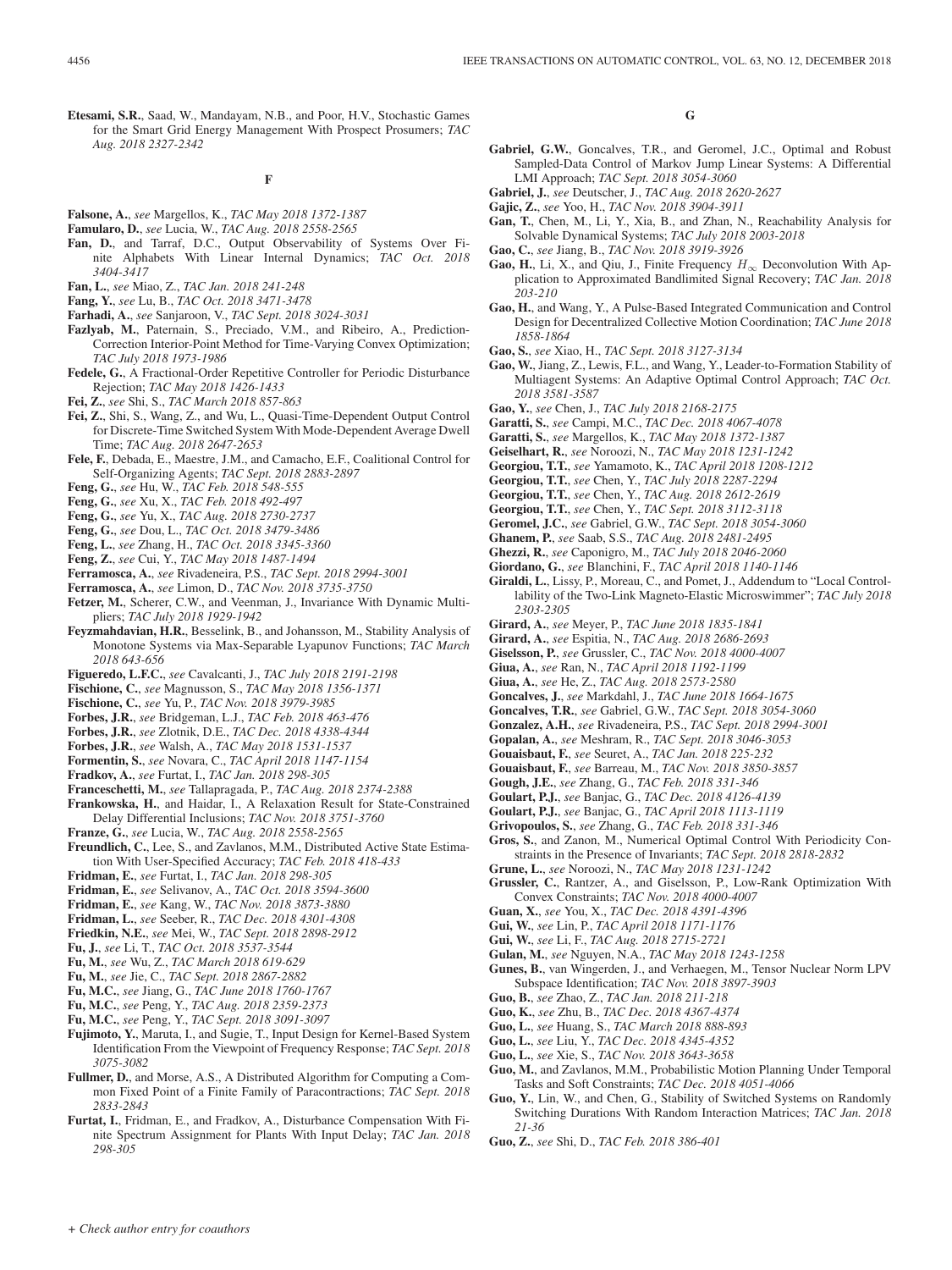**Gusrialdi, A.**, Qu, Z., and Simaan, M.A., Competitive Interaction Design of Cooperative Systems Against Attacks; *TAC Sept. 2018 3159-3166*

**Gutierrez-Pachas, D.A.**, and Costa, E.F., On the Linear Quadratic Problem for Systems With Time-Reversed Markov Jump Parameters and the Duality With Filtering of Markov Jump Linear Systems; *TAC Sept. 2018 3040-3045*

**H**

- **Hadjicostis, C.N.**, *see* Keroglou, C., *TAC Oct. 2018 3601-3607*
- **Haeri, M.**, *see* Mousavi, S.S., *TAC July 2018 2234-2241*
- **Hagiwara, T.**, *see* Hosoe, Y., *TAC Feb. 2018 556-562*

**Haidar, I.**, *see* Frankowska, H., *TAC Nov. 2018 3751-3760*

- **Haimovich, H.**, and Mancilla-Aguilar, J.L., A Characterization of Integral ISS for Switched and Time-Varying Systems; *TAC Feb. 2018 578-585*
- **Hamel, T.**, and Samson, C., Riccati Observers for the Nonstationary PnP Problem; *TAC March 2018 726-741*
- **Hansson, A.**, *see* Pakazad, S.K., *TAC April 2018 1045-1058*
- **Hansson, A.**, *see* Yu, C., *TAC April 2018 1126-1131*
- **Hao, Y.**, Pan, S., Qiao, Y., and Cheng, D., Cooperative Control via Congestion Game Approach; *TAC Dec. 2018 4361-4366*
- **Hashimoto, K.**, Adachi, S., and Dimarogonas, D.V., Aperiodic Sampled-Data Control via Explicit Transmission Mapping: A Set-Invariance Approach; *TAC Oct. 2018 3523-3530*
- **Haskell, W.B.**, *see* Yu, P., *TAC Sept. 2018 3135-3142*
- **Hatanaka, T.**, Chopra, N., Ishizaki, T., and Li, N., Passivity-Based Distributed Optimization With Communication Delays Using PI Consensus Algorithm; *TAC Dec. 2018 4421-4428*
- **Hayashi, N.**, *see* Kajiyama, Y., *TAC July 2018 2248-2255*
- **He, X.**, *see* Liu, Q., *TAC Aug. 2018 2701-2708*
- **He, Z.**, Li, Z., and Giua, A., Performance Optimization for Timed Weighted Marked Graphs Under Infinite Server Semantics; *TAC Aug. 2018 2573- 2580*
- **Heath, W.P.**, *see* Wang, S., *TAC April 2018 947-959*
- **Heemels, W.P.M.H.**, *see* Borgers, D.P., *TAC Jan. 2018 174-188*
- **Heemels, W.P.M.H.**, *see* Biemond, J.J.B., *TAC Dec. 2018 4094-4109*
- **Heemels, W.P.M.H.**, *see* Jungers, R.M., *TAC Oct. 2018 3361-3376*
- **Herbert, S.L.**, *see* Chen, M., *TAC Nov. 2018 3675-3688*
- **Hespanha, J.P.**, *see* Vamvoudakis, K.G., *TAC April 2018 1018-1031*
- **Hespanha, J.P.**, *see* Okano, K., *TAC June 2018 1708-1723*
- **Heydari, A.**, Stability Analysis of Optimal Adaptive Control Using Value Iteration With Approximation Errors; *TAC Sept. 2018 3119-3126*
- **Homer, T.**, and Mhaskar, P., Output-Feedback Lyapunov-Based Predictive Control of Stochastic Nonlinear Systems; *TAC Feb. 2018 571-577*
- **Hong, Y.**, *see* Liang, S., *TAC June 2018 1753-1759*
- **Horn, M.**, *see* Seeber, R., *TAC Dec. 2018 4301-4308*
- **Horn, M.**, *see* Kirchengast, M., *TAC April 2018 1163-1170*
- **Horn, M.**, *see* Seeber, R., *TAC Oct. 2018 3426-3433*
- **Horst, J.A.**, *see* Zhao, C., *TAC Feb. 2018 477-491*
- **Hosoe, Y.**, Hagiwara, T., and Peaucelle, D., Robust Stability Analysis and State Feedback Synthesis for Discrete-Time Systems Characterized by Random Polytopes; *TAC Feb. 2018 556-562*
- **Hu, H.**, *see* Chen, C., *TAC July 2018 1987-2002*
- **Hu, J.**, *see* Peng, Y., *TAC Sept. 2018 3091-3097*
- **Hu, J.**, *see* Lee, D., *TAC Oct. 2018 3516-3522*
- **Hu, W.**, Liu, L., and Feng, G., Cooperative Output Regulation of Linear Multi-Agent Systems by Intermittent Communication: A Unified Framework of Time- and Event-Triggering Strategies; *TAC Feb. 2018 548-555*
- **Hu, X.**, *see* Wei, J., *TAC Oct. 2018 3608-3615*
- **Hua, C.**, *see* You, X., *TAC Dec. 2018 4391-4396*
- **Huang, J.**, *see* Liu, T., *TAC March 2018 783-790*
- **Huang, J.**, *see* Liu, T., *TAC Dec. 2018 4383-4390*
- **Huang, J.**, and Li, N., Linear–Quadratic Mean-Field Game for Stochastic Delayed Systems; *TAC Aug. 2018 2722-2729*
- **Huang, J.**, *see* Dong, Y., *TAC Oct. 2018 3418-3425*
- **Huang, S.**, Zhang, D., Guo, L., and Wu, L., Convergent Fault Estimation for Linear Systems With Faults and Disturbances; *TAC March 2018 888-893* **Huang, T.**, *see* Shao, J., *TAC Oct. 2018 3588-3593*
- **Huang, Y.**, Zhang, Y., Wu, Z., Li, N., and Chambers, J., A Novel Adaptive Kalman Filter With Inaccurate Process and Measurement Noise Covariance Matrices; *TAC Feb. 2018 594-601*
- **Huang, Y.**, Wang, J., Shi, D., and Shi, L., Toward Event-Triggered Extended State Observer; *TAC June 2018 1842-1849*
- **Hughes, T.H.**, On the Optimal Control of Passive or Nonexpansive Systems; *TAC Dec. 2018 4079-4093*
- **Hui, S.Y.R.**, *see* Chen, B., *TAC June 2018 1618-1631*

**Humaloja, J.**, and Paunonen, L., Robust Regulation of Infinite-Dimensional Port-Hamiltonian Systems; *TAC May 2018 1480-1486*

**Hwang, I.**, *see* Kwon, C., *TAC July 2018 2272-2279*

**I**

- **Iannelli, L.**, *see* Kebriaei, H., *TAC March 2018 902-909*
- **Ishihara, J.Y.**, *see* Cavalcanti, J., *TAC July 2018 2191-2198*
- **Ishii, H.**, *see* Dibaji, S.M., *TAC Aug. 2018 2508-2522*
- **Ishizaki, T.**, *see* Hatanaka, T., *TAC Dec. 2018 4421-4428*
- **Iwasaki, T.**, *see* Wu, A., *TAC July 2018 1959-1972*

**J**

- **Jacobs, W.R.**, Baldacchino, T., Dodd, T., and Anderson, S.R., Sparse Bayesian Nonlinear System Identification Using Variational Inference; *TAC Dec. 2018 4172-4187*
- **Jadbabaie, A.**, *see* Shahrampour, S., *TAC March 2018 714-725*
- **Jagtap, P.**, and Zamani, M., Backstepping Design for Incremental Stability of Stochastic Hamiltonian Systems with Jumps; *TAC Jan. 2018 255-261*
- **Jayawardhana, B.**, *see* de Marina, H.G., *TAC Feb. 2018 449-462*
- **Jayawardhana, B.**, *see* Andrieu, V., *TAC April 2018 1213-1219*
- **Ji, H.**, *see* Li, Z., *TAC Dec. 2018 4413-4420*
- **Ji, J.**, *see* Zhang, H., *TAC Nov. 2018 3994-3999*
- **Jia, B.**, *see* Chen, J., *TAC July 2018 2168-2175*
- **Jiang, B.**, Kao, Y., Karimi, H.R., and Gao, C., Stability and Stabilization for Singular Switching Semi-Markovian Jump Systems With Generally Uncertain Transition Rates; *TAC Nov. 2018 3919-3926*
- **Jiang, G.**, and Fu, M.C., Importance Splitting for Finite-Time Rare Event Simulation; *TAC June 2018 1760-1767*
- **Jiang, H.**, Shanbhag, U.V., and Meyn, S.P., Distributed Computation of Equilibria in Misspecified Convex Stochastic Nash Games; *TAC Feb. 2018 360-371*
- **Jiang, Z.**, *see* Gao, W., *TAC Oct. 2018 3581-3587*
- **Jie, C.**, L. A., P., Fu, M., Marcus, S., and Szepesvari, C., Stochastic Optimization in a Cumulative Prospect Theory Framework; *TAC Sept. 2018 2867-2882*
- **Jin, L.**, and Amin, S., Stability of Fluid Queueing Systems With Parallel Servers and Stochastic Capacities; *TAC Nov. 2018 3948-3955*
- **Jing, G.**, *see* Lu, K., *TAC Aug. 2018 2670-2677*
- **Jing, Z.**, *see* Liang, X., *TAC Sept. 2018 3016-3023*
- **Johansen, T.A.**, *see* Ahmadi-Moshkenani, P., *TAC Oct. 2018 3221-3231*
- **Johansson, K.H.**, *see* Ren, X., *TAC Jan. 2018 85-100*
- **Johansson, K.H.**, *see* Shi, D., *TAC Feb. 2018 386-401*
- **Johansson, K.H.**, *see* Wu, J., *TAC April 2018 1003-1017*
- **Johansson, K.H.**, *see* Wei, J., *TAC Oct. 2018 3608-3615*
- **Johansson, M.**, *see* Feyzmahdavian, H.R., *TAC March 2018 643-656*
- **Johansson, M.**, *see* Talebi, M.S., *TAC April 2018 915-930*
- **Johnson, P.D.**, *see* Ticozzi, F., *TAC March 2018 819-826*
- **Johnson, S.C.**, Wicks, M., Zefran, M., and DeCarlo, R.A., The Structured Distance to the Nearest System Without Property P; *TAC Sept. 2018 2960- 2975*
- **Johnson, T.T.**, *see* Xiang, W., *TAC May 2018 1450-1456*
- **Jonckheere, E.A.**, *see* Schirmer, S.G., *TAC Aug. 2018 2523-2536*
- **Jongsma, H.**, Trentelman, H.L., and Camlibel, K.M., Model Reduction of Networked Multiagent Systems by Cycle Removal; *TAC March 2018 657- 671*
- **Jungers, M.**, *see* Dietrich, F., *TAC April 2018 1200-1207*
- **Jungers, R.M.**, Kundu, A., and Heemels, W.P.M.H., Observability and Controllability Analysis of Linear Systems Subject to Data Losses; *TAC Oct. 2018 3361-3376*

**K**

- **Kajiyama, Y.**, Hayashi, N., and Takai, S., Distributed Subgradient Method With Edge-Based Event-Triggered Communication; *TAC July 2018 2248-2255* **Kang, N.**, *see* Zhao, C., *TAC Feb. 2018 477-491*
- 
- **Kang, W.**, *see* Modares, H., *TAC Jan. 2018 117-131*
- **Kang, W.**, and Fridman, E., Boundary Constrained Control of Delayed Nonlinear Schrödinger Equation; *TAC Nov. 2018 3873-3880*
- **Kao, Y.**, *see* Jiang, B., *TAC Nov. 2018 3919-3926*
- **Kar, I.N.**, *see* Roy, S.B., *TAC Jan. 2018 283-290*
- **Kar, S.**, *see* Swenson, B., *TAC Dec. 2018 4294-4300*
- **Kar, S.**, *see* Chen, Y., *TAC May 2018 1418-1425*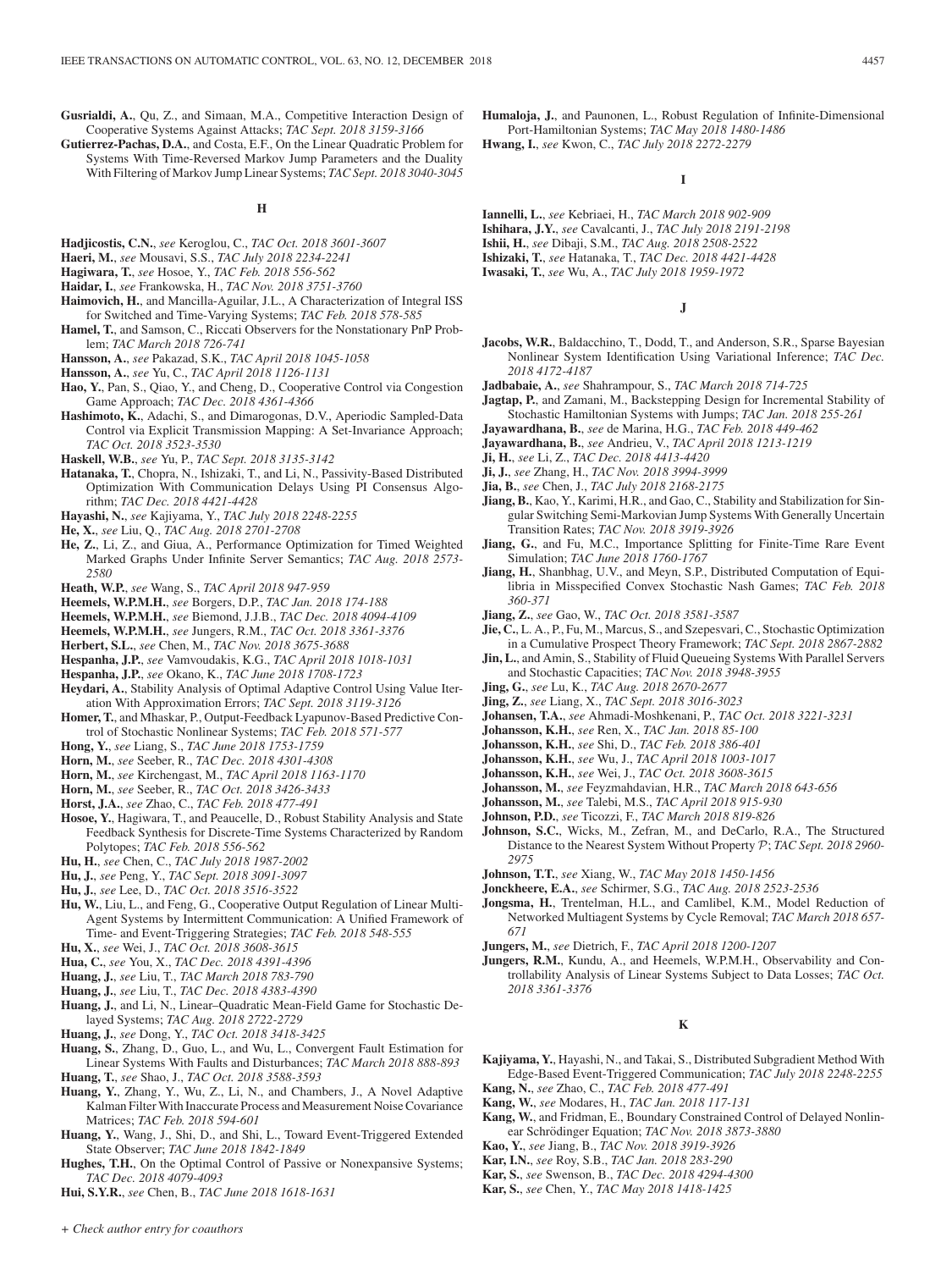- **Karafyllis, I.**, and Krstic, M., Adaptive Certainty-Equivalence Control With Regulation-Triggered Finite-Time Least-Squares Identification; *TAC Oct. 2018 3261-3275*
- **Karagiannis, D.**, and Radisavljevic-Gajic, V., Sliding Mode Boundary Control of an Euler–Bernoulli Beam Subject to Disturbances; *TAC Oct. 2018 3442- 3448*
- **Karasev, P.**, *see* Zhu, L., *TAC Oct. 2018 3276-3289*
- **Karimi, H.R.**, *see* Jiang, B., *TAC Nov. 2018 3919-3926*
- **Kasnakoglu, C.**, *see* Kurkcu, B., *TAC Nov. 2018 3940-3947*
- **Kawanishi, M.**, *see* Nguyen, D.H., *TAC June 2018 1784-1790*
- **Kawano, Y.**, and Scherpen, J.M., Structure Preserving Truncation of Nonlinear Port Hamiltonian Systems; *TAC Dec. 2018 4286-4293*
- **Kebriaei, H.**, and Iannelli, L., Discrete-Time Robust Hierarchical Linear-Quadratic Dynamic Games; *TAC March 2018 902-909*
- **Keroglou, C.**, and Hadjicostis, C.N., Distributed Fault Diagnosis in Discrete Event Systems via Set Intersection Refinements; *TAC Oct. 2018 3601-3607*
- **Kerschbaum, S.**, *see* Deutscher, J., *TAC Dec. 2018 4218-4233*
- **Kersting, S.**, and Buss, M., How to Systematically Distribute Candidate Models and Robust Controllers in Multiple-Model Adaptive Control: A Coverage Control Approach; *TAC April 2018 1075-1089*
- **Keviczky, T.**, *see* Wan, Y., *TAC April 2018 1132-1139*
- **Khalaj, B.H.**, *see* Sanjaroon, V., *TAC Sept. 2018 3024-3031*
- **Khan, U.A.**, *see* Xi, C., *TAC May 2018 1329-1339*
- **Khan, U.A.**, *see* Xi, C., *TAC Oct. 2018 3558-3565*
- **Kheddar, A.**, *see* Bouyarmane, K., *TAC June 2018 1632-1647*
- **Khoumsi, A.**, and Chakib, H., Decentralized Supervisory Control of Discrete Event Systems: An Arborescent Architecture to Realize Inference-Based Control; *TAC Dec. 2018 4278-4285*
- **Kim, Y.**, *see* Cho, N., *TAC March 2018 811-818*
- **Kirchengast, M.**, Steinberger, M., and Horn, M., Input Matrix Factorizations for Constrained Control Allocation; *TAC April 2018 1163-1170*
- **Kloetzer, M.**, *see* Mahulea, C., *TAC July 2018 2218-2225*
- **Koditschek, D.E.**, *see* Paternain, S., *TAC Sept. 2018 2944-2959*
- **Koenings, T.**, Krueger, M., Luo, H., and Ding, S.X., A Data-Driven Computation Method for the Gap Metric and the Optimal Stability Margin; *TAC March 2018 805-810*
- **Koh, M.H.**, and Sipahi, R., Effects of Edge Elimination on the Delay Margin of a Class of LTI Consensus Dynamics; *TAC Dec. 2018 4397-4404*
- **Kolesov, I.**, *see* Zhu, L., *TAC Oct. 2018 3276-3289*
- **Korniienko, A.**, *see* Laib, K., *TAC July 2018 2075-2090*
- **Krstic, M.**, *see* Cai, X., *TAC Jan. 2018 233-240*
- **Krstic, M.**, *see* Zhu, Y., *TAC Dec. 2018 4270-4277*
- **Krstic, M.**, *see* Su, L., *TAC Aug. 2018 2633-2640*
- **Krstic, M.**, *see* Ni, Y., *TAC Sept. 2018 2771-2786*
- **Krstic, M.**, *see* Mills, G., *TAC Oct. 2018 3232-3247*
- **Krstic, M.**, *see* Karafyllis, I., *TAC Oct. 2018 3261-3275*
- **Krstic, M.**, *see* Bekiaris-Liberis, N., *TAC Nov. 2018 3889-3896*
- **Krueger, M.**, *see* Koenings, T., *TAC March 2018 805-810*
- **Kumar, P.R.**, *see* Singh, R., *TAC Oct. 2018 3206-3220*
- **Kundu, A.**, *see* Jungers, R.M., *TAC Oct. 2018 3361-3376*
- **Kurkcu, B.**, Kasnakoglu, C., and Efe, M.O., Disturbance/Uncertainty Estimator Based Integral Sliding-Mode Control; *TAC Nov. 2018 3940-3947*
- **Kushi, N.**, and Takai, S., Synthesis of Similarity Enforcing Supervisors for Nondeterministic Discrete Event Systems; *TAC May 2018 1457-1464*
- **Kwon, C.**, and Hwang, I., Reachability Analysis for Safety Assurance of Cyber-Physical Systems Against Cyber Attacks; *TAC July 2018 2272-2279*

**L**

- **L. A., P.**, *see* Jie, C., *TAC Sept. 2018 2867-2882*
- **Laakkonen, P.**, and Paunonen, L., Reduced-Order Internal Models in the Frequency Domain; *TAC June 2018 1806-1812*
- **Lafortune, S.**, *see* Yin, X., *TAC Dec. 2018 4435-4441*
- **Lafortune, S.**, *see* Yin, X., *TAC Nov. 2018 3705-3718*
- **Lagoa, C.**, *see* Yilmaz, B., *TAC Feb. 2018 532-539*
- Laib, K., Korniienko, A., Dinh, M., Scorletti, G., and Morel, F., Hierarchical Robust Performance Analysis of Uncertain Large Scale Systems; *TAC July 2018 2075-2090*
- **Laila, D.S.**, *see* Ryalat, M., *TAC Oct. 2018 3495-3502*
- **Lakshminarayanan, C.**, Bhatnagar, S., and Szepesvari, C., A Linearly Relaxed Approximate Linear Program for Markov Decision Processes; *TAC April 2018 1185-1191*
- **Lam, J.**, *see* Song, J., *TAC May 2018 1404-1417*
- **Langbein, F.C.**, *see* Schirmer, S.G., *TAC Aug. 2018 2523-2536*
- **Latosinski, P.**, *see* Bartoszewicz, A., *TAC Sept. 2018 3173-3179*
- **Lazar, M.**, *see* Doban, A.I., *TAC May 2018 1259-1272*
- **Lazar, M.**, *see* Bobiti, R., *TAC Nov. 2018 3659-3674*
- **Le Ny, J.**, and Mohammady, M., Differentially Private MIMO Filtering for Event Streams; *TAC Jan. 2018 145-157*
- **Le Ny, J.**, *see* Salhab, R., *TAC March 2018 768-782*
- **Le Ny, J.**, *see* Salhab, R., *TAC Oct. 2018 3487-3494*
- **Lee, D.**, and Hu, J., Stabilizability of Discrete-Time Controlled Switched Linear Systems; *TAC Oct. 2018 3516-3522*
- **Lee, L.H.**, *see* Li, J., *TAC Sept. 2018 2913-2927*
- **Lee, S.**, *see* Freundlich, C., *TAC Feb. 2018 418-433*
- **Lee, S.**, Chatzipanagiotis, N., and Zavlanos, M.M., Complexity Certification of a Distributed Augmented Lagrangian Method; *TAC March 2018 827-834*
- **Lee, S.**, and Zavlanos, M.M., Approximate Projection Methods for Decentralized Optimization With Functional Constraints; *TAC Oct. 2018 3248-3260*
- **Lee, T.**, Bayesian Attitude Estimation With the Matrix Fisher Distribution on SO(3); *TAC Oct. 2018 3377-3392*
- **Lefebvre, D.**, Near-Optimal Scheduling for Petri Net Models With Forbidden Markings; *TAC Aug. 2018 2550-2557*
- **Leifeld, T.**, *see* Zhang, Z., *TAC June 2018 1798-1805*
- **Lesage-Landry, A.**, and Taylor, J.A., The Multi-Armed Bandit With Stochastic Plays; *TAC July 2018 2280-2286*
- **Leshem, A.**, *see* Bistritz, I., *TAC June 2018 1549-1562*
- **Leva, A.**, *see* Papadopoulos, A.V., *TAC Nov. 2018 3775-3786*
- **Levant, A.**, and Shustin, B., Quasi-Continuous MIMO Sliding-Mode Control; *TAC Sept. 2018 3068-3074*
- **Levant, A.**, and Yu, X., Sliding-Mode-Based Differentiation and Filtering; *TAC Sept. 2018 3061-3067*
- **Lewis, F.L.**, *see* Modares, H., *TAC Jan. 2018 117-131*
- **Lewis, F.L.**, *see* Gao, W., *TAC Oct. 2018 3581-3587*
- **Lewis, K.**, *see* Mei, W., *TAC Sept. 2018 2898-2912*
- **Li, C.**, Further Results on Stabilizability of Discrete-time Nonlinearly Parameterized Systems With Scalar Parameters; *TAC July 2018 2153-2160*
- **Li, C.**, *see* Wang, K., *TAC Sept. 2018 3010-3015*
- **Li, F.**, *see* Shen, H., *TAC Aug. 2018 2709-2714*
- **Li, F.**, Du, C., Yang, C., and Gui, W., Passivity-Based Asynchronous Sliding Mode Control for Delayed Singular Markovian Jump Systems; *TAC Aug. 2018 2715-2721*
- **Li, F.**, and Liu, Y., Control Design With Prescribed Performance for Nonlinear Systems With Unknown Control Directions and Nonparametric Uncertainties; *TAC Oct. 2018 3573-3580*
- **Li, G.**, *see* Meng, Z., *TAC June 2018 1791-1797*
- **Li, H.**, *see* Ahn, C.K., *TAC Aug. 2018 2588-2595*
- **Li, H.**, Yan, W., and Shi, Y., Triggering and Control Codesign in Self-Triggered Model Predictive Control of Constrained Systems: With Guaranteed Performance; *TAC Nov. 2018 4008-4015*
- **Li, J.**, *see* Zhao, C., *TAC Feb. 2018 477-491*
- **Li, J.**, Liu, W., Pedrielli, G., Lee, L.H., and Chew, E.P., Optimal Computing Budget Allocation to Select the Nondominated Systems—A Large Deviations Perspective; *TAC Sept. 2018 2913-2927*
- **Li, M.**, *see* Qin, J., *TAC June 2018 1648-1663*
- **Li, N.**, *see* Huang, Y., *TAC Feb. 2018 594-601*
- **Li, N.**, *see* Zhang, X., *TAC March 2018 864-871*
- **Li, N.**, *see* Hatanaka, T., *TAC Dec. 2018 4421-4428*
- **Li, N.**, *see* Magnusson, S., *TAC May 2018 1356-1371*
- **Li, N.**, *see* Huang, J., *TAC Aug. 2018 2722-2729*
- **Li, S.**, *see* Zhang, Z., *TAC Dec. 2018 4110-4125*
- **Li, T.**, *see* Zong, X., *TAC April 2018 1059-1074*
- **Li, T.**, Fu, J., Deng, F., and Chai, T., Stabilization of Switched Linear Neutral Systems: An Event-Triggered Sampling Control Scheme; *TAC Oct. 2018 3537-3544*
- **Li, W.**, Formation-Preserving Properties of Cooperative Kinematic Agents With or Without External Influence of Target Attraction; *TAC June 2018 1737- 1744*
- **Li, W.**, The Constrained Rayleigh Quotient With a General Orthogonality Constraint and an Eigen-Balanced Laplacian Matrix: The Greatest Lower Bound and Applications in Cooperative Control Problems; *TAC Nov. 2018 4024-4031*
- **Li, X.**, *see* Gao, H., *TAC Jan. 2018 203-210*
- Li, X., and Wu, J., Sufficient Stability Conditions of Nonlinear Differential Systems Under Impulsive Control With State-Dependent Delay; *TAC Jan. 2018 306-311*
- **Li, X.**, Uniform Value for Some Nonexpansive Optimal Control Problems With General Evaluations; *TAC June 2018 1724-1736*
- **Li, X.**, Zhang, L., and Chen, J., Colored Stability Crossing Sets for SISO Delay Systems; *TAC Nov. 2018 4016-4023*
- **Li, X.**, *see* Li, X., *TAC Nov. 2018 4016-4023*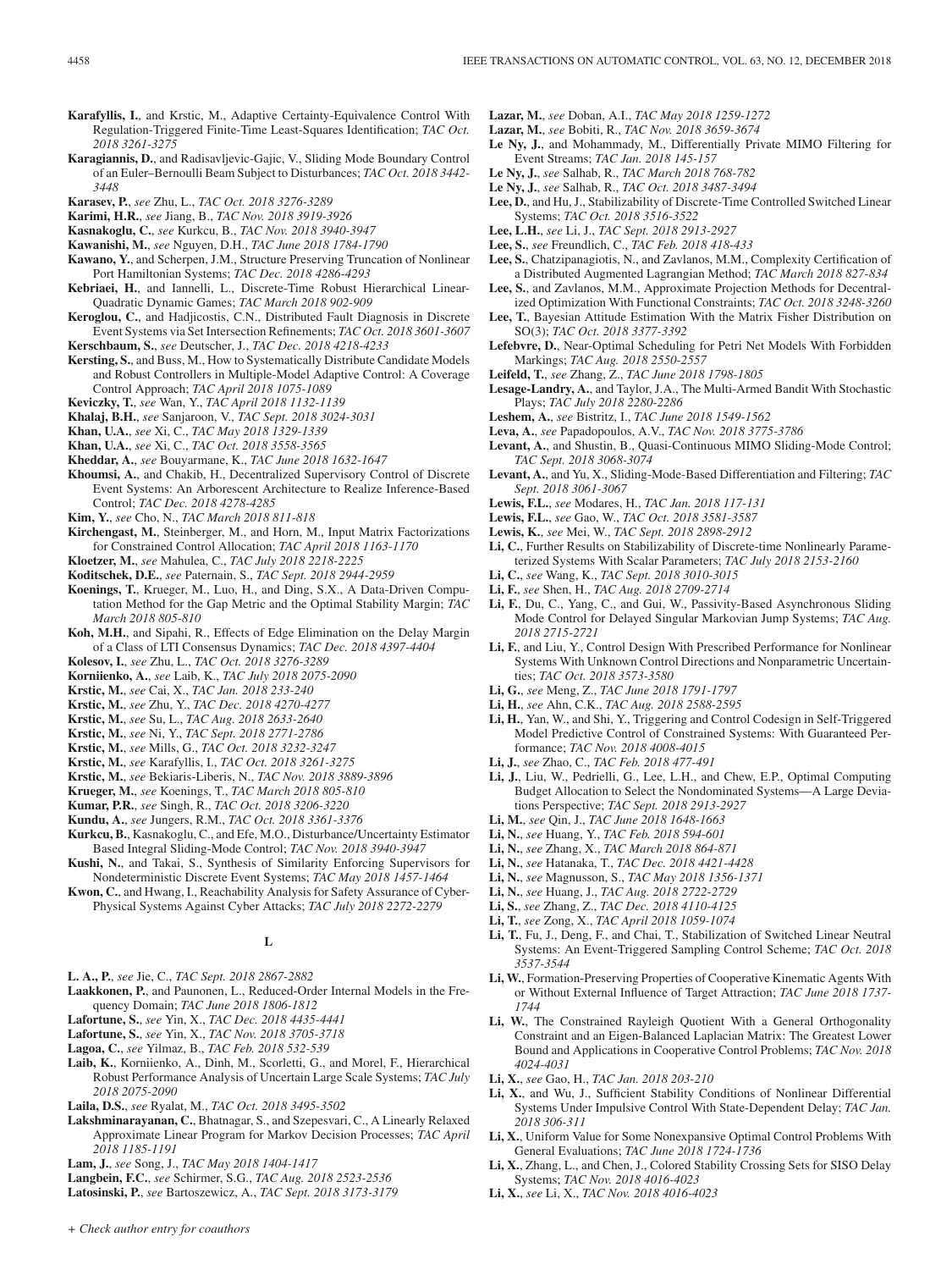- **Li, Y.**, *see* Zhang, Z., *TAC Dec. 2018 4110-4125*
- **Li, Y.**, *see* Lou, X., *TAC April 2018 1220-1226*
- **Li, Y.**, Phillips, S., and Sanfelice, R.G., Robust Distributed Estimation for Linear Systems Under Intermittent Information; *TAC April 2018 973-988*
- **Li, Y.**, and Liu, J., Invariance Control Synthesis for Switched Nonlinear Systems: An Interval Analysis Approach; *TAC July 2018 2206-2211*
- **Li, Y.**, *see* Gan, T., *TAC July 2018 2003-2018*
- **Li, Y.**, Shi, D., and Chen, T., False Data Injection Attacks on Networked Control Systems: A Stackelberg Game Analysis; *TAC Oct. 2018 3503-3509*
- **Li, Z.**, and Ji, H., Finite-Time Consensus and Tracking Control of A Class of Nonlinear Multiagent Systems; *TAC Dec. 2018 4413-4420*
- **Li, Z.**, Ding, Z., and Sun, J., Distributed Adaptive Convex Optimization on Directed Graphs via Continuous-Time Algorithms; *TAC May 2018 1434- 1441*
- **Li, Z.**, *see* Li, Z., *TAC May 2018 1434-1441*
- **Li, Z.**, *see* He, Z., *TAC Aug. 2018 2573-2580*
- **Li, Z.**, *see* Zhang, H., *TAC Oct. 2018 3345-3360*
- **Liang, S.**, Zeng, X., and Hong, Y., Distributed Nonsmooth Optimization With Coupled Inequality Constraints via Modified Lagrangian Function; *TAC June 2018 1753-1759*
- **Liang, X.**, Wang, H., Liu, Y., Chen, W., and Jing, Z., Image-Based Position Control of Mobile Robots With a Completely Unknown Fixed Camera; *TAC Sept. 2018 3016-3023*
- **Liang, Y.**, *see* Chen, C., *TAC July 2018 2212-2217*
- **Liberzon, D.**, *see* Yang, G., *TAC July 2018 2107-2122*
- **Liberzon, D.**, and Mitra, S., Entropy and Minimal Bit Rates for State Estimation and Model Detection; *TAC Oct. 2018 3330-3344*
- **Limon, D.**, Ferramosca, A., Alvarado, I., and Alamo, T., Nonlinear MPC for Tracking Piece-Wise Constant Reference Signals; *TAC Nov. 2018 3735- 3750*
- **Lin, P.**, Ren, W., Yang, C., and Gui, W., Distributed Consensus of Second-Order Multiagent Systems With Nonconvex Velocity and Control Input Constraints; *TAC April 2018 1171-1176*
- **Lin, P.**, *see* Wang, P., *TAC July 2018 2295-2302*
- **Lin, T.**, *see* Aybat, N.S., *TAC Jan. 2018 5-20*
- **Lin, W.**, *see* Guo, Y., *TAC Jan. 2018 21-36*
- **Lin, W.**, *see* Pongvuthithum, R., *TAC May 2018 1495-1502*
- **Ling, Q.**, Bit-Rate Conditions to Stabilize a Continuous-Time Linear System With Feedback Dropouts; *TAC July 2018 2176-2183*
- **Lissy, P.**, *see* Giraldi, L., *TAC July 2018 2303-2305*
- **Liu, J.**, Mou, S., and Morse, A.S., Asynchronous Distributed Algorithms for Solving Linear Algebraic Equations; *TAC Feb. 2018 372-385*
- **Liu, J.**, *see* Li, Y., *TAC July 2018 2206-2211*
- **Liu, J.**, *see* Ye, M., *TAC Nov. 2018 3793-3808*
- **Liu, K.**, *see* Sun, Z., *TAC Feb. 2018 608-615*
- **Liu, K.**, and Sun, X., Stabilization of Nonlinear Systems With Time-Varying Input and State Delays by Approximate Predictor; *TAC Oct. 2018 3449- 3455*
- **Liu, L.**, *see* Hu, W., *TAC Feb. 2018 548-555*
- **Liu, L.**, *see* Xu, X., *TAC Feb. 2018 492-497*
- **Liu, L.**, *see* Zhao, X., *TAC July 2018 2184-2190*
- **Liu, L.**, *see* Yu, X., *TAC Aug. 2018 2730-2737*
- **Liu, L.**, *see* Lu, M., *TAC Aug. 2018 2604-2611*
- **Liu, L.**, *see* Dou, L., *TAC Oct. 2018 3479-3486*
- **Liu, M.**, and Xiong, J., Bilinear Transformation for Discrete-Time Positive Real and Negative Imaginary Systems; *TAC Dec. 2018 4264-4269*
- **Liu, M.**, Zhang, L., Shi, P., and Zhao, Y., Fault Estimation Sliding-Mode Observer With Digital Communication Constraints; *TAC Oct. 2018 3434-3441*
- **Liu, P.**, and Ozguner, U., Distributed Model Predictive Control of Spatially Interconnected Systems Using Switched Cost Functions; *TAC July 2018 2161-2167*
- **Liu, Q.**, Wang, Z., He, X., and Zhou, D.H., On Kalman-Consensus Filtering With Random Link Failures Over Sensor Networks; *TAC Aug. 2018 2701- 2708*
- **Liu, T.**, and Huang, J., Cooperative Output Regulation for a Class of Nonlinear Multi-agent Systems with Unknown Control Directions subject to Switching Networks; *TAC March 2018 783-790*
- **Liu, T.**, and Huang, J., Adaptive Cooperative Output Regulation of Discrete-Time Linear Multi-Agent Systems by a Distributed Feedback Control Law; *TAC Dec. 2018 4383-4390*
- **Liu, T.**, *see* Zhang, K., *TAC June 2018 1591-1602*
- **Liu, W.**, *see* Li, J., *TAC Sept. 2018 2913-2927*
- **Liu, X.**, *see* Zou, S., *TAC May 2018 1273-1287*
- **Liu, Y.**, Wang, H., and Guo, L., Composite Robust  $H_{\infty}$  Control for Uncertain Stochastic Nonlinear Systems With State Delay via a Disturbance Observer; *TAC Dec. 2018 4345-4352*
- **Liu, Y.**, *see* Liang, X., *TAC Sept. 2018 3016-3023*
- **Liu, Y.**, *see* Li, F., *TAC Oct. 2018 3573-3580*
- **Liu, Z.**, *see* Zhang, M., *TAC April 2018 1032-1044*
- **Lopez, J.A.**, *see* Wang, Y., *TAC Oct. 2018 3393-3403*
- **Loria, A.**, *see* Maghenem, M., *TAC Aug. 2018 2662-2669*
- **Lou, X.**, Li, Y., and Sanfelice, R.G., Robust Stability of Hybrid Limit Cycles With Multiple Jumps in Hybrid Dynamical Systems; *TAC April 2018 1220- 1226*
- **Low, S.**, *see* Cherukuri, A., *TAC Aug. 2018 2449-2464*
- **Lu, A.**, and Yang, G., Input-to-State Stabilizing Control for Cyber-Physical Systems With Multiple Transmission Channels Under Denial of Service; *TAC June 2018 1813-1820*
- **Lu, B.**, Fang, Y., and Sun, N., Continuous Sliding Mode Control Strategy for a Class of Nonlinear Underactuated Systems; *TAC Oct. 2018 3471-3478*
- **Lu, J.**, *see* Chen, Y., *TAC June 2018 1745-1752*
- **Lu, K.**, Jing, G., and Wang, L., Distributed Algorithm for Solving Convex Inequalities; *TAC Aug. 2018 2670-2677*
- **Lu, M.**, and Liu, L., Leader-Following Consensus of Multiple Uncertain Euler– Lagrange Systems Subject to Communication Delays and Switching Networks; *TAC Aug. 2018 2604-2611*
- **Lu, Y.**, *see* Zhang, Z., *TAC Dec. 2018 4110-4125*
- **Lucia, W.**, Famularo, D., and Franze, G., A Set-Theoretic Reconfiguration Feedback Control Scheme Against Simultaneous Stuck Actuators; *TAC Aug. 2018 2558-2565*
- **Luo, H.**, *see* Koenings, T., *TAC March 2018 805-810*
- **Lygeros, J.**, *see* Parise, F., *TAC Nov. 2018 3719-3734*

### **M**

- **Ma, S.**, *see* Aybat, N.S., *TAC Jan. 2018 5-20*
- **Ma, Z.**, *see* Zou, S., *TAC May 2018 1273-1287*
- **Maestre, J.M.**, *see* Fele, F., *TAC Sept. 2018 2883-2897*
- **Maghenem, M.**, Loria, A., and Panteley, E., A Cascades Approach to Formation-Tracking Stabilization of Force-Controlled Autonomous Vehicles; *TAC Aug. 2018 2662-2669*
- **Magnusson, S.**, Enyioha, C., Li, N., Fischione, C., and Tarokh, V., Convergence of Limited Communication Gradient Methods; *TAC May 2018 1356-1371*
- **Mahajan, A.**, *see* Chakravorty, J., *TAC Nov. 2018 3858-3864*
- **Mahony, R.**, *see* Stacey, G., *TAC May 2018 1313-1328*
- **Mahulea, C.**, and Kloetzer, M., Robot Planning Based on Boolean Specifications Using Petri Net Models; *TAC July 2018 2218-2225*
- **Mai, V.S.**, *see* Xi, C., *TAC Oct. 2018 3558-3565*
- **Makarov, E.K.**, *see* Babiarz, A., *TAC Nov. 2018 3825-3837*
- **Malekpour, S.**, Primbs, J.A., and Barmish, B.R., A Generalization of Simultaneous Long–Short Stock Trading to PI Controllers; *TAC Oct. 2018 3531-3536*
- **Malhame, R.P.**, *see* Salhab, R., *TAC March 2018 768-782*
- **Malhame, R.P.**, *see* Salhab, R., *TAC Oct. 2018 3487-3494*
- **Mallada, E.**, *see* Cherukuri, A., *TAC Aug. 2018 2449-2464*
- **Manaffam, S.**, and Behal, A., Bounds on the Smallest Eigenvalue of a Pinned Laplacian Matrix; *TAC Aug. 2018 2641-2646*
- **Mancilla-Aguilar, J.L.**, *see* Haimovich, H., *TAC Feb. 2018 578-585*
- **Mandayam, N.B.**, *see* Etesami, S.R., *TAC Aug. 2018 2327-2342*
- **Manes, C.**, *see* Pola, G., *TAC July 2018 1897-1912*
- **Manfredi, S.**, and Angeli, D., Asymptotic Consensus on the Average of a Field for Time-Varying Nonlinear Networks Under Almost Periodic Connectivity; *TAC Aug. 2018 2389-2404*
- **Manjunath, D.**, *see* Meshram, R., *TAC Sept. 2018 3046-3053*
- **Mao, X.**, *see* Wu, X., *TAC Sept. 2018 3083-3090*
- **Marchand, N.**, *see* Espitia, N., *TAC Aug. 2018 2686-2693*
- **Marcus, S.**, *see* Jie, C., *TAC Sept. 2018 2867-2882*
- **Marden, J.R.**, *see* Phillips, M., *TAC July 2018 2242-2247*
- **Marden, J.R.**, *see* Brown, P.N., *TAC Aug. 2018 2437-2448*
- **Margellos, K.**, *see* Banjac, G., *TAC April 2018 1113-1119*
- **Margellos, K.**, Falsone, A., Garatti, S., and Prandini, M., Distributed Constrained Optimization and Consensus in Uncertain Networks via Proximal Minimization; *TAC May 2018 1372-1387*
- **Marjanovic, G.**, and Solo, V., Numerical Methods for Stochastic Differential Equations in Matrix Lie Groups Made Simple; *TAC Dec. 2018 4035-4050*
- **Markdahl, J.**, Thunberg, J., and Goncalves, J., Almost Global Consensus on the n-Sphere; *TAC June 2018 1664-1675*
- **Martin, P.**, *see* Auriol, J., *TAC Oct. 2018 3551-3557*
- **Martin, S.**, *see* Dietrich, F., *TAC April 2018 1200-1207*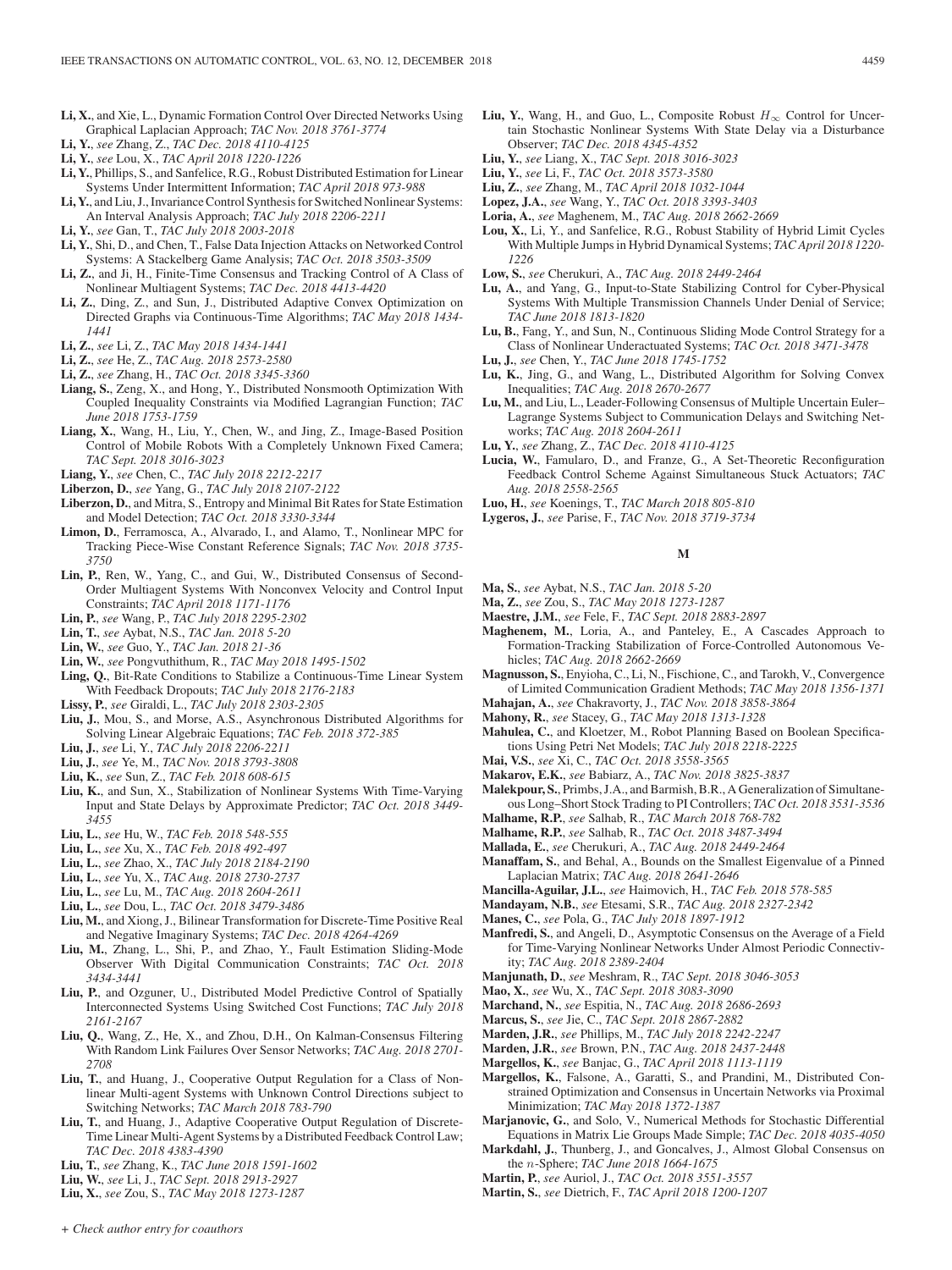- **Maruta, I.**, *see* Fujimoto, Y., *TAC Sept. 2018 3075-3082*
- **Mason, R.P.**, *see* Zheng, Y., *TAC March 2018 752-767*
- **Masopust, T.**, Complexity of Infimal Observable Superlanguages; *TAC Jan. 2018 249-254*
- **Masopust, T.**, Complexity of Verifying Nonblockingness in Modular Supervisory Control; *TAC Feb. 2018 602-607*
- **Matni, N.**, *see* Wang, Y., *TAC Dec. 2018 4234-4249*
- **Matveev, A.S.**, and Semakova, A.A., Range-Only-Based Three-Dimensional Circumnavigation of Multiple Moving Targets by a Nonholonomic Mobile Robot; *TAC July 2018 2032-2045*
- **Meglio, F.D.**, *see* Auriol, J., *TAC Aug. 2018 2421-2436*
- **Meglio, F.D.**, *see* Auriol, J., *TAC Oct. 2018 3551-3557*
- **Mehdi, D.**, *see* Bachelier, O., *TAC Aug. 2018 2745-2749*
- **Mehta, P.G.**, *see* Zhang, C., *TAC Aug. 2018 2465-2480*
- **Mei, W.**, Friedkin, N.E., Lewis, K., and Bullo, F., Dynamic Models of Appraisal Networks Explaining Collective Learning; *TAC Sept. 2018 2898-2912*
- **Meng, D.**, Dynamic Distributed Control for Networks With Cooperative– Antagonistic Interactions; *TAC Aug. 2018 2311-2326*
- **Meng, H.**, Chen, Z., and Middleton, R., Consensus of Multiagents in Switching Networks Using Input-to-State Stability of Switched Systems; *TAC Nov. 2018 3964-3971*
- **Meng, X.**, Xie, L., and Soh, Y.C., Event-Triggered Output Regulation of Heterogeneous Multiagent Networks; *TAC Dec. 2018 4429-4434*
- **Meng, Z.**, Yang, T., Li, G., Ren, W., and Wu, D., Synchronization of Coupled Dynamical Systems: Tolerance to Weak Connectivity and Arbitrarily Bounded Time-Varying Delays; *TAC June 2018 1791-1797*
- **Menini, L.**, Possieri, C., and Tornambe, A., Algebraic Certificates of (Semi)Definiteness for Polynomials Over Fields Containing the Rationals; *TAC Jan. 2018 158-173*
- **Menini, L.**, Possieri, C., and Tornambe, A., Algebraic Methods for Multiobjective Optimal Design of Control Feedbacks for Linear Systems; *TAC Dec. 2018 4188-4203*
- **Mesbahi, M.**, *see* Mousavi, S.S., *TAC July 2018 2234-2241*
- **Meshram, R.**, Manjunath, D., and Gopalan, A., On the Whittle Index for Restless Multiarmed Hidden Markov Bandits; *TAC Sept. 2018 3046-3053*
- **Meyer, P.**, Girard, A., and Witrant, E., Compositional Abstraction and Safety Synthesis Using Overlapping Symbolic Models; *TAC June 2018 1835-1841* **Meyn, S.P.**, *see* Jiang, H., *TAC Feb. 2018 360-371*
- 
- **Mhaskar, P.**, *see* Homer, T., *TAC Feb. 2018 571-577*
- **Miao, Z.**, Fan, L., Aghamolki, H.G., and Zeng, B., Least Squares Estimation Based SDP Cuts for SOCP Relaxation of AC OPF; *TAC Jan. 2018 241-248* **Middleton, R.**, *see* Meng, H., *TAC Nov. 2018 3964-3971*
- **Middleton, R.H.**, *see* Chesi, G., *TAC April 2018 960-972*
- **Mills, G.**, and Krstic, M., Maximizing Map Sensitivity and Higher Derivatives Via Extremum Seeking; *TAC Oct. 2018 3232-3247*
- **Miranda-Villatoro, F. A.**, Brogliato, B., and Castanos, F., Errata to "Multivalued Robust Tracking Control of Lagrange Systems: Continuous and Discrete-Time Algorithms" [Sep 17 4436-4450]; *TAC Aug. 2018 2750*
- **Mironchenko, A.**, and Wirth, F., Characterizations of Input-to-State Stability for Infinite-Dimensional Systems; *TAC June 2018 1692-1707*
- **Mishra, P.K.**, Chatterjee, D., and Quevedo, D.E., Stabilizing Stochastic Predictive Control Under Bernoulli Dropouts; *TAC June 2018 1579-1590*
- **Mitra, A.**, and Sundaram, S., Distributed Observers for LTI Systems; *TAC Nov. 2018 3689-3704*
- **Mitra, S.**, *see* Liberzon, D., *TAC Oct. 2018 3330-3344*
- **Mitter, S.K.**, *see* Tanaka, T., *TAC Jan. 2018 37-52*
- **Mo, Y.**, *see* Nakahira, Y., *TAC Dec. 2018 4353-4360*
- **Modares, H.**, Lewis, F.L., Kang, W., and Davoudi, A., Optimal Synchronization of Heterogeneous Nonlinear Systems With Unknown Dynamics; *TAC Jan. 2018 117-131*
- **Mohammady, M.**, *see* Le Ny, J., *TAC Jan. 2018 145-157*
- **Mondie, S.**, *see* Campos, E.R., *TAC Dec. 2018 4405-4412*
- **Monshizadeh, N.**, *see* De Persis, C., *TAC Jan. 2018 53-68*
- **Monshizadeh, N.**, De Persis, C., van der Schaft, A.J., and Scherpen, J.M.A., A Novel Reduced Model for Electrical Networks With Constant Power Loads; *TAC May 2018 1288-1299*
- **Moothedath, S.**, Chaporkar, P., and Belur, M.N., A Flow-Network-Based Polynomial-Time Approximation Algorithm for the Minimum Constrained Input Structural Controllability Problem; *TAC Sept. 2018 3151-3158*
- **Moothedath, S.**, Chaporkar, P., and Belur, M.N., Minimum Cost Feedback Selection for Arbitrary Pole Placement in Structured Systems; *TAC Nov. 2018 3881-3888*
- **Moreau, C.**, *see* Giraldi, L., *TAC July 2018 2303-2305*
- **Morel, F.**, *see* Laib, K., *TAC July 2018 2075-2090*
- **Moreno, J.A.**, *see* Cruz-Zavala, E., *TAC Dec. 2018 4309-4316*
- **Morris, K.**, *see* Zhang, M., *TAC Feb. 2018 315-330*
- **Morse, A.S.**, *see* Liu, J., *TAC Feb. 2018 372-385*
- **Morse, A.S.**, *see* Wang, L., *TAC July 2018 2123-2130*
- **Morse, A.S.**, *see* Fullmer, D., *TAC Sept. 2018 2833-2843*
- **Motahari, A.S.**, *see* Sanjaroon, V., *TAC Sept. 2018 3024-3031*
- **Motee, N.**, *see* Siami, M., *TAC July 2018 2091-2106*
- **Motee, N.**, *see* Siami, M., *TAC Oct. 2018 3301-3316*
- **Mou, S.**, *see* Liu, J., *TAC Feb. 2018 372-385*
- **Moura, J.M.F.**, *see* Chen, Y., *TAC May 2018 1418-1425*
- **Mousavi, S.S.**, Haeri, M., and Mesbahi, M., On the Structural and Strong Structural Controllability of Undirected Networks; *TAC July 2018 2234- 2241*
- **Muehlebach, M.**, and Trimpe, S., Distributed Event-Based State Estimation for Networked Systems: An LMI Approach; *TAC Jan. 2018 269-276*
- **Mulla, A.K.**, and Chakraborty, D., Min–Max Time Consensus Tracking With Communication Guarantee; *TAC Jan. 2018 132-144*
- **Muller, M.A.**, *see* Brunner, F.D., *TAC Sept. 2018 2976-2986*

### **N**

- **Nadri, M.**, *see* Peralez, J., *TAC Aug. 2018 2537-2549*
- **Nakahira, Y.**, and Mo, Y., Attack-Resilient  $\mathcal{H}_2$ ,  $\mathcal{H}_{\infty}$ , and  $\ell_1$  State Estimator; *TAC Dec. 2018 4353-4360*
- **Nam, P.T.**, Trinh, H., Pathirana, P.N., and Phat, V.N., Stability Analysis of Nonlinear Time-Delay Systems Using a Novel Piecewise Positive Systems Method; *TAC Jan. 2018 291-297*
- **Nandanoori, S.P.**, Diwadkar, A., and Vaidya, U., Mean Square Stability Analysis of Stochastic Continuous-Time Linear Networked Systems; *TAC Dec. 2018 4323-4330*
- **Narikiyo, T.**, *see* Nguyen, D.H., *TAC June 2018 1784-1790*
- **Nazari, M.**, *see* Dabiri, A., *TAC April 2018 989-1002*
- **Necoara, I.**, *see* Patrascu, A., *TAC Oct. 2018 3317-3329*
- **Neely, M.J.**, *see* Yu, H., *TAC April 2018 1105-1112*
- **Ng, W.M.**, *see* Chen, B., *TAC June 2018 1618-1631*
- **Ngoc, P.H.A.**, Exponential Stability of Coupled Linear Delay Time-Varying Differential–Difference Equations; *TAC March 2018 843-848*
- **Nguyen, D.H.**, Narikiyo, T., and Kawanishi, M., Robust Consensus Analysis and Design Under Relative State Constraints or Uncertainties; *TAC June 2018 1784-1790*
- **Nguyen, K.**, A Predictor-Based Model Reference Adaptive Controller for Time-Delay Systems; *TAC Dec. 2018 4375-4382*
- **Nguyen, N.A.**, Gulan, M., Olaru, S., and Rodriguez-Ayerbe, P., Convex Lifting: Theory and Control Applications; *TAC May 2018 1243-1258*
- **Ni, Y.**, Zhang, J., and Krstic, M., Time-Inconsistent Mean-Field Stochastic LQ Problem: Open-Loop Time-Consistent Control; *TAC Sept. 2018 2771-2786*
- **Nick, M.**, Cherkaoui, R., Boudec, J.L., and Paolone, M., An Exact Convex Formulation of the Optimal Power Flow in Radial Distribution Networks Including Transverse Components; *TAC March 2018 682-697*
- **Nielsen, I.**, and Axehill, D., Low-Rank Modifications of Riccati Factorizations for Model Predictive Control; *TAC March 2018 872-879*
- **Niezabitowski, M.**, *see* Babiarz, A., *TAC Nov. 2018 3825-3837*
- **Ning, L.**, *see* Yamamoto, K., *TAC April 2018 1208-1212*
- **Niu, Y.**, *see* Song, J., *TAC May 2018 1404-1417*
- **Noroozi, N.**, Geiselhart, R., Grune, L., Ruffer, B.S., and Wirth, F.R., Nonconservative Discrete-Time ISS Small-Gain Conditions for Closed Sets; *TAC May 2018 1231-1242*
- **Novara, C.**, and Formentin, S., Data-Driven Inversion-Based Control of Nonlinear Systems With Guaranteed Closed-Loop Stability; *TAC April 2018 1147-1154*
- **Nuno, E.**, *see* Cruz-Zavala, E., *TAC Dec. 2018 4309-4316*

### **O**

- **Okano, K.**, Wakaiki, M., Yang, G., and Hespanha, J.P., Stabilization of Networked Control Systems Under Clock Offsets and Quantization; *TAC June 2018 1708-1723*
- **Olaru, S.**, *see* Nguyen, N.A., *TAC May 2018 1243-1258*
- **Olaru, S.**, *see* Ahmadi-Moshkenani, P., *TAC Oct. 2018 3221-3231*
- **Ong, C.**, *see* Wang, Z., *TAC Nov. 2018 3838-3849*
- **Ortega, R.**, *see* Zhang, M., *TAC April 2018 1032-1044*
- **Ortega, R.**, *see* Barabanov, N., *TAC Nov. 2018 3935-3939*
- **Ozguner, U.**, *see* Liu, P., *TAC July 2018 2161-2167*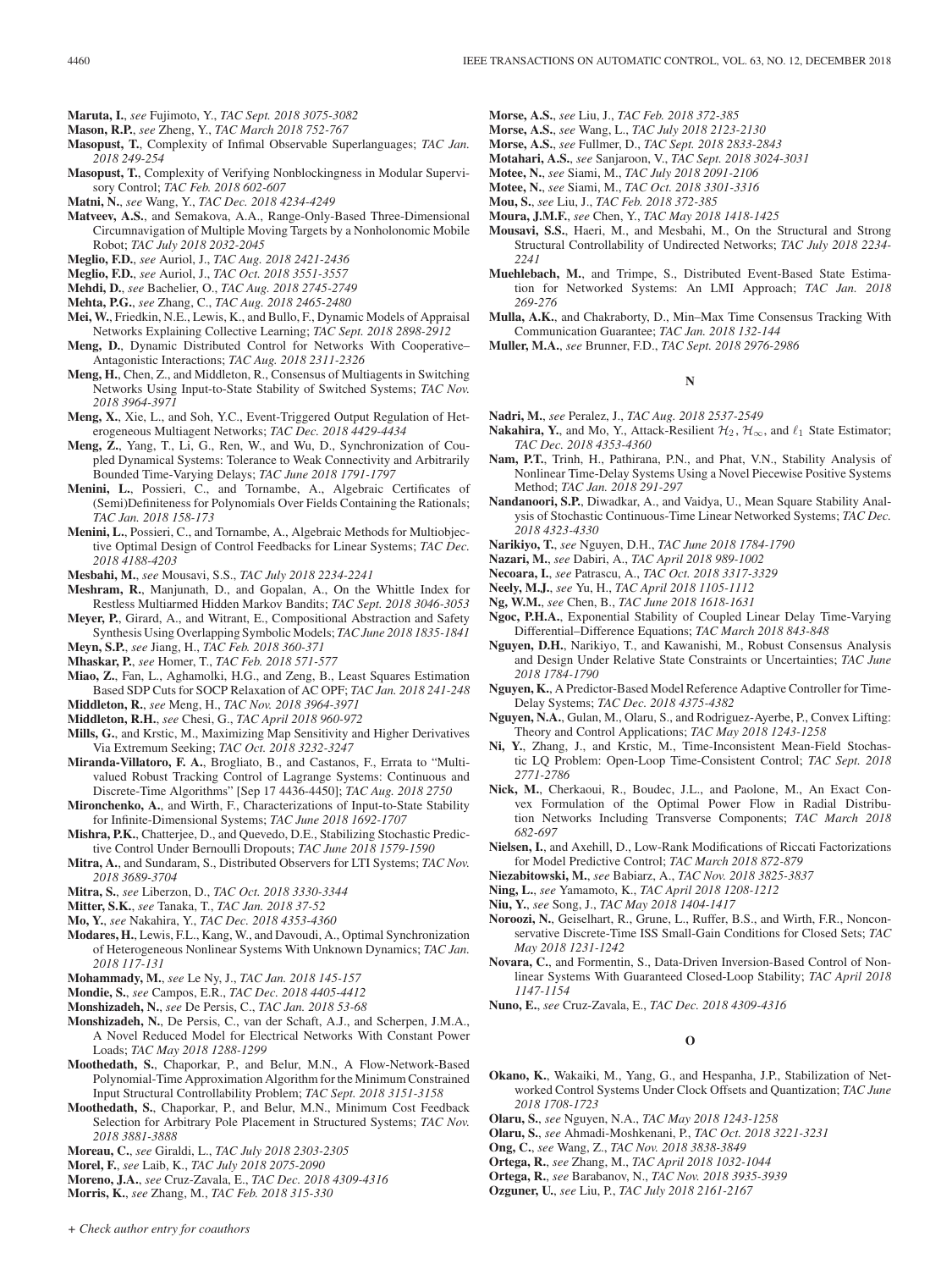**P**

- **Pakazad, S.K.**, Hansson, A., Andersen, M.S., and Rantzer, A., Distributed Semidefinite Programming With Application to Large-Scale System Analysis; *TAC April 2018 1045-1058*
- **Pan, S.**, *see* Hao, Y., *TAC Dec. 2018 4361-4366*
- Pandey, A.P., and de Oliveira, M.C., On the Necessity of LMI-Based Design Conditions for Discrete Time LPV Filters; *TAC Sept. 2018 3187-3188*
- Pandolfi, L., The Quadratic Regulator Problem and the Riccati Equation for a Process Governed by a Linear Volterra Integrodifferential Equations; *TAC May 2018 1517-1522*
- **Panteley, E.**, *see* Maghenem, M., *TAC Aug. 2018 2662-2669*
- **Pao, L.Y.**, *see* Braker, R.A., *TAC June 2018 1676-1691*
- **Paolone, M.**, *see* Nick, M., *TAC March 2018 682-697*
- **Papachristodoulou, A.**, *see* Zheng, Y., *TAC March 2018 752-767*
- **Papachristodoulou, A.**, *see* Zhang, X., *TAC March 2018 864-871*
- **Papadopoulos, A.V.**, Terraneo, F., Leva, A., and Prandini, M., Switched Control for Quantized Feedback Systems: Invariance and Limit Cycle Analysis; *TAC Nov. 2018 3775-3786*
- Parise, F., Valcher, M.E., and Lygeros, J., Computing the Projected Reachable Set of Stochastic Biochemical Reaction Networks Modeled by Switched Affine Systems; *TAC Nov. 2018 3719-3734*

**Parisini, T.**, *see* Chen, B., *TAC June 2018 1618-1631*

- **Parisini, T.**, *see* Ascencio, P., *TAC July 2018 1943-1958*
- Park, M., Sun, Z., Anderson, B.D.O., and Ahn, H., Distance-Based Control of K<sup>n</sup> Formations in General Space With Almost Global Convergence; *TAC Aug. 2018 2678-2685*
- Parlangeli, G., and Valcher, M.E., Leader-Controlled Protocols to Accelerate Convergence in Consensus Networks; *TAC Oct. 2018 3191-3205*
- **Paszke, W.**, *see* Bachelier, O., *TAC Aug. 2018 2745-2749*
- **Paternain, S.**, *see* Fazlyab, M., *TAC July 2018 1973-1986*
- **Paternain, S.**, Koditschek, D.E., and Ribeiro, A., Navigation Functions for Convex Potentials in a Space With Convex Obstacles; *TAC Sept. 2018 2944-2959*
- **Pathirana, P.N.**, *see* Nam, P.T., *TAC Jan. 2018 291-297*
- **Patrascu, A.**, and Necoara, I., On the Convergence of Inexact Projection Primal First-Order Methods for Convex Minimization; *TAC Oct. 2018 3317-3329*
- **Paunonen, L.**, *see* Humaloja, J., *TAC May 2018 1480-1486*
- **Paunonen, L.**, *see* Laakkonen, P., *TAC June 2018 1806-1812*
- **Pavon, M.**, *see* Chen, Y., *TAC July 2018 2287-2294*
- **Pavon, M.**, *see* Chen, Y., *TAC Sept. 2018 3112-3118*
- **Peaucelle, D.**, *see* Hosoe, Y., *TAC Feb. 2018 556-562* **Pedrielli, G.**, *see* Li, J., *TAC Sept. 2018 2913-2927*
- **Peer, A.**, *see* Schauss, T., *TAC Nov. 2018 3927-3934*
- **Pelckmans, K.**, *see* Yasini, S., *TAC June 2018 1768-1775*
- **Peng, L.**, Shi, L., Cao, X., and Sun, C., Optimal Attack Energy Allocation against Remote State Estimation; *TAC July 2018 2199-2205*
- **Peng, Y.**, Chong, E.K.P., Chen, C., and Fu, M.C., Ranking and Selection as Stochastic Control; *TAC Aug. 2018 2359-2373*
- **Peng, Y.**, Chen, C., Fu, M.C., and Hu, J., Gradient-Based Myopic Allocation Policy: An Efficient Sampling Procedure in a Low-Confidence Scenario; *TAC Sept. 2018 3091-3097*
- **Pepe, P.**, Pola, G., and Benedetto, M.D.D., On Lyapunov–Krasovskii Characterizations of Stability Notions for Discrete-Time Systems With Uncertain Time-Varying Time Delays; *TAC June 2018 1603-1617*
- **Pepe, P.**, *see* Pola, G., *TAC Sept. 2018 2803-2817*
- **Peralez, J.**, Andrieu, V., Nadri, M., and Serres, U., Event-Triggered Output Feedback Stabilization via Dynamic High-Gain Scaling; *TAC Aug. 2018 2537-2549*
- **Petersen, I.R.**, *see* Sichani, A.K., *TAC Jan. 2018 277-282*
- **Petersen, I.R.**, *see* Zhang, G., *TAC Feb. 2018 331-346*
- **Petersen, I.R.**, *see* Wang, Y., *TAC May 2018 1388-1403*
- **Petreczky, M.**, and Vidal, R., Realization Theory for a Class of Stochastic Bilinear Systems; *TAC Jan. 2018 69-84*
- **Petrus, B.**, Chen, Z., Bentsman, J., and Thomas, B.G., Online Recalibration of the State Estimators for a System With Moving Boundaries Using Sparse Discrete-in-Time Temperature Measurements; *TAC April 2018 1090-1096*
- **Phat, V.N.**, *see* Nam, P.T., *TAC Jan. 2018 291-297* **Phillips, M.**, and Marden, J.R., Design Tradeoffs in Concave Cost-Sharing Games; *TAC July 2018 2242-2247*
- **Phillips, S.**, *see* Li, Y., *TAC April 2018 973-988*
- 
- **Picasso, B.**, Caporale, D., and Colaneri, P., Braking Control in Railway Vehicles: A Distributed Preview Approach; *TAC Jan. 2018 189-195*
- **Piccoli, B.**, *see* Caponigro, M., *TAC July 2018 2046-2060*
- **Pin, G.**, *see* Chen, B., *TAC June 2018 1618-1631*
- **Pola, G.**, *see* Pepe, P., *TAC June 2018 1603-1617*
- **Pola, G.**, Manes, C., van der Schaft, A.J., and Benedetto, M.D.D., Bisimulation Equivalence of Discrete-Time Stochastic Linear Control Systems; *TAC July 2018 1897-1912*
- **Pola, G.**, Pepe, P., and Benedetto, M.D.D., Decentralized Supervisory Control of Networks of Nonlinear Control Systems; *TAC Sept. 2018 2803-2817*
- **Polyakov, A.**, Coron, J., and Rosier, L., On Homogeneous Finite-Time Control for Linear Evolution Equation in Hilbert Space; *TAC Sept. 2018 3143-3150*
- **Pomet, J.**, *see* Giraldi, L., *TAC July 2018 2303-2305* **Pongvuthithum, R.**, Rattanamongkhonkun, K., and Lin, W., Asymptotic Reg-
- ulation of Time-Delay Nonlinear Systems With Unknown Control Directions; *TAC May 2018 1495-1502*
- **Ponomarev, A.**, Chen, Z., and Zhang, H., Discrete-Time Predictor Feedback for Consensus of Multiagent Systems With Delays; *TAC Feb. 2018 498-504*
- **Poor, H.V.**, *see* Etesami, S.R., *TAC Aug. 2018 2327-2342*
- **Popova, S.**, *see* Babiarz, A., *TAC Nov. 2018 3825-3837*
- **Possieri, C.**, *see* Menini, L., *TAC Jan. 2018 158-173*
- **Possieri, C.**, *see* Menini, L., *TAC Dec. 2018 4188-4203*
- **Possieri, C.**, and Sassano, M.,  $\mathcal{L}_2$ -Gain for Hybrid Linear Systems With Periodic Jumps: A Game Theoretic Approach for Analysis and Design; *TAC Aug. 2018 2496-2507*
- **Postoyan, R.**, *see* Biemond, J.J.B., *TAC Dec. 2018 4094-4109*
- **Poursina, M.**, *see* Dabiri, A., *TAC April 2018 989-1002*
- **Poznyak, A.**, Stochastic Super-Twist Sliding Mode Controller; *TAC May 2018 1538-1544*
- **Prandini, M.**, *see* Margellos, K., *TAC May 2018 1372-1387*
- **Prandini, M.**, *see* Papadopoulos, A.V., *TAC Nov. 2018 3775-3786*
- **Preciado, V.M.**, *see* Fazlyab, M., *TAC July 2018 1973-1986*
- **Prieur, C.**, *see* Espitia, N., *TAC Aug. 2018 2686-2693*
- **Primbs, J.A.**, *see* Malekpour, S., *TAC Oct. 2018 3531-3536*
- **Proutiere, A.**, *see* Talebi, M.S., *TAC April 2018 915-930*
- **Pruher, J.**, and Straka, O., Gaussian Process Quadrature Moment Transform; *TAC Sept. 2018 2844-2854*

### **Q**

- **Qi, B.**, *see* Wang, Y., *TAC May 2018 1388-1403*
- **Qian, C.**, *see* Chen, C., *TAC July 2018 2212-2217*
- **Qiao, Y.**, *see* Hao, Y., *TAC Dec. 2018 4361-4366*
- **Qin, J.**, Li, M., Shi, L., and Yu, X., Optimal Denial-of-Service Attack Scheduling With Energy Constraint Over Packet-Dropping Networks; *TAC June 2018 1648-1663*
- **Qiu, J.**, *see* Gao, H., *TAC Jan. 2018 203-210*
- **Qu, Z.**, *see* Gusrialdi, A., *TAC Sept. 2018 3159-3166*
- **Quevedo, D.E.**, *see* Mishra, P.K., *TAC June 2018 1579-1590*

### **R**

- **Radisavljevic-Gajic, V.**, *see* Karagiannis, D., *TAC Oct. 2018 3442-3448*
- **Rahnama, A.**, Xia, M., and Antsaklis, P.J., Passivity-Based Design for Event-Triggered Networked Control Systems; *TAC Sept. 2018 2755-2770*
- **Rahnama, A.**, *see* Xia, M., *TAC Sept. 2018 2987-2993*
- **Ramaswamy, A.**, and Bhatnagar, S., Analysis of Gradient Descent Methods With Nondiminishing Bounded Errors; *TAC May 2018 1465-1471*
- **Ramazi, P.**, and Cao, M., Asynchronous Decision-Making Dynamics Under Best-Response Update Rule in Finite Heterogeneous Populations; *TAC March 2018 742-751*
- **Ramponi, F.A.**, *see* Campi, M.C., *TAC Dec. 2018 4067-4078*
- **Ran, N.**, Su, H., Giua, A., and Seatzu, C., Codiagnosability Analysis of Bounded Petri Nets; *TAC April 2018 1192-1199*
- **Rangan, C.**, *see* Rooney, P., *TAC March 2018 672-681*
- **Rantzer, A.**, *see* Pakazad, S.K., *TAC April 2018 1045-1058*
- **Rantzer, A.**, *see* Grussler, C., *TAC Nov. 2018 4000-4007*
- **Rao, C.V.**, Sparsity of Linear Discrete-Time Optimal Control Problems With  $l_1$ Objectives; *TAC Feb. 2018 513-517*
- **Ratschan, S.**, Converse Theorems for Safety and Barrier Certificates; *TAC Aug. 2018 2628-2632*

**Rattanamongkhonkun, K.**, *see* Pongvuthithum, R., *TAC May 2018 1495-1502* **Reichhartinger, M.**, *see* Seeber, R., *TAC Oct. 2018 3426-3433*

- **Reis, T.**, *see* Berger, T., *TAC July 2018 2264-2271*
- **Ren, W.**, *see* Lin, P., *TAC April 2018 1171-1176*
- **Ren, W.**, *see* Meng, Z., *TAC June 2018 1791-1797*
- **Ren, W.**, *see* Wang, P., *TAC July 2018 2295-2302*
- **Ren, W.**, *see* Xiao, F., *TAC July 2018 2145-2152*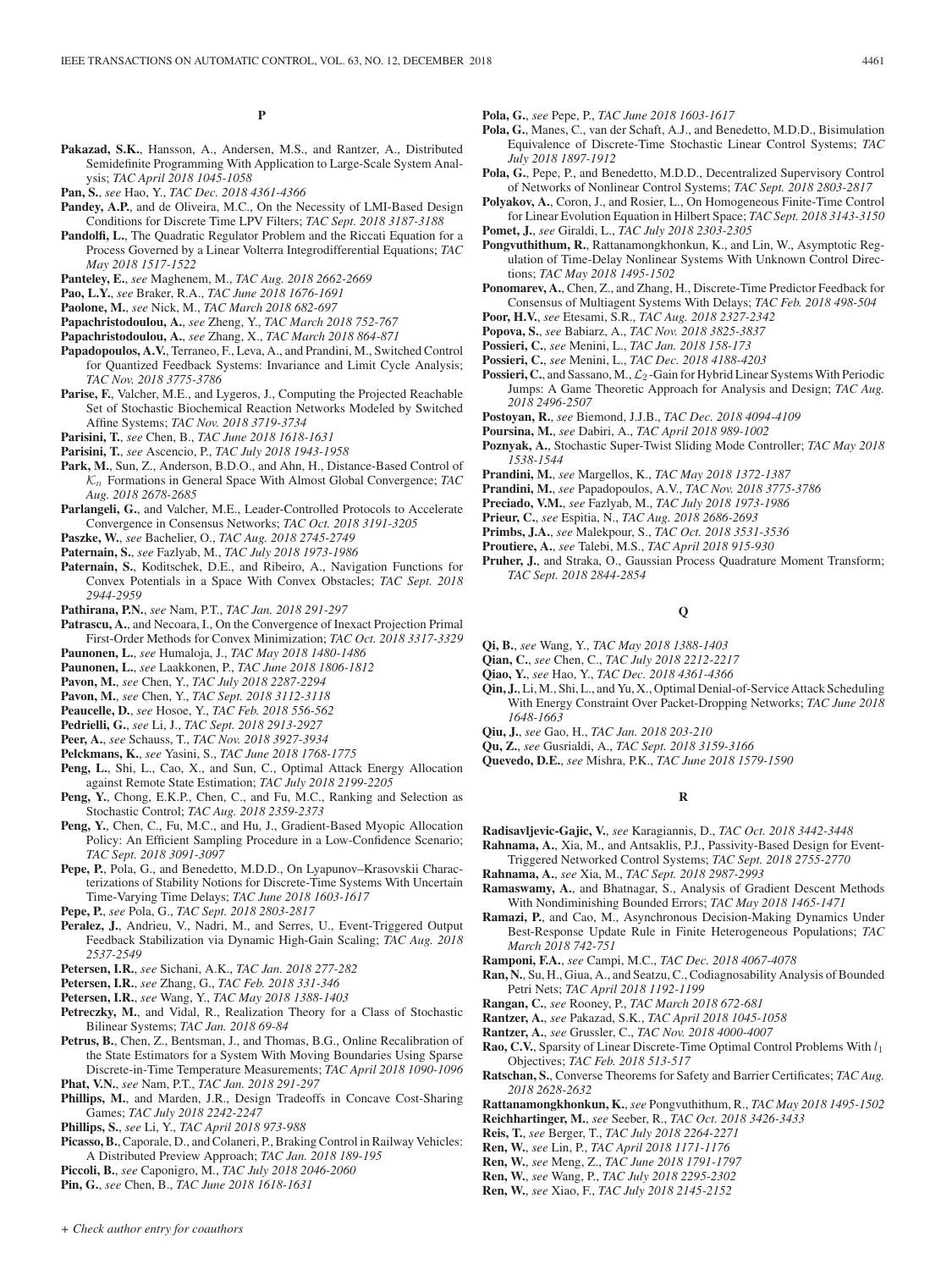- **Ren, W.**, and Xiong, J., Quantized Feedback Stabilization of Nonlinear Systems With External Disturbance; *TAC Sept. 2018 3167-3172*
- **Ren, X.**, Wu, J., Johansson, K.H., Shi, G., and Shi, L., Infinite Horizon Optimal Transmission Power Control for Remote State Estimation Over Fading Channels; *TAC Jan. 2018 85-100*
- **Ren, X.**, *see* Yang, C., *TAC March 2018 797-804*
- **Ren, X.**, *see* Yang, C., *TAC May 2018 1545*
- **Ren, Z.**, Cheng, P., Shi, L., and Dai, Y., State Estimation Over Delayed Mutihop Network; *TAC Oct. 2018 3545-3550*
- **Ribeiro, A.**, *see* Swenson, B., *TAC Dec. 2018 4294-4300*
- **Ribeiro, A.**, *see* Eksin, C., *TAC April 2018 1177-1184*
- **Ribeiro, A.**, *see* Fazlyab, M., *TAC July 2018 1973-1986*
- **Ribeiro, A.**, *see* Paternain, S., *TAC Sept. 2018 2944-2959*
- **Rivadeneira, P.S.**, Ferramosca, A., and Gonzalez, A.H., Control Strategies for Nonzero Set-Point Regulation of Linear Impulsive Systems; *TAC Sept. 2018 2994-3001*
- **Rodriguez-Ayerbe, P.**, *see* Nguyen, N.A., *TAC May 2018 1243-1258*
- **Rooney, P.**, Bloch, A.M., and Rangan, C., Steering the Eigenvalues of the Density Operator in Hamiltonian-Controlled Quantum Lindblad Systems; *TAC March 2018 672-681*
- **Rosier, L.**, *see* Polyakov, A., *TAC Sept. 2018 3143-3150*
- **Rosolia, U.**, and Borrelli, F., Learning Model Predictive Control for Iterative Tasks. A Data-Driven Control Framework; *TAC July 2018 1883-1896*
- **Rossa, F.D.**, *see* Colombo, A., *TAC Nov. 2018 3972-3978*
- **Roy, S.**, *see* Xue, M., *TAC July 2018 2306*
- **Roy, S.B.**, Bhasin, S., and Kar, I.N., Combined MRAC for Unknown MIMO LTI Systems With Parameter Convergence; *TAC Jan. 2018 283-290*
- **Ruffer, B.S.**, *see* Noroozi, N., *TAC May 2018 1231-1242*
- **Ryalat, M.**, and Laila, D.S., A Robust IDA-PBC Approach for Handling Uncertainties in Underactuated Mechanical Systems; *TAC Oct. 2018 3495-3502*

**S**

- **Saab, S.S.**, and Ghanem, P., A Multivariable Stochastic Tracking Controller for Robot Manipulators Without Joint Velocities; *TAC Aug. 2018 2481-2495*
- **Saad, W.**, *see* Etesami, S.R., *TAC Aug. 2018 2327-2342*
- **Salhab, R.**, Malhame, R.P., and Le Ny, J., A Dynamic Game Model of Collective Choice in Multiagent Systems; *TAC March 2018 768-782*
- **Salhab, R.**, Le Ny, J., and Malhame, R.P., Dynamic Collective Choice: Social Optima; *TAC Oct. 2018 3487-3494*
- **Samson, C.**, *see* Hamel, T., *TAC March 2018 726-741*
- **Sandhu, R.**, *see* Zhu, L., *TAC Oct. 2018 3276-3289*
- **Sanfelice, R.G.**, *see* Lou, X., *TAC April 2018 1220-1226*
- **Sanfelice, R.G.**, *see* Li, Y., *TAC April 2018 973-988*
- **Sanjaroon, V.**, Farhadi, A., Motahari, A.S., and Khalaj, B.H., Estimation of Nonlinear Dynamic Systems Over Communication Channels; *TAC Sept. 2018 3024-3031*
- **Sano, H.**, Neumann Boundary Stabilization of One-Dimensional Linear Parabolic Systems With Input Delay; *TAC Sept. 2018 3105-3111*
- **Sassano, M.**, *see* Possieri, C., *TAC Aug. 2018 2496-2507*
- **Sato, H.**, *see* Sato, K., *TAC Feb. 2018 505-512*
- Sato, K., and Sato, H., Structure-Preserving  $H^2$  Optimal Model Reduction Based on the Riemannian Trust-Region Method; *TAC Feb. 2018 505-512*
- **Saunders, Z.**, *see* Bertsimas, D., *TAC Nov. 2018 3627-3642*
- **Schauss, T.**, Peer, A., and Buss, M., Parameter-Space Stability Analysis of LTI Time-Delay Systems With Parametric Uncertainties; *TAC Nov. 2018 3927-3934*
- **Scherer, C.W.**, *see* Fetzer, M., *TAC July 2018 1929-1942*
- **Scherpen, J.M.**, *see* Kawano, Y., *TAC Dec. 2018 4286-4293*
- **Scherpen, J.M.A.**, *see* Monshizadeh, N., *TAC May 2018 1288-1299*
- **Schirmer, S.G.**, Jonckheere, E.A., and Langbein, F.C., Design of Feedback Control Laws for Information Transfer in Spintronics Networks; *TAC Aug. 2018 2523-2536*
- **Scorletti, G.**, *see* Laib, K., *TAC July 2018 2075-2090*
- **Seatzu, C.**, *see* Ran, N., *TAC April 2018 1192-1199*
- **Seeber, R.**, Horn, M., and Fridman, L., A Novel Method to Estimate the Reaching Time of the Super-Twisting Algorithm; *TAC Dec. 2018 4301-4308*
- **Seeber, R.**, Reichhartinger, M., and Horn, M., A Lyapunov Function for an Extended Super-Twisting Algorithm; *TAC Oct. 2018 3426-3433*
- **Selivanov, A.**, and Fridman, E., Sampled-Data Implementation of Derivative-Dependent Control Using Artificial Delays; *TAC Oct. 2018 3594-3600*
- **Semakova, A.A.**, *see* Matveev, A.S., *TAC July 2018 2032-2045*
- **Sen, N.**, Generation of Conditional Densities in Nonlinear Filtering for Infinite-Dimensional Systems; *TAC July 2018 1868-1882*
- **Serres, U.**, *see* Peralez, J., *TAC Aug. 2018 2537-2549*

*+ Check author entry for coauthors*

- **Seuret, A.**, and Gouaisbaut, F., Stability of Linear Systems With Time-Varying Delays Using Bessel–Legendre Inequalities; *TAC Jan. 2018 225-232* **Seuret, A.**, *see* Barreau, M., *TAC Nov. 2018 3850-3857*
- 
- **Shahrampour, S.**, and Jadbabaie, A., Distributed Online Optimization in Dynamic Environments Using Mirror Descent; *TAC March 2018 714-725*
- **Shanbhag, U.V.**, *see* Jiang, H., *TAC Feb. 2018 360-371*
- **Shang, J.**, *see* Chen, M., *TAC Feb. 2018 586-593*
- **Shao, J.**, Zheng, W.X., Huang, T., and Bishop, A.N., On Leader–Follower Consensus With Switching Topologies: An Analysis Inspired by Pigeon Hierarchies; *TAC Oct. 2018 3588-3593*
- **Shao, X.**, *see* Wang, J., *TAC Sept. 2018 3002-3009*
- **Sharma, S.**, *see* Wan, J., *TAC Dec. 2018 4317-4322*
- **Shen, H.**, *see* Wang, Y., *TAC Jan. 2018 219-224*
- **Shen, H.**, Li, F., Xu, S., and Sreeram, V., Slow State Variables Feedback Stabilization for Semi-Markov Jump Systems With Singular Perturbations; *TAC Aug. 2018 2709-2714*
- **Shen, J.**, *see* Cui, Y., *TAC May 2018 1487-1494*
- **Shen, T.**, *see* Wu, Y., *TAC Jan. 2018 262-268*
- **Shi, D.**, Guo, Z., Johansson, K.H., and Shi, L., Causality Countermeasures for Anomaly Detection in Cyber-Physical Systems; *TAC Feb. 2018 386-401*
- **Shi, D.**, *see* Huang, Y., *TAC June 2018 1842-1849*
- **Shi, D.**, *see* Li, Y., *TAC Oct. 2018 3503-3509*
- **Shi, G.**, *see* Ren, X., *TAC Jan. 2018 85-100*
- **Shi, G.**, *see* Wu, J., *TAC April 2018 1003-1017*
- **Shi, H.**, *see* Yang, C., *TAC March 2018 797-804*
- **Shi, H.**, *see* Yang, C., *TAC May 2018 1545*
- **Shi, L.**, *see* Ren, X., *TAC Jan. 2018 85-100*
- **Shi, L.**, *see* Shi, D., *TAC Feb. 2018 386-401*
- **Shi, L.**, *see* Yang, C., *TAC March 2018 797-804*
- **Shi, L.**, *see* Yang, C., *TAC May 2018 1545*
- **Shi, L.**, *see* Qin, J., *TAC June 2018 1648-1663*
- **Shi, L.**, *see* Huang, Y., *TAC June 2018 1842-1849*
- **Shi, L.**, *see* Peng, L., *TAC July 2018 2199-2205*
- **Shi, L.**, *see* Ren, Z., *TAC Oct. 2018 3545-3550*
- **Shi, P.**, *see* Ahn, C.K., *TAC May 2018 1472-1479*
- **Shi, P.**, *see* Ahn, C.K., *TAC Aug. 2018 2588-2595*
- **Shi, P.**, *see* Liu, M., *TAC Oct. 2018 3434-3441*
- **Shi, S.**, Fei, Z., Sun, W., and Yang, X., Stabilization of 2-D Switched Systems With All Modes Unstable via Switching Signal Regulation; *TAC March 2018 857-863*
- **Shi, S.**, *see* Fei, Z., *TAC Aug. 2018 2647-2653*
- **Shi, Y.**, *see* Xiao, F., *TAC July 2018 2145-2152*
- **Shi, Y.**, *see* Li, H., *TAC Nov. 2018 4008-4015*
- **Shin, H.**, *see* Cho, N., *TAC March 2018 811-818*
- **Shtern, S.**, *see* Bertsimas, D., *TAC Nov. 2018 3627-3642*
- **Shu, Z.**, *see* Song, J., *TAC May 2018 1404-1417*
- **Shustin, B.**, *see* Levant, A., *TAC Sept. 2018 3068-3074*
- **Siami, M.**, and Skaf, J., Structural Analysis and Optimal Design of Distributed System Throttlers; *TAC Feb. 2018 540-547*
- **Siami, M.**, and Motee, N., Growing Linear Dynamical Networks Endowed by Spectral Systemic Performance Measures; *TAC July 2018 2091-2106*
- **Siami, M.**, and Motee, N., Network Abstraction With Guaranteed Performance Bounds; *TAC Oct. 2018 3301-3316*
- **Sichani, A.K.**, and Petersen, I.R., A Modified Frequency Domain Condition for the Physical Realizability of Linear Quantum Stochastic Systems; *TAC Jan. 2018 277-282*
- **Simaan, M.A.**, *see* Gusrialdi, A., *TAC Sept. 2018 3159-3166*
- **Simonetto, A.**, *see* Zhou, X., *TAC July 2018 2019-2031*
- **Singh, R.**, Kumar, P.R., and Xie, L., Decentralized Control via Dynamic Stochastic Prices: The Independent System Operator Problem; *TAC Oct. 2018 3206-3220*

**Song, J.**, Niu, Y., Lam, J., and Shu, Z., A Hybrid Design Approach for Output Feedback Exponential Stabilization of Markovian Jump Systems; *TAC May*

- **Sinha, A.**, *see* Tripathy, T., *TAC May 2018 1300-1312*
- **Sipahi, R.**, *see* Koh, M.H., *TAC Dec. 2018 4397-4404*
- **Skaf, J.**, *see* Siami, M., *TAC Feb. 2018 540-547*
- **Smith, R.S.**, *see* Colombino, M., *TAC July 2018 2256-2263*
- **Soh, Y.C.**, *see* Xu, J., *TAC Feb. 2018 434-448*
- **Soh, Y.C.**, *see* Meng, X., *TAC Dec. 2018 4429-4434*

**Solo, V.**, *see* Marjanovic, G., *TAC Dec. 2018 4035-4050*

**Soh, Y.C.**, *see* Xu, J., *TAC Nov. 2018 3809-3824* **Song, C.**, *see* Dou, L., *TAC Oct. 2018 3479-3486*

**Song, G.**, *see* Tao, G., *TAC Nov. 2018 3912-3918*

**Song, S.**, *see* Xie, P., *TAC Dec. 2018 4331-4337*

*2018 1404-1417*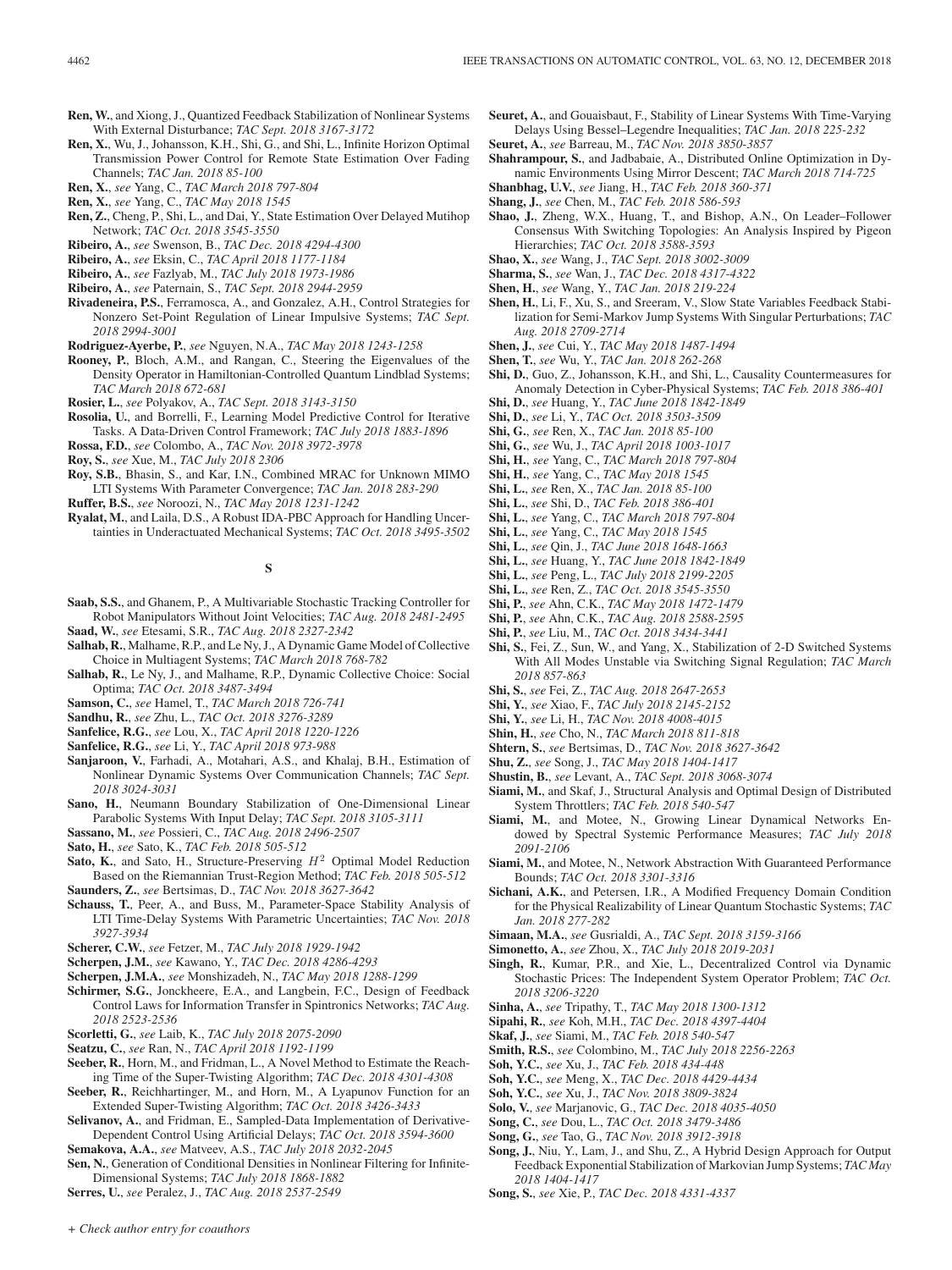- **Song, Y.**, *see* Wang, P., *TAC July 2018 2295-2302*
- **Sootla, A.**, and Ernst, D., Pulse-Based Control Using Koopman Operator Under Parametric Uncertainty; *TAC March 2018 791-796*
- **Sreeram, V.**, *see* Shen, H., *TAC Aug. 2018 2709-2714*
- **Stacey, G.**, and Mahony, R., The Role of Symmetry in Rigidity Analysis: A Tool for Network Localization and Formation Control; *TAC May 2018 1313-1328*
- **Stamatescu, G.**, White, L.B., and Bruce-Doust, R., Track Extraction With Hidden Reciprocal Chains; *TAC April 2018 1097-1104*
- **Steinberger, M.**, *see* Kirchengast, M., *TAC April 2018 1163-1170*
- **Straka, O.**, *see* Pruher, J., *TAC Sept. 2018 2844-2854*
- **Su, H.**, *see* Zhu, Y., *TAC Dec. 2018 4270-4277*
- **Su, H.**, *see* Zhang, M., *TAC April 2018 1032-1044*
- **Su, H.**, *see* Ran, N., *TAC April 2018 1192-1199*
- **Su, L.**, and Chesi, G., On the Design of Output Feedback Controllers for LTI Systems Over Fading Channels; *TAC May 2018 1503-1508*
- **Su, L.**, Wang, J., and Krstic, M., Boundary Feedback Stabilization of a Class of Coupled Hyperbolic Equations With Nonlocal Terms; *TAC Aug. 2018 2633-2640*
- **Sugie, T.**, *see* Fujimoto, Y., *TAC Sept. 2018 3075-3082*
- **Summers, T.H.**, *see* Colombino, M., *TAC July 2018 2256-2263*
- **Sun, C.**, *see* Peng, L., *TAC July 2018 2199-2205*
- **Sun, J.**, *see* Li, Z., *TAC May 2018 1434-1441*
- **Sun, N.**, *see* Lu, B., *TAC Oct. 2018 3471-3478*
- **Sun, W.**, *see* Shi, S., *TAC March 2018 857-863*
- **Sun, X.**, *see* Zhang, D., *TAC March 2018 910*
- **Sun, X.**, *see* Zhao, X., *TAC July 2018 2184-2190*
- **Sun, X.**, *see* Liu, K., *TAC Oct. 2018 3449-3455*
- **Sun, Z.**, Dai, L., Xia, Y., and Liu, K., Event-Based Model Predictive Tracking Control of Nonholonomic Systems With Coupled Input Constraint and Bounded Disturbances; *TAC Feb. 2018 608-615*
- **Sun, Z.**, *see* Zhao, S., *TAC May 2018 1509-1516*
- **Sun, Z.**, *see* Chen, C., *TAC July 2018 2212-2217*
- **Sun, Z.**, *see* Park, M., *TAC Aug. 2018 2678-2685*
- **Sundaram, S.**, *see* Mitra, A., *TAC Nov. 2018 3689-3704*
- **Sutton, R.**, *see* Wan, J., *TAC Dec. 2018 4317-4322*
- **Swenson, B.**, Eksin, C., Kar, S., and Ribeiro, A., Distributed Inertial Best-Response Dynamics; *TAC Dec. 2018 4294-4300*
- **Szepesvari, C.**, *see* Lakshminarayanan, C., *TAC April 2018 1185-1191*
- **Szepesvari, C.**, *see* Jie, C., *TAC Sept. 2018 2867-2882*
- **Sznaier, M.**, *see* Yilmaz, B., *TAC Feb. 2018 532-539*
- **Sznaier, M.**, *see* Wang, Y., *TAC Oct. 2018 3393-3403*

# **T**

- **Tabuada, P.**, *see* Balkan, A., *TAC Jan. 2018 196-202*
- **Taghvaei, A.**, *see* Zhang, C., *TAC Aug. 2018 2465-2480*
- **Takai, S.**, *see* Kushi, N., *TAC May 2018 1457-1464*
- **Takai, S.**, *see* Kajiyama, Y., *TAC July 2018 2248-2255*
- **Talebi, M.S.**, Zou, Z., Combes, R., Proutiere, A., and Johansson, M., Stochastic Online Shortest Path Routing: The Value of Feedback; *TAC April 2018 915-930*
- **Tallapragada, P.**, Franceschetti, M., and Cortes, J., Event-Triggered Second-Moment Stabilization of Linear Systems Under Packet Drops; *TAC Aug. 2018 2374-2388*
- **Tanaka, T.**, Esfahani, P.M., and Mitter, S.K., LQG Control With Minimum Directed Information: Semidefinite Programming Approach; *TAC Jan. 2018 37-52*
- **Tang, Y.**, *see* Wu, X., *TAC Sept. 2018 3083-3090*
- **Tannenbaum, A.**, *see* Yamamoto, K., *TAC April 2018 1208-1212*
- **Tannenbaum, A.**, *see* Chen, Y., *TAC July 2018 2287-2294*
- **Tannenbaum, A.**, *see* Chen, Y., *TAC Aug. 2018 2612-2619*
- **Tannenbaum, A.**, *see* Zhu, L., *TAC Oct. 2018 3276-3289*
- **Tao, G.**, and Song, G., Higher Order Tracking Properties of Model Reference Adaptive Control Systems; *TAC Nov. 2018 3912-3918*
- **Tarbouriech, S.**, *see* Andrieu, V., *TAC April 2018 1213-1219*
- **Tarokh, V.**, *see* Magnusson, S., *TAC May 2018 1356-1371*
- **Tarraf, D.C.**, *see* Fan, D., *TAC Oct. 2018 3404-3417*
- **Tayebi, A.**, *see* Berkane, S., *TAC March 2018 880-887*
- **Tayebi, A.**, *see* Abdessameud, A., *TAC Oct. 2018 3464-3470*
- **Tayebi, A.**, *see* Benallegue, A., *TAC Nov. 2018 3986-3993*
- **Tayebi, A.**, *see* Berkane, S., *TAC Nov. 2018 3956-3963*
- **Taylor, J.A.**, *see* Lesage-Landry, A., *TAC July 2018 2280-2286*
- **Taylor, J.A.T.**, *see* Vellaboyana, B.R., *TAC Oct. 2018 3616-3622*
- **Teel, A.R.**, *see* Bisoffi, A., *TAC Aug. 2018 2654-2661*

*+ Check author entry for coauthors*

- **Tempo, R.**, *see* Xie, P., *TAC Dec. 2018 4331-4337*
- **Tempo, R.**, *see* Dibaji, S.M., *TAC Aug. 2018 2508-2522*
- **Terraneo, F.**, *see* Papadopoulos, A.V., *TAC Nov. 2018 3775-3786*
- **Tesi, P.**, *see* Battistelli, G., *TAC March 2018 849-856*
- **Theodosis, D.**, Boskos, D., and Tsinias, J., Observer Design for Triangular Systems Under Weak Observability Assumptions; *TAC Dec. 2018 4156- 4171*
- **Thomas, B.G.**, *see* Petrus, B., *TAC April 2018 1090-1096*
- **Thunberg, J.**, *see* Markdahl, J., *TAC June 2018 1664-1675*
- **Thunberg, J.**, *see* Wei, J., *TAC Oct. 2018 3608-3615*
- **Tian, B.**, *see* Zuo, Z., *TAC Feb. 2018 563-570* **Ticozzi, F.**, *see* Abara, P.U., *TAC Feb. 2018 402-417*
- **Ticozzi, F.**, Zuccato, L., Johnson, P.D., and Viola, L., Alternating Projections
- Methods for Discrete-Time Stabilization of Quantum States; *TAC March 2018 819-826*
- **Tomlin, C.J.**, *see* Chen, M., *TAC Nov. 2018 3675-3688*
- **Tong, L.**, *see* Yu, Z., *TAC Aug. 2018 2343-2358*
- **Tornambe, A.**, *see* Menini, L., *TAC Jan. 2018 158-173*
- **Tornambe, A.**, *see* Menini, L., *TAC Dec. 2018 4188-4203*
- **Toth, R.**, *see* Cox, P.B., *TAC Nov. 2018 3865-3872*
- **Tran, H.**, *see* Xiang, W., *TAC May 2018 1450-1456*
- **Trelat, E.**, *see* Caponigro, M., *TAC July 2018 2046-2060*
- **Trentelman, H.L.**, *see* Jongsma, H., *TAC March 2018 657-671*
- **Trimpe, S.**, *see* Muehlebach, M., *TAC Jan. 2018 269-276*
- **Trinh, H.**, *see* Nam, P.T., *TAC Jan. 2018 291-297*
- **Trinh, H.**, *see* Van Hien, L., *TAC Aug. 2018 2694-2700*
- **Trinh, H.**, *see* Tuan, H.T., *TAC Sept. 2018 3180-3186*
- **Tripathy, T.**, and Sinha, A., Unicycle With Only Range Input: An Array of Patterns; *TAC May 2018 1300-1312*
- **Tsinias, J.**, *see* Theodosis, D., *TAC Dec. 2018 4156-4171*
- **Tsourdos, A.**, *see* Cho, N., *TAC March 2018 811-818*
- **Tuan, H.T.**, and Trinh, H., A Linearized Stability Theorem for Nonlinear Delay Fractional Differential Equations; *TAC Sept. 2018 3180-3186*
- **Tuna, S.E.**, Observability Through a Matrix-Weighted Graph; *TAC July 2018 2061-2074*

# **V**

- **Vaidya, U.**, *see* Nandanoori, S.P., *TAC Dec. 2018 4323-4330*
- **Valcher, M.E.**, *see* Parlangeli, G., *TAC Oct. 2018 3191-3205*
- **Valcher, M.E.**, *see* Parise, F., *TAC Nov. 2018 3719-3734*
- **Vamvoudakis, K.G.**, and Hespanha, J.P., Cooperative Q-Learning for Rejection of Persistent Adversarial Inputs in Networked Linear Quadratic Systems; *TAC April 2018 1018-1031*
- **van de Wouw, N.**, *see* Biemond, J.J.B., *TAC Dec. 2018 4094-4109*
- **van der Schaft, A.J.**, *see* Monshizadeh, N., *TAC May 2018 1288-1299*
- **van der Schaft, A.J.**, *see* Pola, G., *TAC July 2018 1897-1912*
- **Van Hien, L.**, and Trinh, H., Exponential Stability of Two-Dimensional Homogeneous Monotone Systems With Bounded Directional Delays; *TAC Aug. 2018 2694-2700*
- **van Leeuwen, T.**, *see* Aravkin, A.Y., *TAC July 2018 2131-2138*
- **van Wingerden, J.**, *see* Gunes, B., *TAC Nov. 2018 3897-3903*
- **Vardi, M.**, *see* Balkan, A., *TAC Jan. 2018 196-202*
- **Vargas, A.N.**, Costa, E.F., Acho, L., and do Val, J.B.R., Switching Stochastic Nonlinear Systems With Application to an Automotive Throttle; *TAC Sept. 2018 3098-3104*

**Vellaboyana, B.R.**, and Taylor, J.A.T., Optimal Decentralized Control of DC-

**Voice, T.**, Stochastic Thermal Load Management; *TAC April 2018 931-946*

**W**

**Walsh, A.**, and Forbes, J.R., Very Strictly Passive Controller Synthesis With Affine Parameter Dependence; *TAC May 2018 1531-1537*

**Vashishtha, M.S.**, *see* Chen, M., *TAC Nov. 2018 3675-3688*

Segmented Power Systems; *TAC Oct. 2018 3616-3622* **Verhaegen, M.**, *see* Wan, Y., *TAC April 2018 1132-1139* **Verhaegen, M.**, *see* Yu, C., *TAC April 2018 1120-1125* **Verhaegen, M.**, *see* Yu, C., *TAC April 2018 1126-1131* **Verhaegen, M.**, *see* Gunes, B., *TAC Nov. 2018 3897-3903* **Viaro, U.**, *see* Blanchini, F., *TAC April 2018 1140-1146* **Vidal, R.**, *see* Petreczky, M., *TAC Jan. 2018 69-84* **Viola, L.**, *see* Ticozzi, F., *TAC March 2018 819-826*

**Veenman, J.**, *see* Fetzer, M., *TAC July 2018 1929-1942*

**Wakaiki, M.**, *see* Okano, K., *TAC June 2018 1708-1723*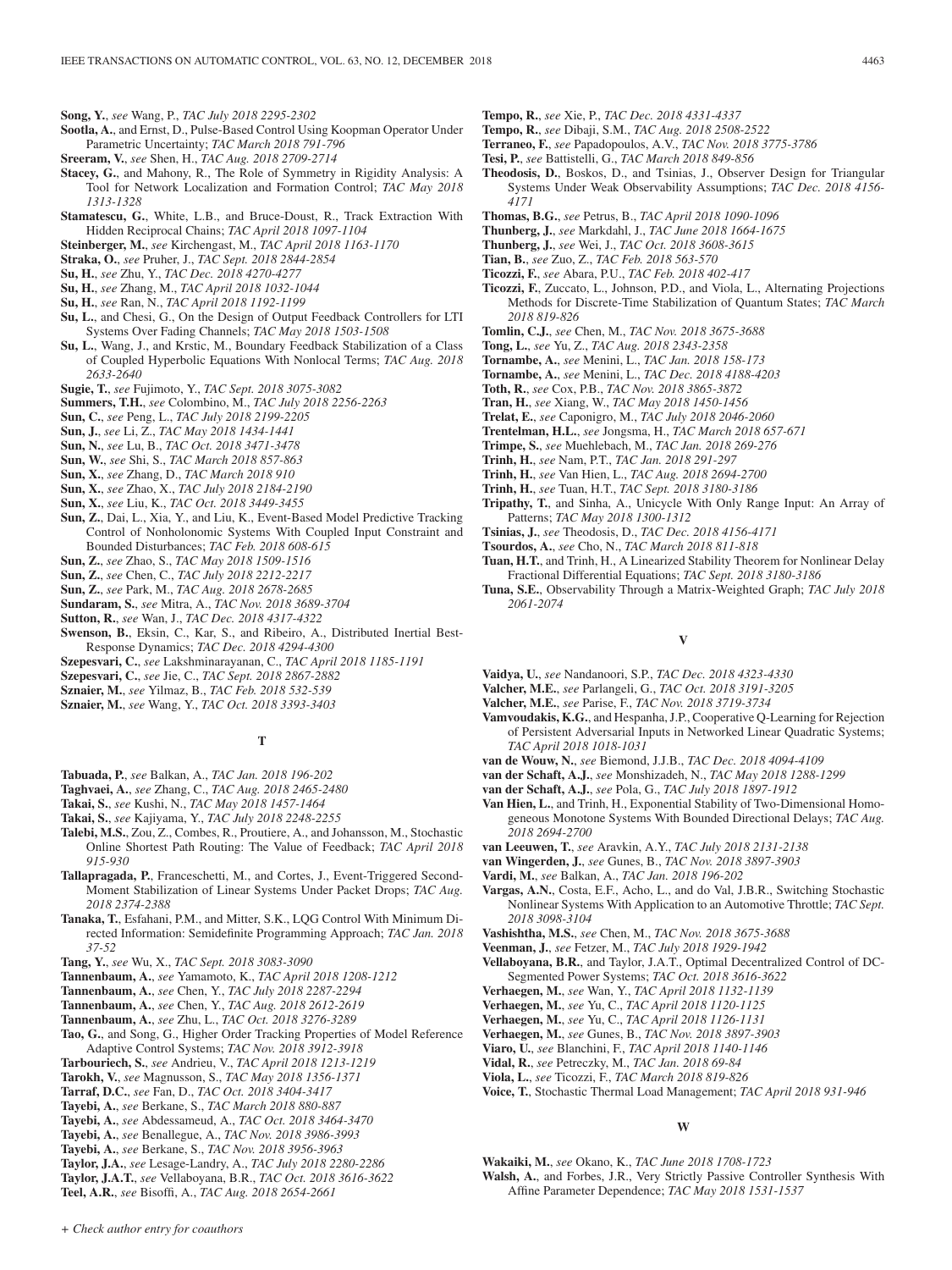- **Wan, J.**, Sharma, S., and Sutton, R., Guaranteed State Estimation for Nonlinear Discrete-Time Systems via Indirectly Implemented Polytopic Set Computation; *TAC Dec. 2018 4317-4322*
- **Wan, Y.**, Keviczky, T., and Verhaegen, M., Fault Estimation Filter Design With Guaranteed Stability Using Markov Parameters; *TAC April 2018 1132- 1139*
- **Wang, H.**, *see* Liu, Y., *TAC Dec. 2018 4345-4352*
- **Wang, H.**, *see* Zhou, Y., *TAC April 2018 1155-1162*
- **Wang, H.**, *see* Liang, X., *TAC Sept. 2018 3016-3023*
- **Wang, J.**, *see* Huang, Y., *TAC June 2018 1842-1849*
- **Wang, J.**, *see* Su, L., *TAC Aug. 2018 2633-2640*
- **Wang, J.**, Zhang, D., and Shao, X., Stochastic Feedback Based Kalman Filter for Nonlinear Continuous-Discrete Systems; *TAC Sept. 2018 3002-3009*
- **Wang, J.**, *see* Wang, J., *TAC Sept. 2018 3002-3009*
- **Wang, K.**, Chen, M.Z.Q., Li, C., and Chen, G., Passive Controller Realization of a Biquadratic Impedance With Double Poles and Zeros as a Seven-Element Series–Parallel Network for Effective Mechanical Control; *TAC Sept. 2018 3010-3015*
- **Wang, L.**, and Morse, A.S., A Distributed Observer for a Time-Invariant Linear System; *TAC July 2018 2123-2130*
- **Wang, L.**, *see* Lu, K., *TAC Aug. 2018 2670-2677*
- **Wang, L.Y.**, *see* Zong, X., *TAC April 2018 1059-1074*
- **Wang, P.**, Lin, P., Ren, W., and Song, Y., Distributed Subgradient-Based Multiagent Optimization With More General Step Sizes; *TAC July 2018 2295- 2302*
- **Wang, S.**, Carrasco, J., and Heath, W.P., Phase Limitations of Zames–Falb Multipliers; *TAC April 2018 947-959*
- **Wang, S.**, *see* Xia, M., *TAC Sept. 2018 2987-2993*
- **Wang, W.**, *see* Zhang, D., *TAC March 2018 910*
- **Wang, X.**, Chen, Z., and Xu, D., A Framework for Global Robust Output Regulation of Nonlinear Lower Triangular Systems With Uncertain Exosystems; *TAC March 2018 894-901*
- **Wang, X.**, *see* Zhou, Z., *TAC June 2018 1776-1783*
- **Wang, X.**, *see* Dou, L., *TAC Oct. 2018 3479-3486*
- **Wang, Y.**, Xia, Y., Shen, H., and Zhou, P., SMC Design for Robust Stabilization of Nonlinear Markovian Jump Singular Systems; *TAC Jan. 2018 219-224*
- **Wang, Y.**, Matni, N., and Doyle, J.C., Separable and Localized System-Level Synthesis for Large-Scale Systems; *TAC Dec. 2018 4234-4249*
- **Wang, Y.**, Dong, D., Qi, B., Zhang, J., Petersen, I.R., and Yonezawa, H., A Quantum Hamiltonian Identification Algorithm: Computational Complexity and Error Analysis; *TAC May 2018 1388-1403*
- **Wang, Y.**, *see* Gao, H., *TAC June 2018 1858-1864*
- **Wang, Y.**, Lopez, J.A., and Sznaier, M., Convex Optimization Approaches to Information Structured Decentralized Control; *TAC Oct. 2018 3393-3403*
- **Wang, Y.**, *see* Gao, W., *TAC Oct. 2018 3581-3587*
- **Wang, Z.**, *see* Aybat, N.S., *TAC Jan. 2018 5-20*
- **Wang, Z.**, *see* Fei, Z., *TAC Aug. 2018 2647-2653*
- **Wang, Z.**, *see* Liu, Q., *TAC Aug. 2018 2701-2708*
- **Wang, Z.**, and Ong, C., Accelerated Distributed MPC of Linear Discrete-Time Systems With Coupled Constraints; *TAC Nov. 2018 3838-3849*
- **Wei, J.**, Zhang, S., Adaldo, A., Thunberg, J., Hu, X., and Johansson, K.H., Finite-Time Attitude Synchronization With Distributed Discontinuous Protocols; *TAC Oct. 2018 3608-3615*
- **Weiland, S.**, *see* Cox, P.B., *TAC Nov. 2018 3865-3872*
- **Wen, C.**, *see* Chen, W., *TAC Aug. 2018 2738-2744*
- **White, L.B.**, *see* Stamatescu, G., *TAC April 2018 1097-1104*
- **Wicks, M.**, *see* Johnson, S.C., *TAC Sept. 2018 2960-2975*
- **Wirth, F.**, *see* Mironchenko, A., *TAC June 2018 1692-1707*
- **Wirth, F.R.**, *see* Noroozi, N., *TAC May 2018 1231-1242*
- **Witrant, E.**, *see* Meyer, P., *TAC June 2018 1835-1841*
- **Wu, A.**, and Iwasaki, T., Pattern Formation Via Eigenstructure Assignment: General Theory and Multi-Agent Application; *TAC July 2018 1959-1972*
- **Wu, C.**, *see* Xie, P., *TAC Dec. 2018 4331-4337*
- **Wu, D.**, *see* Meng, Z., *TAC June 2018 1791-1797*
- **Wu, J.**, *see* Ren, X., *TAC Jan. 2018 85-100*
- **Wu, J.**, *see* Li, X., *TAC Jan. 2018 306-311*
- **Wu, J.**, Shi, G., Anderson, B.D.O., and Johansson, K.H., Kalman Filtering Over Gilbert–Elliott Channels: Stability Conditions and Critical Curve; *TAC April 2018 1003-1017*
- **Wu, J.**, *see* Chen, W., *TAC Aug. 2018 2738-2744*
- **Wu, L.**, *see* Huang, S., *TAC March 2018 888-893*
- **Wu, L.**, *see* Fei, Z., *TAC Aug. 2018 2647-2653*
- **Wu, Q.**, *see* Zhang, H., *TAC Nov. 2018 3994-3999*
- **Wu, X.**, Tang, Y., Cao, J., and Mao, X., Stability Analysis for Continuous-Time Switched Systems With Stochastic Switching Signals; *TAC Sept. 2018 3083-3090*
- **Wu, Y.**, and Shen, T., A Finite Convergence Criterion for the Discounted Optimal Control of Stochastic Logical Networks; *TAC Jan. 2018 262-268*
- **Wu, Z.**, *see* Huang, Y., *TAC Feb. 2018 594-601*
- **Wu, Z.**, Cai, Q., and Fu, M., Covariance Intersection for Partially Correlated Random Vectors; *TAC March 2018 619-629*
- **Wu, Z.**, *see* Zhang, D., *TAC March 2018 910*

**X**

- **Xi, C.**, Xin, R., and Khan, U.A., ADD-OPT: Accelerated Distributed Directed Optimization; *TAC May 2018 1329-1339*
- **Xi, C.**, Mai, V.S., Xin, R., Abed, E.H., and Khan, U.A., Linear Convergence in Optimization Over Directed Graphs With Row-Stochastic Matrices; *TAC Oct. 2018 3558-3565*
- **Xia, B.**, *see* Gan, T., *TAC July 2018 2003-2018*
- **Xia, L.**, and Chen, S., Dynamic Pricing Control for Open Queueing Networks; *TAC Oct. 2018 3290-3300*
- **Xia, M.**, *see* Rahnama, A., *TAC Sept. 2018 2755-2770*
- **Xia, M.**, Rahnama, A., Wang, S., and Antsaklis, P.J., Control Design Using Passivation for Stability and Performance; *TAC Sept. 2018 2987-2993*
- **Xia, W.**, *see* Chen, Y., *TAC June 2018 1745-1752*
- **Xia, Y.**, *see* Wang, Y., *TAC Jan. 2018 219-224*
- **Xia, Y.**, *see* Sun, Z., *TAC Feb. 2018 608-615*
- **Xiang, W.**, Tran, H., and Johnson, T.T., Robust Exponential Stability and Disturbance Attenuation for Discrete-Time Switched Systems Under Arbitrary Switching; *TAC May 2018 1450-1456*
- **Xiao, F.**, Shi, Y., and Ren, W., Robustness Analysis of Asynchronous Sampled-Data Multiagent Networks With Time-Varying Delays; *TAC July 2018 2145-2152*
- **Xiao, H.**, and Gao, S., Simulation Budget Allocation for Selecting the Top-m Designs With Input Uncertainty; *TAC Sept. 2018 3127-3134*
- **Xie, L.**, *see* Xu, J., *TAC Feb. 2018 434-448*
- **Xie, L.**, *see* Zhu, B., *TAC Dec. 2018 4367-4374*
- **Xie, L.**, *see* Meng, X., *TAC Dec. 2018 4429-4434*
- **Xie, L.**, *see* Singh, R., *TAC Oct. 2018 3206-3220*
- **Xie, L.**, *see* Xu, J., *TAC Nov. 2018 3809-3824*
- **Xie, L.**, *see* Li, X., *TAC Nov. 2018 3761-3774*
- **Xie, P.**, You, K., Tempo, R., Song, S., and Wu, C., Distributed Convex Optimization with Inequality Constraints over Time-Varying Unbalanced Digraphs; *TAC Dec. 2018 4331-4337*
- **Xie, S.**, and Guo, L., Analysis of Distributed Adaptive Filters Based on Diffusion Strategies Over Sensor Networks; *TAC Nov. 2018 3643-3658*
- **Xie, X.**, *see* Xue, L., *TAC Sept. 2018 2928-2943*
- **Xin, R.**, *see* Xi, C., *TAC May 2018 1329-1339*
- **Xin, R.**, *see* Xi, C., *TAC Oct. 2018 3558-3565*
- **Xiong, J.**, *see* Liu, M., *TAC Dec. 2018 4264-4269*
- **Xiong, J.**, *see* Ren, W., *TAC Sept. 2018 3167-3172*
- **Xu, D.**, *see* Wang, X., *TAC March 2018 894-901*
- **Xu, D.**, Constructive Nonlinear Internal Models for Global Robust Output Regulation and Application; *TAC May 2018 1523-1530*
- **Xu, H.**, *see* Yu, P., *TAC Sept. 2018 3135-3142*
- **Xu, J.**, Zhu, S., Soh, Y.C., and Xie, L., Convergence of Asynchronous Distributed Gradient Methods Over Stochastic Networks; *TAC Feb. 2018 434- 448*
- **Xu, J.**, Zhu, S., Soh, Y.C., and Xie, L., A Bregman Splitting Scheme for Distributed Optimization Over Networks; *TAC Nov. 2018 3809-3824*
- **Xu, S.**, *see* Shen, H., *TAC Aug. 2018 2709-2714*
- **Xu, X.**, Liu, L., and Feng, G., Consensus of Discrete-Time Linear Multiagent Systems With Communication, Input and Output Delays; *TAC Feb. 2018 492-497*
- **Xu, Y.**, *see* Yu, Z., *TAC Aug. 2018 2343-2358*
- **Xue, L.**, Zhang, T., Zhang, W., and Xie, X., Global Adaptive Stabilization and Tracking Control for High-Order Stochastic Nonlinear Systems With Time-Varying Delays; *TAC Sept. 2018 2928-2943*
- **Xue, M.**, and Roy, S., Comments on "Upper and Lower Bounds for Controllable Subspaces of Networks of Diffusively Coupled Agents"; *TAC July 2018 2306*

**Y**

- **Yamamoto, K.**, Chen, Y., Ning, L., Georgiou, T.T., and Tannenbaum, A., Regularization and Interpolation of Positive Matrices; *TAC April 2018 1208- 1212*
- **Yan, W.**, *see* Li, H., *TAC Nov. 2018 4008-4015*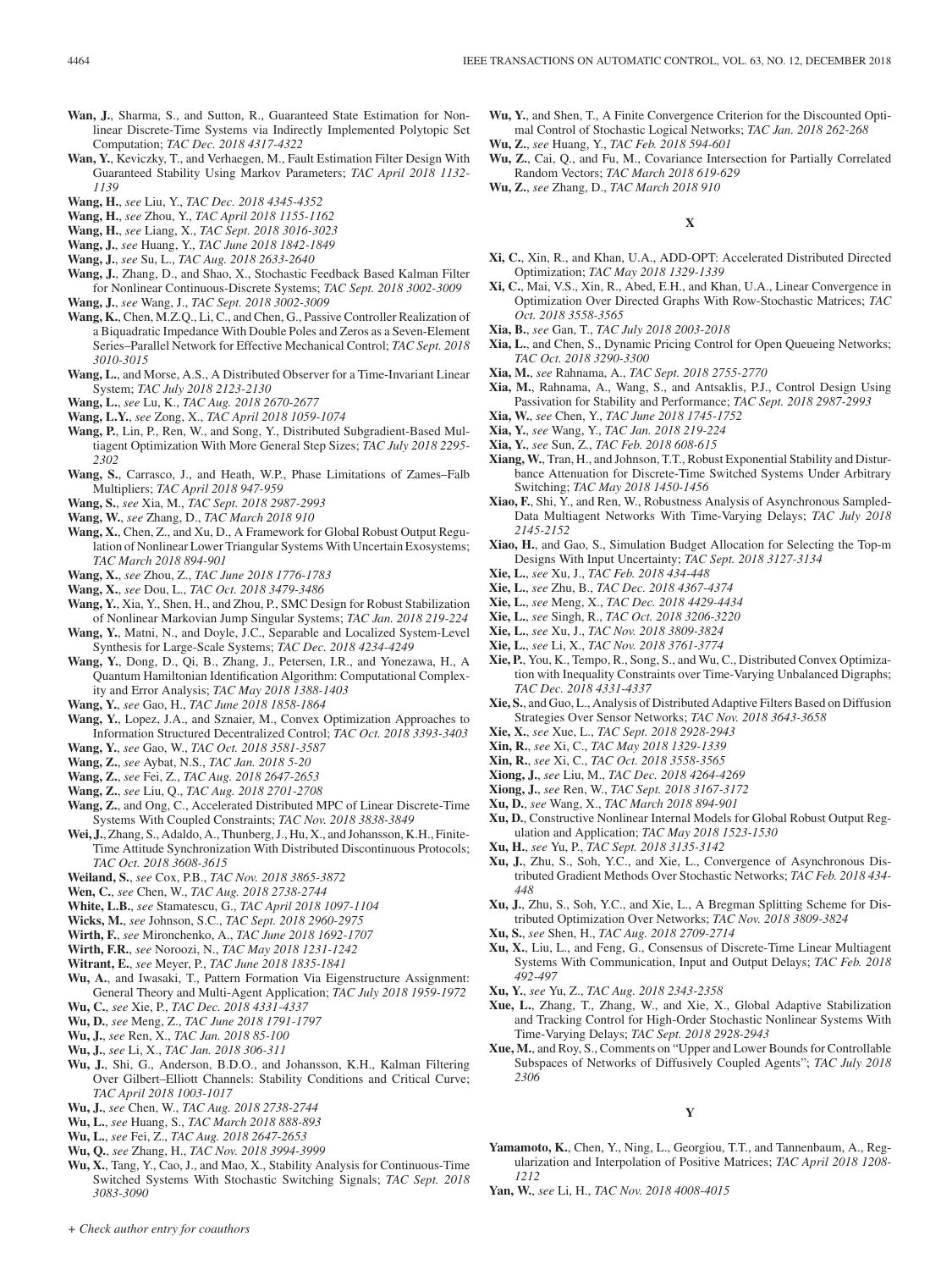- **Yang, C.**, Zheng, J., Ren, X., Yang, W., Shi, H., and Shi, L., Multi-Sensor Kalman Filtering With Intermittent Measurements; *TAC March 2018 797- 804*
- **Yang, C.**, *see* Lin, P., *TAC April 2018 1171-1176*
- **Yang, C.**, Zheng, J., Ren, X., Yang, W., Shi, H., and Shi, L., Corrections to "Multi-Sensor Kalman Filtering With Intermittent Measurements" [Mar 18 797-804]; *TAC May 2018 1545*
- **Yang, C.**, *see* Li, F., *TAC Aug. 2018 2715-2721*
- **Yang, G.**, *see* Okano, K., *TAC June 2018 1708-1723*
- **Yang, G.**, *see* Lu, A., *TAC June 2018 1813-1820*
- **Yang, G.**, *see* An, L., *TAC June 2018 1850-1857*
- **Yang, G.**, and Liberzon, D., Feedback Stabilization of Switched Linear Systems With Unknown Disturbances Under Data-Rate Constraints; *TAC July 2018 2107-2122*
- **Yang, G.**, *see* An, L., *TAC Aug. 2018 2596-2603*
- **Yang, J.**, Robust Controllability of Switched Asynchronous Sequential Machines; *TAC July 2018 2139-2144*
- **Yang, T.**, *see* Meng, Z., *TAC June 2018 1791-1797*
- **Yang, W.**, *see* Yang, C., *TAC March 2018 797-804*
- **Yang, W.**, *see* Yang, C., *TAC May 2018 1545*
- **Yang, X.**, *see* Shi, S., *TAC March 2018 857-863*
- Yasini, S., and Pelckmans, K., Worst-Case Prediction Performance Analysis of the Kalman Filter; *TAC June 2018 1768-1775*
- **Ye, F.**, Zhu, H., and Zhou, E., Weakly Coupled Dynamic Program: Information and Lagrangian Relaxations; *TAC March 2018 698-713*
- **Ye, F.**, *see* Zhu, H., *TAC May 2018 1340-1355*
- **Ye, M.**, Liu, J., Anderson, B.D.O., Yu, C., and Basar, T., Evolution of Social Power in Social Networks With Dynamic Topology; *TAC Nov. 2018 3793- 3808*
- **Yeganefar, N.**, *see* Bachelier, O., *TAC Aug. 2018 2745-2749*
- **Yilmaz, B.**, Bekiroglu, K., Lagoa, C., and Sznaier, M., A Randomized Algorithm for Parsimonious Model Identification; *TAC Feb. 2018 532-539*
- **Yin, G.**, *see* Zong, X., *TAC April 2018 1059-1074*
- **Yin, X.**, and Lafortune, S., Synthesis of Maximally Permissive Nonblocking Supervisors for the Lower Bound Containment Problem; *TAC Dec. 2018 4435-4441*
- **Yin, X.**, Verification of Prognosability for Labeled Petri Nets; *TAC June 2018 1828-1834*
- **Yin, X.**, and Lafortune, S., Minimization of Sensor Activation in Decentralized Discrete-Event Systems; *TAC Nov. 2018 3705-3718*
- **Yin, Y.**, *see* Zhao, X., *TAC July 2018 2184-2190*
- **Yonezawa, H.**, *see* Wang, Y., *TAC May 2018 1388-1403*
- Yoo, H., and Gajic, Z., New Designs of Linear Observers and Observer-Based Controllers for Singularly Perturbed Linear Systems; *TAC Nov. 2018 3904- 3911*
- **You, K.**, *see* Xie, P., *TAC Dec. 2018 4331-4337*
- **You, X.**, Hua, C., and Guan, X., Event-Triggered Leader-Following Consensus for Nonlinear Multiagent Systems Subject to Actuator Saturation Using Dynamic Output Feedback Method; *TAC Dec. 2018 4391-4396*
- **Yu, C.**, and Verhaegen, M., Subspace Identification of Individual Systems Operating in a Network (SI<sup>2</sup>ON); *TAC April 2018 1120-1125*
- **Yu, C.**, Verhaegen, M., and Hansson, A., Subspace Identification of Local Systems in One-Dimensional Homogeneous Networks; *TAC April 2018 1126-1131*
- **Yu, C.**, *see* Ye, M., *TAC Nov. 2018 3793-3808*
- **Yu, H.**, and Neely, M.J., On the Convergence Time of Dual Subgradient Methods for Strongly Convex Programs; *TAC April 2018 1105-1112*
- **Yu, P.**, Haskell, W.B., and Xu, H., Approximate Value Iteration for Risk-Aware Markov Decision Processes; *TAC Sept. 2018 3135-3142*
- **Yu, P.**, Fischione, C., and Dimarogonas, D.V., Distributed Event-Triggered Communication and Control of Linear Multiagent Systems Under Tactile Communication; *TAC Nov. 2018 3979-3985*
- **Yu, X.**, *see* Zhou, N., *TAC Dec. 2018 4204-4217*
- **Yu, X.**, *see* Qin, J., *TAC June 2018 1648-1663*
- **Yu, X.**, Liu, L., and Feng, G., Distributed Circular Formation Control of Nonholonomic Vehicles Without Direct Distance Measurements; *TAC Aug. 2018 2730-2737*
- **Yu, X.**, *see* Levant, A., *TAC Sept. 2018 3061-3067*
- **Yu, Z.**, *see* Zhang, Z., *TAC Dec. 2018 4110-4125*
- **Yu, Z.**, Xu, Y., and Tong, L., Deadline Scheduling as Restless Bandits; *TAC Aug. 2018 2343-2358*

**Z**

**Zaccarian, L.**, *see* Bisoffi, A., *TAC Aug. 2018 2654-2661* **Zamani, M.**, *see* Jagtap, P., *TAC Jan. 2018 255-261*

- **Zanon, M.**, *see* Gros, S., *TAC Sept. 2018 2818-2832*
- **Zavlanos, M.M.**, *see* Freundlich, C., *TAC Feb. 2018 418-433*
- **Zavlanos, M.M.**, *see* Lee, S., *TAC March 2018 827-834*
- **Zavlanos, M.M.**, *see* Guo, M., *TAC Dec. 2018 4051-4066*
- **Zavlanos, M.M.**, *see* Lee, S., *TAC Oct. 2018 3248-3260*
- **Zefran, M.**, *see* Johnson, S.C., *TAC Sept. 2018 2960-2975*
- **Zeng, B.**, *see* Miao, Z., *TAC Jan. 2018 241-248*
- **Zeng, X.**, *see* Liang, S., *TAC June 2018 1753-1759*
- **Zhan, N.**, *see* Gan, T., *TAC July 2018 2003-2018*
- **Zhang, C.**, Taghvaei, A., and Mehta, P.G., Feedback Particle Filter on Riemannian Manifolds and Matrix Lie Groups; *TAC Aug. 2018 2465-2480*
- **Zhang, D.**, Wu, Z., Sun, X., and Wang, W., Corrections to "Noise-to-State Stability for a Class of Random Systems With State-Dependent Switching" [Oct 16 3164-3170]; *TAC March 2018 910*
- **Zhang, D.**, *see* Huang, S., *TAC March 2018 888-893*
- **Zhang, D.**, *see* Wang, J., *TAC Sept. 2018 3002-3009*
- **Zhang, F.**, Bertozzi, A.L., Elamvazhuthi, K., and Berman, S., Performance Bounds on Spatial Coverage Tasks by Stochastic Robotic Swarms; *TAC June 2018 1563-1578*
- **Zhang, G.**, Grivopoulos, S., Petersen, I.R., and Gough, J.E., The Kalman Decomposition for Linear Quantum Systems; *TAC Feb. 2018 331-346*
- **Zhang, H.**, *see* Ponomarev, A., *TAC Feb. 2018 498-504*
- **Zhang, H.**, and Zheng, W.X., Denial-of-Service Power Dispatch Against Linear Quadratic Control via a Fading Channel; *TAC Sept. 2018 3032-3039*
- **Zhang, H.**, Feng, L., and Li, Z., A Learning-Based Synthesis Approach to the Supremal Nonblocking Supervisor of Discrete-Event Systems; *TAC Oct. 2018 3345-3360*
- **Zhang, H.**, Wu, Q., and Ji, J., Synchronization of Discretely Coupled Harmonic Oscillators Using Sampled Position States Only; *TAC Nov. 2018 3994-3999*
- **Zhang, J.**, *see* Zong, X., *TAC April 2018 1059-1074*
- **Zhang, J.**, *see* Wang, Y., *TAC May 2018 1388-1403*
- **Zhang, J.**, *see* Ni, Y., *TAC Sept. 2018 2771-2786*
- **Zhang, K.**, Liu, T., and Cheng, D., Observability of Finite Labeled Transition Systems; *TAC June 2018 1591-1602*
- **Zhang, K.**, *see* Chen, J., *TAC July 2018 2168-2175*
- **Zhang, L.**, *see* Liu, M., *TAC Oct. 2018 3434-3441*
- **Zhang, L.**, *see* Li, X., *TAC Nov. 2018 4016-4023*
- **Zhang, M.**, and Morris, K., Sensor Choice for Minimum Error Variance Estimation; *TAC Feb. 2018 315-330*
- **Zhang, M.**, Borja, P., Ortega, R., Liu, Z., and Su, H., PID Passivity-Based Control of Port-Hamiltonian Systems; *TAC April 2018 1032-1044*
- **Zhang, P.**, *see* Zhang, Z., *TAC June 2018 1798-1805*
- **Zhang, Q.**, *see* Zhou, Y., *TAC April 2018 1155-1162*
- **Zhang, S.**, *see* Wei, J., *TAC Oct. 2018 3608-3615*
- **Zhang, T.**, *see* Xue, L., *TAC Sept. 2018 2928-2943*
- **Zhang, W.**, *see* Zhao, L., *TAC Dec. 2018 4250-4263*
- **Zhang, W.**, *see* Xue, L., *TAC Sept. 2018 2928-2943*
- **Zhang, X.**, Papachristodoulou, A., and Li, N., Distributed Control for Reaching Optimal Steady State in Network Systems: An Optimization Approach; *TAC March 2018 864-871*
- **Zhang, Y.**, *see* Huang, Y., *TAC Feb. 2018 594-601*
- **Zhang, Z.**, Lu, Y., Zheng, L., Li, S., Yu, Z., and Li, Y., A New Varying-Parameter Convergent-Differential Neural-Network for Solving Time-Varying Convex QP Problem Constrained by Linear-Equality; *TAC Dec. 2018 4110- 4125*
- **Zhang, Z.**, Leifeld, T., and Zhang, P., Finite Horizon Tracking Control of Boolean Control Networks; *TAC June 2018 1798-1805*
- **Zhao, C.**, Kang, N., Li, J., and Horst, J.A., Production Control to Reduce Starvation in a Partially Flexible Production-Inventory System; *TAC Feb. 2018 477-491*
- **Zhao, L.**, and Zhang, W., A Unified Stochastic Hybrid System Approach to Aggregate Modeling of Responsive Loads; *TAC Dec. 2018 4250-4263*
- **Zhao, S.**, Affine Formation Maneuver Control of Multiagent Systems; *TAC Dec. 2018 4140-4155*
- **Zhao, S.**, Dimarogonas, D.V., Sun, Z., and Bauso, D., A General Approach to Coordination Control of Mobile Agents With Motion Constraints; *TAC May 2018 1509-1516*
- **Zhao, X.**, Yin, Y., Liu, L., and Sun, X., Stability Analysis and Delay Control for Switched Positive Linear Systems; *TAC July 2018 2184-2190*
- **Zhao, Y.**, *see* Liu, M., *TAC Oct. 2018 3434-3441*

**Zhao, Z.**, and Guo, B., A Novel Extended State Observer for Output Tracking of MIMO Systems With Mismatched Uncertainty; *TAC Jan. 2018 211-218* **Zheng, J.**, *see* Yang, C., *TAC March 2018 797-804*

- **Zheng, J.**, *see* Yang, C., *TAC May 2018 1545*
- **Zheng, L.**, *see* Zhang, Z., *TAC Dec. 2018 4110-4125*
- **Zheng, W.X.**, *see* Zhang, H., *TAC Sept. 2018 3032-3039*
- **Zheng, W.X.**, *see* Shao, J., *TAC Oct. 2018 3588-3593*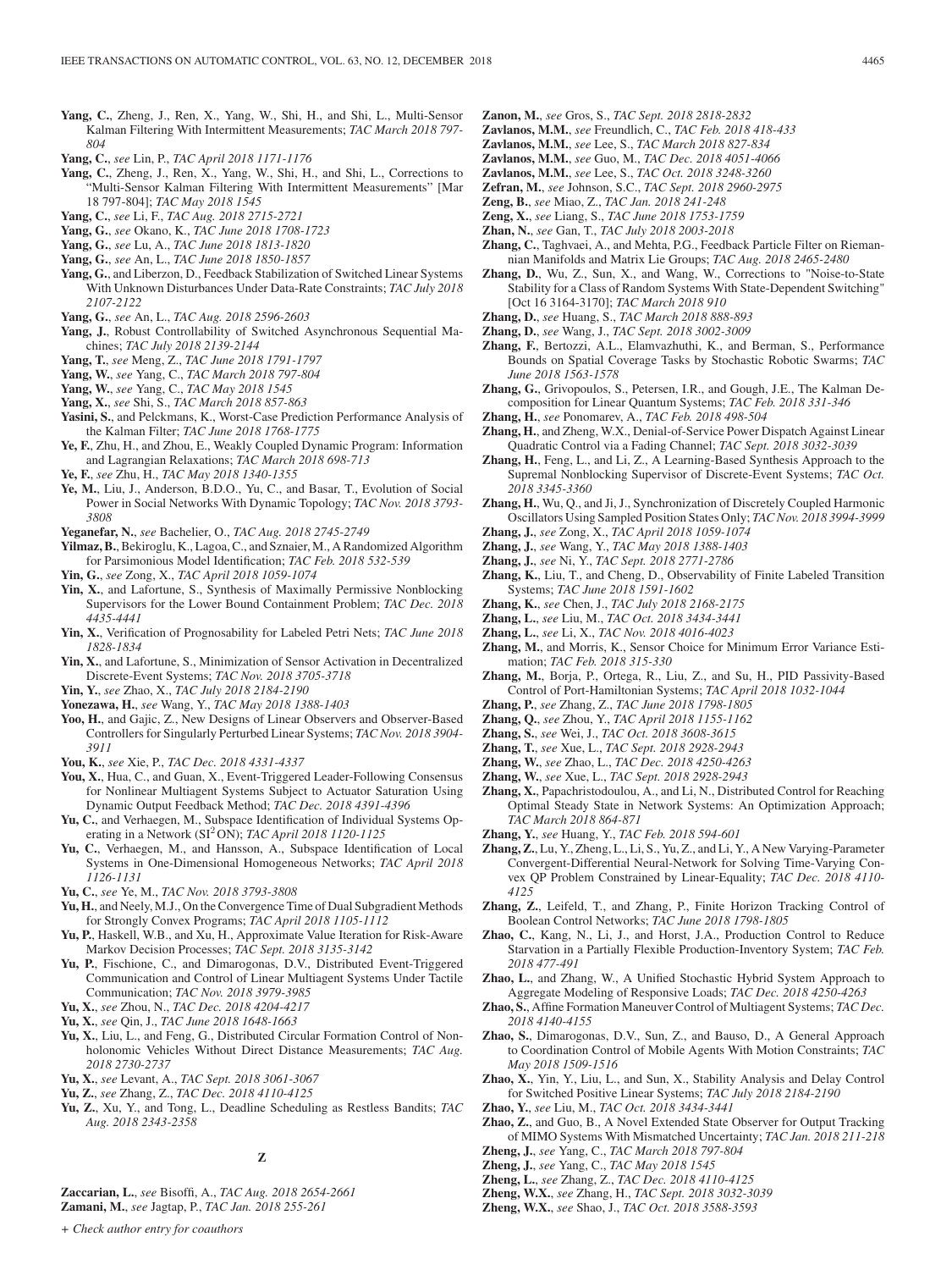- **Zheng, Y.**, Mason, R.P., and Papachristodoulou, A., Scalable Design of Structured Controllers Using Chordal Decomposition; *TAC March 2018 752-767* **Zhong, Z.**, *see* Zhu, Y., *TAC Oct. 2018 3456-3463*
- **Zhou, D.**, *see* Zhu, Y., *TAC Oct. 2018 3456-3463*
- **Zhou, D.H.**, *see* Liu, Q., *TAC Aug. 2018 2701-2708*
- **Zhou, E.**, *see* Ye, F., *TAC March 2018 698-713*
- 
- **Zhou, E.**, *see* Zhu, H., *TAC May 2018 1340-1355*
- **Zhou, N.**, Yu, X., Andersson, S.B., and Cassandras, C.G., Optimal Event-Driven Multiagent Persistent Monitoring of a Finite Set of Data Sources; *TAC Dec. 2018 4204-4217*
- **Zhou, P.**, *see* Wang, Y., *TAC Jan. 2018 219-224*
- **Zhou, P.**, *see* Zhou, Y., *TAC April 2018 1155-1162*
- **Zhou, X.**, Dall'Anese, E., Chen, L., and Simonetto, A., An Incentive-Based Online Optimization Framework for Distribution Grids; *TAC July 2018 2019-2031*
- **Zhou, Y.**, Zhang, Q., Wang, H., Zhou, P., and Chai, T., EKF-Based Enhanced Performance Controller Design for Nonlinear Stochastic Systems; *TAC April 2018 1155-1162*
- **Zhou, Z.**, and Wang, X., Constrained Consensus in Continuous-Time Multiagent Systems Under Weighted Graph; *TAC June 2018 1776-1783*
- **Zhou, Z.**, Bloem, M., and Bambos, N., Infinite Time Horizon Maximum Causal Entropy Inverse Reinforcement Learning; *TAC Sept. 2018 2787-2802*
- **Zhu, B.**, Guo, K., and Xie, L., A New Distributed Model Predictive Control for Unconstrained Double-Integrator Multiagent Systems; *TAC Dec. 2018 4367-4374*
- **Zhu, H.**, *see* Ye, F., *TAC March 2018 698-713*
- **Zhu, H.**, Ye, F., and Zhou, E., Solving the Dual Problems of Dynamic Programs via Regression; *TAC May 2018 1340-1355*
- **Zhu, L.**, Karasev, P., Kolesov, I., Sandhu, R., and Tannenbaum, A., Guiding Image Segmentation on the Fly: Interactive Segmentation From a Feedback Control Perspective; *TAC Oct. 2018 3276-3289*
- **Zhu, S.**, *see* Xu, J., *TAC Feb. 2018 434-448*
- **Zhu, S.**, *see* Xu, J., *TAC Nov. 2018 3809-3824*
- **Zhu, Y.**, Krstic, M., and Su, H., PDE Boundary Control of Multi-Input LTI Systems With Distinct and Uncertain Input Delays; *TAC Dec. 2018 4270- 4277*
- **Zhu, Y.**, Zhong, Z., Basin, M.V., and Zhou, D., A Descriptor System Approach to Stability and Stabilization of Discrete-Time Switched PWA Systems; *TAC Oct. 2018 3456-3463*
- **Zlotnik, D.E.**, and Forbes, J.R., Gradient-Based Observer for Simultaneous Localization and Mapping; *TAC Dec. 2018 4338-4344*
- **Zong, X.**, Li, T., Yin, G., Wang, L.Y., and Zhang, J., Stochastic Consentability of Linear Systems With Time Delays and Multiplicative Noises; *TAC April 2018 1059-1074*
- **Zou, S.**, Ma, Z., and Liu, X., Resource Allocation Game Under Double-Sided Auction Mechanism: Efficiency and Convergence; *TAC May 2018 1273- 1287*
- **Zou, Z.**, *see* Talebi, M.S., *TAC April 2018 915-930*
- **Zuccato, L.**, *see* Ticozzi, F., *TAC March 2018 819-826*
- **Zuo, Z.**, Tian, B., Defoort, M., and Ding, Z., Fixed-Time Consensus Tracking for Multiagent Systems With High-Order Integrator Dynamics; *TAC Feb. 2018 563-570*

### **SUBJECT INDEX**

### **A**

### **Absolute stability**

Invariance With Dynamic Multipliers. *Fetzer, M.*, +, *TAC July 2018 1929- 1942*

**Active disturbance rejection control**

Composite Robust  $H_{\infty}$  Control for Uncertain Stochastic Nonlinear Systems With State Delay via a Disturbance Observer. *Liu, Y.*, +, *TAC Dec. 2018 4345-4352*

- **Actuators**
	- A Set-Theoretic Reconfiguration Feedback Control Scheme Against Simultaneous Stuck Actuators. *Lucia, W.*, +, *TAC Aug. 2018 2558-2565*
	- Comments on "Upper and Lower Bounds for Controllable Subspaces of Networks of Diffusively Coupled Agents". *Xue, M.*, +, *TAC July 2018 2306*
	- Compensation of Transport Actuator Dynamics With Input-Dependent Moving Controlled Boundary. *Bekiaris-Liberis, N.*, +, *TAC Nov. 2018 3889-3896*
- Event-Triggered Leader-Following Consensus for Nonlinear Multiagent Systems Subject to Actuator Saturation Using Dynamic Output Feedback Method. *You, X.*, +, *TAC Dec. 2018 4391-4396*
- Fault Estimation Filter Design With Guaranteed Stability Using Markov Parameters. *Wan, Y.*, +, *TAC April 2018 1132-1139*
- Fault Estimation Sliding-Mode Observer With Digital Communication Constraints. *Liu, M.*, +, *TAC Oct. 2018 3434-3441*
- Input Matrix Factorizations for Constrained Control Allocation. *Kirchengast, M.*, +, *TAC April 2018 1163-1170*

**Adaptation models**

Global Adaptive Stabilization and Tracking Control for High-Order Stochastic Nonlinear Systems With Time-Varying Delays. *Xue, L.*, +, *TAC Sept. 2018 2928-2943*

### **Adaptive control**

- A Framework for Global Robust Output Regulation of Nonlinear Lower Triangular Systems With Uncertain Exosystems. *Wang, X.*, +, *TAC March 2018 894-901*
- A Multivariable Stochastic Tracking Controller for Robot Manipulators Without Joint Velocities. *Saab, S.S.*, +, *TAC Aug. 2018 2481-2495*
- Adaptive Attitude Tracking Control of Rigid Body Systems With Unknown Inertia and Gyro-Bias. *Benallegue, A.*, +, *TAC Nov. 2018 3986-3993*
- Adaptive Certainty-Equivalence Control With Regulation-Triggered Finite-Time Least-Squares Identification. *Karafyllis, I.*, +, *TAC Oct. 2018 3261- 3275*
- Adaptive Cooperative Output Regulation of Discrete-Time Linear Multi-Agent Systems by a Distributed Feedback Control Law. *Liu, T.*, +, *TAC Dec. 2018 4383-4390*
- Asymptotic Regulation of Time-Delay Nonlinear Systems With Unknown Control Directions. *Pongvuthithum, R.*, +, *TAC May 2018 1495-1502*
- Backstepping Design for Incremental Stability of Stochastic Hamiltonian Systems with Jumps. *Jagtap, P.*, +, *TAC Jan. 2018 255-261*
- Combined MRAC for Unknown MIMO LTI Systems With Parameter Convergence. *Roy, S.B.*, +, *TAC Jan. 2018 283-290*
- Constructive Nonlinear Internal Models for Global Robust Output Regulation and Application. *Xu, D.*, *TAC May 2018 1523-1530*
- Cooperative Output Regulation for a Class of Nonlinear Multi-agent Systems with Unknown Control Directions subject to Switching Networks. *Liu, T.*, +, *TAC March 2018 783-790*
- Cooperative Robust Output Regulation for Second-Order Nonlinear Multiagent Systems With an Unknown Exosystem. *Dong, Y.*, +, *TAC Oct. 2018 3418-3425*
- Distributed Adaptive Convex Optimization on Directed Graphs via Continuous-Time Algorithms. *Li, Z.*, +, *TAC May 2018 1434-1441*
- Finite-Time Attitude Synchronization With Distributed Discontinuous Protocols. *Wei, J.*, +, *TAC Oct. 2018 3608-3615*
- Global Adaptive Stabilization and Tracking Control for High-Order Stochastic Nonlinear Systems With Time-Varying Delays. *Xue, L.*, +, *TAC Sept. 2018 2928-2943*
- Global Exponential/Finite-Time Stability of Nonlinear Adaptive Switching Systems With Applications in Controlling Systems With Unknown Control Direction. *Chen, W.*, +, *TAC Aug. 2018 2738-2744*
- How to Systematically Distribute Candidate Models and Robust Controllers in Multiple-Model Adaptive Control: A Coverage Control Approach. *Kersting, S.*, +, *TAC April 2018 1075-1089*
- Leader-Following Consensus of Multiple Uncertain Euler–Lagrange Systems Subject to Communication Delays and Switching Networks. *Lu, M.*, +, *TAC Aug. 2018 2604-2611*
- Leader-to-Formation Stability of Multiagent Systems: An Adaptive Optimal Control Approach. *Gao, W.*, +, *TAC Oct. 2018 3581-3587*
- Optimal Synchronization of Heterogeneous Nonlinear Systems With Unknown Dynamics. *Modares, H.*, +, *TAC Jan. 2018 117-131*
- PDE Boundary Control of Multi-Input LTI Systems With Distinct and Uncertain Input Delays. *Zhu, Y.*, +, *TAC Dec. 2018 4270-4277*
- Secure State Estimation Against Sparse Sensor Attacks With Adaptive Switching Mechanism. *An, L.*, +, *TAC Aug. 2018 2596-2603*

**Adaptive estimation**

An Adaptive-Observer-Based Robust Estimator of Multi-sinusoidal Signals. *Chen, B.*, +, *TAC June 2018 1618-1631*

**Adaptive filters**

Analysis of Distributed Adaptive Filters Based on Diffusion Strategies Over Sensor Networks. *Xie, S.*, +, *TAC Nov. 2018 3643-3658* **Adaptive Kalman filters**

A Novel Adaptive Kalman Filter With Inaccurate Process and Measurement Noise Covariance Matrices. *Huang, Y.*, +, *TAC Feb. 2018 594-601*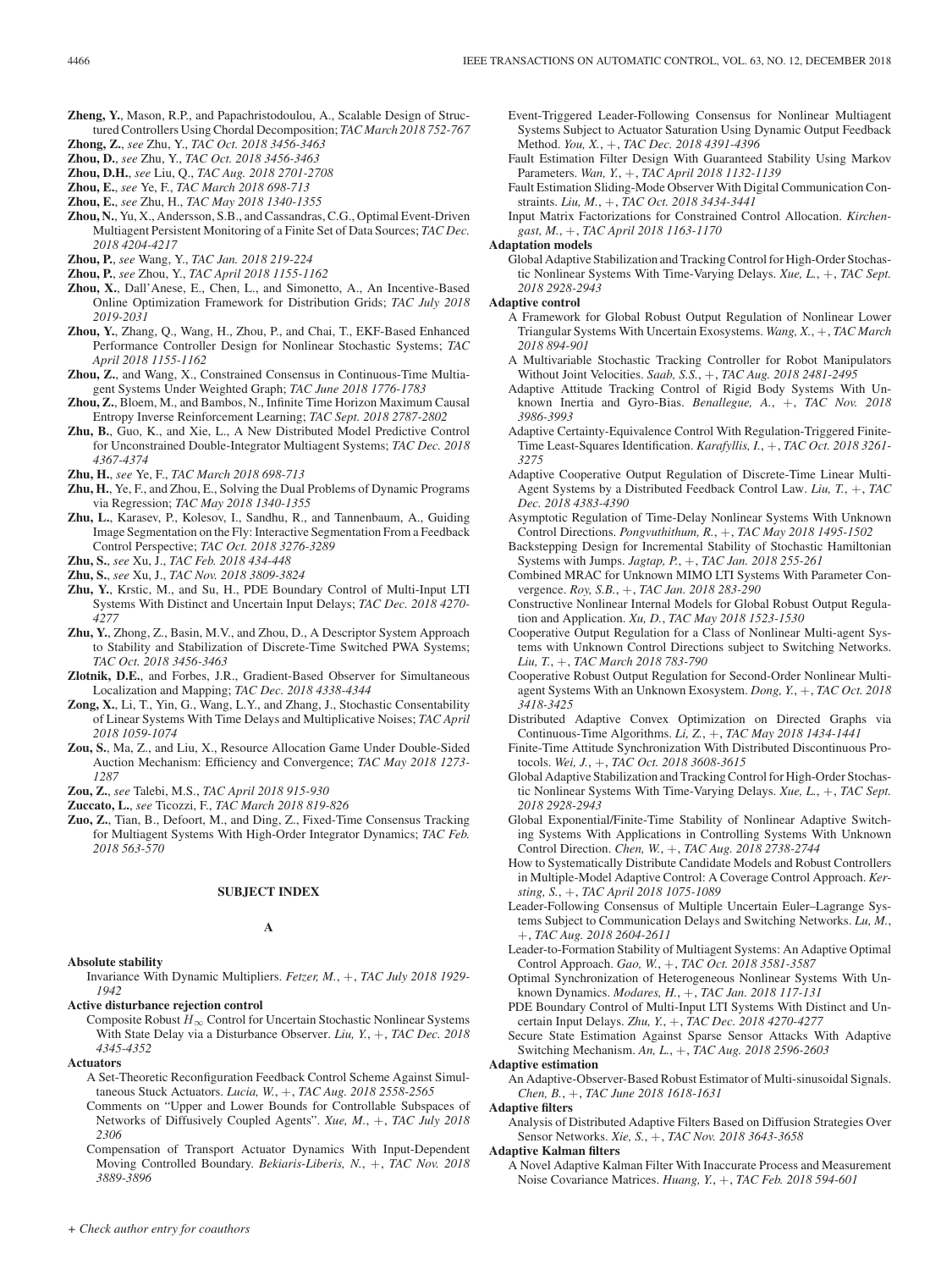### **Adaptive systems**

Stochastic Feedback Based Kalman Filter for Nonlinear Continuous-Discrete Systems. *Wang, J.*, +, *TAC Sept. 2018 3002-3009*

### **Aerospace electronics**

- Navigation Functions for Convex Potentials in a Space With Convex Obstacles. *Paternain, S.*, +, *TAC Sept. 2018 2944-2959*
- On Homogeneous Finite-Time Control for Linear Evolution Equation in Hilbert Space. *Polyakov, A.*, +, *TAC Sept. 2018 3143-3150*

### **Aerospace engines**

Fault Estimation Sliding-Mode Observer With Digital Communication Constraints. *Liu, M.*, +, *TAC Oct. 2018 3434-3441*

### **Aircraft control**

Cyber-Physical Attacks With Control Objectives. *Chen, Y.*, +, *TAC May 2018 1418-1425*

Hybrid Output Feedback for Attitude Tracking on SO(3). *Berkane, S.*, +, *TAC Nov. 2018 3956-3963*

### **Algebra**

A Set-Theoretic Reconfiguration Feedback Control Scheme Against Simultaneous Stuck Actuators. *Lucia, W.*, +, *TAC Aug. 2018 2558-2565*

### **Algorithm design and analysis**

- Approximate Value Iteration for Risk-Aware Markov Decision Processes. *Yu, P.*, +, *TAC Sept. 2018 3135-3142*
- Simulation Budget Allocation for Selecting the Top-m Designs With Input Uncertainty. *Xiao, H.*, +, *TAC Sept. 2018 3127-3134*

### **Amplitude estimation**

An Adaptive-Observer-Based Robust Estimator of Multi-sinusoidal Signals. *Chen, B.*, +, *TAC June 2018 1618-1631*

### **Analytical models**

Dynamic Models of Appraisal Networks Explaining Collective Learning. *Mei, W.*, +, *TAC Sept. 2018 2898-2912*

### **Angular velocity control**

Adaptive Attitude Tracking Control of Rigid Body Systems With Unknown Inertia and Gyro-Bias. *Benallegue, A.*, +, *TAC Nov. 2018 3986-3993*

# **Angular velocity measurement**

Gradient-Based Observer for Simultaneous Localization and Mapping. *Zlotnik, D.E.*, +, *TAC Dec. 2018 4338-4344*

# **Appraisal**

Dynamic Models of Appraisal Networks Explaining Collective Learning. *Mei, W.*, +, *TAC Sept. 2018 2898-2912*

# **Approximation algorithms**

- A Flow-Network-Based Polynomial-Time Approximation Algorithm for the Minimum Constrained Input Structural Controllability Problem. *Moothedath, S.*, +, *TAC Sept. 2018 3151-3158*
- Approximate Value Iteration for Risk-Aware Markov Decision Processes. *Yu, P.*, +, *TAC Sept. 2018 3135-3142*
- Stochastic Optimization in a Cumulative Prospect Theory Framework. *Jie, C.*, +, *TAC Sept. 2018 2867-2882*

# **Approximation error**

- Stability Analysis of Optimal Adaptive Control Using Value Iteration With Approximation Errors. *Heydari, A.*, *TAC Sept. 2018 3119-3126*
- Stochastic Feedback Based Kalman Filter for Nonlinear Continuous-Discrete Systems. *Wang, J.*, +, *TAC Sept. 2018 3002-3009*

## **Approximation theory**

- A Linearly Relaxed Approximate Linear Program for Markov Decision Processes. *Lakshminarayanan, C.*, +, *TAC April 2018 1185-1191*
- Analysis of Gradient Descent Methods With Nondiminishing Bounded Errors. *Ramaswamy, A.*, +, *TAC May 2018 1465-1471*
- Approximate Projection Methods for Decentralized Optimization With Functional Constraints. *Lee, S.*, +, *TAC Oct. 2018 3248-3260*
- Backstepping Control of Coupled Linear Parabolic PIDEs With Spatially Varying Coefficients. *Deutscher, J.*, +, *TAC Dec. 2018 4218-4233*
- Backstepping PDE Design: A Convex Optimization Approach. *Ascencio, P.*, +, *TAC July 2018 1943-1958*
- Boundary Feedback Stabilization of a Class of Coupled Hyperbolic Equations With Nonlocal Terms. *Su, L.*, +, *TAC Aug. 2018 2633-2640*

Complexity Certification of a Distributed Augmented Lagrangian Method. *Lee, S.*, +, *TAC March 2018 827-834*

- Decomposition of Reachable Sets and Tubes for a Class of Nonlinear Systems. *Chen, M.*, +, *TAC Nov. 2018 3675-3688*
- Distributed Active State Estimation With User-Specified Accuracy. *Freundlich, C.*, +, *TAC Feb. 2018 418-433*
- Distributed Computation of Equilibria in Misspecified Convex Stochastic Nash Games. *Jiang, H.*, +, *TAC Feb. 2018 360-371*
- Distributed Online Optimization in Dynamic Environments Using Mirror Descent. *Shahrampour, S.*, +, *TAC March 2018 714-725*
- Entropy and Minimal Bit Rates for State Estimation and Model Detection. *Liberzon, D.*, +, *TAC Oct. 2018 3330-3344*
- Further Results on the Convergence of the Pavon–Ferrante Algorithm for Spectral Estimation. *Baggio, G.*, *TAC Oct. 2018 3510-3515*
- Guaranteed State Estimation for Nonlinear Discrete-Time Systems via Indirectly Implemented Polytopic Set Computation. *Wan, J.*, +, *TAC Dec. 2018 4317-4322*
- Kalman Filtering Over Gilbert–Elliott Channels: Stability Conditions and Critical Curve. *Wu, J.*, +, *TAC April 2018 1003-1017*
- Low-Rank Optimization With Convex Constraints. *Grussler, C.*, +, *TAC Nov. 2018 4000-4007*
- Minimum Cost Feedback Selection for Arbitrary Pole Placement in Structured Systems. *Moothedath, S.*, +, *TAC Nov. 2018 3881-3888*
- On the Convergence Time of Dual Subgradient Methods for Strongly Convex Programs. *Yu, H.*, +, *TAC April 2018 1105-1112*
- On the Finite-Time Regulation of Euler–Lagrange Systems Without Velocity Measurements. *Cruz-Zavala, E.*, +, *TAC Dec. 2018 4309-4316*
- Safety Verification and Control for Collision Avoidance at Road Intersections. *Ahn, H.*, +, *TAC March 2018 630-642*
- Sensor Choice for Minimum Error Variance Estimation. *Zhang, M.*, +, *TAC Feb. 2018 315-330*
- Subspace Identification of Local Systems in One-Dimensional Homogeneous Networks. *Yu, C.*, +, *TAC April 2018 1126-1131*

Uniform Value for Some Nonexpansive Optimal Control Problems With General Evaluations. *Li, X.*, *TAC June 2018 1724-1736*

# **Assembling**

Production Control to Reduce Starvation in a Partially Flexible Production-Inventory System. *Zhao, C.*, +, *TAC Feb. 2018 477-491*

### **Asymptotic stability**

- $H_2$  Output-Feedback Control With Finite Multiple Measurement Information. *Ahn, C.K.*, +, *TAC Aug. 2018 2588-2595*
- A Cascades Approach to Formation-Tracking Stabilization of Force-Controlled Autonomous Vehicles. *Maghenem, M.*, +, *TAC Aug. 2018 2662-2669*
- A Descriptor System Approach to Stability and Stabilization of Discrete-Time Switched PWA Systems. *Zhu, Y.*, +, *TAC Oct. 2018 3456-3463*
- A Hybrid Design Approach for Output Feedback Exponential Stabilization of Markovian Jump Systems. *Song, J.*, +, *TAC May 2018 1404-1417*
- A Linearized Stability Theorem for Nonlinear Delay Fractional Differential Equations. *Tuan, H.T.*, +, *TAC Sept. 2018 3180-3186*
- A Predictor-Based Model Reference Adaptive Controller for Time-Delay Systems. *Nguyen, K.*, *TAC Dec. 2018 4375-4382*
- A Robust IDA-PBC Approach for Handling Uncertainties in Underactuated Mechanical Systems. *Ryalat, M.*, +, *TAC Oct. 2018 3495-3502*
- Accelerated Distributed MPC of Linear Discrete-Time Systems With Coupled Constraints. *Wang, Z.*, +, *TAC Nov. 2018 3838-3849*
- Aperiodic Sampled-Data Control via Explicit Transmission Mapping: A Set-Invariance Approach. *Hashimoto, K.*, +, *TAC Oct. 2018 3523-3530*
- Asymptotic Regulation of Time-Delay Nonlinear Systems With Unknown Control Directions. *Pongvuthithum, R.*, +, *TAC May 2018 1495-1502*
- Backstepping Design for Incremental Stability of Stochastic Hamiltonian Systems with Jumps. *Jagtap, P.*, +, *TAC Jan. 2018 255-261*
- Boundary Constrained Control of Delayed Nonlinear Schrödinger Equation. *Kang, W.*, +, *TAC Nov. 2018 3873-3880*
- Boundary Feedback Stabilization of a Class of Coupled Hyperbolic Equations With Nonlocal Terms. *Su, L.*, +, *TAC Aug. 2018 2633-2640*
- Compensation of Transport Actuator Dynamics With Input-Dependent Moving Controlled Boundary. *Bekiaris-Liberis, N.*, +, *TAC Nov. 2018 3889-3896*
- Composite Robust  $H_{\infty}$  Control for Uncertain Stochastic Nonlinear Systems With State Delay via a Disturbance Observer. *Liu, Y.*, +, *TAC Dec. 2018 4345-4352*
- Computation of Lyapunov Functions for Nonlinear Differential Equations via a Massera-Type Construction. *Doban, A.I.*, +, *TAC May 2018 1259- 1272*
- Continuous Sliding Mode Control Strategy for a Class of Nonlinear Underactuated Systems. *Lu, B.*, +, *TAC Oct. 2018 3471-3478*
- Event-Based Boundary Control of a Linear  $2 \times 2$  Hyperbolic System via Backstepping Approach. *Espitia, N.*, +, *TAC Aug. 2018 2686-2693*
- Event-Triggered Second-Moment Stabilization of Linear Systems Under Packet Drops. *Tallapragada, P.*, +, *TAC Aug. 2018 2374-2388*
- Exponential Stability of Coupled Linear Delay Time-Varying Differential– Difference Equations. *Ngoc, P.H.A.*, *TAC March 2018 843-848*
- Global Asymptotic Stability of a PID Control System With Coulomb Friction. *Bisoffi, A.*, +, *TAC Aug. 2018 2654-2661*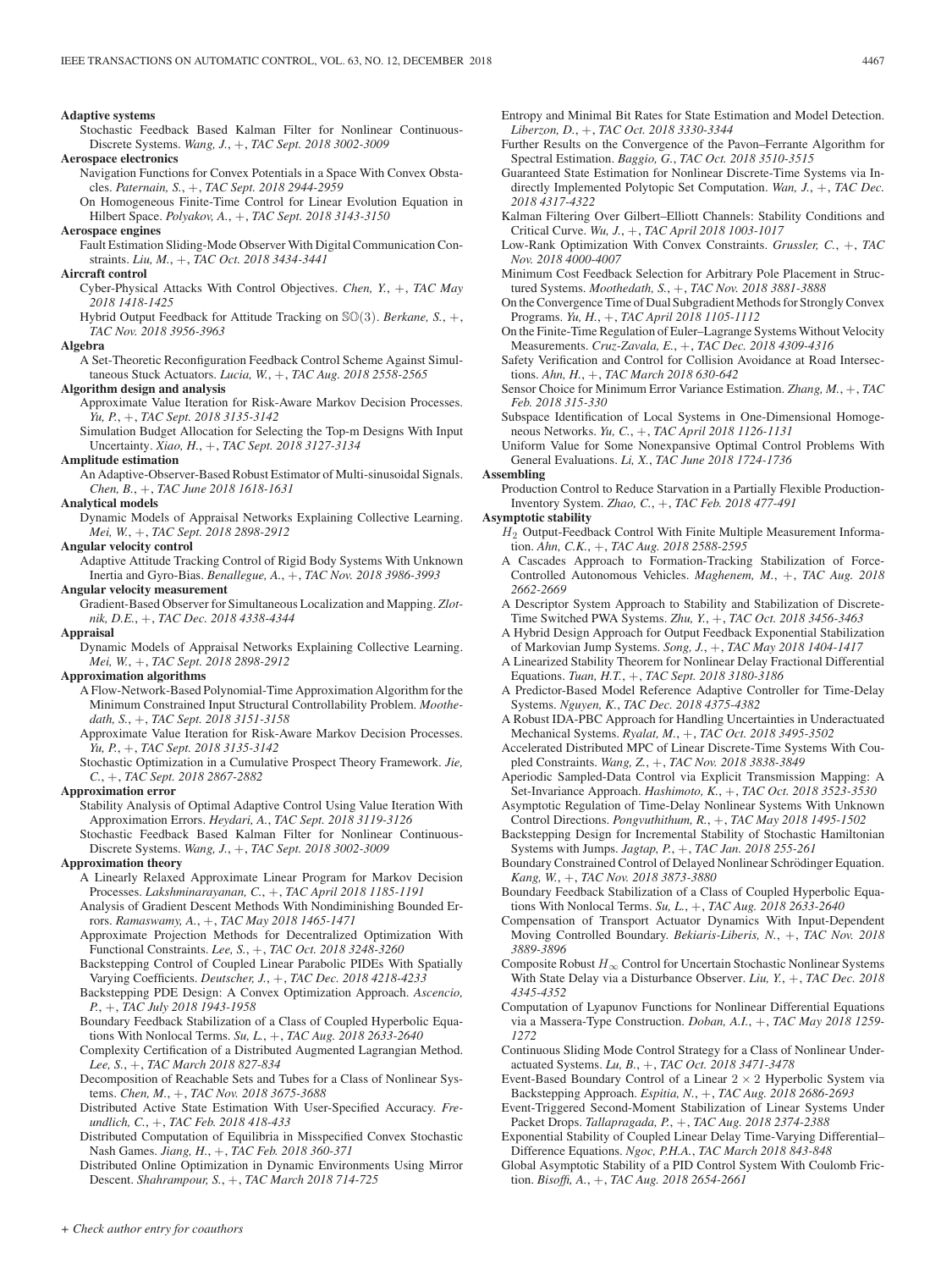Global Consensus of Time-Varying Multiagent Systems Without Persistent Excitation Assumptions. *Barabanov, N.*, +, *TAC Nov. 2018 3935-3939*

- Global Exponential/Finite-Time Stability of Nonlinear Adaptive Switching Systems With Applications in Controlling Systems With Unknown Control Direction. *Chen, W.*, +, *TAC Aug. 2018 2738-2744*
- Global Output Feedback Stabilization of a Class of Nonlinear Systems With Unknown Measurement Sensitivity. *Chen, C.*, +, *TAC July 2018 2212- 2217*
- Hybrid Output Feedback for Attitude Tracking on SO(3). *Berkane, S.*, +, *TAC Nov. 2018 3956-3963*
- Incremental Stability of Hybrid Dynamical Systems. *Biemond, J.J.B.*, +, *TAC Dec. 2018 4094-4109*
- Model Reference Adaptive Control of  $2 \times 2$  Coupled Linear Hyperbolic PDEs. *Anfinsen, H.*, +, *TAC Aug. 2018 2405-2420*
- Necessary Stability Conditions for Linear Difference Equations in Continuous Time. *Campos, E.R.*, +, *TAC Dec. 2018 4405-4412*
- Nonlinear MPC for Tracking Piece-Wise Constant Reference Signals. *Limon, D.*, +, *TAC Nov. 2018 3735-3750*
- On Homogeneous Finite-Time Control for Linear Evolution Equation in Hilbert Space. *Polyakov, A.*, +, *TAC Sept. 2018 3143-3150*
- On Lyapunov–Krasovskii Characterizations of Stability Notions for Discrete-Time Systems With Uncertain Time-Varying Time Delays. *Pepe, P.*, +, *TAC June 2018 1603-1617*
- On the Design of Output Feedback Controllers for LTI Systems Over Fading Channels. *Su, L.*, +, *TAC May 2018 1503-1508*
- On the Finite-Time Regulation of Euler–Lagrange Systems Without Velocity Measurements. *Cruz-Zavala, E.*, +, *TAC Dec. 2018 4309-4316*
- On the Necessity of LMI-Based Design Conditions for Discrete Time LPV Filters. *Pandey, A.P.*, +, *TAC Sept. 2018 3187-3188*
- Prediction-Correction Interior-Point Method for Time-Varying Convex Optimization. *Fazlyab, M.*, +, *TAC July 2018 1973-1986*
- Pulse-Based Control Using Koopman Operator Under Parametric Uncertainty. *Sootla, A.*, +, *TAC March 2018 791-796*
- Quasi-Time-Dependent Output Control for Discrete-Time Switched System With Mode-Dependent Average Dwell Time. *Fei, Z.*, +, *TAC Aug. 2018 2647-2653*
- Riccati-Based Design of Event-Triggered Controllers for Linear Systems With Delays. *Borgers, D.P.*, +, *TAC Jan. 2018 174-188*
- Robust Distributed Estimation for Linear Systems Under Intermittent Information. *Li, Y.*, +, *TAC April 2018 973-988*
- Robust Stability Analysis and State Feedback Synthesis for Discrete-Time Systems Characterized by Random Polytopes. *Hosoe, Y.*, +, *TAC Feb. 2018 556-562*
- Robust Stability of Hybrid Limit Cycles With Multiple Jumps in Hybrid Dynamical Systems. *Lou, X.*, +, *TAC April 2018 1220-1226*
- Robust State Feedback Regulator Design for General Linear Heterodirectional Hyperbolic Systems. *Deutscher, J.*, +, *TAC Aug. 2018 2620-2627*
- Secure State Estimation Against Sparse Sensor Attacks With Adaptive Switching Mechanism. *An, L.*, +, *TAC Aug. 2018 2596-2603*
- Some Results on Exponential Synchronization of Nonlinear Systems. *Andrieu, V.*, +, *TAC April 2018 1213-1219*
- Spectral Conditions for Stability and Stabilization of Positive Equilibria for a Class of Nonlinear Cooperative Systems. *Abara, P.U.*, +, *TAC Feb. 2018 402-417*
- Stability Analysis and Delay Control for Switched Positive Linear Systems. *Zhao, X.*, +, *TAC July 2018 2184-2190*
- Stability Analysis for Continuous-Time Switched Systems With Stochastic Switching Signals. *Wu, X.*, +, *TAC Sept. 2018 3083-3090*
- Stability Analysis of Monotone Systems via Max-Separable Lyapunov Functions. *Feyzmahdavian, H.R.*, +, *TAC March 2018 643-656*
- Stability of Linear Systems With Time-Varying Delays Using Bessel– Legendre Inequalities. *Seuret, A.*, +, *TAC Jan. 2018 225-232*
- Stabilization of 2-D Switched Systems With All Modes Unstable via Switching Signal Regulation. *Shi, S.*, +, *TAC March 2018 857-863*
- Stabilization of Switched Linear Neutral Systems: An Event-Triggered Sampling Control Scheme. *Li, T.*, +, *TAC Oct. 2018 3537-3544*
- Synchronization of Coupled Dynamical Systems: Tolerance to Weak Connectivity and Arbitrarily Bounded Time-Varying Delays. *Meng, Z.*, +, *TAC June 2018 1791-1797*
- Two-Dimensional Peak-to-Peak Filtering for Stochastic Fornasini– Marchesini Systems. *Ahn, C.K.*, +, *TAC May 2018 1472-1479*

# **Atmospheric measurements**

Enhancing Output-Feedback MPC With Set-Valued Moving Horizon Estimation. *Brunner, F.D.*, +, *TAC Sept. 2018 2976-2986*

### **Attitude control**

- Adaptive Attitude Tracking Control of Rigid Body Systems With Unknown Inertia and Gyro-Bias. *Benallegue, A.*, +, *TAC Nov. 2018 3986-3993*
- Bayesian Attitude Estimation With the Matrix Fisher Distribution on SO(3). *Lee, T.*,*TAC Oct. 2018 3377-3392*
- Finite-Time Attitude Synchronization With Distributed Discontinuous Protocols. *Wei, J.*, +, *TAC Oct. 2018 3608-3615*
- Gradient-Based Observer for Simultaneous Localization and Mapping. *Zlotnik, D.E.*, +, *TAC Dec. 2018 4338-4344*
- Hybrid Output Feedback for Attitude Tracking on SO(3). *Berkane, S.*, +, *TAC Nov. 2018 3956-3963*
- On the Design of Attitude Complementary Filters on SO(3). *Berkane, S.*, +, *TAC March 2018 880-887*

Robust Controller Design for Attitude Dynamics Subjected to Time-Delayed State Measurements. *Cavalcanti, J.*, +, *TAC July 2018 2191-2198*

# **Automata theory**

A Learning-Based Synthesis Approach to the Supremal Nonblocking Supervisor of Discrete-Event Systems. *Zhang, H.*, +, *TAC Oct. 2018 3345-3360* Synthesis of Similarity Enforcing Supervisors for Nondeterministic Discrete Event Systems. *Kushi, N.*, +, *TAC May 2018 1457-1464*

### **Automobile industry**

Production Control to Reduce Starvation in a Partially Flexible Production-Inventory System. *Zhao, C.*, +, *TAC Feb. 2018 477-491*

**Automotive electronics**

Switching Stochastic Nonlinear Systems With Application to an Automotive Throttle. *Vargas, A.N.*, +, *TAC Sept. 2018 3098-3104*

### **Autonomous agents**

- A Distributed Algorithm for Computing a Common Fixed Point of a Finite Family of Paracontractions. *Fullmer, D.*, +, *TAC Sept. 2018 2833-2843* **Autoregressive processes**
	- Sparse Bayesian Nonlinear System Identification Using Variational Inference. *Jacobs, W.R.*, +, *TAC Dec. 2018 4172-4187*

**AWGN channels**

Estimation of Nonlinear Dynamic Systems Over Communication Channels. *Sanjaroon, V.*, +, *TAC Sept. 2018 3024-3031*

# **B**

### **Backpropagation**

On the Finite-Time Regulation of Euler–Lagrange Systems Without Velocity Measurements. *Cruz-Zavala, E.*, +, *TAC Dec. 2018 4309-4316*

**Backstepping**

Neumann Boundary Stabilization of One-Dimensional Linear Parabolic Systems With Input Delay. *Sano, H.*, *TAC Sept. 2018 3105-3111*

### **Banach spaces**

Characterizations of Input-to-State Stability for Infinite-Dimensional Systems. *Mironchenko, A.*, +, *TAC June 2018 1692-1707*

Generation of Conditional Densities in Nonlinear Filtering for Infinite-Dimensional Systems. *Sen, N.*, *TAC July 2018 1868-1882*

### **Bayes methods**

- Bayesian Attitude Estimation With the Matrix Fisher Distribution on SO(3). *Lee, T.*,*TAC Oct. 2018 3377-3392*
- Gaussian Process Quadrature Moment Transform. *Pruher, J.*, +, *TAC Sept. 2018 2844-2854*
- Gradient-Based Myopic Allocation Policy: An Efficient Sampling Procedure in a Low-Confidence Scenario. *Peng, Y.*, +, *TAC Sept. 2018 3091- 3097*
- Input Design for Kernel-Based System Identification From the Viewpoint of Frequency Response. *Fujimoto, Y.*, +, *TAC Sept. 2018 3075-3082*
- Ranking and Selection as Stochastic Control. *Peng, Y.*, +, *TAC Aug. 2018 2359-2373*
- Sparse Bayesian Nonlinear System Identification Using Variational Inference. *Jacobs, W.R.*, +, *TAC Dec. 2018 4172-4187*
- Track Extraction With Hidden Reciprocal Chains. *Stamatescu, G.*, +, *TAC April 2018 1097-1104*

**Beams (structures)**

- Sliding Mode Boundary Control of an Euler–Bernoulli Beam Subject to Disturbances. *Karagiannis, D.*, +, *TAC Oct. 2018 3442-3448* **Behavioral sciences**
	- Optimal Mechanisms for Robust Coordination in Congestion Games. *Brown, P.N.*, +, *TAC Aug. 2018 2437-2448*

**Bilinear systems**

Realization Theory for a Class of Stochastic Bilinear Systems. *Petreczky, M.*, +, *TAC Jan. 2018 69-84*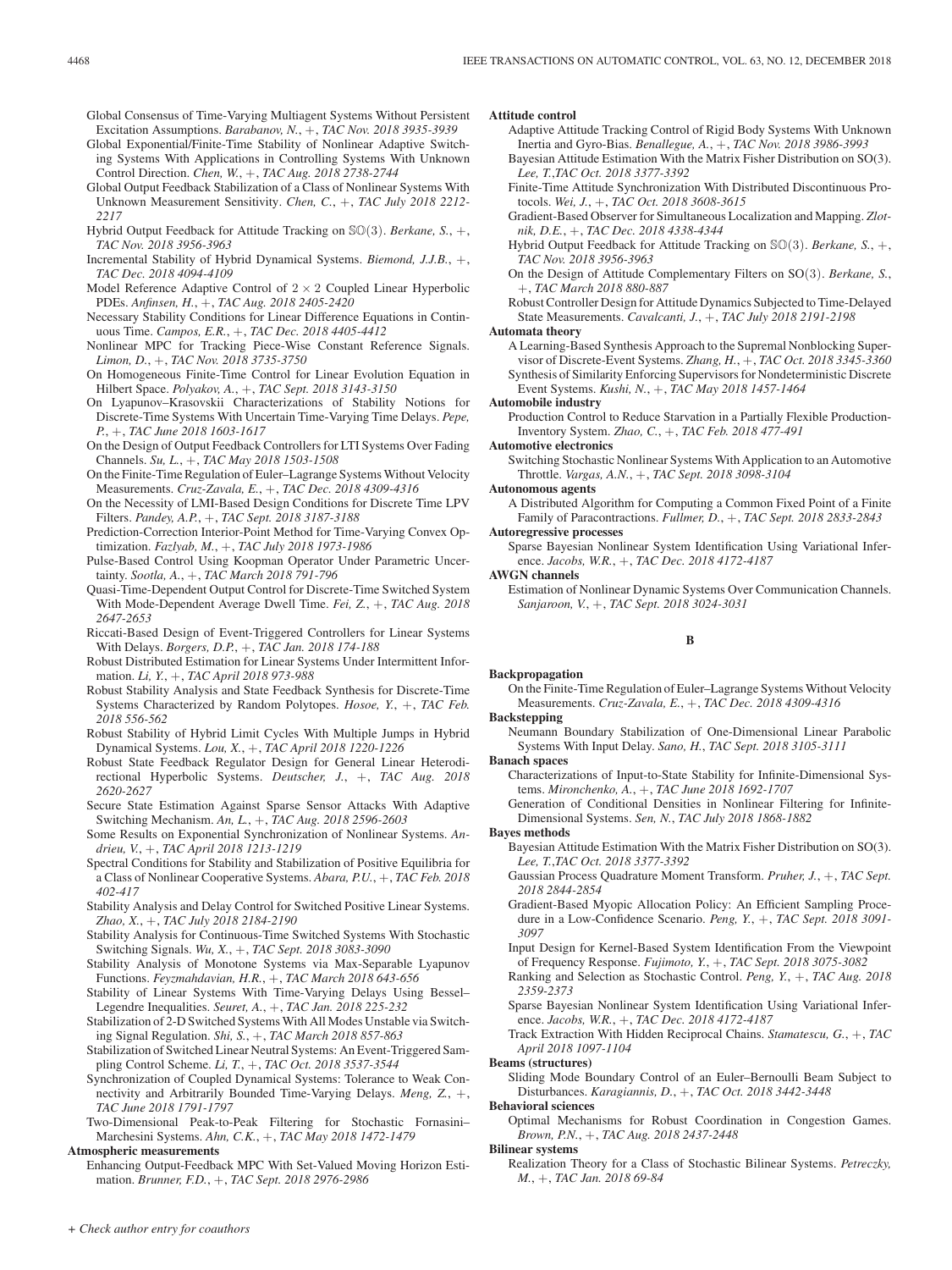### **Biochemistry**

Computing the Projected Reachable Set of Stochastic Biochemical Reaction Networks Modeled by Switched Affine Systems. *Parise, F.*, +, *TAC Nov. 2018 3719-3734*

# **Biology computing**

- A Dynamic Game Model of Collective Choice in Multiagent Systems. *Salhab, R.*, +, *TAC March 2018 768-782*
- Computing the Projected Reachable Set of Stochastic Biochemical Reaction Networks Modeled by Switched Affine Systems. *Parise, F.*, +, *TAC Nov. 2018 3719-3734*

### **Bipartite graph**

A Flow-Network-Based Polynomial-Time Approximation Algorithm for the Minimum Constrained Input Structural Controllability Problem. *Moothedath, S.*, +, *TAC Sept. 2018 3151-3158*

### **Bisimulation equivalence**

Bisimulation Equivalence of Discrete-Time Stochastic Linear Control Systems. *Pola, G.*, +, *TAC July 2018 1897-1912*

### **Boolean functions**

Finite Horizon Tracking Control of Boolean Control Networks. *Zhang, Z.*, +, *TAC June 2018 1798-1805*

Robot Planning Based on Boolean Specifications Using Petri Net Models. *Mahulea, C.*, +, *TAC July 2018 2218-2225*

### **Braking**

Braking Control in Railway Vehicles: A Distributed Preview Approach. *Picasso, B.*, +, *TAC Jan. 2018 189-195*

### **Brownian motion**

- Generation of Conditional Densities in Nonlinear Filtering for Infinite-Dimensional Systems. *Sen, N.*, *TAC July 2018 1868-1882*
- Maximizing Map Sensitivity and Higher Derivatives Via Extremum Seeking. *Mills, G.*, +, *TAC Oct. 2018 3232-3247*
- Optimal Steering of a Linear Stochastic System to a Final Probability Distribution—Part III. *Chen, Y.*, +, *TAC Sept. 2018 3112-3118*

# **C**

# **Calibration**

Online Recalibration of the State Estimators for a System With Moving Boundaries Using Sparse Discrete-in-Time Temperature Measurements. *Petrus, B.*, +, *TAC April 2018 1090-1096*

# **Cameras**

- Identification of a Moving Object's Velocity and Range With a Static-Moving Camera System. *Chen, J.*, +, *TAC July 2018 2168-2175*
- **Cascade control**

Fixed-Time Consensus Tracking for Multiagent Systems With High-Order Integrator Dynamics. *Zuo, Z.*, +, *TAC Feb. 2018 563-570*

# **Cascade systems**

A Cascades Approach to Formation-Tracking Stabilization of Force-Controlled Autonomous Vehicles. *Maghenem, M.*, +, *TAC Aug. 2018 2662-2669*

### **Centralized control**

- Decentralized Supervisory Control of Networks of Nonlinear Control Systems. *Pola, G.*, +, *TAC Sept. 2018 2803-2817*
- Optimal Decentralized Control of DC-Segmented Power Systems. *Vellaboyana, B.R.*, +, *TAC Oct. 2018 3616-3622*

# **Channel capacity**

Estimation of Nonlinear Dynamic Systems Over Communication Channels. *Sanjaroon, V.*, +, *TAC Sept. 2018 3024-3031*

### **Channel estimation**

- Denial-of-Service Power Dispatch Against Linear Quadratic Control via a Fading Channel. *Zhang, H.*, +, *TAC Sept. 2018 3032-3039*
- State Estimation Over Delayed Mutihop Network. *Ren, Z.*, +, *TAC Oct. 2018 3545-3550*

### **Clocks**

Stabilization of Networked Control Systems Under Clock Offsets and Quantization. *Okano, K.*, +, *TAC June 2018 1708-1723*

### **Closed loop systems**

- A Cascades Approach to Formation-Tracking Stabilization of Force-Controlled Autonomous Vehicles. *Maghenem, M.*, +, *TAC Aug. 2018 2662-2669*
- A Descriptor System Approach to Stability and Stabilization of Discrete-Time Switched PWA Systems. *Zhu, Y.*, +, *TAC Oct. 2018 3456-3463*
- A Fractional-Order Repetitive Controller for Periodic Disturbance Rejection. *Fedele, G.*,*TAC May 2018 1426-1433*
- A Novel Extended State Observer for Output Tracking of MIMO Systems With Mismatched Uncertainty. *Zhao, Z.*, +, *TAC Jan. 2018 211-218*
- A Predictor-Based Model Reference Adaptive Controller for Time-Delay Systems. *Nguyen, K.*, *TAC Dec. 2018 4375-4382*
- Accelerated Distributed MPC of Linear Discrete-Time Systems With Coupled Constraints. *Wang, Z.*, +, *TAC Nov. 2018 3838-3849*
- Adaptive Certainty-Equivalence Control With Regulation-Triggered Finite-Time Least-Squares Identification. *Karafyllis, I.*, +, *TAC Oct. 2018 3261- 3275*
- Asymptotic Regulation of Time-Delay Nonlinear Systems With Unknown Control Directions. *Pongvuthithum, R.*, +, *TAC May 2018 1495-1502*
- Backstepping Control of Coupled Linear Parabolic PIDEs With Spatially Varying Coefficients. *Deutscher, J.*, +, *TAC Dec. 2018 4218-4233*
- Combined MRAC for Unknown MIMO LTI Systems With Parameter Convergence. *Roy, S.B.*, +, *TAC Jan. 2018 283-290*
- Compensation of Transport Actuator Dynamics With Input-Dependent Moving Controlled Boundary. *Bekiaris-Liberis, N.*, +, *TAC Nov. 2018 3889-3896*
- Composite Robust  $H_{\infty}$  Control for Uncertain Stochastic Nonlinear Systems With State Delay via a Disturbance Observer. *Liu, Y.*, +, *TAC Dec. 2018 4345-4352*
- Continuous Sliding Mode Control Strategy for a Class of Nonlinear Underactuated Systems. *Lu, B.*, +, *TAC Oct. 2018 3471-3478*
- Control Design With Prescribed Performance for Nonlinear Systems With Unknown Control Directions and Nonparametric Uncertainties. *Li, F.*, +, *TAC Oct. 2018 3573-3580*
- Cooperative Output Regulation for a Class of Nonlinear Multi-agent Systems with Unknown Control Directions subject to Switching Networks. *Liu, T.*, +, *TAC March 2018 783-790*
- Cooperative Q-Learning for Rejection of Persistent Adversarial Inputs in Networked Linear Quadratic Systems. *Vamvoudakis, K.G.*, +, *TAC April 2018 1018-1031*
- Data-Driven Inversion-Based Control of Nonlinear Systems With Guaranteed Closed-Loop Stability. *Novara, C.*, +, *TAC April 2018 1147-1154*
- Discrete-Time Predictor Feedback for Consensus of Multiagent Systems With Delays. *Ponomarev, A.*, +, *TAC Feb. 2018 498-504*
- Distributed Control for Reaching Optimal Steady State in Network Systems: An Optimization Approach. *Zhang, X.*, +, *TAC March 2018 864-871*
- Disturbance Compensation With Finite Spectrum Assignment for Plants With Input Delay. *Furtat, I.*, +, *TAC Jan. 2018 298-305*
- EKF-Based Enhanced Performance Controller Design for Nonlinear Stochastic Systems. *Zhou, Y.*, +, *TAC April 2018 1155-1162*
- Errata to "Multivalued Robust Tracking Control of Lagrange Systems: Continuous and Discrete-Time Algorithms" [Sep 17 4436-4450]. *Miranda-Villatoro, F. A.*, +, *TAC Aug. 2018 2750*
- Generalization of Gao's Reaching Law for Higher Relative Degree Sliding Variables. *Bartoszewicz, A.*, +, *TAC Sept. 2018 3173-3179*
- Hybrid Output Feedback for Attitude Tracking on SO(3). *Berkane, S.*, +, *TAC Nov. 2018 3956-3963*
- Input-to-State Stability and Inverse Optimality of Linear Time-Varying-Delay Predictor Feedbacks. *Cai, X.*, +, *TAC Jan. 2018 233-240*
- Input-to-State Stabilizing Control for Cyber-Physical Systems With Multiple Transmission Channels Under Denial of Service. *Lu, A.*, +, *TAC June 2018 1813-1820*
- Leader-Controlled Protocols to Accelerate Convergence in Consensus Networks. *Parlangeli, G.*, +, *TAC Oct. 2018 3191-3205*
- Leader-to-Formation Stability of Multiagent Systems: An Adaptive Optimal Control Approach. *Gao, W.*, +, *TAC Oct. 2018 3581-3587*
- Lyapunov Stability Analysis of a String Equation Coupled With an Ordinary Differential System. *Barreau, M.*, +, *TAC Nov. 2018 3850-3857*
- Minimum Cost Feedback Selection for Arbitrary Pole Placement in Structured Systems. *Moothedath, S.*, +, *TAC Nov. 2018 3881-3888*
- Model Reference Adaptive Control of  $2 \times 2$  Coupled Linear Hyperbolic PDEs. *Anfinsen, H.*, +, *TAC Aug. 2018 2405-2420*
- Nonlinear MPC for Tracking Piece-Wise Constant Reference Signals. *Limon, D.*, +, *TAC Nov. 2018 3735-3750*
- On the Design of Output Feedback Controllers for LTI Systems Over Fading Channels. *Su, L.*, +, *TAC May 2018 1503-1508*
- On the Finite-Time Regulation of Euler–Lagrange Systems Without Velocity Measurements. *Cruz-Zavala, E.*, +, *TAC Dec. 2018 4309-4316*
- On Weight-Prioritized Multitask Control of Humanoid Robots. *Bouyarmane, K.*, +, *TAC June 2018 1632-1647*
- PDE Boundary Control of Multi-Input LTI Systems With Distinct and Uncertain Input Delays. *Zhu, Y.*, +, *TAC Dec. 2018 4270-4277*
- PID Passivity-Based Control of Port-Hamiltonian Systems. *Zhang, M.*, +, *TAC April 2018 1032-1044*
- Quantized Feedback Stabilization of Nonlinear Systems With External Disturbance. *Ren, W.*, +, *TAC Sept. 2018 3167-3172*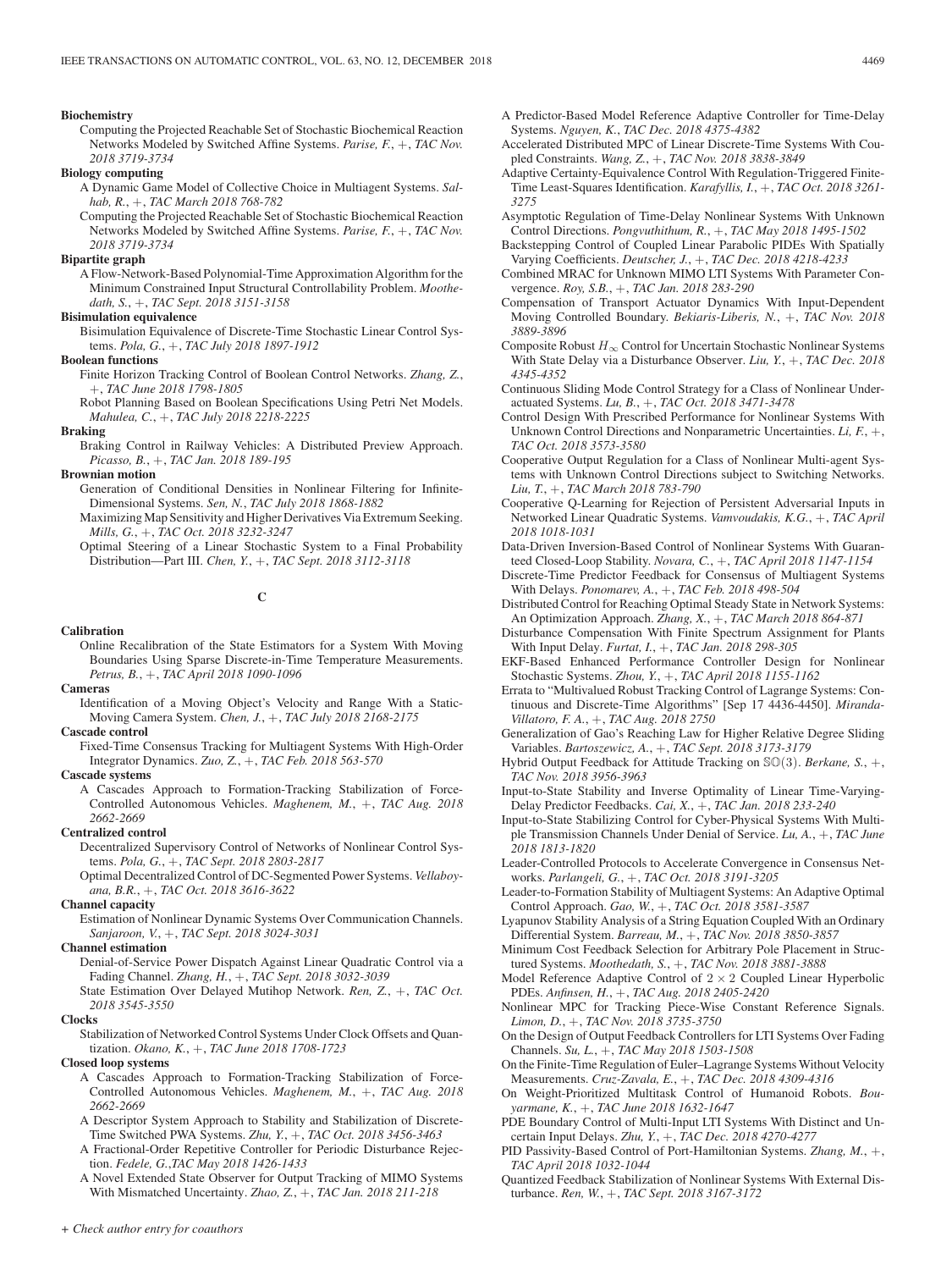Riccati-Based Design of Event-Triggered Controllers for Linear Systems With Delays. *Borgers, D.P.*, +, *TAC Jan. 2018 174-188*

- Robust Controllability of Switched Asynchronous Sequential Machines. *Yang, J.*,*TAC July 2018 2139-2144*
- Robust State Feedback Regulator Design for General Linear Heterodirectional Hyperbolic Systems. *Deutscher, J.*, +, *TAC Aug. 2018 2620-2627*
- Stability and Stabilization for Singular Switching Semi-Markovian Jump Systems With Generally Uncertain Transition Rates. *Jiang, B.*, +, *TAC Nov. 2018 3919-3926*
- Stabilization of Networked Control Systems Under Clock Offsets and Quantization. *Okano, K.*, +, *TAC June 2018 1708-1723*
- Stabilization of Nonlinear Systems With Time-Varying Input and State Delays by Approximate Predictor. *Liu, K.*, +, *TAC Oct. 2018 3449-3455*
- Stabilization of Switched Linear Neutral Systems: An Event-Triggered Sampling Control Scheme. *Li, T.*, +, *TAC Oct. 2018 3537-3544*
- Stabilizing Stochastic Predictive Control Under Bernoulli Dropouts. *Mishra, P.K.*, +, *TAC June 2018 1579-1590*

Stochastic Thermal Load Management. *Voice, T.*, *TAC April 2018 931-946* Triggering and Control Codesign in Self-Triggered Model Predictive Control of Constrained Systems: With Guaranteed Performance. *Li, H.*, +, *TAC Nov. 2018 4008-4015*

### **Collision avoidance**

- Composition of Least Restrictive Controllers, With Application to Collision Avoidance in Multiagent Systems. *Colombo, A.*, +, *TAC Nov. 2018 3972- 3978*
- Prediction-Correction Interior-Point Method for Time-Varying Convex Optimization. *Fazlyab, M.*, +, *TAC July 2018 1973-1986*
- Safety Verification and Control for Collision Avoidance at Road Intersections. *Ahn, H.*, +, *TAC March 2018 630-642*

### **Combinatorial mathematics**

Combinatorial Approach Toward Multiparametric Quadratic Programming Based on Characterizing Adjacent Critical Regions. *Ahmadi-Moshkenani, P.*, +, *TAC Oct. 2018 3221-3231*

### **Communication networks**

Competitive Interaction Design of Cooperative Systems Against Attacks. *Gusrialdi, A.*, +, *TAC Sept. 2018 3159-3166*

# **Compensation**

Disturbance Compensation With Finite Spectrum Assignment for Plants With Input Delay. *Furtat, I.*, +, *TAC Jan. 2018 298-305*

- **Complexity theory**
	- Enhancing Output-Feedback MPC With Set-Valued Moving Horizon Estimation. *Brunner, F.D.*, +, *TAC Sept. 2018 2976-2986*
	- Stochastic Optimization in a Cumulative Prospect Theory Framework. *Jie, C.*, +, *TAC Sept. 2018 2867-2882*

### **Computational complexity**

- A Bregman Splitting Scheme for Distributed Optimization Over Networks. *Xu, J.*, +, *TAC Nov. 2018 3809-3824*
- A Randomized Algorithm for Parsimonious Model Identification. *Yilmaz, B.*, +, *TAC Feb. 2018 532-539*
- Complexity Certification of a Distributed Augmented Lagrangian Method. *Lee, S.*, +, *TAC March 2018 827-834*
- Complexity of Infimal Observable Superlanguages. *Masopust, T.*,*TAC Jan. 2018 249-254*
- Complexity of Verifying Nonblockingness in Modular Supervisory Control. *Masopust, T.*, *TAC Feb. 2018 602-607*
- Compositional Abstraction and Safety Synthesis Using Overlapping Symbolic Models. *Meyer, P.*, +, *TAC June 2018 1835-1841*
- Convex Lifting: Theory and Control Applications. *Nguyen, N.A.*, +, *TAC May 2018 1243-1258*
- Convex Optimization Approaches to Information Structured Decentralized Control. *Wang, Y.*, +, *TAC Oct. 2018 3393-3403*
- Decentralized Supervisory Control of Networks of Nonlinear Control Systems. *Pola, G.*, +, *TAC Sept. 2018 2803-2817*
- Decomposition of Reachable Sets and Tubes for a Class of Nonlinear Systems. *Chen, M.*, +, *TAC Nov. 2018 3675-3688*
- Distributed Fault Diagnosis in Discrete Event Systems via Set Intersection Refinements. *Keroglou, C.*, +, *TAC Oct. 2018 3601-3607*
- Distributed Semidefinite Programming With Application to Large-Scale System Analysis. *Pakazad, S.K.*, +, *TAC April 2018 1045-1058*
- Efficient Robust Routing for Single Commodity Network Flows. *Chen, Y.*, +, *TAC July 2018 2287-2294*
- How to Systematically Distribute Candidate Models and Robust Controllers in Multiple-Model Adaptive Control: A Coverage Control Approach. *Kersting, S.*, +, *TAC April 2018 1075-1089*
- Minimum Cost Feedback Selection for Arbitrary Pole Placement in Structured Systems. *Moothedath, S.*, +, *TAC Nov. 2018 3881-3888*
- Mode-Target Games: Reactive Synthesis for Control Applications. *Balkan, A.*, +, *TAC Jan. 2018 196-202*
- Network Abstraction With Guaranteed Performance Bounds. *Siami, M.*, +, *TAC Oct. 2018 3301-3316*
- Observability of Finite Labeled Transition Systems. *Zhang, K.*, +, *TAC June 2018 1591-1602*
- Performance Optimization for Timed Weighted Marked Graphs Under Infinite Server Semantics. *He, Z.*, +, *TAC Aug. 2018 2573-2580*

Reachability Analysis for Safety Assurance of Cyber-Physical Systems Against Cyber Attacks. *Kwon, C.*, +, *TAC July 2018 2272-2279*

Recursive Spectral Meta-Learner for Online Combining Different Fault Classifiers. *Chen, M.*, +, *TAC Feb. 2018 586-593*

Separable and Localized System-Level Synthesis for Large-Scale Systems. *Wang, Y.*, +, *TAC Dec. 2018 4234-4249*

Stochastic Online Shortest Path Routing: The Value of Feedback. *Talebi, M.S.*, +, *TAC April 2018 915-930*

### **Computational geometry**

A Set-Theoretic Reconfiguration Feedback Control Scheme Against Simultaneous Stuck Actuators. *Lucia, W.*, +, *TAC Aug. 2018 2558-2565*

Distributed Partitioning Algorithms for Locational Optimization of Multiagent Networks in SE(2). *Bakolas, E.*, *TAC Jan. 2018 101-116*

# **Computational modeling**

- Dynamic Models of Appraisal Networks Explaining Collective Learning. *Mei, W.*, +, *TAC Sept. 2018 2898-2912*
- On the Whittle Index for Restless Multiarmed Hidden Markov Bandits. *Meshram, R.*, +, *TAC Sept. 2018 3046-3053*
- Optimal Computing Budget Allocation to Select the Nondominated Systems—A Large Deviations Perspective. *Li, J.*, +, *TAC Sept. 2018 2913-2927*

Simulation Budget Allocation for Selecting the Top-m Designs With Input Uncertainty. *Xiao, H.*, +, *TAC Sept. 2018 3127-3134*

# **Computer architecture**

Decentralized Supervisory Control of Networks of Nonlinear Control Systems. *Pola, G.*, +, *TAC Sept. 2018 2803-2817*

# **Computer network security**

Input-to-State Stabilizing Control for Cyber-Physical Systems With Multiple Transmission Channels Under Denial of Service. *Lu, A.*, +, *TAC June 2018 1813-1820*

### **Computer vision**

Guiding Image Segmentation on the Fly: Interactive Segmentation From a Feedback Control Perspective. *Zhu, L.*, +, *TAC Oct. 2018 3276-3289*

# **Concave programming**

A General Scenario Theory for Nonconvex Optimization and Decision Making. *Campi, M.C.*, +, *TAC Dec. 2018 4067-4078*

- A Randomized Algorithm for Parsimonious Model Identification. *Yilmaz, B.*, +, *TAC Feb. 2018 532-539*
- Automated-Sampling-Based Stability Verification and DOA Estimation for Nonlinear Systems. *Bobiti, R.*, +, *TAC Nov. 2018 3659-3674*

### **Constraint handling**

Approximate Projection Methods for Decentralized Optimization With Functional Constraints. *Lee, S.*, +, *TAC Oct. 2018 3248-3260*

### **Continuous systems**

- Affine Parameter-Dependent Lyapunov Functions for LPV Systems With Affine Dependence. *Cox, P.B.*, +, *TAC Nov. 2018 3865-3872*
- Reachability Analysis for Solvable Dynamical Systems. *Gan, T.*, +, *TAC July 2018 2003-2018*
- Robust Stability of Hybrid Limit Cycles With Multiple Jumps in Hybrid Dynamical Systems. *Lou, X.*, +, *TAC April 2018 1220-1226*
- SMC Design for Robust Stabilization of Nonlinear Markovian Jump Singular Systems. *Wang, Y.*, +, *TAC Jan. 2018 219-224*

### **Continuous time systems**

- $\mathcal{L}_2$ -Gain for Hybrid Linear Systems With Periodic Jumps: A Game Theoretic Approach for Analysis and Design. *Possieri, C.*, +, *TAC Aug. 2018 2496- 2507*
- A Distributed Observer for a Time-Invariant Linear System. *Wang, L.*, +, *TAC July 2018 2123-2130*
- A Pulse-Based Integrated Communication and Control Design for Decentralized Collective Motion Coordination. *Gao, H.*, +, *TAC June 2018 1858-1864*
- A Result on Almost Sure Stability of Linear Continuous-Time Markovian Switching Systems. *Cong, S.*, *TAC July 2018 2226-2233*
- Backstepping PDE Design: A Convex Optimization Approach. *Ascencio, P.*, +, *TAC July 2018 1943-1958*
- Bilinear Transformation for Discrete-Time Positive Real and Negative Imaginary Systems. *Liu, M.*, +, *TAC Dec. 2018 4264-4269*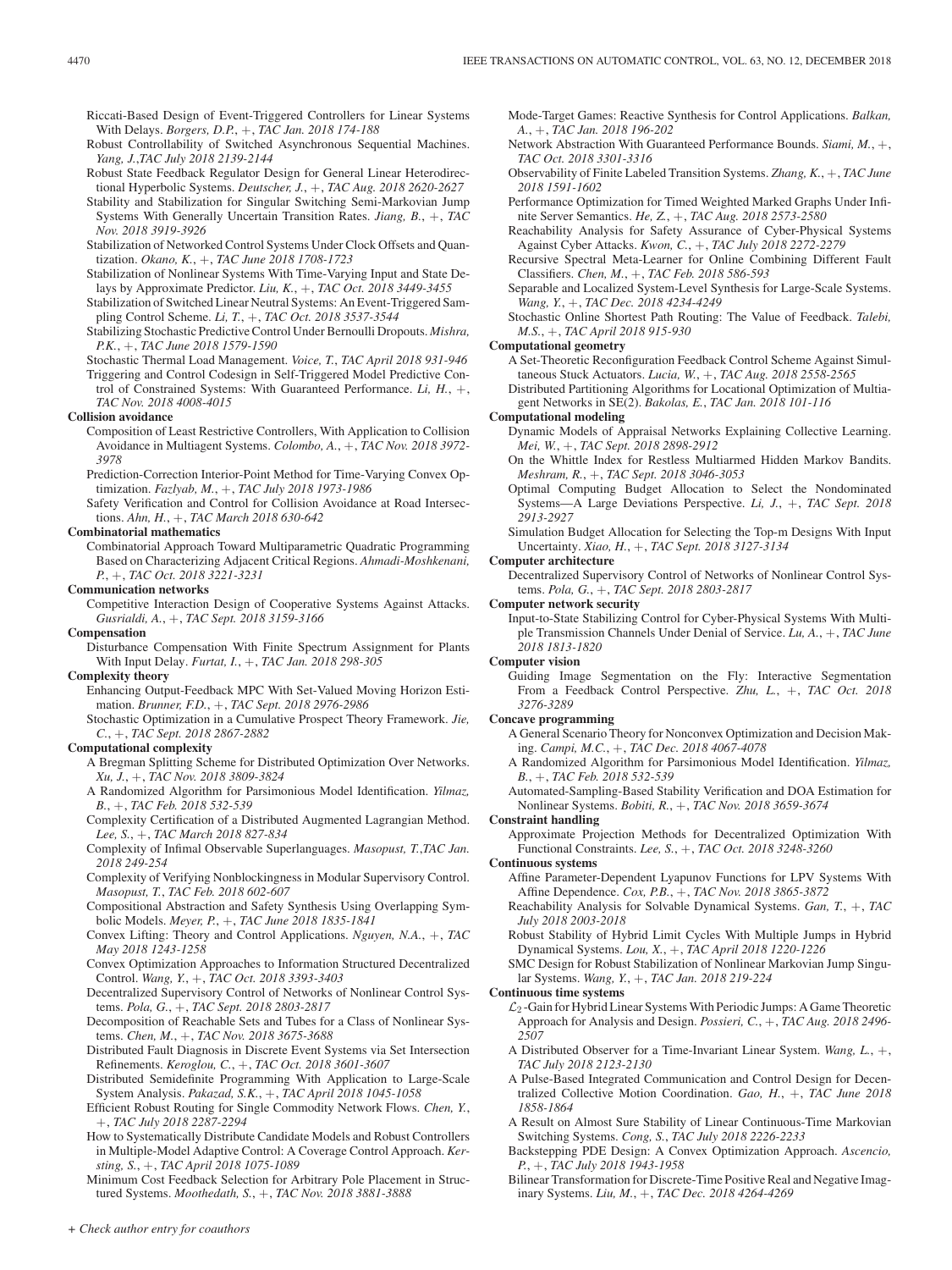Bit-Rate Conditions to Stabilize a Continuous-Time Linear System With Feedback Dropouts. *Ling, Q.*, *TAC July 2018 2176-2183*

- Computation of Lyapunov Functions for Nonlinear Differential Equations via a Massera-Type Construction. *Doban, A.I.*, +, *TAC May 2018 1259- 1272*
- Constrained Consensus in Continuous-Time Multiagent Systems Under Weighted Graph. *Zhou, Z.*, +, *TAC June 2018 1776-1783*
- Continuous-Time DC Kernel—A Stable Generalized First-Order Spline Kernel. *Chen, T.*, *TAC Dec. 2018 4442-4447*
- Discrete-Time Predictor Feedback for Consensus of Multiagent Systems With Delays. *Ponomarev, A.*, +, *TAC Feb. 2018 498-504*
- Distributed Adaptive Convex Optimization on Directed Graphs via Continuous-Time Algorithms. *Li, Z.*, +, *TAC May 2018 1434-1441*
- Distributed Algorithm for Solving Convex Inequalities. *Lu, K.*, +, *TAC Aug. 2018 2670-2677*
- Distributed Nonsmooth Optimization With Coupled Inequality Constraints via Modified Lagrangian Function. *Liang, S.*, +, *TAC June 2018 1753- 1759*
- Entropy and Minimal Bit Rates for State Estimation and Model Detection. *Liberzon, D.*, +, *TAC Oct. 2018 3330-3344*
- Fault Estimation Sliding-Mode Observer With Digital Communication Constraints. *Liu, M.*, +, *TAC Oct. 2018 3434-3441*
- Generalization of Gao's Reaching Law for Higher Relative Degree Sliding Variables. *Bartoszewicz, A.*, +, *TAC Sept. 2018 3173-3179*
- Incremental Stability of Hybrid Dynamical Systems. *Biemond, J.J.B.*, +, *TAC Dec. 2018 4094-4109*
- LMI-Based Fixed Order Output Feedback Synthesis for Two-Dimensional Mixed Continuous-Discrete-Time Systems. *Chesi, G.*, +, *TAC April 2018 960-972*
- Mean Square Stability Analysis of Stochastic Continuous-Time Linear Networked Systems. *Nandanoori, S.P.*, +, *TAC Dec. 2018 4323-4330*
- Necessary Stability Conditions for Linear Difference Equations in Continuous Time. *Campos, E.R.*, +, *TAC Dec. 2018 4405-4412*
- On the Design of Output Feedback Controllers for LTI Systems Over Fading Channels. *Su, L.*, +, *TAC May 2018 1503-1508*
- Phase Limitations of Zames–Falb Multipliers. *Wang, S.*, +, *TAC April 2018 947-959*
- Prediction-Correction Interior-Point Method for Time-Varying Convex Optimization. *Fazlyab, M.*, +, *TAC July 2018 1973-1986*
- Robust Stability Analysis and State Feedback Synthesis for Discrete-Time Systems Characterized by Random Polytopes. *Hosoe, Y.*, +, *TAC Feb. 2018 556-562*
- Robustness Analysis of Asynchronous Sampled-Data Multiagent Networks With Time-Varying Delays. *Xiao, F.*, +, *TAC July 2018 2145-2152*
- Secure State Estimation Against Sparse Sensor Attacks With Adaptive Switching Mechanism. *An, L.*, +, *TAC Aug. 2018 2596-2603*
- Stability Analysis and Delay Control for Switched Positive Linear Systems. *Zhao, X.*, +, *TAC July 2018 2184-2190*
- Stability Analysis for Positive Singular Systems With Time-Varying Delays. *Cui, Y.*, +, *TAC May 2018 1487-1494*
- Stochastic Consentability of Linear Systems With Time Delays and Multiplicative Noises. *Zong, X.*, +, *TAC April 2018 1059-1074*
- Toward Event-Triggered Extended State Observer. *Huang, Y.*, +, *TAC June 2018 1842-1849*
- Uniform Value for Some Nonexpansive Optimal Control Problems With General Evaluations. *Li, X.*, *TAC June 2018 1724-1736*

### **Control design**

- Competitive Interaction Design of Cooperative Systems Against Attacks. *Gusrialdi, A.*, +, *TAC Sept. 2018 3159-3166*
- On Homogeneous Finite-Time Control for Linear Evolution Equation in Hilbert Space. *Polyakov, A.*, +, *TAC Sept. 2018 3143-3150*
- Optimal and Robust Sampled-Data Control of Markov Jump Linear Systems: A Differential LMI Approach. *Gabriel, G.W.*, +, *TAC Sept. 2018 3054-3060*

# **Control nonlinearities**

- Backstepping Control of Coupled Linear Parabolic PIDEs With Spatially Varying Coefficients. *Deutscher, J.*, +, *TAC Dec. 2018 4218-4233*
- Backstepping Design for Incremental Stability of Stochastic Hamiltonian Systems with Jumps. *Jagtap, P.*, +, *TAC Jan. 2018 255-261*
- Backstepping PDE Design: A Convex Optimization Approach. *Ascencio, P.*, +, *TAC July 2018 1943-1958*
- Boundary Constrained Control of Delayed Nonlinear Schrödinger Equation. *Kang, W.*, +, *TAC Nov. 2018 3873-3880*
- Boundary Feedback Stabilization of a Class of Coupled Hyperbolic Equations With Nonlocal Terms. *Su, L.*, +, *TAC Aug. 2018 2633-2640*
- Compensation of Transport Actuator Dynamics With Input-Dependent Moving Controlled Boundary. *Bekiaris-Liberis, N.*, +, *TAC Nov. 2018 3889-3896*
- Delay-Robust Control Design for Two Heterodirectional Linear Coupled Hyperbolic PDEs. *Auriol, J.*, +, *TAC Oct. 2018 3551-3557*
- Event-Based Boundary Control of a Linear  $2 \times 2$  Hyperbolic System via Backstepping Approach. *Espitia, N.*, +, *TAC Aug. 2018 2686-2693*
- Pattern Formation Via Eigenstructure Assignment: General Theory and Multi-Agent Application. *Wu, A.*, +, *TAC July 2018 1959-1972*
- PDE Boundary Control of Multi-Input LTI Systems With Distinct and Uncertain Input Delays. *Zhu, Y.*, +, *TAC Dec. 2018 4270-4277*
- Robust State Feedback Regulator Design for General Linear Heterodirectional Hyperbolic Systems. *Deutscher, J.*, +, *TAC Aug. 2018 2620-2627*
- Some Results on Exponential Synchronization of Nonlinear Systems. *Andrieu, V.*, +, *TAC April 2018 1213-1219*
- Two-Sided Boundary Stabilization of Heterodirectional Linear Coupled Hyperbolic PDEs. *Auriol, J.*, +, *TAC Aug. 2018 2421-2436*

### **Control system analysis**

- $\mathcal{L}_2$ -Gain for Hybrid Linear Systems With Periodic Jumps: A Game Theoretic Approach for Analysis and Design. *Possieri, C.*, +, *TAC Aug. 2018 2496- 2507*
- Bregman Storage Functions for Microgrid Control. *De Persis, C.*, +, *TAC Jan. 2018 53-68*
- Hierarchical Robust Performance Analysis of Uncertain Large Scale Systems. *Laib, K.*, +, *TAC July 2018 2075-2090*
- Invariance With Dynamic Multipliers. *Fetzer, M.*, +, *TAC July 2018 1929- 1942*
- Robust Consensus Analysis and Design Under Relative State Constraints or Uncertainties. *Nguyen, D.H.*, +, *TAC June 2018 1784-1790*
- Switched Control for Quantized Feedback Systems: Invariance and Limit Cycle Analysis. *Papadopoulos, A.V.*, +, *TAC Nov. 2018 3775-3786*

# **Control system security**

- Differentially Private MIMO Filtering for Event Streams. *Le Ny, J.*, +, *TAC Jan. 2018 145-157*
- False Data Injection Attacks on Networked Control Systems: A Stackelberg Game Analysis. *Li, Y.*, +, *TAC Oct. 2018 3503-3509*

### **Control system synthesis**

- $H<sub>2</sub>$  Output-Feedback Control With Finite Multiple Measurement Information. *Ahn, C.K.*, +, *TAC Aug. 2018 2588-2595*
- A Bounded Complementary Sensitivity Function Ensures Topology-Independent Stability of Homogeneous Dynamical Networks. *Blanchini, F.*, +, *TAC April 2018 1140-1146*
- A Cascades Approach to Formation-Tracking Stabilization of Force-Controlled Autonomous Vehicles. *Maghenem, M.*, +, *TAC Aug. 2018 2662-2669*
- A Data-Driven Computation Method for the Gap Metric and the Optimal Stability Margin. *Koenings, T.*, +, *TAC March 2018 805-810*
- A Descriptor System Approach to Stability and Stabilization of Discrete-Time Switched PWA Systems. *Zhu, Y.*, +, *TAC Oct. 2018 3456-3463*
- A Fractional-Order Repetitive Controller for Periodic Disturbance Rejection. *Fedele, G.*,*TAC May 2018 1426-1433*
- A Framework for Global Robust Output Regulation of Nonlinear Lower Triangular Systems With Uncertain Exosystems. *Wang, X.*, +, *TAC March 2018 894-901*
- A General Approach to Coordination Control of Mobile Agents With Motion Constraints. *Zhao, S.*, +, *TAC May 2018 1509-1516*
- A Hybrid Design Approach for Output Feedback Exponential Stabilization of Markovian Jump Systems. *Song, J.*, +, *TAC May 2018 1404-1417*
- A Multivariable Stochastic Tracking Controller for Robot Manipulators Without Joint Velocities. *Saab, S.S.*, +, *TAC Aug. 2018 2481-2495*
- A Novel Extended State Observer for Output Tracking of MIMO Systems With Mismatched Uncertainty. *Zhao, Z.*, +, *TAC Jan. 2018 211-218*
- A Novel Method to Estimate the Reaching Time of the Super-Twisting Algorithm. *Seeber, R.*, +, *TAC Dec. 2018 4301-4308*
- A Predictor-Based Model Reference Adaptive Controller for Time-Delay Systems. *Nguyen, K.*, *TAC Dec. 2018 4375-4382*
- A Pulse-Based Integrated Communication and Control Design for Decentralized Collective Motion Coordination. *Gao, H.*, +, *TAC June 2018 1858-1864*
- A Robust IDA-PBC Approach for Handling Uncertainties in Underactuated Mechanical Systems. *Ryalat, M.*, +, *TAC Oct. 2018 3495-3502*
- A Set-Theoretic Reconfiguration Feedback Control Scheme Against Simultaneous Stuck Actuators. *Lucia, W.*, +, *TAC Aug. 2018 2558-2565*
- Adaptive Certainty-Equivalence Control With Regulation-Triggered Finite-Time Least-Squares Identification. *Karafyllis, I.*, +, *TAC Oct. 2018 3261- 3275*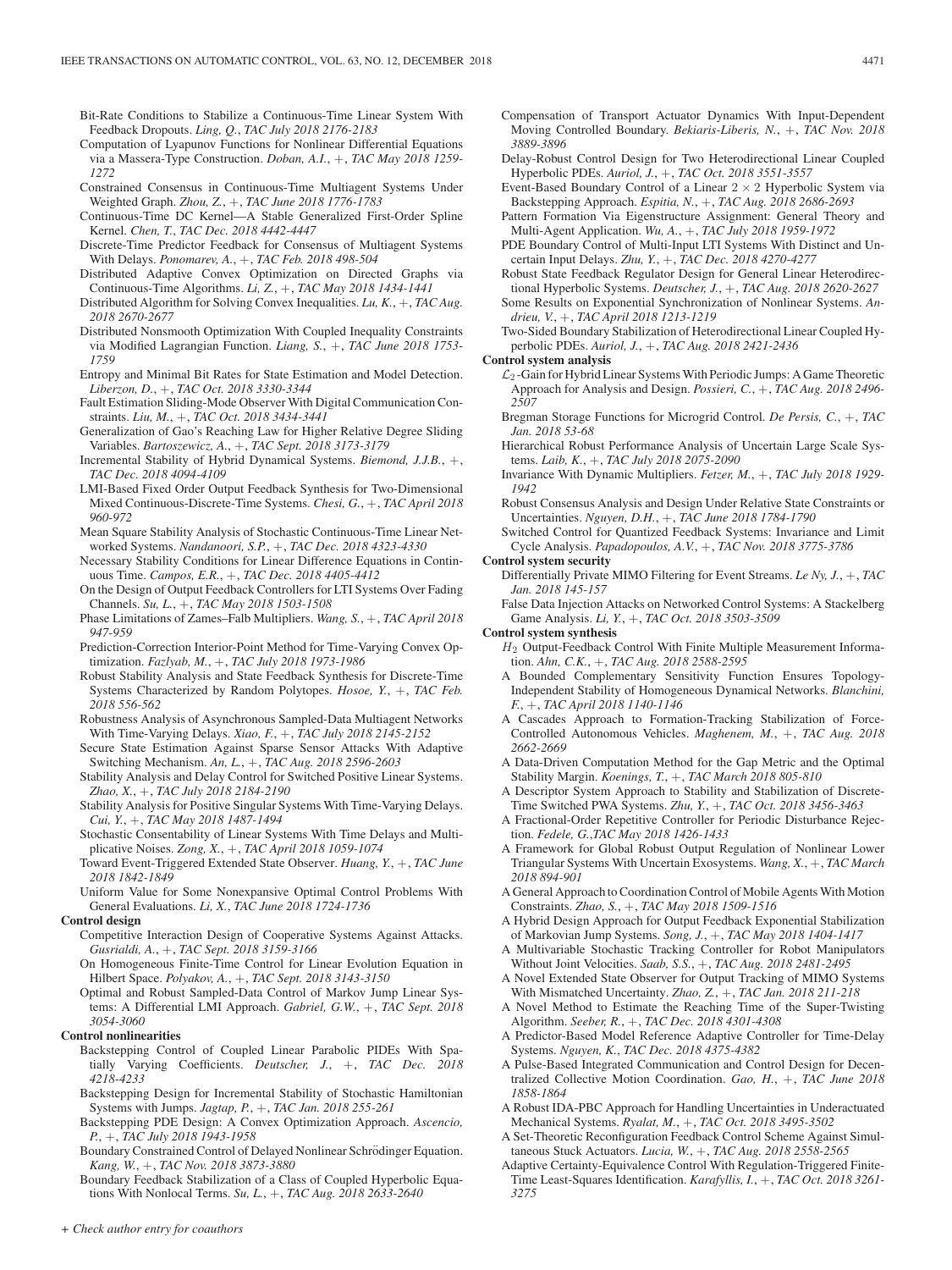Disturbance Compensation With Finite Spectrum Assignment for Plants With Input Delay. *Furtat, I.*, +, *TAC Jan. 2018 298-305*

- Dynamic Formation Control Over Directed Networks Using Graphical Laplacian Approach. *Li, X.*, +, *TAC Nov. 2018 3761-3774*
	- EKF-Based Enhanced Performance Controller Design for Nonlinear Stochastic Systems. *Zhou, Y.*, +, *TAC April 2018 1155-1162*
	- Event-Triggered Leader-Following Consensus for Nonlinear Multiagent Systems Subject to Actuator Saturation Using Dynamic Output Feedback Method. *You, X.*, +, *TAC Dec. 2018 4391-4396*
	- Event-Triggered Output Feedback Stabilization via Dynamic High-Gain Scaling. *Peralez, J.*, +, *TAC Aug. 2018 2537-2549*
	- Event-Triggered Second-Moment Stabilization of Linear Systems Under Packet Drops. *Tallapragada, P.*, +, *TAC Aug. 2018 2374-2388*
	- Fault Estimation Filter Design With Guaranteed Stability Using Markov Parameters. *Wan, Y.*, +, *TAC April 2018 1132-1139*
	- Fault Estimation Sliding-Mode Observer With Digital Communication Constraints. *Liu, M.*, +, *TAC Oct. 2018 3434-3441*
	- Finite Frequency  $H_{\infty}$  Deconvolution With Application to Approximated Bandlimited Signal Recovery. *Gao, H.*, +, *TAC Jan. 2018 203-210*
	- Finite Horizon Tracking Control of Boolean Control Networks. *Zhang, Z.*, +, *TAC June 2018 1798-1805*
	- Funnel Control Via Funnel Precompensator for Minimum Phase Systems With Relative Degree Two. *Berger, T.*, +, *TAC July 2018 2264-2271*
	- Global Exponential/Finite-Time Stability of Nonlinear Adaptive Switching Systems With Applications in Controlling Systems With Unknown Control Direction. *Chen, W.*, +, *TAC Aug. 2018 2738-2744*
	- Global Output Feedback Stabilization of a Class of Nonlinear Systems With Unknown Measurement Sensitivity. *Chen, C.*, +, *TAC July 2018 2212- 2217*
	- Higher Order Tracking Properties of Model Reference Adaptive Control Systems. *Tao, G.*, +, *TAC Nov. 2018 3912-3918*
	- How to Systematically Distribute Candidate Models and Robust Controllers in Multiple-Model Adaptive Control: A Coverage Control Approach. *Kersting, S.*, +, *TAC April 2018 1075-1089*
	- Hybrid Output Feedback for Attitude Tracking on SO(3). *Berkane, S.*, +, *TAC Nov. 2018 3956-3963*
	- Input Matrix Factorizations for Constrained Control Allocation. *Kirchengast, M.*, +, *TAC April 2018 1163-1170*
	- Input-to-State Stability and Inverse Optimality of Linear Time-Varying-Delay Predictor Feedbacks. *Cai, X.*, +, *TAC Jan. 2018 233-240*
	- Input-to-State Stabilizing Control for Cyber-Physical Systems With Multiple Transmission Channels Under Denial of Service. *Lu, A.*, +, *TAC June 2018 1813-1820*
	- Invariance With Dynamic Multipliers. *Fetzer, M.*, +, *TAC July 2018 1929- 1942*
	- Leader-Controlled Protocols to Accelerate Convergence in Consensus Networks. *Parlangeli, G.*, +, *TAC Oct. 2018 3191-3205*
	- Leader-Following Consensus of Multiple Uncertain Euler–Lagrange Systems Subject to Communication Delays and Switching Networks. *Lu, M.*, +, *TAC Aug. 2018 2604-2611*
	- Learning Model Predictive Control for Iterative Tasks. A Data-Driven Control Framework. *Rosolia, U.*, +, *TAC July 2018 1883-1896*
	- LMI-Based Fixed Order Output Feedback Synthesis for Two-Dimensional Mixed Continuous-Discrete-Time Systems. *Chesi, G.*, +, *TAC April 2018 960-972*
	- Low-Rank Optimization With Convex Constraints. *Grussler, C.*, +, *TAC Nov. 2018 4000-4007*
	- LQG Control With Minimum Directed Information: Semidefinite Programming Approach. *Tanaka, T.*, +, *TAC Jan. 2018 37-52*
	- Mean Square Stability Analysis of Stochastic Continuous-Time Linear Networked Systems. *Nandanoori, S.P.*, +, *TAC Dec. 2018 4323-4330*
	- Mode-Target Games: Reactive Synthesis for Control Applications. *Balkan, A.*, +, *TAC Jan. 2018 196-202*
	- Model Reference Adaptive Control of  $2 \times 2$  Coupled Linear Hyperbolic PDEs. *Anfinsen, H.*, +, *TAC Aug. 2018 2405-2420*
	- Near-Optimal Scheduling for Petri Net Models With Forbidden Markings. *Lefebvre, D.*, *TAC Aug. 2018 2550-2557*
	- On Lyapunov–Krasovskii Characterizations of Stability Notions for Discrete-Time Systems With Uncertain Time-Varying Time Delays. *Pepe, P.*, +, *TAC June 2018 1603-1617*
	- On the Design of Attitude Complementary Filters on SO(3). *Berkane, S.*, +, *TAC March 2018 880-887*
	- On the Design of Output Feedback Controllers for LTI Systems Over Fading Channels. *Su, L.*, +, *TAC May 2018 1503-1508*
	- On the Optimal Control of Passive or Nonexpansive Systems. *Hughes, T.H.*,*TAC Dec. 2018 4079-4093*
- Adaptive Cooperative Output Regulation of Discrete-Time Linear Multi-Agent Systems by a Distributed Feedback Control Law. *Liu, T.*, +, *TAC Dec. 2018 4383-4390*
- Affine Parameter-Dependent Lyapunov Functions for LPV Systems With Affine Dependence. *Cox, P.B.*, +, *TAC Nov. 2018 3865-3872*
- Algebraic Methods for Multiobjective Optimal Design of Control Feedbacks for Linear Systems. *Menini, L.*, +, *TAC Dec. 2018 4188-4203*
- Asymptotic Regulation of Time-Delay Nonlinear Systems With Unknown Control Directions. *Pongvuthithum, R.*, +, *TAC May 2018 1495-1502*
- Backstepping Control of Coupled Linear Parabolic PIDEs With Spatially Varying Coefficients. *Deutscher, J.*, +, *TAC Dec. 2018 4218-4233*
- Backstepping Design for Incremental Stability of Stochastic Hamiltonian Systems with Jumps. *Jagtap, P.*, +, *TAC Jan. 2018 255-261*
- Bilinear Transformation for Discrete-Time Positive Real and Negative Imaginary Systems. *Liu, M.*, +, *TAC Dec. 2018 4264-4269*
- Bisimulation Equivalence of Discrete-Time Stochastic Linear Control Systems. *Pola, G.*, +, *TAC July 2018 1897-1912*
- Boundary Constrained Control of Delayed Nonlinear Schrödinger Equation. *Kang, W.*, +, *TAC Nov. 2018 3873-3880*
- Boundary Feedback Stabilization of a Class of Coupled Hyperbolic Equations With Nonlocal Terms. *Su, L.*, +, *TAC Aug. 2018 2633-2640*
- Combined MRAC for Unknown MIMO LTI Systems With Parameter Convergence. *Roy, S.B.*, +, *TAC Jan. 2018 283-290*
- Comments on "On Stabilization of 2-D Roesser Models". *Bachelier, O.*, +, *TAC Aug. 2018 2745-2749*
- Compensation of Transport Actuator Dynamics With Input-Dependent Moving Controlled Boundary. *Bekiaris-Liberis, N.*, +, *TAC Nov. 2018 3889-3896*
- Composite Model Reference Adaptive Control with Parameter Convergence Under Finite Excitation. *Cho, N.*, +, *TAC March 2018 811-818*
- Compositional Abstraction and Safety Synthesis Using Overlapping Symbolic Models. *Meyer, P.*, +, *TAC June 2018 1835-1841*
- Consensus of Multiagents in Switching Networks Using Input-to-State Stability of Switched Systems. *Meng, H.*, +, *TAC Nov. 2018 3964-3971*
- Continuous Sliding Mode Control Strategy for a Class of Nonlinear Underactuated Systems. *Lu, B.*, +, *TAC Oct. 2018 3471-3478*
- Control Design With Prescribed Performance for Nonlinear Systems With Unknown Control Directions and Nonparametric Uncertainties. *Li, F.*, +, *TAC Oct. 2018 3573-3580*
- Control via Leadership of Opinion Dynamics with State and Time-Dependent Interactions. *Dietrich, F.*, +, *TAC April 2018 1200-1207*
- Convergent Fault Estimation for Linear Systems With Faults and Disturbances. *Huang, S.*, +, *TAC March 2018 888-893*
- Cooperative Output Regulation for a Class of Nonlinear Multi-agent Systems with Unknown Control Directions subject to Switching Networks. *Liu, T.*, +, *TAC March 2018 783-790*
- Cooperative Q-Learning for Rejection of Persistent Adversarial Inputs in Networked Linear Quadratic Systems. *Vamvoudakis, K.G.*, +, *TAC April 2018 1018-1031*
- Data-Driven Inversion-Based Control of Nonlinear Systems With Guaranteed Closed-Loop Stability. *Novara, C.*, +, *TAC April 2018 1147-1154*
- Delay-Robust Control Design for Two Heterodirectional Linear Coupled Hyperbolic PDEs. *Auriol, J.*, +, *TAC Oct. 2018 3551-3557*
- Design of Feedback Control Laws for Information Transfer in Spintronics Networks. *Schirmer, S.G.*, +, *TAC Aug. 2018 2523-2536*
- Differentially Private MIMO Filtering for Event Streams. *Le Ny, J.*, +, *TAC Jan. 2018 145-157*
- Discrete-Time Predictor Feedback for Consensus of Multiagent Systems With Delays. *Ponomarev, A.*, +, *TAC Feb. 2018 498-504*
- Distributed Active State Estimation With User-Specified Accuracy. *Freundlich, C.*, +, *TAC Feb. 2018 418-433*
- Distributed Consensus Algorithms for a Class of High-Order Multi-Agent Systems on Directed Graphs. *Abdessameud, A.*, +, *TAC Oct. 2018 3464- 3470*
- Distributed Control for Reaching Optimal Steady State in Network Systems: An Optimization Approach. *Zhang, X.*, +, *TAC March 2018 864-871*
- Distributed Event-Based State Estimation for Networked Systems: An LMI Approach. *Muehlebach, M.*, +, *TAC Jan. 2018 269-276*
- Distributed Event-Triggered Communication and Control of Linear Multiagent Systems Under Tactile Communication. *Yu, P.*, +, *TAC Nov. 2018 3979-3985*

*3704*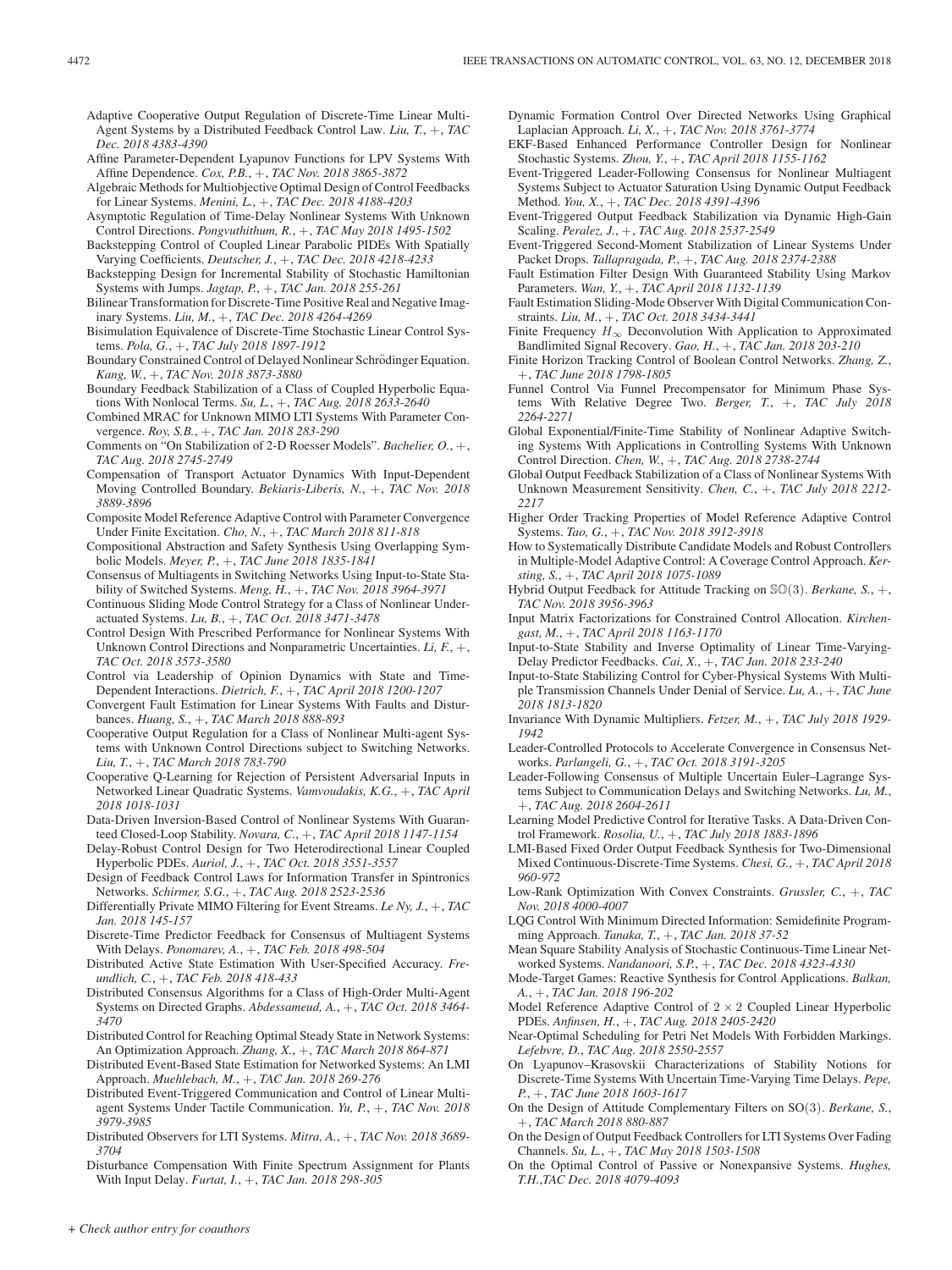- Optimal Periodic-Gain Fractional Delayed State Feedback Control for Linear Fractional Periodic Time-Delayed Systems. *Dabiri, A.*, +, *TAC April 2018 989-1002*
- Output-Feedback Lyapunov-Based Predictive Control of Stochastic Nonlinear Systems. *Homer, T.*, +, *TAC Feb. 2018 571-577*
- Passivity-Based Asynchronous Sliding Mode Control for Delayed Singular Markovian Jump Systems. *Li, F.*, +, *TAC Aug. 2018 2715-2721*
- Pattern Formation Via Eigenstructure Assignment: General Theory and Multi-Agent Application. *Wu, A.*, +, *TAC July 2018 1959-1972*
- Phase Limitations of Zames–Falb Multipliers. *Wang, S.*, +, *TAC April 2018 947-959*
- PID Passivity-Based Control of Port-Hamiltonian Systems. *Zhang, M.*, +, *TAC April 2018 1032-1044*
- Probabilistic Motion Planning Under Temporal Tasks and Soft Constraints. *Guo, M.*, +, *TAC Dec. 2018 4051-4066*
- Proximate Time-Optimal Control of a Harmonic Oscillator. *Braker, R.A.*, +, *TAC June 2018 1676-1691*
- Pulse-Based Control Using Koopman Operator Under Parametric Uncertainty. *Sootla, A.*, +, *TAC March 2018 791-796*
- Quasi-Time-Dependent Output Control for Discrete-Time Switched System With Mode-Dependent Average Dwell Time. *Fei, Z.*, +, *TAC Aug. 2018 2647-2653*
- Reduced-Order Internal Models in the Frequency Domain. *Laakkonen, P.*, +, *TAC June 2018 1806-1812*
- Riccati-Based Design of Event-Triggered Controllers for Linear Systems With Delays. *Borgers, D.P.*, +, *TAC Jan. 2018 174-188*
- Robust Consensus Analysis and Design Under Relative State Constraints or Uncertainties. *Nguyen, D.H.*, +, *TAC June 2018 1784-1790*
- Robust Controller Design for Attitude Dynamics Subjected to Time-Delayed State Measurements. *Cavalcanti, J.*, +, *TAC July 2018 2191-2198*

Robust Distributed Estimation for Linear Systems Under Intermittent Information. *Li, Y.*, +, *TAC April 2018 973-988*

Robust Exponential Stability and Disturbance Attenuation for Discrete-Time Switched Systems Under Arbitrary Switching. *Xiang, W.*, +, *TAC May 2018 1450-1456*

Robust Regulation of Infinite-Dimensional Port-Hamiltonian Systems. *Humaloja, J.*, +, *TAC May 2018 1480-1486*

Robust State Feedback Regulator Design for General Linear Heterodirectional Hyperbolic Systems. *Deutscher, J.*, +, *TAC Aug. 2018 2620-2627*

Robustness Analysis of Asynchronous Sampled-Data Multiagent Networks With Time-Varying Delays. *Xiao, F.*, +, *TAC July 2018 2145-2152*

Sampled-Data Implementation of Derivative-Dependent Control Using Artificial Delays. *Selivanov, A.*, +, *TAC Oct. 2018 3594-3600*

Scalable Design of Structured Controllers Using Chordal Decomposition. *Zheng, Y.*, +, *TAC March 2018 752-767*

- Secure State Estimation Against Sparse Sensor Attacks With Adaptive Switching Mechanism. *An, L.*, +, *TAC Aug. 2018 2596-2603*
- Separable and Localized System-Level Synthesis for Large-Scale Systems. *Wang, Y.*, +, *TAC Dec. 2018 4234-4249*
- Sliding Mode Boundary Control of an Euler–Bernoulli Beam Subject to Disturbances. *Karagiannis, D.*, +, *TAC Oct. 2018 3442-3448*
- Slow State Variables Feedback Stabilization for Semi-Markov Jump Systems With Singular Perturbations. *Shen, H.*, +, *TAC Aug. 2018 2709-2714*

SMC Design for Robust Stabilization of Nonlinear Markovian Jump Singular Systems. *Wang, Y.*, +, *TAC Jan. 2018 219-224*

Some Results on Exponential Synchronization of Nonlinear Systems. *Andrieu, V.*, +, *TAC April 2018 1213-1219*

Sparsity of Linear Discrete-Time Optimal Control Problems With  $l_1$  Objectives. *Rao, C.V.*, *TAC Feb. 2018 513-517*

Stability Analysis and Delay Control for Switched Positive Linear Systems. *Zhao, X.*, +, *TAC July 2018 2184-2190*

- Stabilization of Networked Control Systems Under Clock Offsets and Quantization. *Okano, K.*, +, *TAC June 2018 1708-1723*
- Structure-Preserving  $H^2$  Optimal Model Reduction Based on the Riemannian Trust-Region Method. *Sato, K.*, +, *TAC Feb. 2018 505-512*
- Switched Control for Quantized Feedback Systems: Invariance and Limit Cycle Analysis. *Papadopoulos, A.V.*, +, *TAC Nov. 2018 3775-3786*
- Switching Control for Parameter Identifiability. *Battistelli, G.*, +, *TAC March 2018 849-856*
- Synthesis of Maximally Permissive Nonblocking Supervisors for the Lower Bound Containment Problem. *Yin, X.*, +, *TAC Dec. 2018 4435-4441*
- Toward Event-Triggered Extended State Observer. *Huang, Y.*, +, *TAC June 2018 1842-1849*
- Triggering and Control Codesign in Self-Triggered Model Predictive Control of Constrained Systems: With Guaranteed Performance. *Li, H.*, +, *TAC Nov. 2018 4008-4015*

Very Strictly Passive Controller Synthesis With Affine Parameter Dependence. *Walsh, A.*, +, *TAC May 2018 1531-1537*

**Control systems**

Denial-of-Service Power Dispatch Against Linear Quadratic Control via a Fading Channel. *Zhang, H.*, +, *TAC Sept. 2018 3032-3039*

Passive Controller Realization of a Biquadratic Impedance With Double Poles and Zeros as a Seven-Element Series–Parallel Network for Effective Mechanical Control. *Wang, K.*, +, *TAC Sept. 2018 3010-3015*

**Control theory**

Guiding Image Segmentation on the Fly: Interactive Segmentation From a Feedback Control Perspective. *Zhu, L.*, +, *TAC Oct. 2018 3276-3289*

**Controllability**

- A Flow-Network-Based Polynomial-Time Approximation Algorithm for the Minimum Constrained Input Structural Controllability Problem. *Moothedath, S.*, +, *TAC Sept. 2018 3151-3158*
- Addendum to "Local Controllability of the Two-Link Magneto-Elastic Microswimmer". *Giraldi, L.*, +, *TAC July 2018 2303-2305*
- Comments on "Upper and Lower Bounds for Controllable Subspaces of Networks of Diffusively Coupled Agents". *Xue, M.*, +, *TAC July 2018 2306*
- Necessary and Sufficient Conditions for Assignability of the Lyapunov Spectrum of Discrete Linear Time-Varying Systems. *Babiarz, A.*, +, *TAC Nov. 2018 3825-3837*
- Observability and Controllability Analysis of Linear Systems Subject to Data Losses. *Jungers, R.M.*, +, *TAC Oct. 2018 3361-3376*
- On the Structural and Strong Structural Controllability of Undirected Networks. *Mousavi, S.S.*, +, *TAC July 2018 2234-2241*
- Robust Controllability of Switched Asynchronous Sequential Machines. *Yang, J.*,*TAC July 2018 2139-2144*
- Steering the Eigenvalues of the Density Operator in Hamiltonian-Controlled Quantum Lindblad Systems. *Rooney, P.*, +, *TAC March 2018 672-681*
- Structure Preserving Truncation of Nonlinear Port Hamiltonian Systems. *Kawano, Y.*, +, *TAC Dec. 2018 4286-4293*
- Synthesis of Maximally Permissive Nonblocking Supervisors for the Lower Bound Containment Problem. *Yin, X.*, +, *TAC Dec. 2018 4435-4441*
- Synthesis of Similarity Enforcing Supervisors for Nondeterministic Discrete Event Systems. *Kushi, N.*, +, *TAC May 2018 1457-1464*
- The Kalman Decomposition for Linear Quantum Systems. *Zhang, G.*, +, *TAC Feb. 2018 331-346*
- The Structured Distance to the Nearest System Without Property P. Johnson, *S.C.*, +, *TAC Sept. 2018 2960-2975*
- **Convergence**
	- A Bregman Splitting Scheme for Distributed Optimization Over Networks. *Xu, J.*, +, *TAC Nov. 2018 3809-3824*
	- A Distributed Algorithm for Computing a Common Fixed Point of a Finite Family of Paracontractions. *Fullmer, D.*, +, *TAC Sept. 2018 2833-2843*
	- ADD-OPT: Accelerated Distributed Directed Optimization. *Xi, C.*, +, *TAC May 2018 1329-1339*
	- Almost Global Consensus on the n-Sphere. *Markdahl, J.*, +, *TAC June 2018 1664-1675*
	- Analysis of Gradient Descent Methods With Nondiminishing Bounded Errors. *Ramaswamy, A.*, +, *TAC May 2018 1465-1471*

Approximate Best-Response Dynamics in Random Interference Games. *Bistritz, I.*, +, *TAC June 2018 1549-1562*

Approximate Value Iteration for Risk-Aware Markov Decision Processes. *Yu, P.*, +, *TAC Sept. 2018 3135-3142*

- Bounds on the Smallest Eigenvalue of a Pinned Laplacian Matrix. *Manaffam, S.*, +, *TAC Aug. 2018 2641-2646*
- Complexity Certification of a Distributed Augmented Lagrangian Method. *Lee, S.*, +, *TAC March 2018 827-834*
- Convergent Fault Estimation for Linear Systems With Faults and Disturbances. *Huang, S.*, +, *TAC March 2018 888-893*
- Delay-Robust Control Design for Two Heterodirectional Linear Coupled Hyperbolic PDEs. *Auriol, J.*, +, *TAC Oct. 2018 3551-3557*
- Distributed Adaptive Convex Optimization on Directed Graphs via Continuous-Time Algorithms. *Li, Z.*, +, *TAC May 2018 1434-1441*
- Distributed Convex Optimization with Inequality Constraints over Time-Varying Unbalanced Digraphs. *Xie, P.*, +, *TAC Dec. 2018 4331-4337*
- Distributed Linearized Alternating Direction Method of Multipliers for Composite Convex Consensus Optimization. *Aybat, N.S.*, +, *TAC Jan. 2018 5-20*
- Distributed Nonsmooth Optimization With Coupled Inequality Constraints via Modified Lagrangian Function. *Liang, S.*, +, *TAC June 2018 1753- 1759*
- Dynamic Distributed Control for Networks With Cooperative–Antagonistic Interactions. *Meng, D.*, *TAC Aug. 2018 2311-2326*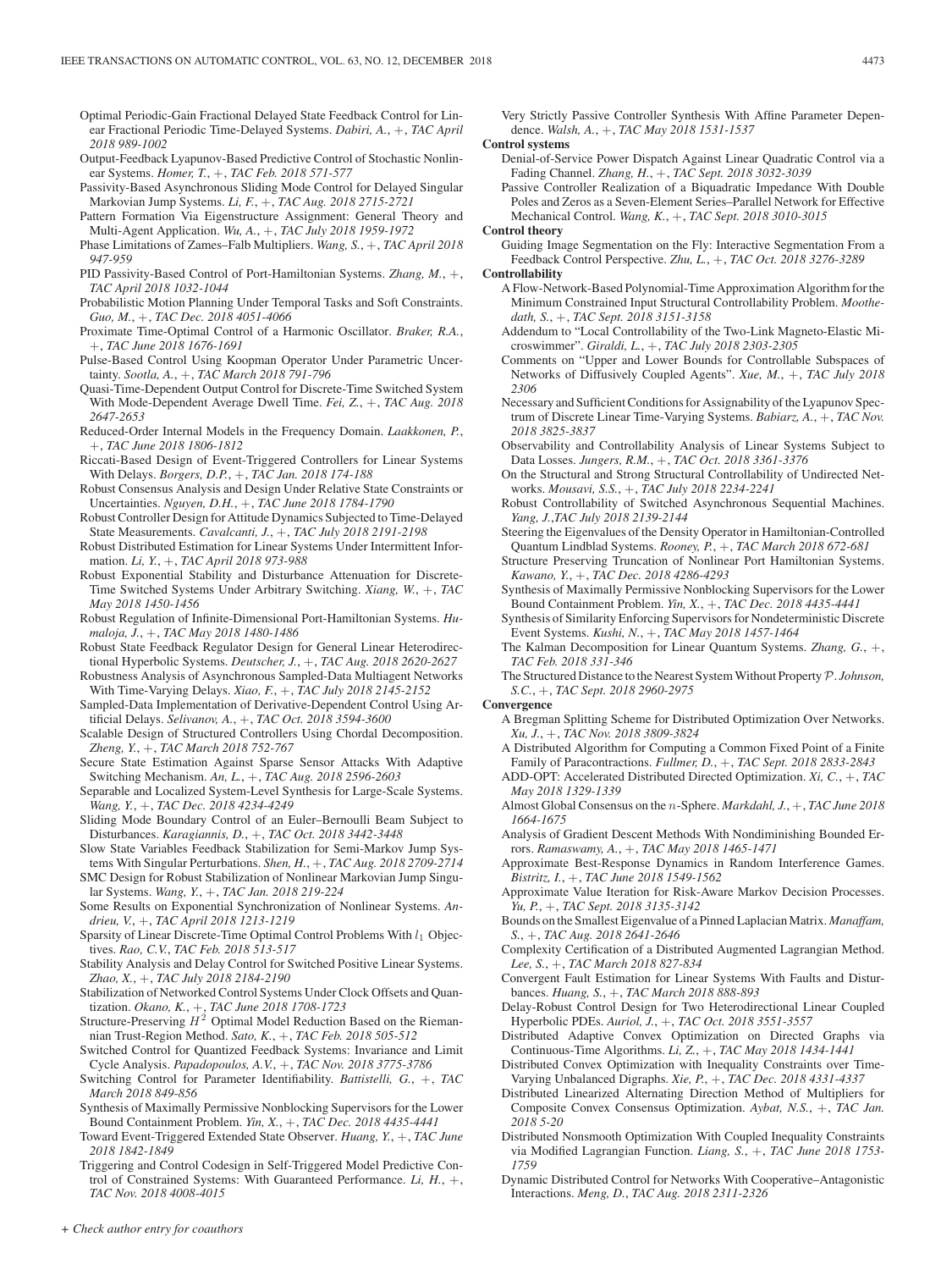Entropy and Minimal Bit Rates for State Estimation and Model Detection. *Liberzon, D.*, +, *TAC Oct. 2018 3330-3344*

- Evolution of Social Power in Social Networks With Dynamic Topology. *Ye, M.*, +, *TAC Nov. 2018 3793-3808*
- Finite-Time Attitude Synchronization With Distributed Discontinuous Protocols. *Wei, J.*, +, *TAC Oct. 2018 3608-3615*
- Further Results on the Convergence of the Pavon–Ferrante Algorithm for Spectral Estimation. *Baggio, G.*, *TAC Oct. 2018 3510-3515*
- Leader-Controlled Protocols to Accelerate Convergence in Consensus Networks. *Parlangeli, G.*, +, *TAC Oct. 2018 3191-3205*
- Numerical Optimal Control With Periodicity Constraints in the Presence of Invariants. *Gros, S.*, +, *TAC Sept. 2018 2818-2832*
- On Leader–Follower Consensus With Switching Topologies: An Analysis Inspired by Pigeon Hierarchies. *Shao, J.*, +, *TAC Oct. 2018 3588-3593*
- On the Convergence Time of Dual Subgradient Methods for Strongly Convex Programs. *Yu, H.*, +, *TAC April 2018 1105-1112*
- Pulse-Based Control Using Koopman Operator Under Parametric Uncertainty. *Sootla, A.*, +, *TAC March 2018 791-796*
- Stability Analysis of Optimal Adaptive Control Using Value Iteration With Approximation Errors. *Heydari, A.*, *TAC Sept. 2018 3119-3126*
- Stochastic Optimization in a Cumulative Prospect Theory Framework. *Jie, C.*, +, *TAC Sept. 2018 2867-2882*

# **Convergence of numerical methods**

- A Distributed Observer for a Time-Invariant Linear System. *Wang, L.*, +, *TAC July 2018 2123-2130*
- Analysis of Gradient Descent Methods With Nondiminishing Bounded Errors. *Ramaswamy, A.*, +, *TAC May 2018 1465-1471*
- Approximate Projection Methods for Decentralized Optimization With Functional Constraints. *Lee, S.*, +, *TAC Oct. 2018 3248-3260*
- Convergence of Asynchronous Distributed Gradient Methods Over Stochastic Networks. *Xu, J.*, +, *TAC Feb. 2018 434-448*
- Convergence of Limited Communication Gradient Methods. *Magnusson, S.*, +, *TAC May 2018 1356-1371*
- Distance-Based Control of  $\mathcal{K}_n$  Formations in General Space With Almost Global Convergence. *Park, M.*, +, *TAC Aug. 2018 2678-2685*
- Distributed Subgradient Method With Edge-Based Event-Triggered Communication. *Kajiyama, Y.*, +, *TAC July 2018 2248-2255*
- Linear Convergence in Optimization Over Directed Graphs With Row-Stochastic Matrices. *Xi, C.*, +, *TAC Oct. 2018 3558-3565*
- On the Convergence of a Regularized Jacobi Algorithm for Convex Optimization. *Banjac, G.*, +, *TAC April 2018 1113-1119*
- On the Convergence of Inexact Projection Primal First-Order Methods for Convex Minimization. *Patrascu, A.*, +, *TAC Oct. 2018 3317-3329*
- Prediction-Correction Interior-Point Method for Time-Varying Convex Optimization. *Fazlyab, M.*, +, *TAC July 2018 1973-1986*
- The Role of Convexity in Saddle-Point Dynamics: Lyapunov Function and Robustness. *Cherukuri, A.*, +, *TAC Aug. 2018 2449-2464*
- Tight Global Linear Convergence Rate Bounds for Operator Splitting Methods. *Banjac, G.*, +, *TAC Dec. 2018 4126-4139*
- Uniform Value for Some Nonexpansive Optimal Control Problems With General Evaluations. *Li, X.*, *TAC June 2018 1724-1736*

### **Convex programming**

- A Bregman Splitting Scheme for Distributed Optimization Over Networks. *Xu, J.*, +, *TAC Nov. 2018 3809-3824*
- A General Scenario Theory for Nonconvex Optimization and Decision Making. *Campi, M.C.*, +, *TAC Dec. 2018 4067-4078*
- A New Varying-Parameter Convergent-Differential Neural-Network for Solving Time-Varying Convex QP Problem Constrained by Linear-Equality. *Zhang, Z.*, +, *TAC Dec. 2018 4110-4125*
- A Numerically Stable Solver for Positive Semidefinite Quadratic Programs Based on Nonnegative Least Squares. *Bemporad, A.*, *TAC Feb. 2018 525- 531*
- Algebraic Certificates of (Semi)Definiteness for Polynomials Over Fields Containing the Rationals. *Menini, L.*, +, *TAC Jan. 2018 158-173*
- An Exact Convex Formulation of the Optimal Power Flow in Radial Distribution Networks Including Transverse Components. *Nick, M.*, +, *TAC March 2018 682-697*
- Approximate Projection Methods for Decentralized Optimization With Functional Constraints. *Lee, S.*, +, *TAC Oct. 2018 3248-3260*
- Backstepping PDE Design: A Convex Optimization Approach. *Ascencio, P.*, +, *TAC July 2018 1943-1958*
- Complexity Certification of a Distributed Augmented Lagrangian Method. *Lee, S.*, +, *TAC March 2018 827-834*
- Convergence of Asynchronous Distributed Gradient Methods Over Stochastic Networks. *Xu, J.*, +, *TAC Feb. 2018 434-448*

Convergence of Limited Communication Gradient Methods. *Magnusson, S.*, +, *TAC May 2018 1356-1371*

- Convex Optimization Approaches to Information Structured Decentralized Control. *Wang, Y.*, +, *TAC Oct. 2018 3393-3403*
- Distributed Adaptive Convex Optimization on Directed Graphs via Continuous-Time Algorithms. *Li, Z.*, +, *TAC May 2018 1434-1441*
- Distributed Algorithm for Solving Convex Inequalities. *Lu, K.*, +, *TAC Aug. 2018 2670-2677*
- Distributed Computation of Equilibria in Misspecified Convex Stochastic Nash Games. *Jiang, H.*, +, *TAC Feb. 2018 360-371*
- Distributed Constrained Optimization and Consensus in Uncertain Networks via Proximal Minimization. *Margellos, K.*, +, *TAC May 2018 1372-1387*
- Distributed Convex Optimization with Inequality Constraints over Time-Varying Unbalanced Digraphs. *Xie, P.*, +, *TAC Dec. 2018 4331-4337*
- Distributed Linearized Alternating Direction Method of Multipliers for Composite Convex Consensus Optimization. *Aybat, N.S.*, +, *TAC Jan. 2018 5-20*
- Distributed Nonsmooth Optimization With Coupled Inequality Constraints via Modified Lagrangian Function. *Liang, S.*, +, *TAC June 2018 1753- 1759*
- Distributed Online Optimization in Dynamic Environments Using Mirror Descent. *Shahrampour, S.*, +, *TAC March 2018 714-725*
- Distributed Semidefinite Programming With Application to Large-Scale System Analysis. *Pakazad, S.K.*, +, *TAC April 2018 1045-1058*
- Least Squares Estimation Based SDP Cuts for SOCP Relaxation of AC OPF. *Miao, Z.*, +, *TAC Jan. 2018 241-248*
- Linear Convergence in Optimization Over Directed Graphs With Row-Stochastic Matrices. *Xi, C.*, +, *TAC Oct. 2018 3558-3565*
- LMI-Based Fixed Order Output Feedback Synthesis for Two-Dimensional Mixed Continuous-Discrete-Time Systems. *Chesi, G.*, +, *TAC April 2018 960-972*
- Low-Rank Optimization With Convex Constraints. *Grussler, C.*, +, *TAC Nov. 2018 4000-4007*
- On the Convergence of a Regularized Jacobi Algorithm for Convex Optimization. *Banjac, G.*, +, *TAC April 2018 1113-1119*
- On the Convergence of Inexact Projection Primal First-Order Methods for Convex Minimization. *Patrascu, A.*, +, *TAC Oct. 2018 3317-3329*
- On the Convergence Time of Dual Subgradient Methods for Strongly Convex Programs. *Yu, H.*, +, *TAC April 2018 1105-1112*
- On the Design of Output Feedback Controllers for LTI Systems Over Fading Channels. *Su, L.*, +, *TAC May 2018 1503-1508*
- Prediction-Correction Interior-Point Method for Time-Varying Convex Optimization. *Fazlyab, M.*, +, *TAC July 2018 1973-1986*
- Scalable Design of Structured Controllers Using Chordal Decomposition. *Zheng, Y.*, +, *TAC March 2018 752-767*
- Separable and Localized System-Level Synthesis for Large-Scale Systems. *Wang, Y.*, +, *TAC Dec. 2018 4234-4249*
- Sufficient Conditions for the Value Function and Optimal Strategy to be Even and Quasi-Convex. *Chakravorty, J.*, +, *TAC Nov. 2018 3858-3864*
- Tensor Nuclear Norm LPV Subspace Identification. *Gunes, B.*, +, *TAC Nov. 2018 3897-3903*
- The Role of Convexity in Saddle-Point Dynamics: Lyapunov Function and Robustness. *Cherukuri, A.*, +, *TAC Aug. 2018 2449-2464*
- Tight Global Linear Convergence Rate Bounds for Operator Splitting Methods. *Banjac, G.*, +, *TAC Dec. 2018 4126-4139*

### **Cooperative systems**

- Competitive Interaction Design of Cooperative Systems Against Attacks. *Gusrialdi, A.*, +, *TAC Sept. 2018 3159-3166*
- Spectral Conditions for Stability and Stabilization of Positive Equilibria for a Class of Nonlinear Cooperative Systems. *Abara, P.U.*, +, *TAC Feb. 2018 402-417*
- The Constrained Rayleigh Quotient With a General Orthogonality Constraint and an Eigen-Balanced Laplacian Matrix: The Greatest Lower Bound and Applications in Cooperative Control Problems. *Li, W.*, *TAC Nov. 2018 4024-4031*

### **Correlation**

- Gradient-Based Myopic Allocation Policy: An Efficient Sampling Procedure in a Low-Confidence Scenario. *Peng, Y.*, +, *TAC Sept. 2018 3091- 3097*
- Optimal Computing Budget Allocation to Select the Nondominated Systems—A Large Deviations Perspective. *Li, J.*, +, *TAC Sept. 2018 2913-2927*

### **Correlation methods**

Covariance Intersection for Partially Correlated Random Vectors. *Wu, Z.*, +, *TAC March 2018 619-629*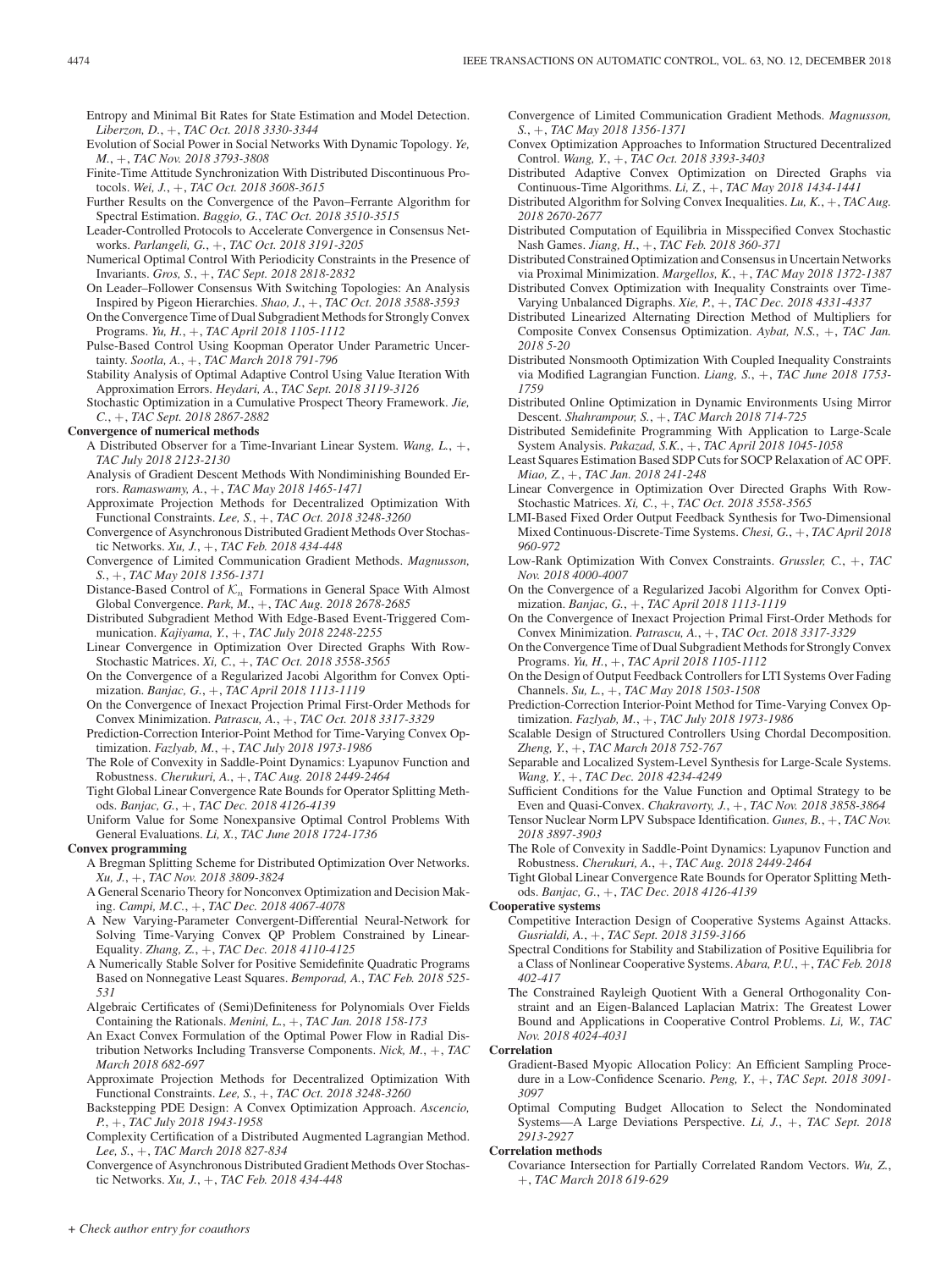### **Cost function**

Stability Analysis of Optimal Adaptive Control Using Value Iteration With Approximation Errors. *Heydari, A.*, *TAC Sept. 2018 3119-3126*

# **Costing**

- Deadline Scheduling as Restless Bandits. *Yu, Z.*, +, *TAC Aug. 2018 2343- 2358*
- Dynamic Pricing Control for Open Queueing Networks. *Xia, L.*, +, *TAC Oct. 2018 3290-3300*

### **Covariance analysis**

Covariance Intersection for Partially Correlated Random Vectors. *Wu, Z.*, +, *TAC March 2018 619-629*

### **Covariance matrices**

- A Novel Adaptive Kalman Filter With Inaccurate Process and Measurement Noise Covariance Matrices. *Huang, Y.*, +, *TAC Feb. 2018 594-601*
- On Kalman-Consensus Filtering With Random Link Failures Over Sensor Networks. *Liu, Q.*, +, *TAC Aug. 2018 2701-2708*
- Recursive Spectral Meta-Learner for Online Combining Different Fault Classifiers. *Chen, M.*, +, *TAC Feb. 2018 586-593*

### **Cranes**

Continuous Sliding Mode Control Strategy for a Class of Nonlinear Underactuated Systems. *Lu, B.*, +, *TAC Oct. 2018 3471-3478*

### **Cyber-physical systems**

- Causality Countermeasures for Anomaly Detection in Cyber-Physical Systems. *Shi, D.*, +, *TAC Feb. 2018 386-401*
- Cyber-Physical Attacks With Control Objectives. *Chen, Y.*, +, *TAC May 2018 1418-1425*
- Denial-of-Service Power Dispatch Against Linear Quadratic Control via a Fading Channel. *Zhang, H.*, +, *TAC Sept. 2018 3032-3039*
- Input-to-State Stabilizing Control for Cyber-Physical Systems With Multiple Transmission Channels Under Denial of Service. *Lu, A.*, +, *TAC June 2018 1813-1820*
- Optimal Attack Energy Allocation against Remote State Estimation. *Peng, L.*, +, *TAC July 2018 2199-2205*
- Optimal Denial-of-Service Attack Scheduling With Energy Constraint Over Packet-Dropping Networks. *Qin, J.*, +, *TAC June 2018 1648-1663*
- Secure State Estimation Against Sparse Sensor Attacks With Adaptive Switching Mechanism. *An, L.*, +, *TAC Aug. 2018 2596-2603*

# **D**

### **Damping**

- A Robust IDA-PBC Approach for Handling Uncertainties in Underactuated Mechanical Systems. *Ryalat, M.*, +, *TAC Oct. 2018 3495-3502*
- On the Finite-Time Regulation of Euler–Lagrange Systems Without Velocity Measurements. *Cruz-Zavala, E.*, +, *TAC Dec. 2018 4309-4316*
- Optimal Periodic-Gain Fractional Delayed State Feedback Control for Linear Fractional Periodic Time-Delayed Systems. *Dabiri, A.*, +, *TAC April 2018 989-1002*
- Proximate Time-Optimal Control of a Harmonic Oscillator. *Braker, R.A.*, +, *TAC June 2018 1676-1691*

### **Data models**

Simulation Budget Allocation for Selecting the Top-m Designs With Input Uncertainty. *Xiao, H.*, +, *TAC Sept. 2018 3127-3134*

### **Decentralized control**

- A Bounded Complementary Sensitivity Function Ensures Topology-Independent Stability of Homogeneous Dynamical Networks. *Blanchini, F.*, +, *TAC April 2018 1140-1146*
- A Distributed Observer for a Time-Invariant Linear System. *Wang, L.*, +, *TAC July 2018 2123-2130*
- A General Approach to Coordination Control of Mobile Agents With Motion Constraints. *Zhao, S.*, +, *TAC May 2018 1509-1516*
- A Pulse-Based Integrated Communication and Control Design for Decentralized Collective Motion Coordination. *Gao, H.*, +, *TAC June 2018 1858-1864*
- Approximate Projection Methods for Decentralized Optimization With Functional Constraints. *Lee, S.*, +, *TAC Oct. 2018 3248-3260*
- Centralized Versus Decentralized Optimization of Distributed Stochastic Differential Decision Systems With Different Information Structures— Part II: Applications. *Charalambous, C.D.*, +, *TAC July 2018 1913-1928*
- Coalitional Control for Self-Organizing Agents. *Fele, F.*, +, *TAC Sept. 2018 2883-2897*
- Convex Optimization Approaches to Information Structured Decentralized Control. *Wang, Y.*, +, *TAC Oct. 2018 3393-3403*
- Decentralized Supervisory Control of Discrete Event Systems: An Arborescent Architecture to Realize Inference-Based Control. *Khoumsi, A.*, +, *TAC Dec. 2018 4278-4285*
- Decentralized Supervisory Control of Networks of Nonlinear Control Systems. *Pola, G.*, +, *TAC Sept. 2018 2803-2817*
- Minimization of Sensor Activation in Decentralized Discrete-Event Systems. *Yin, X.*, +, *TAC Nov. 2018 3705-3718*
- Mutually Quadratically Invariant Information Structures in Two-Team Stochastic Dynamic Games. *Colombino, M.*, +, *TAC July 2018 2256- 2263*
- Optimal Decentralized Control of DC-Segmented Power Systems. *Vellaboyana, B.R.*, +, *TAC Oct. 2018 3616-3622*

# **Decision making**

- A General Scenario Theory for Nonconvex Optimization and Decision Making. *Campi, M.C.*, +, *TAC Dec. 2018 4067-4078*
- Asynchronous Decision-Making Dynamics Under Best-Response Update Rule in Finite Heterogeneous Populations. *Ramazi, P.*, +, *TAC March 2018 742-751*
- Deadline Scheduling as Restless Bandits. *Yu, Z.*, +, *TAC Aug. 2018 2343- 2358*
- Decentralized Supervisory Control of Discrete Event Systems: An Arborescent Architecture to Realize Inference-Based Control. *Khoumsi, A.*, +, *TAC Dec. 2018 4278-4285*
- False Data Injection Attacks on Networked Control Systems: A Stackelberg Game Analysis. *Li, Y.*, +, *TAC Oct. 2018 3503-3509*
- Infinite Time Horizon Maximum Causal Entropy Inverse Reinforcement Learning. *Zhou, Z.*, +, *TAC Sept. 2018 2787-2802*
- Minimization of Sensor Activation in Decentralized Discrete-Event Systems. *Yin, X.*, +, *TAC Nov. 2018 3705-3718*
- Safe Markov Chains for ON/OFF Density Control With Observed Transitions. *Demirer, N.*, +, *TAC May 2018 1442-1449*
- Stochastic Online Shortest Path Routing: The Value of Feedback. *Talebi, M.S.*, +, *TAC April 2018 915-930*

### **Decision theory**

- A Finite Convergence Criterion for the Discounted Optimal Control of Stochastic Logical Networks. *Wu, Y.*, +, *TAC Jan. 2018 262-268*
- Infinite Horizon Optimal Transmission Power Control for Remote State Estimation Over Fading Channels. *Ren, X.*, +, *TAC Jan. 2018 85-100*

### **Deconvolution**

Finite Frequency  $H_{\infty}$  Deconvolution With Application to Approximated Bandlimited Signal Recovery. *Gao, H.*, +, *TAC Jan. 2018 203-210*

### **Delay systems**

- A Predictor-Based Model Reference Adaptive Controller for Time-Delay Systems. *Nguyen, K.*, *TAC Dec. 2018 4375-4382*
- Characterizations of Input-to-State Stability for Infinite-Dimensional Systems. *Mironchenko, A.*, +, *TAC June 2018 1692-1707*
- Composite Robust  $H_{\infty}$  Control for Uncertain Stochastic Nonlinear Systems With State Delay via a Disturbance Observer. *Liu, Y.*, +, *TAC Dec. 2018 4345-4352*
- Disturbance Compensation With Finite Spectrum Assignment for Plants With Input Delay. *Furtat, I.*, +, *TAC Jan. 2018 298-305*
- Necessary Stability Conditions for Linear Difference Equations in Continuous Time. *Campos, E.R.*, +, *TAC Dec. 2018 4405-4412*
- Optimal Periodic-Gain Fractional Delayed State Feedback Control for Linear Fractional Periodic Time-Delayed Systems. *Dabiri, A.*, +, *TAC April 2018 989-1002*
- Parameter-Space Stability Analysis of LTI Time-Delay Systems With Parametric Uncertainties. *Schauss, T.*, +, *TAC Nov. 2018 3927-3934*
- PDE Boundary Control of Multi-Input LTI Systems With Distinct and Uncertain Input Delays. *Zhu, Y.*, +, *TAC Dec. 2018 4270-4277*
- Robust Controller Design for Attitude Dynamics Subjected to Time-Delayed State Measurements. *Cavalcanti, J.*, +, *TAC July 2018 2191-2198*
- Stability Analysis for Positive Singular Systems With Time-Varying Delays. *Cui, Y.*, +, *TAC May 2018 1487-1494*
- Stability Analysis of Nonlinear Time-Delay Systems Using a Novel Piecewise Positive Systems Method. *Nam, P.T.*, +, *TAC Jan. 2018 291-297*
- Stability of Linear Systems With Time-Varying Delays Using Bessel– Legendre Inequalities. *Seuret, A.*, +, *TAC Jan. 2018 225-232*
- **Delay-differential systems**

A Relaxation Result for State-Constrained Delay Differential Inclusions. *Frankowska, H.*, +, *TAC Nov. 2018 3751-3760*

**Delays**

A Linearized Stability Theorem for Nonlinear Delay Fractional Differential Equations. *Tuan, H.T.*, +, *TAC Sept. 2018 3180-3186*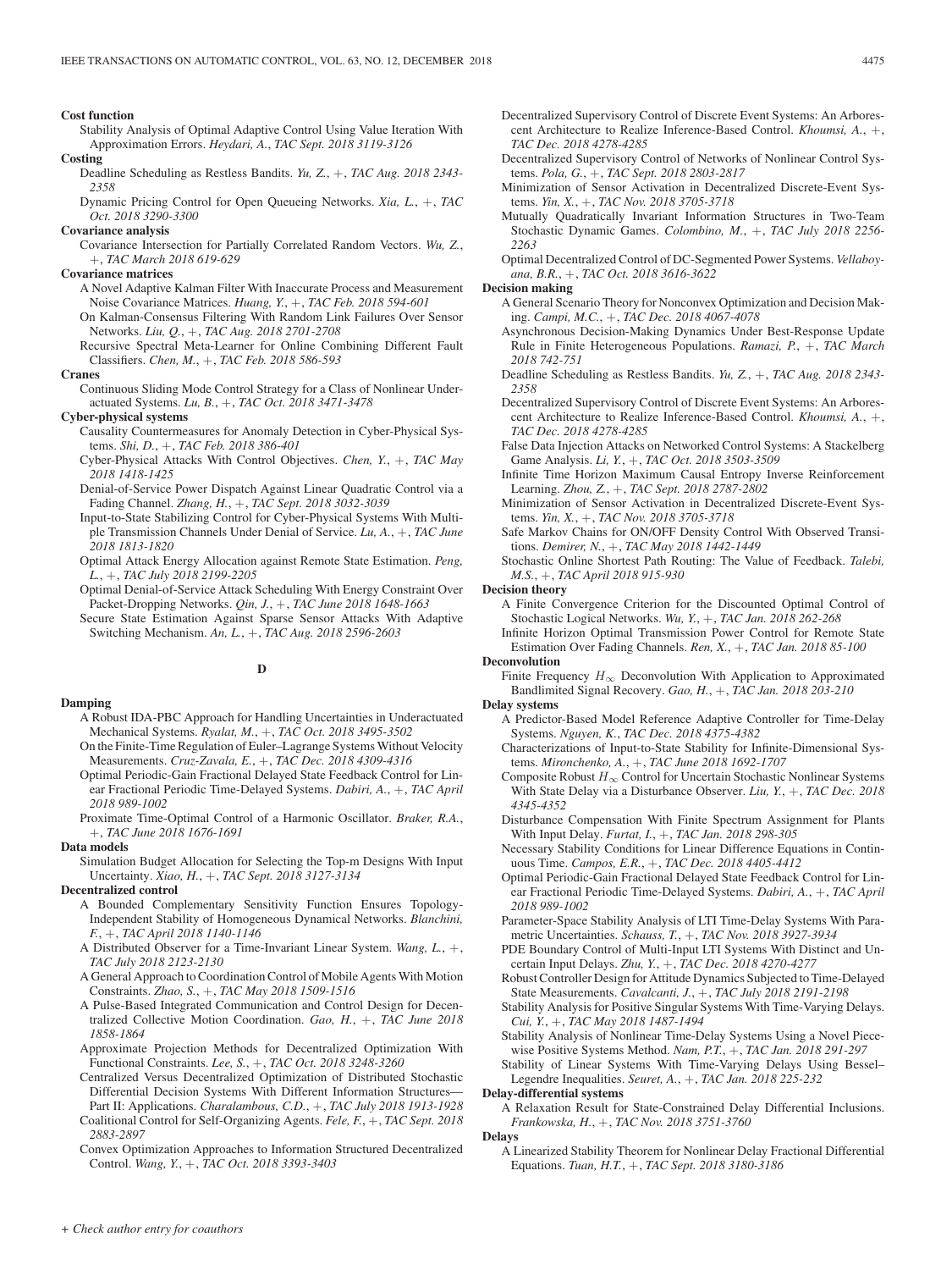- A Pulse-Based Integrated Communication and Control Design for Decentralized Collective Motion Coordination. *Gao, H.*, +, *TAC June 2018 1858-1864*
- Asymptotic Regulation of Time-Delay Nonlinear Systems With Unknown Control Directions. *Pongvuthithum, R.*, +, *TAC May 2018 1495-1502*
- Bit-Rate Conditions to Stabilize a Continuous-Time Linear System With Feedback Dropouts. *Ling, Q.*, *TAC July 2018 2176-2183*
- Boundary Constrained Control of Delayed Nonlinear Schrödinger Equation. *Kang, W.*, +, *TAC Nov. 2018 3873-3880*
- Colored Stability Crossing Sets for SISO Delay Systems. *Li, X.*, +, *TAC Nov. 2018 4016-4023*
- Compensation of Transport Actuator Dynamics With Input-Dependent Moving Controlled Boundary. *Bekiaris-Liberis, N.*, +, *TAC Nov. 2018 3889-3896*
- Composite Robust  $H_{\infty}$  Control for Uncertain Stochastic Nonlinear Systems With State Delay via a Disturbance Observer. *Liu, Y.*, +, *TAC Dec. 2018 4345-4352*
- Consensus of Discrete-Time Linear Multiagent Systems With Communication, Input and Output Delays. *Xu, X.*, +, *TAC Feb. 2018 492-497*
- Delay-Robust Control Design for Two Heterodirectional Linear Coupled Hyperbolic PDEs. *Auriol, J.*, +, *TAC Oct. 2018 3551-3557*
- Discrete-Time Predictor Feedback for Consensus of Multiagent Systems With Delays. *Ponomarev, A.*, +, *TAC Feb. 2018 498-504*
- Distributed Consensus Algorithms for a Class of High-Order Multi-Agent Systems on Directed Graphs. *Abdessameud, A.*, +, *TAC Oct. 2018 3464- 3470*
- Distributed Consensus of Second-Order Multiagent Systems With Nonconvex Velocity and Control Input Constraints. *Lin, P.*, +, *TAC April 2018 1171-1176*
- Disturbance Compensation With Finite Spectrum Assignment for Plants With Input Delay. *Furtat, I.*, +, *TAC Jan. 2018 298-305*
- Effects of Edge Elimination on the Delay Margin of a Class of LTI Consensus Dynamics. *Koh, M.H.*, +, *TAC Dec. 2018 4397-4404*
- Exponential Stability of Coupled Linear Delay Time-Varying Differential– Difference Equations. *Ngoc, P.H.A.*, *TAC March 2018 843-848*
- Exponential Stability of Two-Dimensional Homogeneous Monotone Systems With Bounded Directional Delays. *Van Hien, L.*, +, *TAC Aug. 2018 2694-2700*
- Global Adaptive Stabilization and Tracking Control for High-Order Stochastic Nonlinear Systems With Time-Varying Delays. *Xue, L.*, +, *TAC Sept. 2018 2928-2943*
- Input-to-State Stability and Inverse Optimality of Linear Time-Varying-Delay Predictor Feedbacks. *Cai, X.*, +, *TAC Jan. 2018 233-240*
- Leader-Following Consensus of Multiple Uncertain Euler–Lagrange Systems Subject to Communication Delays and Switching Networks. *Lu, M.*, +, *TAC Aug. 2018 2604-2611*
- Linear–Quadratic Mean-Field Game for Stochastic Delayed Systems. *Huang, J.*, +, *TAC Aug. 2018 2722-2729*
- Necessary Stability Conditions for Linear Difference Equations in Continuous Time. *Campos, E.R.*, +, *TAC Dec. 2018 4405-4412*
- Neumann Boundary Stabilization of One-Dimensional Linear Parabolic Systems With Input Delay. *Sano, H.*, *TAC Sept. 2018 3105-3111*
- Observability and Controllability Analysis of Linear Systems Subject to Data Losses. *Jungers, R.M.*, +, *TAC Oct. 2018 3361-3376*
- Observer Design for Triangular Systems Under Weak Observability Assumptions. *Theodosis, D.*, +, *TAC Dec. 2018 4156-4171*
- On Lyapunov–Krasovskii Characterizations of Stability Notions for Discrete-Time Systems With Uncertain Time-Varying Time Delays. *Pepe, P.*, +, *TAC June 2018 1603-1617*
- Parameter-Space Stability Analysis of LTI Time-Delay Systems With Parametric Uncertainties. *Schauss, T.*, +, *TAC Nov. 2018 3927-3934*
- Passivity-Based Asynchronous Sliding Mode Control for Delayed Singular Markovian Jump Systems. *Li, F.*, +, *TAC Aug. 2018 2715-2721*
- Passivity-Based Design for Event-Triggered Networked Control Systems. *Rahnama, A.*, +, *TAC Sept. 2018 2755-2770*
- Passivity-Based Distributed Optimization With Communication Delays Using PI Consensus Algorithm. *Hatanaka, T.*, +, *TAC Dec. 2018 4421-4428*
- Resilient Randomized Quantized Consensus. *Dibaji, S.M.*, +, *TAC Aug. 2018 2508-2522*
- Riccati-Based Design of Event-Triggered Controllers for Linear Systems With Delays. *Borgers, D.P.*, +, *TAC Jan. 2018 174-188*
- Robust Controller Design for Attitude Dynamics Subjected to Time-Delayed State Measurements. *Cavalcanti, J.*, +, *TAC July 2018 2191-2198*

Robustness Analysis of Asynchronous Sampled-Data Multiagent Networks With Time-Varying Delays. *Xiao, F.*, +, *TAC July 2018 2145-2152*

Sampled-Data Implementation of Derivative-Dependent Control Using Artificial Delays. *Selivanov, A.*, +, *TAC Oct. 2018 3594-3600*

- Stability Analysis and Delay Control for Switched Positive Linear Systems. *Zhao, X.*, +, *TAC July 2018 2184-2190*
- Stability Analysis for Positive Singular Systems With Time-Varying Delays. *Cui, Y.*, +, *TAC May 2018 1487-1494*
- Stability Analysis of Monotone Systems via Max-Separable Lyapunov Functions. *Feyzmahdavian, H.R.*, +, *TAC March 2018 643-656*
- Stability of Linear Systems With Time-Varying Delays Using Bessel– Legendre Inequalities. *Seuret, A.*, +, *TAC Jan. 2018 225-232*
- Stabilization of Networked Control Systems Under Clock Offsets and Quantization. *Okano, K.*, +, *TAC June 2018 1708-1723*
- Stabilization of Nonlinear Systems With Time-Varying Input and State Delays by Approximate Predictor. *Liu, K.*, +, *TAC Oct. 2018 3449-3455*
- Stabilization of Switched Linear Neutral Systems: An Event-Triggered Sampling Control Scheme. *Li, T.*, +, *TAC Oct. 2018 3537-3544*
- Stochastic Consentability of Linear Systems With Time Delays and Multiplicative Noises. *Zong, X.*, +, *TAC April 2018 1059-1074*
- Sufficient Stability Conditions of Nonlinear Differential Systems Under Impulsive Control With State-Dependent Delay. *Li, X.*, +, *TAC Jan. 2018 306-311*
- Switched Control for Quantized Feedback Systems: Invariance and Limit Cycle Analysis. *Papadopoulos, A.V.*, +, *TAC Nov. 2018 3775-3786*

Synchronization of Coupled Dynamical Systems: Tolerance to Weak Connectivity and Arbitrarily Bounded Time-Varying Delays. *Meng, Z.*, +, *TAC June 2018 1791-1797*

**Demand side management**

A Unified Stochastic Hybrid System Approach to Aggregate Modeling of Responsive Loads. *Zhao, L.*, +, *TAC Dec. 2018 4250-4263*

- Stochastic Thermal Load Management. *Voice, T.*, *TAC April 2018 931-946* **Design methodology**
	- Input Design for Kernel-Based System Identification From the Viewpoint of Frequency Response. *Fujimoto, Y.*, +, *TAC Sept. 2018 3075-3082*

**Deterministic automata**

- Complexity of Infimal Observable Superlanguages. *Masopust, T.*,*TAC Jan. 2018 249-254*
- **Difference equations**
	- Exponential Stability of Coupled Linear Delay Time-Varying Differential– Difference Equations. *Ngoc, P.H.A.*, *TAC March 2018 843-848*
	- Necessary Stability Conditions for Linear Difference Equations in Continuous Time. *Campos, E.R.*, +, *TAC Dec. 2018 4405-4412*
	- Robust Stability of Hybrid Limit Cycles With Multiple Jumps in Hybrid Dynamical Systems. *Lou, X.*, +, *TAC April 2018 1220-1226*
	- Time-Inconsistent Mean-Field Stochastic LQ Problem: Open-Loop Time-Consistent Control. *Ni, Y.*, +, *TAC Sept. 2018 2771-2786*

# **Differential algebraic equations**

- A Novel Reduced Model for Electrical Networks With Constant Power Loads. *Monshizadeh, N.*, +, *TAC May 2018 1288-1299*
- **Differential equations**
	- A Linearized Stability Theorem for Nonlinear Delay Fractional Differential Equations. *Tuan, H.T.*, +, *TAC Sept. 2018 3180-3186*
	- A Modified Frequency Domain Condition for the Physical Realizability of Linear Quantum Stochastic Systems. *Sichani, A.K.*, +, *TAC Jan. 2018 277-282*
	- Centralized Versus Decentralized Optimization of Distributed Stochastic Differential Decision Systems With Different Information Structures— Part II: Applications. *Charalambous, C.D.*, +, *TAC July 2018 1913-1928*
	- Characterizations of Input-to-State Stability for Infinite-Dimensional Systems. *Mironchenko, A.*, +, *TAC June 2018 1692-1707*
	- Computation of Lyapunov Functions for Nonlinear Differential Equations via a Massera-Type Construction. *Doban, A.I.*, +, *TAC May 2018 1259- 1272*
	- Convergent Fault Estimation for Linear Systems With Faults and Disturbances. *Huang, S.*, +, *TAC March 2018 888-893*
	- Converse Theorems for Safety and Barrier Certificates. *Ratschan, S.*,*TAC Aug. 2018 2628-2632*
	- Feedback Particle Filter on Riemannian Manifolds and Matrix Lie Groups. *Zhang, C.*, +, *TAC Aug. 2018 2465-2480*
	- Generation of Conditional Densities in Nonlinear Filtering for Infinite-Dimensional Systems. *Sen, N.*, *TAC July 2018 1868-1882*
	- Linear–Quadratic Mean-Field Game for Stochastic Delayed Systems. *Huang, J.*, +, *TAC Aug. 2018 2722-2729*
	- Lyapunov Stability Analysis of a String Equation Coupled With an Ordinary Differential System. *Barreau, M.*, +, *TAC Nov. 2018 3850-3857*
	- Numerical Methods for Stochastic Differential Equations in Matrix Lie Groups Made Simple. *Marjanovic, G.*, +, *TAC Dec. 2018 4035-4050*

*+ Check author entry for coauthors*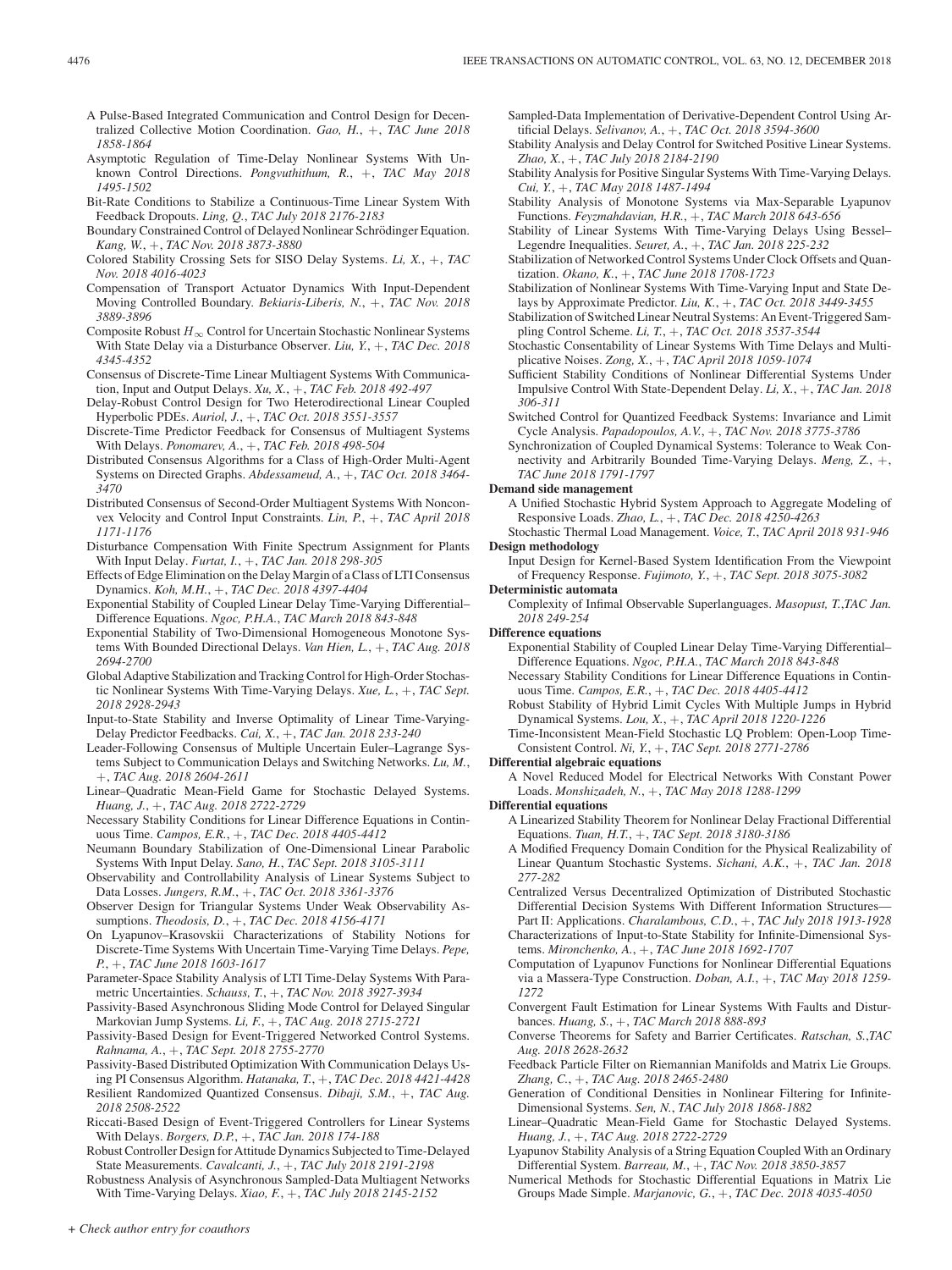Stochastic Consentability of Linear Systems With Time Delays and Multiplicative Noises. *Zong, X.*, +, *TAC April 2018 1059-1074*

- Stochastic Feedback Based Kalman Filter for Nonlinear Continuous-Discrete Systems. *Wang, J.*, +, *TAC Sept. 2018 3002-3009*
- Stochastic Super-Twist Sliding Mode Controller. *Poznyak, A.*, *TAC May 2018 1538-1544*
- **Differential games**
	- Input-to-State Stability and Inverse Optimality of Linear Time-Varying-Delay Predictor Feedbacks. *Cai, X.*, +, *TAC Jan. 2018 233-240*
	- Mutually Quadratically Invariant Information Structures in Two-Team Stochastic Dynamic Games. *Colombino, M.*, +, *TAC July 2018 2256- 2263*

### **Differential geometry**

Numerical Methods for Stochastic Differential Equations in Matrix Lie Groups Made Simple. *Marjanovic, G.*, +, *TAC Dec. 2018 4035-4050*

- **Diffusion**
	- Generation of Conditional Densities in Nonlinear Filtering for Infinite-Dimensional Systems. *Sen, N.*, *TAC July 2018 1868-1882*
	- Semismooth Potentials of Stochastic Systems With Degenerate Diffusions. *Cao, X.*,*TAC Oct. 2018 3566-3572*

**Digital communication**

Fault Estimation Sliding-Mode Observer With Digital Communication Constraints. *Liu, M.*, +, *TAC Oct. 2018 3434-3441*

**Directed graphs**

- A Bounded Complementary Sensitivity Function Ensures Topology-Independent Stability of Homogeneous Dynamical Networks. *Blanchini, F.*, +, *TAC April 2018 1140-1146*
- A Distributed Observer for a Time-Invariant Linear System. *Wang, L.*, +, *TAC July 2018 2123-2130*
- ADD-OPT: Accelerated Distributed Directed Optimization. *Xi, C.*, +, *TAC May 2018 1329-1339*
- Asynchronous Distributed Algorithms for Solving Linear Algebraic Equations. *Liu, J.*, +, *TAC Feb. 2018 372-385*
- Cooperative Output Regulation of Linear Multi-Agent Systems by Intermittent Communication: A Unified Framework of Time- and Event-Triggering Strategies. *Hu, W.*, +, *TAC Feb. 2018 548-555*
- Distributed Adaptive Convex Optimization on Directed Graphs via Continuous-Time Algorithms. *Li, Z.*, +, *TAC May 2018 1434-1441*
- Distributed Circular Formation Control of Nonholonomic Vehicles Without Direct Distance Measurements. *Yu, X.*, +, *TAC Aug. 2018 2730-2737*
- Distributed Consensus Algorithms for a Class of High-Order Multi-Agent Systems on Directed Graphs. *Abdessameud, A.*, +, *TAC Oct. 2018 3464- 3470*
- Distributed Consensus of Second-Order Multiagent Systems With Nonconvex Velocity and Control Input Constraints. *Lin, P.*, +, *TAC April 2018 1171-1176*
- Distributed Convex Optimization with Inequality Constraints over Time-Varying Unbalanced Digraphs. *Xie, P.*, +, *TAC Dec. 2018 4331-4337*
- Distributed Coordination of DERs With Storage for Dynamic Economic Dispatch. *Cherukuri, A.*, +, *TAC March 2018 835-842*
- Global Consensus of Time-Varying Multiagent Systems Without Persistent Excitation Assumptions. *Barabanov, N.*, +, *TAC Nov. 2018 3935-3939*

Linear Convergence in Optimization Over Directed Graphs With Row-Stochastic Matrices. *Xi, C.*, +, *TAC Oct. 2018 3558-3565*

- Min–Max Time Consensus Tracking With Communication Guarantee. *Mulla, A.K.*, +, *TAC Jan. 2018 132-144*
- Minimum Cost Feedback Selection for Arbitrary Pole Placement in Structured Systems. *Moothedath, S.*, +, *TAC Nov. 2018 3881-3888*

Model Reduction of Networked Multiagent Systems by Cycle Removal. *Jongsma, H.*, +, *TAC March 2018 657-671*

Synchronization of Coupled Dynamical Systems: Tolerance to Weak Connectivity and Arbitrarily Bounded Time-Varying Delays. *Meng, Z.*, +, *TAC June 2018 1791-1797*

### **Discrete event systems**

- A Learning-Based Synthesis Approach to the Supremal Nonblocking Supervisor of Discrete-Event Systems. *Zhang, H.*, +, *TAC Oct. 2018 3345-3360* Complexity of Verifying Nonblockingness in Modular Supervisory Control.
- *Masopust, T.*, *TAC Feb. 2018 602-607* Decentralized Supervisory Control of Discrete Event Systems: An Arborescent Architecture to Realize Inference-Based Control. *Khoumsi, A.*, +, *TAC Dec. 2018 4278-4285*
- Distributed Fault Diagnosis in Discrete Event Systems via Set Intersection Refinements. *Keroglou, C.*, +, *TAC Oct. 2018 3601-3607*
- Liveness-Enforcing Supervision in AMS-Oriented HAMGs: An Approach Based on New Characterization of Siphons Using Petri Nets. *Chen, C.*, +, *TAC July 2018 1987-2002*
- Minimization of Sensor Activation in Decentralized Discrete-Event Systems. *Yin, X.*, +, *TAC Nov. 2018 3705-3718*
- Near-Optimal Scheduling for Petri Net Models With Forbidden Markings. *Lefebvre, D.*, *TAC Aug. 2018 2550-2557*
- Synthesis of Maximally Permissive Nonblocking Supervisors for the Lower Bound Containment Problem. *Yin, X.*, +, *TAC Dec. 2018 4435-4441*
- Synthesis of Similarity Enforcing Supervisors for Nondeterministic Discrete Event Systems. *Kushi, N.*, +, *TAC May 2018 1457-1464*
- Verification of Prognosability for Labeled Petri Nets. *Yin, X.*,*TAC June 2018 1828-1834*

# **Discrete Fourier transforms**

Input Design for Kernel-Based System Identification From the Viewpoint of Frequency Response. *Fujimoto, Y.*, +, *TAC Sept. 2018 3075-3082*

- **Discrete systems**
	- A Modified Frequency Domain Condition for the Physical Realizability of Linear Quantum Stochastic Systems. *Sichani, A.K.*, +, *TAC Jan. 2018 277-282*
	- Incremental Stability of Hybrid Dynamical Systems. *Biemond, J.J.B.*, +, *TAC Dec. 2018 4094-4109*
	- Robust Stability of Hybrid Limit Cycles With Multiple Jumps in Hybrid Dynamical Systems. *Lou, X.*, +, *TAC April 2018 1220-1226*
	- SMC Design for Robust Stabilization of Nonlinear Markovian Jump Singular Systems. *Wang, Y.*, +, *TAC Jan. 2018 219-224*
	- Steering the Eigenvalues of the Density Operator in Hamiltonian-Controlled Quantum Lindblad Systems. *Rooney, P.*, +, *TAC March 2018 672-681*

### **Discrete time systems**

- $\mathcal{L}_2$ -Gain for Hybrid Linear Systems With Periodic Jumps: A Game Theoretic Approach for Analysis and Design. *Possieri, C.*, +, *TAC Aug. 2018 2496- 2507*
- $H<sub>2</sub>$  Output-Feedback Control With Finite Multiple Measurement Information. *Ahn, C.K.*, +, *TAC Aug. 2018 2588-2595*
- A Descriptor System Approach to Stability and Stabilization of Discrete-Time Switched PWA Systems. *Zhu, Y.*, +, *TAC Oct. 2018 3456-3463*
- A Finite Convergence Criterion for the Discounted Optimal Control of Stochastic Logical Networks. *Wu, Y.*, +, *TAC Jan. 2018 262-268*
- A Hybrid Design Approach for Output Feedback Exponential Stabilization of Markovian Jump Systems. *Song, J.*, +, *TAC May 2018 1404-1417*
- A Pulse-Based Integrated Communication and Control Design for Decentralized Collective Motion Coordination. *Gao, H.*, +, *TAC June 2018 1858-1864*
- A Set-Theoretic Reconfiguration Feedback Control Scheme Against Simultaneous Stuck Actuators. *Lucia, W.*, +, *TAC Aug. 2018 2558-2565*
- Accelerated Distributed MPC of Linear Discrete-Time Systems With Coupled Constraints. *Wang, Z.*, +, *TAC Nov. 2018 3838-3849*
- Adaptive Cooperative Output Regulation of Discrete-Time Linear Multi-Agent Systems by a Distributed Feedback Control Law. *Liu, T.*, +, *TAC Dec. 2018 4383-4390*
- Affine Parameter-Dependent Lyapunov Functions for LPV Systems With Affine Dependence. *Cox, P.B.*, +, *TAC Nov. 2018 3865-3872*
- Aperiodic Sampled-Data Control via Explicit Transmission Mapping: A Set-Invariance Approach. *Hashimoto, K.*, +, *TAC Oct. 2018 3523-3530*
- Asymptotic Consensus on the Average of a Field for Time-Varying Nonlinear Networks Under Almost Periodic Connectivity. *Manfredi, S.*, +, *TAC Aug. 2018 2389-2404*
- Attack-Resilient  $\mathcal{H}_2$ ,  $\mathcal{H}_{\infty}$ , and  $\ell_1$  State Estimator. *Nakahira*, *Y.*, +, *TAC Dec. 2018 4353-4360*
- Bilinear Transformation for Discrete-Time Positive Real and Negative Imaginary Systems. *Liu, M.*, +, *TAC Dec. 2018 4264-4269*
- Bisimulation Equivalence of Discrete-Time Stochastic Linear Control Systems. *Pola, G.*, +, *TAC July 2018 1897-1912*
- Compositional Abstraction and Safety Synthesis Using Overlapping Symbolic Models. *Meyer, P.*, +, *TAC June 2018 1835-1841*
- Consensus of Discrete-Time Linear Multiagent Systems With Communication, Input and Output Delays. *Xu, X.*, +, *TAC Feb. 2018 492-497*
- Control Strategies for Nonzero Set-Point Regulation of Linear Impulsive Systems. *Rivadeneira, P.S.*, +, *TAC Sept. 2018 2994-3001*
- Discrete-Time Predictor Feedback for Consensus of Multiagent Systems With Delays. *Ponomarev, A.*, +, *TAC Feb. 2018 498-504*
- Discrete-Time Robust Hierarchical Linear-Quadratic Dynamic Games. *Kebriaei, H.*, +, *TAC March 2018 902-909*
- Distributed Adaptive Convex Optimization on Directed Graphs via Continuous-Time Algorithms. *Li, Z.*, +, *TAC May 2018 1434-1441*
- Errata to "Multivalued Robust Tracking Control of Lagrange Systems: Continuous and Discrete-Time Algorithms" [Sep 17 4436-4450]. *Miranda-Villatoro, F. A.*, +, *TAC Aug. 2018 2750*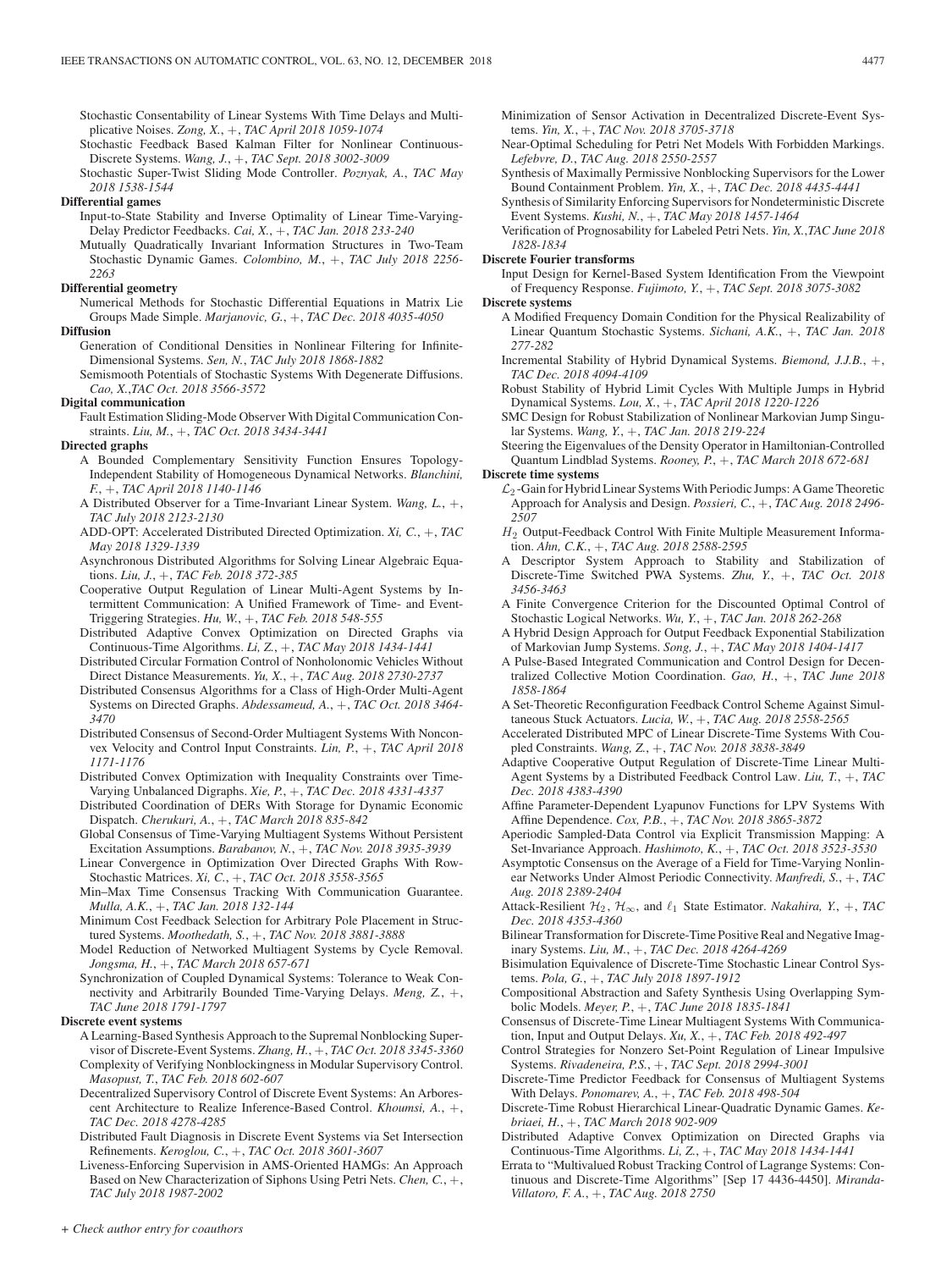- Exponential Stability of Two-Dimensional Homogeneous Monotone Systems With Bounded Directional Delays. *Van Hien, L.*, +, *TAC Aug. 2018 2694-2700*
- Finite Frequency  $H_{\infty}$  Deconvolution With Application to Approximated Bandlimited Signal Recovery. *Gao, H.*, +, *TAC Jan. 2018 203-210*
- Further Results on Stabilizability of Discrete-time Nonlinearly Parameterized Systems With Scalar Parameters. *Li, C.*, *TAC July 2018 2153-2160*
- Generalization of Gao's Reaching Law for Higher Relative Degree Sliding Variables. *Bartoszewicz, A.*, +, *TAC Sept. 2018 3173-3179*
- Guaranteed State Estimation for Nonlinear Discrete-Time Systems via Indirectly Implemented Polytopic Set Computation. *Wan, J.*, +, *TAC Dec. 2018 4317-4322*
- Leader-Controlled Protocols to Accelerate Convergence in Consensus Networks. *Parlangeli, G.*, +, *TAC Oct. 2018 3191-3205*
- LMI-Based Fixed Order Output Feedback Synthesis for Two-Dimensional Mixed Continuous-Discrete-Time Systems. *Chesi, G.*, +, *TAC April 2018 960-972*
- LQG Control With Minimum Directed Information: Semidefinite Programming Approach. *Tanaka, T.*, +, *TAC Jan. 2018 37-52*
- Mean Square Stability Analysis of Stochastic Continuous-Time Linear Networked Systems. *Nandanoori, S.P.*, +, *TAC Dec. 2018 4323-4330*
- Necessary and Sufficient Conditions for Assignability of the Lyapunov Spectrum of Discrete Linear Time-Varying Systems. *Babiarz, A.*, +, *TAC Nov. 2018 3825-3837*
- Nonconservative Discrete-Time ISS Small-Gain Conditions for Closed Sets. *Noroozi, N.*, +, *TAC May 2018 1231-1242*
- Observability and Controllability Analysis of Linear Systems Subject to Data Losses. *Jungers, R.M.*, +, *TAC Oct. 2018 3361-3376*
- On Lyapunov–Krasovskii Characterizations of Stability Notions for Discrete-Time Systems With Uncertain Time-Varying Time Delays. *Pepe, P.*, +, *TAC June 2018 1603-1617*
- On the Design of Output Feedback Controllers for LTI Systems Over Fading Channels. *Su, L.*, +, *TAC May 2018 1503-1508*
- On the Necessity of LMI-Based Design Conditions for Discrete Time LPV Filters. *Pandey, A.P.*, +, *TAC Sept. 2018 3187-3188*
- Output Observability of Systems Over Finite Alphabets With Linear Internal Dynamics. *Fan, D.*, +, *TAC Oct. 2018 3404-3417*
- Phase Limitations of Zames–Falb Multipliers. *Wang, S.*, +, *TAC April 2018 947-959*
- Quasi-Time-Dependent Output Control for Discrete-Time Switched System With Mode-Dependent Average Dwell Time. *Fei, Z.*, +, *TAC Aug. 2018 2647-2653*
- Realization Theory for a Class of Stochastic Bilinear Systems. *Petreczky, M.*, +, *TAC Jan. 2018 69-84*
- Riccati-Based Design of Event-Triggered Controllers for Linear Systems With Delays. *Borgers, D.P.*, +, *TAC Jan. 2018 174-188*
- Robust Exponential Stability and Disturbance Attenuation for Discrete-Time Switched Systems Under Arbitrary Switching. *Xiang, W.*, +, *TAC May 2018 1450-1456*
- Robust Stability Analysis and State Feedback Synthesis for Discrete-Time Systems Characterized by Random Polytopes. *Hosoe, Y.*, +, *TAC Feb. 2018 556-562*
- Secure State Estimation Against Sparse Sensor Attacks With Adaptive Switching Mechanism. *An, L.*, +, *TAC Aug. 2018 2596-2603*
- Slow State Variables Feedback Stabilization for Semi-Markov Jump Systems With Singular Perturbations. *Shen, H.*, +, *TAC Aug. 2018 2709-2714*
- Sparsity of Linear Discrete-Time Optimal Control Problems With  $l_1$  Objectives. *Rao, C.V.*, *TAC Feb. 2018 513-517*
- Stabilizability of Discrete-Time Controlled Switched Linear Systems. *Lee, D.*, +, *TAC Oct. 2018 3516-3522*
- Stabilization of 2-D Switched Systems With All Modes Unstable via Switching Signal Regulation. *Shi, S.*, +, *TAC March 2018 857-863*
- Subspace Identification of Local Systems in One-Dimensional Homogeneous Networks. *Yu, C.*, +, *TAC April 2018 1126-1131*
- Switched Control for Quantized Feedback Systems: Invariance and Limit Cycle Analysis. *Papadopoulos, A.V.*, +, *TAC Nov. 2018 3775-3786*
- Synchronization of Discretely Coupled Harmonic Oscillators Using Sampled Position States Only. *Zhang, H.*, +, *TAC Nov. 2018 3994-3999*
- Triggering and Control Codesign in Self-Triggered Model Predictive Control of Constrained Systems: With Guaranteed Performance. *Li, H.*, +, *TAC Nov. 2018 4008-4015*

# **Distance measurement**

- Distributed Circular Formation Control of Nonholonomic Vehicles Without Direct Distance Measurements. *Yu, X.*, +, *TAC Aug. 2018 2730-2737*
- The Role of Symmetry in Rigidity Analysis: A Tool for Network Localization and Formation Control. *Stacey, G.*, +, *TAC May 2018 1313-1328*

### **Distributed algorithms**

- A Bregman Splitting Scheme for Distributed Optimization Over Networks. *Xu, J.*, +, *TAC Nov. 2018 3809-3824*
- A Distributed Algorithm for Computing a Common Fixed Point of a Finite Family of Paracontractions. *Fullmer, D.*, +, *TAC Sept. 2018 2833-2843*
- A Distributed Observer for a Time-Invariant Linear System. *Wang, L.*, +, *TAC July 2018 2123-2130*
- An Incentive-Based Online Optimization Framework for Distribution Grids. *Zhou, X.*, +, *TAC July 2018 2019-2031*
- Approximate Projection Methods for Decentralized Optimization With Functional Constraints. *Lee, S.*, +, *TAC Oct. 2018 3248-3260*
- Asynchronous Distributed Algorithms for Solving Linear Algebraic Equations. *Liu, J.*, +, *TAC Feb. 2018 372-385*
- Asynchronous Implementation of Distributed Coordination Algorithms: Conditions Using Partially Scrambling and Essentially Cyclic Matrices. *Chen, Y.*, +, *TAC June 2018 1745-1752*
- Distributed Algorithm for Solving Convex Inequalities. *Lu, K.*, +, *TAC Aug. 2018 2670-2677*
- Distributed Coordination of DERs With Storage for Dynamic Economic Dispatch. *Cherukuri, A.*, +, *TAC March 2018 835-842*
- Distributed Inertial Best-Response Dynamics. *Swenson, B.*, +, *TAC Dec. 2018 4294-4300*
- Distributed Linearized Alternating Direction Method of Multipliers for Composite Convex Consensus Optimization. *Aybat, N.S.*, +, *TAC Jan. 2018 5-20*
- Distributed Partitioning Algorithms for Locational Optimization of Multiagent Networks in SE(2). *Bakolas, E.*, *TAC Jan. 2018 101-116*
- Distributed Semidefinite Programming With Application to Large-Scale System Analysis. *Pakazad, S.K.*, +, *TAC April 2018 1045-1058*
- Linear Convergence in Optimization Over Directed Graphs With Row-Stochastic Matrices. *Xi, C.*, +, *TAC Oct. 2018 3558-3565*
- Source Localization by a Binary Sensor Network in the Presence of Imperfection, Noise, and Outliers. *Bai, E.*, *TAC Feb. 2018 347-359*
- Stochastic Games for the Smart Grid Energy Management With Prospect Prosumers. *Etesami, S.R.*, +, *TAC Aug. 2018 2327-2342*

### **Distributed control**

- A New Distributed Model Predictive Control for Unconstrained Double-Integrator Multiagent Systems. *Zhu, B.*, +, *TAC Dec. 2018 4367-4374*
- Accelerated Distributed MPC of Linear Discrete-Time Systems With Coupled Constraints. *Wang, Z.*, +, *TAC Nov. 2018 3838-3849*
- Adaptive Cooperative Output Regulation of Discrete-Time Linear Multi-Agent Systems by a Distributed Feedback Control Law. *Liu, T.*, +, *TAC Dec. 2018 4383-4390*
- Approximate Projection Methods for Decentralized Optimization With Functional Constraints. *Lee, S.*, +, *TAC Oct. 2018 3248-3260*
- Consensus of Discrete-Time Linear Multiagent Systems With Communication, Input and Output Delays. *Xu, X.*, +, *TAC Feb. 2018 492-497*
- Cooperative Output Regulation for a Class of Nonlinear Multi-agent Systems with Unknown Control Directions subject to Switching Networks. *Liu, T.*, +, *TAC March 2018 783-790*
- Cooperative Output Regulation of Linear Multi-Agent Systems by Intermittent Communication: A Unified Framework of Time- and Event-Triggering Strategies. *Hu, W.*, +, *TAC Feb. 2018 548-555*
- Cooperative Robust Output Regulation for Second-Order Nonlinear Multiagent Systems With an Unknown Exosystem. *Dong, Y.*, +, *TAC Oct. 2018 3418-3425*
- Distance-Based Control of  $\mathcal{K}_n$  Formations in General Space With Almost Global Convergence. *Park, M.*, +, *TAC Aug. 2018 2678-2685*
- Distributed Circular Formation Control of Nonholonomic Vehicles Without Direct Distance Measurements. *Yu, X.*, +, *TAC Aug. 2018 2730-2737*
- Distributed Computation of Equilibria in Misspecified Convex Stochastic Nash Games. *Jiang, H.*, +, *TAC Feb. 2018 360-371*
- Distributed Consensus Algorithms for a Class of High-Order Multi-Agent Systems on Directed Graphs. *Abdessameud, A.*, +, *TAC Oct. 2018 3464- 3470*
- Distributed Consensus of Second-Order Multiagent Systems With Nonconvex Velocity and Control Input Constraints. *Lin, P.*, +, *TAC April 2018 1171-1176*
- Distributed Control for Reaching Optimal Steady State in Network Systems: An Optimization Approach. *Zhang, X.*, +, *TAC March 2018 864-871*
- Distributed Event-Based State Estimation for Networked Systems: An LMI Approach. *Muehlebach, M.*, +, *TAC Jan. 2018 269-276*
- Distributed Event-Triggered Communication and Control of Linear Multiagent Systems Under Tactile Communication. *Yu, P.*, +, *TAC Nov. 2018 3979-3985*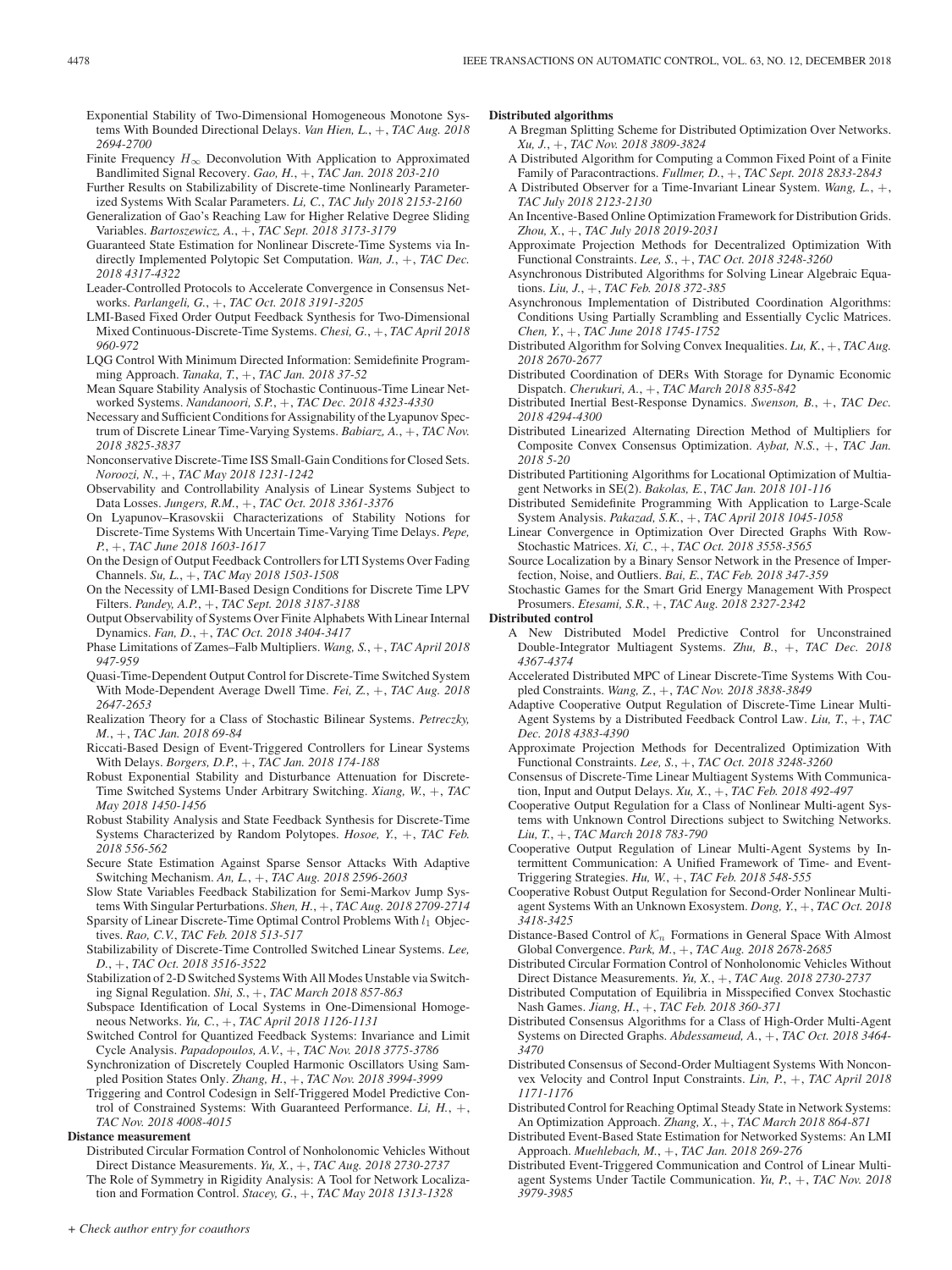Distributed Model Predictive Control of Spatially Interconnected Systems Using Switched Cost Functions. *Liu, P.*, +, *TAC July 2018 2161-2167*

- Dynamic Distributed Control for Networks With Cooperative–Antagonistic Interactions. *Meng, D.*, *TAC Aug. 2018 2311-2326*
- Event-Triggered Leader-Following Consensus for Nonlinear Multiagent Systems Subject to Actuator Saturation Using Dynamic Output Feedback Method. *You, X.*, +, *TAC Dec. 2018 4391-4396*
- Event-Triggered Output Regulation of Heterogeneous Multiagent Networks. *Meng, X.*, +, *TAC Dec. 2018 4429-4434*
- Finite-Time Attitude Synchronization With Distributed Discontinuous Protocols. *Wei, J.*, +, *TAC Oct. 2018 3608-3615*
- Fixed-Time Consensus Tracking for Multiagent Systems With High-Order Integrator Dynamics. *Zuo, Z.*, +, *TAC Feb. 2018 563-570*
- Leader-Following Consensus of Multiple Uncertain Euler–Lagrange Systems Subject to Communication Delays and Switching Networks. *Lu, M.*, +, *TAC Aug. 2018 2604-2611*
- Min–Max Time Consensus Tracking With Communication Guarantee. *Mulla, A.K.*, +, *TAC Jan. 2018 132-144*
- Nonconservative Discrete-Time ISS Small-Gain Conditions for Closed Sets. *Noroozi, N.*, +, *TAC May 2018 1231-1242*
- Passivity-Based Distributed Optimization With Communication Delays Using PI Consensus Algorithm. *Hatanaka, T.*, +, *TAC Dec. 2018 4421-4428*
- Robust Consensus Analysis and Design Under Relative State Constraints or Uncertainties. *Nguyen, D.H.*, +, *TAC June 2018 1784-1790*
- Separable and Localized System-Level Synthesis for Large-Scale Systems. *Wang, Y.*, +, *TAC Dec. 2018 4234-4249*

Stochastic Consentability of Linear Systems With Time Delays and Multiplicative Noises. *Zong, X.*, +, *TAC April 2018 1059-1074*

# **Distributed parameter systems**

- Backstepping Control of Coupled Linear Parabolic PIDEs With Spatially Varying Coefficients. *Deutscher, J.*, +, *TAC Dec. 2018 4218-4233*
- Backstepping PDE Design: A Convex Optimization Approach. *Ascencio, P.*, +, *TAC July 2018 1943-1958*
- Neumann Boundary Stabilization of One-Dimensional Linear Parabolic Systems With Input Delay. *Sano, H.*, *TAC Sept. 2018 3105-3111*
- PDE Boundary Control of Multi-Input LTI Systems With Distinct and Uncertain Input Delays. *Zhu, Y.*, +, *TAC Dec. 2018 4270-4277*
- Robust Regulation of Infinite-Dimensional Port-Hamiltonian Systems. *Humaloja, J.*, +, *TAC May 2018 1480-1486*

Robust State Feedback Regulator Design for General Linear Heterodirectional Hyperbolic Systems. *Deutscher, J.*, +, *TAC Aug. 2018 2620-2627* Sensor Choice for Minimum Error Variance Estimation. *Zhang, M.*, +, *TAC*

# *Feb. 2018 315-330* **Distributed power generation**

- An Incentive-Based Online Optimization Framework for Distribution Grids. *Zhou, X.*, +, *TAC July 2018 2019-2031*
- Bregman Storage Functions for Microgrid Control. *De Persis, C.*, +, *TAC Jan. 2018 53-68*
- Distributed Coordination of DERs With Storage for Dynamic Economic Dispatch. *Cherukuri, A.*, +, *TAC March 2018 835-842*

# **Distribution networks**

An Exact Convex Formulation of the Optimal Power Flow in Radial Distribution Networks Including Transverse Components. *Nick, M.*, +, *TAC March 2018 682-697*

### **Drugs**

Control Strategies for Nonzero Set-Point Regulation of Linear Impulsive Systems. *Rivadeneira, P.S.*, +, *TAC Sept. 2018 2994-3001*

### **Duality (mathematics)**

- Extremum Cycle Times in Time Interval Models. *Declerck, P.*, *TAC June 2018 1821-1827*
- Further Results on the Convergence of the Pavon–Ferrante Algorithm for Spectral Estimation. *Baggio, G.*, *TAC Oct. 2018 3510-3515*
- Solving the Dual Problems of Dynamic Programs via Regression. *Zhu, H.*, +, *TAC May 2018 1340-1355*

### **Dynamic programming**

- Approximate Value Iteration for Risk-Aware Markov Decision Processes. *Yu, P.*, +, *TAC Sept. 2018 3135-3142*
- Cyber-Physical Attacks With Control Objectives. *Chen, Y.*, +, *TAC May 2018 1418-1425*
- Data-Driven Coordinated Attack Policy Design Based on Adaptive  $\mathcal{L}_2$ -Gain Optimal Theory. *An, L.*, +, *TAC June 2018 1850-1857*
- Distributed Semidefinite Programming With Application to Large-Scale System Analysis. *Pakazad, S.K.*, +, *TAC April 2018 1045-1058*
- Leader-to-Formation Stability of Multiagent Systems: An Adaptive Optimal Control Approach. *Gao, W.*, +, *TAC Oct. 2018 3581-3587*
- Minimum Cost Feedback Selection for Arbitrary Pole Placement in Structured Systems. *Moothedath, S.*, +, *TAC Nov. 2018 3881-3888*
- Ranking and Selection as Stochastic Control. *Peng, Y.*, +, *TAC Aug. 2018 2359-2373*
- Solving the Dual Problems of Dynamic Programs via Regression. *Zhu, H.*, +, *TAC May 2018 1340-1355*
- Weakly Coupled Dynamic Program: Information and Lagrangian Relaxations. *Ye, F.*, +, *TAC March 2018 698-713*

### **Dynamics**

Incremental Stability of Hybrid Dynamical Systems. *Biemond, J.J.B.*, +, *TAC Dec. 2018 4094-4109*

### **E**

### **Eigenstructure assignment**

Pattern Formation Via Eigenstructure Assignment: General Theory and Multi-Agent Application. *Wu, A.*, +, *TAC July 2018 1959-1972*

### **Eigenvalues and eigenfunctions**

- Adaptive Cooperative Output Regulation of Discrete-Time Linear Multi-Agent Systems by a Distributed Feedback Control Law. *Liu, T.*, +, *TAC Dec. 2018 4383-4390*
- Bit-Rate Conditions to Stabilize a Continuous-Time Linear System With Feedback Dropouts. *Ling, Q.*, *TAC July 2018 2176-2183*
- Bounds on the Smallest Eigenvalue of a Pinned Laplacian Matrix. *Manaffam, S.*, +, *TAC Aug. 2018 2641-2646*
- Design of Feedback Control Laws for Information Transfer in Spintronics Networks. *Schirmer, S.G.*, +, *TAC Aug. 2018 2523-2536*
- Distributed Adaptive Convex Optimization on Directed Graphs via Continuous-Time Algorithms. *Li, Z.*, +, *TAC May 2018 1434-1441*
- Growing Linear Dynamical Networks Endowed by Spectral Systemic Performance Measures. *Siami, M.*, +, *TAC July 2018 2091-2106*
- Kalman Filtering Over Gilbert–Elliott Channels: Stability Conditions and Critical Curve. *Wu, J.*, +, *TAC April 2018 1003-1017*
- Model Reduction of Networked Multiagent Systems by Cycle Removal. *Jongsma, H.*, +, *TAC March 2018 657-671*
- Neumann Boundary Stabilization of One-Dimensional Linear Parabolic Systems With Input Delay. *Sano, H.*, *TAC Sept. 2018 3105-3111*
- Reachability Analysis for Solvable Dynamical Systems. *Gan, T.*, +, *TAC July 2018 2003-2018*
- Recursive Spectral Meta-Learner for Online Combining Different Fault Classifiers. *Chen, M.*, +, *TAC Feb. 2018 586-593*
- Regularization and Interpolation of Positive Matrices. *Yamamoto, K.*, +, *TAC April 2018 1208-1212*
- Steering the Eigenvalues of the Density Operator in Hamiltonian-Controlled Quantum Lindblad Systems. *Rooney, P.*, +, *TAC March 2018 672-681*
- The Constrained Rayleigh Quotient With a General Orthogonality Constraint and an Eigen-Balanced Laplacian Matrix: The Greatest Lower Bound and Applications in Cooperative Control Problems. *Li, W.*, *TAC Nov. 2018 4024-4031*

# **Elasticity**

Addendum to "Local Controllability of the Two-Link Magneto-Elastic Microswimmer". *Giraldi, L.*, +, *TAC July 2018 2303-2305*

### **Energy conservation**

Optimal Attack Energy Allocation against Remote State Estimation. *Peng, L.*, +, *TAC July 2018 2199-2205*

**Energy management systems**

Stochastic Games for the Smart Grid Energy Management With Prospect Prosumers. *Etesami, S.R.*, +, *TAC Aug. 2018 2327-2342*

**Entropy**

- Causality Countermeasures for Anomaly Detection in Cyber-Physical Systems. *Shi, D.*, +, *TAC Feb. 2018 386-401*
- Efficient Robust Routing for Single Commodity Network Flows. *Chen, Y.*, +, *TAC July 2018 2287-2294*
- EKF-Based Enhanced Performance Controller Design for Nonlinear Stochastic Systems. *Zhou, Y.*, +, *TAC April 2018 1155-1162*
- Entropy and Minimal Bit Rates for State Estimation and Model Detection. *Liberzon, D.*, +, *TAC Oct. 2018 3330-3344*
- Estimation of Nonlinear Dynamic Systems Over Communication Channels. *Sanjaroon, V.*, +, *TAC Sept. 2018 3024-3031*
- Infinite Time Horizon Maximum Causal Entropy Inverse Reinforcement Learning. *Zhou, Z.*, +, *TAC Sept. 2018 2787-2802*
- Matrix Optimal Mass Transport: A Quantum Mechanical Approach. *Chen, Y.*, +, *TAC Aug. 2018 2612-2619*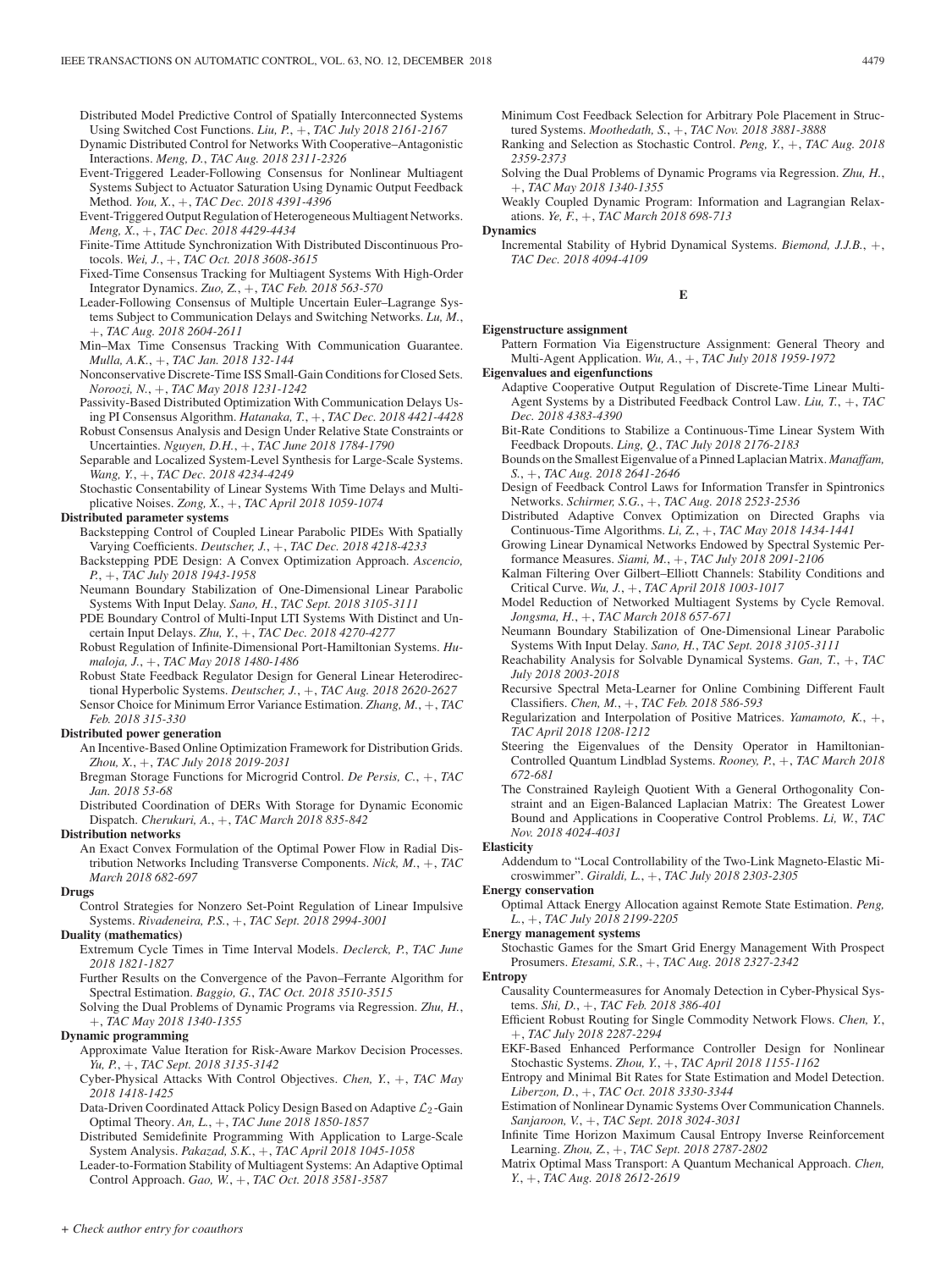### **Error analysis**

- A Quantum Hamiltonian Identification Algorithm: Computational Complexity and Error Analysis. *Wang, Y.*, +, *TAC May 2018 1388-1403* Analysis of Gradient Descent Methods With Nondiminishing Bounded Er-
- rors. *Ramaswamy, A.*, +, *TAC May 2018 1465-1471*
- **Estimation**
- Sliding-Mode-Based Differentiation and Filtering. *Levant, A.*, +, *TAC Sept. 2018 3061-3067*
- **Estimation error**
	- Corrections to "Multi-Sensor Kalman Filtering With Intermittent Measurements" [Mar 18 797-804]. *Yang, C.*, +, *TAC May 2018 1545*
	- Enhancing Output-Feedback MPC With Set-Valued Moving Horizon Estimation. *Brunner, F.D.*, +, *TAC Sept. 2018 2976-2986*
- **Estimation theory**
	- Attack-Resilient  $\mathcal{H}_2$ ,  $\mathcal{H}_{\infty}$ , and  $\ell_1$  State Estimator. *Nakahira*, *Y.*, +, *TAC Dec. 2018 4353-4360*
	- Distributed Active State Estimation With User-Specified Accuracy. *Freundlich, C.*, +, *TAC Feb. 2018 418-433*
	- Multi-Sensor Kalman Filtering With Intermittent Measurements. *Yang, C.*, +, *TAC March 2018 797-804*
	- Riccati Observers for the Nonstationary PnP Problem. *Hamel, T.*, +, *TAC March 2018 726-741*
	- Sensor Choice for Minimum Error Variance Estimation. *Zhang, M.*, +, *TAC Feb. 2018 315-330*
	- Worst-Case Prediction Performance Analysis of the Kalman Filter. *Yasini, S.*, +, *TAC June 2018 1768-1775*

**F**

### **Factory automation**

Liveness-Enforcing Supervision in AMS-Oriented HAMGs: An Approach Based on New Characterization of Siphons Using Petri Nets. *Chen, C.*, +, *TAC July 2018 1987-2002*

**Fading channels**

- Denial-of-Service Power Dispatch Against Linear Quadratic Control via a Fading Channel. *Zhang, H.*, +, *TAC Sept. 2018 3032-3039*
- Infinite Horizon Optimal Transmission Power Control for Remote State Estimation Over Fading Channels. *Ren, X.*, +, *TAC Jan. 2018 85-100*

### **Fault diagnosis**

- Attack-Resilient  $\mathcal{H}_2$ ,  $\mathcal{H}_{\infty}$ , and  $\ell_1$  State Estimator. *Nakahira*, *Y.*, +, *TAC Dec. 2018 4353-4360*
- Convergent Fault Estimation for Linear Systems With Faults and Disturbances. *Huang, S.*, +, *TAC March 2018 888-893*
- Distributed Fault Diagnosis in Discrete Event Systems via Set Intersection Refinements. *Keroglou, C.*, +, *TAC Oct. 2018 3601-3607*
- Fault Estimation Filter Design With Guaranteed Stability Using Markov Parameters. *Wan, Y.*, +, *TAC April 2018 1132-1139*
- Fault Estimation Sliding-Mode Observer With Digital Communication Constraints. *Liu, M.*, +, *TAC Oct. 2018 3434-3441*
- Minimization of Sensor Activation in Decentralized Discrete-Event Systems. *Yin, X.*, +, *TAC Nov. 2018 3705-3718*
- Recursive Spectral Meta-Learner for Online Combining Different Fault Classifiers. *Chen, M.*, +, *TAC Feb. 2018 586-593*
- Verification of Prognosability for Labeled Petri Nets. *Yin, X.*,*TAC June 2018 1828-1834*

### **Fault tolerance**

A Set-Theoretic Reconfiguration Feedback Control Scheme Against Simultaneous Stuck Actuators. *Lucia, W.*, +, *TAC Aug. 2018 2558-2565*

### **Feedback**

- A Generalization of Simultaneous Long–Short Stock Trading to PI Controllers. *Malekpour, S.*, +, *TAC Oct. 2018 3531-3536*
- A Hybrid Design Approach for Output Feedback Exponential Stabilization of Markovian Jump Systems. *Song, J.*, +, *TAC May 2018 1404-1417*
- A Novel Extended State Observer for Output Tracking of MIMO Systems With Mismatched Uncertainty. *Zhao, Z.*, +, *TAC Jan. 2018 211-218*
- A Set-Theoretic Reconfiguration Feedback Control Scheme Against Simultaneous Stuck Actuators. *Lucia, W.*, +, *TAC Aug. 2018 2558-2565*
- Adaptive Cooperative Output Regulation of Discrete-Time Linear Multi-Agent Systems by a Distributed Feedback Control Law. *Liu, T.*, +, *TAC Dec. 2018 4383-4390*
- Algebraic Methods for Multiobjective Optimal Design of Control Feedbacks for Linear Systems. *Menini, L.*, +, *TAC Dec. 2018 4188-4203*
- Almost Global Consensus on the n-Sphere. *Markdahl, J.*, +, *TAC June 2018 1664-1675*

Asymptotic Regulation of Time-Delay Nonlinear Systems With Unknown Control Directions. *Pongvuthithum, R.*, +, *TAC May 2018 1495-1502*

- Backstepping PDE Design: A Convex Optimization Approach. *Ascencio, P.*, +, *TAC July 2018 1943-1958*
- Bit-Rate Conditions to Stabilize a Continuous-Time Linear System With Feedback Dropouts. *Ling, Q.*, *TAC July 2018 2176-2183*
- Boundary Feedback Stabilization of a Class of Coupled Hyperbolic Equations With Nonlocal Terms. *Su, L.*, +, *TAC Aug. 2018 2633-2640*
- Combinatorial Approach Toward Multiparametric Quadratic Programming Based on Characterizing Adjacent Critical Regions. *Ahmadi-Moshkenani, P.*, +, *TAC Oct. 2018 3221-3231*
- Compensation of Transport Actuator Dynamics With Input-Dependent Moving Controlled Boundary. *Bekiaris-Liberis, N.*, +, *TAC Nov. 2018 3889-3896*
- Convex Optimization Approaches to Information Structured Decentralized Control. *Wang, Y.*, +, *TAC Oct. 2018 3393-3403*
- Cyber-Physical Attacks With Control Objectives. *Chen, Y.*, +, *TAC May 2018 1418-1425*
- Design of Feedback Control Laws for Information Transfer in Spintronics Networks. *Schirmer, S.G.*, +, *TAC Aug. 2018 2523-2536*
- Discrete-Time Predictor Feedback for Consensus of Multiagent Systems With Delays. *Ponomarev, A.*, +, *TAC Feb. 2018 498-504*
- Discrete-Time Robust Hierarchical Linear-Quadratic Dynamic Games. *Kebriaei, H.*, +, *TAC March 2018 902-909*
- Distributed Event-Based State Estimation for Networked Systems: An LMI Approach. *Muehlebach, M.*, +, *TAC Jan. 2018 269-276*
- Distributed Event-Triggered Communication and Control of Linear Multiagent Systems Under Tactile Communication. *Yu, P.*, +, *TAC Nov. 2018 3979-3985*
- Event-Triggered Leader-Following Consensus for Nonlinear Multiagent Systems Subject to Actuator Saturation Using Dynamic Output Feedback Method. *You, X.*, +, *TAC Dec. 2018 4391-4396*
- Event-Triggered Output Feedback Stabilization via Dynamic High-Gain Scaling. *Peralez, J.*, +, *TAC Aug. 2018 2537-2549*
- Finite-Time Consensus and Tracking Control of A Class of Nonlinear Multiagent Systems. *Li, Z.*, +, *TAC Dec. 2018 4413-4420*
- Global Asymptotic Stability of a PID Control System With Coulomb Friction. *Bisoffi, A.*, +, *TAC Aug. 2018 2654-2661*
- Global Output Feedback Stabilization of a Class of Nonlinear Systems With Unknown Measurement Sensitivity. *Chen, C.*, +, *TAC July 2018 2212- 2217*
- Guiding Image Segmentation on the Fly: Interactive Segmentation From a Feedback Control Perspective. *Zhu, L.*, +, *TAC Oct. 2018 3276-3289*
- Hybrid Output Feedback for Attitude Tracking on SO(3). *Berkane, S.*, +, *TAC Nov. 2018 3956-3963*
- Input-to-State Stability and Inverse Optimality of Linear Time-Varying-Delay Predictor Feedbacks. *Cai, X.*, +, *TAC Jan. 2018 233-240*
- Invariance With Dynamic Multipliers. *Fetzer, M.*, +, *TAC July 2018 1929- 1942*
- LMI-Based Fixed Order Output Feedback Synthesis for Two-Dimensional Mixed Continuous-Discrete-Time Systems. *Chesi, G.*, +, *TAC April 2018 960-972*
- Lyapunov Stability Analysis of a String Equation Coupled With an Ordinary Differential System. *Barreau, M.*, +, *TAC Nov. 2018 3850-3857*
- Min–Max Time Consensus Tracking With Communication Guarantee. *Mulla, A.K.*, +, *TAC Jan. 2018 132-144*
- Minimum Cost Feedback Selection for Arbitrary Pole Placement in Structured Systems. *Moothedath, S.*, +, *TAC Nov. 2018 3881-3888*
- Mutually Quadratically Invariant Information Structures in Two-Team Stochastic Dynamic Games. *Colombino, M.*, +, *TAC July 2018 2256- 2263*
- Observability and Controllability Analysis of Linear Systems Subject to Data Losses. *Jungers, R.M.*, +, *TAC Oct. 2018 3361-3376*
- On the Design of Output Feedback Controllers for LTI Systems Over Fading Channels. *Su, L.*, +, *TAC May 2018 1503-1508*
- Output-Feedback Lyapunov-Based Predictive Control of Stochastic Nonlinear Systems. *Homer, T.*, +, *TAC Feb. 2018 571-577*
- Pattern Formation Via Eigenstructure Assignment: General Theory and Multi-Agent Application. *Wu, A.*, +, *TAC July 2018 1959-1972*
- PDE Boundary Control of Multi-Input LTI Systems With Distinct and Uncertain Input Delays. *Zhu, Y.*, +, *TAC Dec. 2018 4270-4277*
- Proximate Time-Optimal Control of a Harmonic Oscillator. *Braker, R.A.*, +, *TAC June 2018 1676-1691*
- Quasi-Time-Dependent Output Control for Discrete-Time Switched System With Mode-Dependent Average Dwell Time. *Fei, Z.*, +, *TAC Aug. 2018 2647-2653*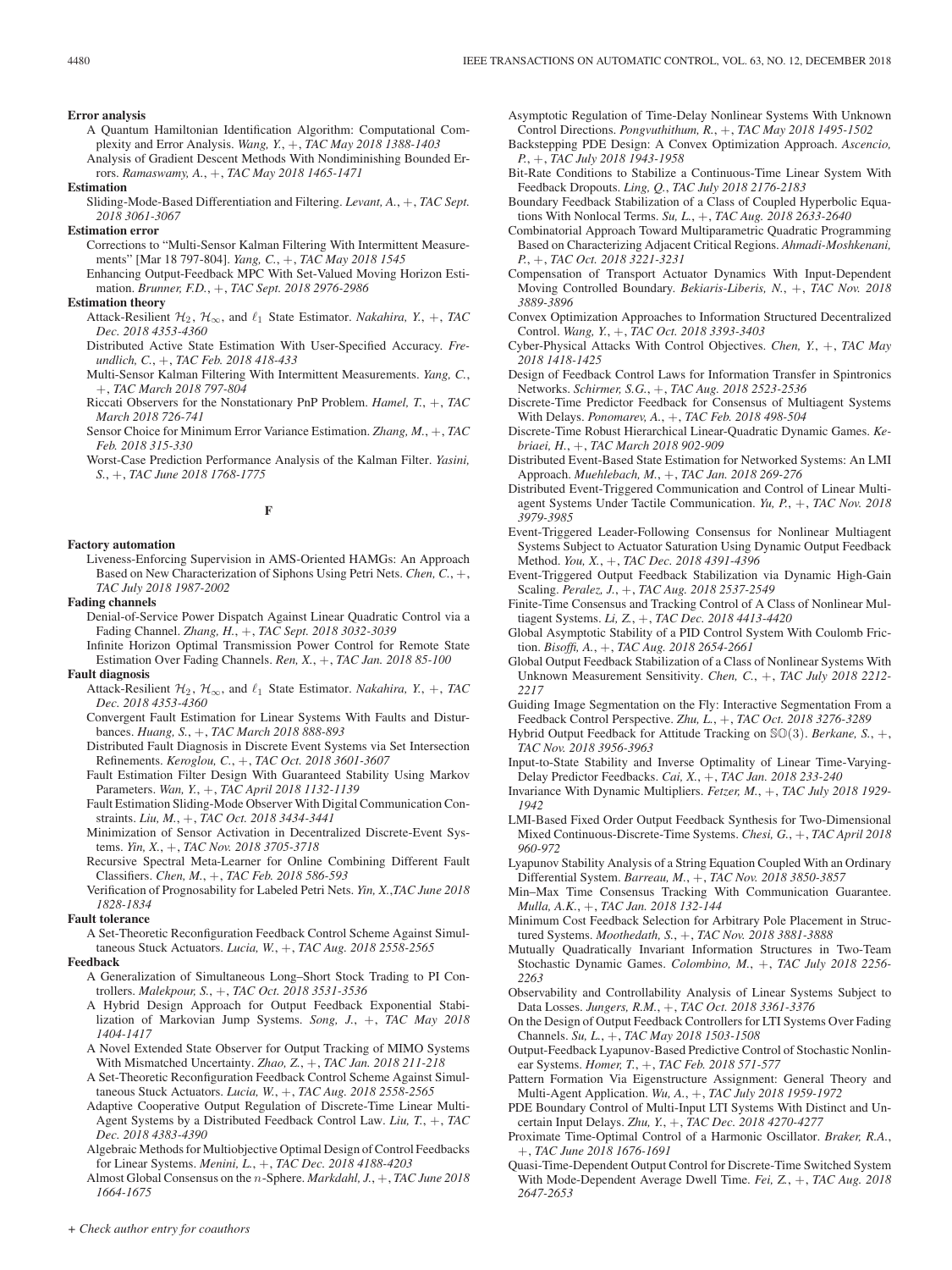Scalable Design of Structured Controllers Using Chordal Decomposition. *Zheng, Y.*, +, *TAC March 2018 752-767*

Stabilization of Networked Control Systems Under Clock Offsets and Quantization. *Okano, K.*, +, *TAC June 2018 1708-1723*

- Stabilization of Switched Linear Neutral Systems: An Event-Triggered Sampling Control Scheme. *Li, T.*, +, *TAC Oct. 2018 3537-3544*
- Stabilizing Stochastic Predictive Control Under Bernoulli Dropouts. *Mishra, P.K.*, +, *TAC June 2018 1579-1590*
- Switched Control for Quantized Feedback Systems: Invariance and Limit Cycle Analysis. *Papadopoulos, A.V.*, +, *TAC Nov. 2018 3775-3786*
- Switching Control for Parameter Identifiability. *Battistelli, G.*, +, *TAC March 2018 849-856*

The Quadratic Regulator Problem and the Riccati Equation for a Process Governed by a Linear Volterra Integrodifferential Equations. *Pandolfi, L.*, *TAC May 2018 1517-1522*

# **Feedback control**

- Control Strategies for Nonzero Set-Point Regulation of Linear Impulsive Systems. *Rivadeneira, P.S.*, +, *TAC Sept. 2018 2994-3001*
- Quantized Feedback Stabilization of Nonlinear Systems With External Disturbance. *Ren, W.*, +, *TAC Sept. 2018 3167-3172*

# **Feedforward**

- Leader-Following Consensus of Multiple Uncertain Euler–Lagrange Systems Subject to Communication Delays and Switching Networks. *Lu, M.*, +, *TAC Aug. 2018 2604-2611*
- Mutually Quadratically Invariant Information Structures in Two-Team Stochastic Dynamic Games. *Colombino, M.*, +, *TAC July 2018 2256- 2263*

# **Feedforward systems**

Control Design Using Passivation for Stability and Performance. *Xia, M.*, +, *TAC Sept. 2018 2987-2993*

### **Filtering**

- On the Linear Quadratic Problem for Systems With Time-Reversed Markov Jump Parameters and the Duality With Filtering of Markov Jump Linear Systems. *Gutierrez-Pachas, D.A.*, +, *TAC Sept. 2018 3040-3045*
- Sliding-Mode-Based Differentiation and Filtering. *Levant, A.*, +, *TAC Sept. 2018 3061-3067*

# **Filtering theory**

- Analysis of Distributed Adaptive Filters Based on Diffusion Strategies Over Sensor Networks. *Xie, S.*, +, *TAC Nov. 2018 3643-3658*
- Distributed Active State Estimation With User-Specified Accuracy. *Freundlich, C.*, +, *TAC Feb. 2018 418-433*
- Fault Estimation Filter Design With Guaranteed Stability Using Markov Parameters. *Wan, Y.*, +, *TAC April 2018 1132-1139*
- Finite Frequency  $H_{\infty}$  Deconvolution With Application to Approximated Bandlimited Signal Recovery. *Gao, H.*, +, *TAC Jan. 2018 203-210*
- Generation of Conditional Densities in Nonlinear Filtering for Infinite-Dimensional Systems. *Sen, N.*, *TAC July 2018 1868-1882*
- Stochastic Feedback Based Kalman Filter for Nonlinear Continuous-Discrete Systems. *Wang, J.*, +, *TAC Sept. 2018 3002-3009*
- Two-Dimensional Peak-to-Peak Filtering for Stochastic Fornasini– Marchesini Systems. *Ahn, C.K.*, +, *TAC May 2018 1472-1479*

### **Finite automata**

- Complexity of Infimal Observable Superlanguages. *Masopust, T.*,*TAC Jan. 2018 249-254*
- Complexity of Verifying Nonblockingness in Modular Supervisory Control. *Masopust, T.*, *TAC Feb. 2018 602-607*
- Distributed Fault Diagnosis in Discrete Event Systems via Set Intersection Refinements. *Keroglou, C.*, +, *TAC Oct. 2018 3601-3607*

### **Fixed point arithmetic**

Further Results on the Convergence of the Pavon–Ferrante Algorithm for Spectral Estimation. *Baggio, G.*, *TAC Oct. 2018 3510-3515*

# **Flexible manufacturing systems**

Near-Optimal Scheduling for Petri Net Models With Forbidden Markings. *Lefebvre, D.*, *TAC Aug. 2018 2550-2557*

### **Force control**

A Cascades Approach to Formation-Tracking Stabilization of Force-Controlled Autonomous Vehicles. *Maghenem, M.*, +, *TAC Aug. 2018 2662-2669*

# **Formal languages**

- Complexity of Infimal Observable Superlanguages. *Masopust, T.*,*TAC Jan. 2018 249-254*
- Synthesis of Maximally Permissive Nonblocking Supervisors for the Lower Bound Containment Problem. *Yin, X.*, +, *TAC Dec. 2018 4435-4441*
- Verification of Prognosability for Labeled Petri Nets. *Yin, X.*,*TAC June 2018 1828-1834*

# **Formal verification**

- Decomposition of Reachable Sets and Tubes for a Class of Nonlinear Systems. *Chen, M.*, +, *TAC Nov. 2018 3675-3688*
- Verification of Prognosability for Labeled Petri Nets. *Yin, X.*,*TAC June 2018 1828-1834*

# **Fredholm integral equations**

- The Quadratic Regulator Problem and the Riccati Equation for a Process Governed by a Linear Volterra Integrodifferential Equations. *Pandolfi, L.*, *TAC May 2018 1517-1522*
- Two-Sided Boundary Stabilization of Heterodirectional Linear Coupled Hyperbolic PDEs. *Auriol, J.*, +, *TAC Aug. 2018 2421-2436*

### **Freezing**

Design of Feedback Control Laws for Information Transfer in Spintronics Networks. *Schirmer, S.G.*, +, *TAC Aug. 2018 2523-2536*

# **Frequency estimation**

- An Adaptive-Observer-Based Robust Estimator of Multi-sinusoidal Signals. *Chen, B.*, +, *TAC June 2018 1618-1631*
- **Frequency response**
	- A Fractional-Order Repetitive Controller for Periodic Disturbance Rejection. *Fedele, G.*,*TAC May 2018 1426-1433*
	- Input Design for Kernel-Based System Identification From the Viewpoint of Frequency Response. *Fujimoto, Y.*, +, *TAC Sept. 2018 3075-3082*

### **Frequency-domain analysis**

- A Modified Frequency Domain Condition for the Physical Realizability of Linear Quantum Stochastic Systems. *Sichani, A.K.*, +, *TAC Jan. 2018 277-282*
- Invariance With Dynamic Multipliers. *Fetzer, M.*, +, *TAC July 2018 1929- 1942*
- Reduced-Order Internal Models in the Frequency Domain. *Laakkonen, P.*, +, *TAC June 2018 1806-1812*
- Sparse Bayesian Nonlinear System Identification Using Variational Inference. *Jacobs, W.R.*, +, *TAC Dec. 2018 4172-4187*

### **Friction**

Global Asymptotic Stability of a PID Control System With Coulomb Friction. *Bisoffi, A.*, +, *TAC Aug. 2018 2654-2661*

### **Function approximation**

Ranking and Selection as Stochastic Control. *Peng, Y.*, +, *TAC Aug. 2018 2359-2373*

**Fuzzy control**

SMC Design for Robust Stabilization of Nonlinear Markovian Jump Singular Systems. *Wang, Y.*, +, *TAC Jan. 2018 219-224*

# **G**

### **Game theory**

- $\mathcal{L}_2$ -Gain for Hybrid Linear Systems With Periodic Jumps: A Game Theoretic Approach for Analysis and Design. *Possieri, C.*, +, *TAC Aug. 2018 2496- 2507*
- A Dynamic Game Model of Collective Choice in Multiagent Systems. *Salhab, R.*, +, *TAC March 2018 768-782*
- Approximate Best-Response Dynamics in Random Interference Games. *Bistritz, I.*, +, *TAC June 2018 1549-1562*
- Asynchronous Decision-Making Dynamics Under Best-Response Update Rule in Finite Heterogeneous Populations. *Ramazi, P.*, +, *TAC March 2018 742-751*
- Cooperative Control via Congestion Game Approach. *Hao, Y.*, +, *TAC Dec. 2018 4361-4366*
- Cooperative Q-Learning for Rejection of Persistent Adversarial Inputs in Networked Linear Quadratic Systems. *Vamvoudakis, K.G.*, +, *TAC April 2018 1018-1031*
- Decentralized Control via Dynamic Stochastic Prices: The Independent System Operator Problem. *Singh, R.*, +, *TAC Oct. 2018 3206-3220*
- Design Tradeoffs in Concave Cost-Sharing Games. *Phillips, M.*, +, *TAC July 2018 2242-2247*
- Discrete-Time Robust Hierarchical Linear-Quadratic Dynamic Games. *Kebriaei, H.*, +, *TAC March 2018 902-909*
- Distributed Computation of Equilibria in Misspecified Convex Stochastic Nash Games. *Jiang, H.*, +, *TAC Feb. 2018 360-371*
- Distributed Fictitious Play for Multiagent Systems in Uncertain Environments. *Eksin, C.*, +, *TAC April 2018 1177-1184*
- Distributed Inertial Best-Response Dynamics. *Swenson, B.*, +, *TAC Dec. 2018 4294-4300*
- Dynamic Collective Choice: Social Optima. *Salhab, R.*, +, *TAC Oct. 2018 3487-3494*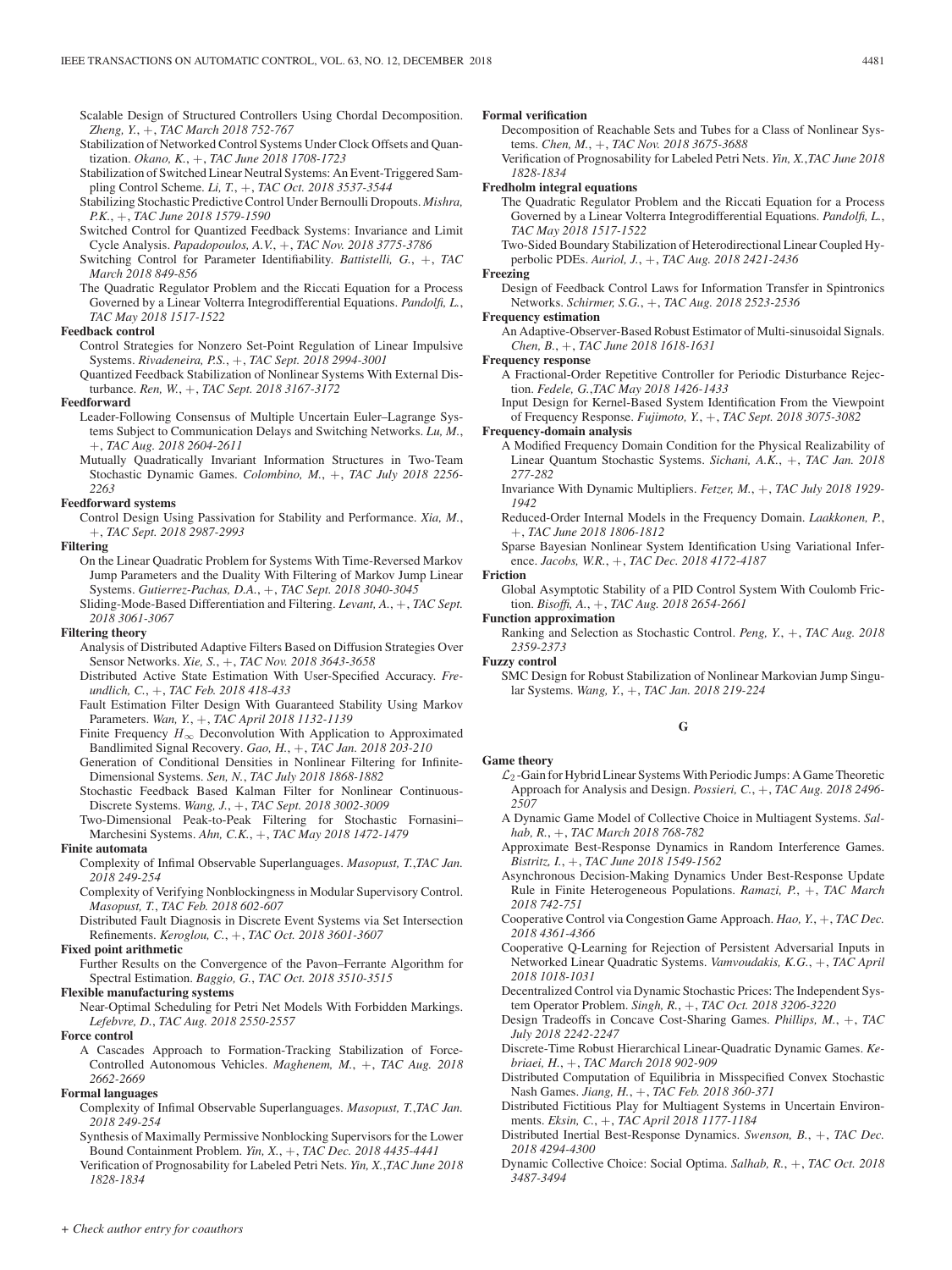False Data Injection Attacks on Networked Control Systems: A Stackelberg Game Analysis. *Li, Y.*, +, *TAC Oct. 2018 3503-3509*

- Maximizing Map Sensitivity and Higher Derivatives Via Extremum Seeking. *Mills, G.*, +, *TAC Oct. 2018 3232-3247*
- Min–Max Time Consensus Tracking With Communication Guarantee. *Mulla, A.K.*, +, *TAC Jan. 2018 132-144*
- Mode-Target Games: Reactive Synthesis for Control Applications. *Balkan, A.*, +, *TAC Jan. 2018 196-202*
- Optimal Mechanisms for Robust Coordination in Congestion Games. *Brown, P.N.*, +, *TAC Aug. 2018 2437-2448*
- Resource Allocation Game Under Double-Sided Auction Mechanism: Efficiency and Convergence. *Zou, S.*, +, *TAC May 2018 1273-1287*
- Worst-Case Prediction Performance Analysis of the Kalman Filter. *Yasini, S.*, +, *TAC June 2018 1768-1775*

# **Games**

Coalitional Control for Self-Organizing Agents. *Fele, F.*, +, *TAC Sept. 2018 2883-2897*

Dynamic Models of Appraisal Networks Explaining Collective Learning. *Mei, W.*, +, *TAC Sept. 2018 2898-2912*

### **Gaussian distribution**

- Gradient-Based Myopic Allocation Policy: An Efficient Sampling Procedure in a Low-Confidence Scenario. *Peng, Y.*, +, *TAC Sept. 2018 3091- 3097*
- Optimal Computing Budget Allocation to Select the Nondominated Systems—A Large Deviations Perspective. *Li, J.*, +, *TAC Sept. 2018 2913-2927*

### **Gaussian noise**

- Distributed Active State Estimation With User-Specified Accuracy. *Freundlich, C.*, +, *TAC Feb. 2018 418-433*
- EKF-Based Enhanced Performance Controller Design for Nonlinear Stochastic Systems. *Zhou, Y.*, +, *TAC April 2018 1155-1162*

### **Gaussian processes**

- A Novel Adaptive Kalman Filter With Inaccurate Process and Measurement Noise Covariance Matrices. *Huang, Y.*, +, *TAC Feb. 2018 594-601*
- Gaussian Process Quadrature Moment Transform. *Pruher, J.*, +, *TAC Sept. 2018 2844-2854*
- LQG Control With Minimum Directed Information: Semidefinite Programming Approach. *Tanaka, T.*, +, *TAC Jan. 2018 37-52*

### **Generalization (artificial intelligence)**

A Set-Theoretic Reconfiguration Feedback Control Scheme Against Simultaneous Stuck Actuators. *Lucia, W.*, +, *TAC Aug. 2018 2558-2565*

### **Genetics**

- Computation of Lyapunov Functions for Nonlinear Differential Equations via a Massera-Type Construction. *Doban, A.I.*, +, *TAC May 2018 1259- 1272*
- Computing the Projected Reachable Set of Stochastic Biochemical Reaction Networks Modeled by Switched Affine Systems. *Parise, F.*, +, *TAC Nov. 2018 3719-3734*
- Pulse-Based Control Using Koopman Operator Under Parametric Uncertainty. *Sootla, A.*, +, *TAC March 2018 791-796*

### **Geometry**

- A Generalization of Simultaneous Long–Short Stock Trading to PI Controllers. *Malekpour, S.*, +, *TAC Oct. 2018 3531-3536*
- Combinatorial Approach Toward Multiparametric Quadratic Programming Based on Characterizing Adjacent Critical Regions. *Ahmadi-Moshkenani, P.*, +, *TAC Oct. 2018 3221-3231*

### **Gradient methods**

- A General Approach to Coordination Control of Mobile Agents With Motion Constraints. *Zhao, S.*, +, *TAC May 2018 1509-1516*
- Accelerated Distributed MPC of Linear Discrete-Time Systems With Coupled Constraints. *Wang, Z.*, +, *TAC Nov. 2018 3838-3849*
- ADD-OPT: Accelerated Distributed Directed Optimization. *Xi, C.*, +, *TAC May 2018 1329-1339*
- Almost Global Consensus on the n-Sphere. *Markdahl, J.*, +, *TAC June 2018 1664-1675*
- Analysis of Gradient Descent Methods With Nondiminishing Bounded Errors. *Ramaswamy, A.*, +, *TAC May 2018 1465-1471*
- Approximate Projection Methods for Decentralized Optimization With Functional Constraints. *Lee, S.*, +, *TAC Oct. 2018 3248-3260*
- Convergence of Asynchronous Distributed Gradient Methods Over Stochastic Networks. *Xu, J.*, +, *TAC Feb. 2018 434-448*
- Convergence of Limited Communication Gradient Methods. *Magnusson, S.*, +, *TAC May 2018 1356-1371*
- Distance-Based Control of  $K_n$  Formations in General Space With Almost Global Convergence. *Park, M.*, +, *TAC Aug. 2018 2678-2685*
- Distributed Algorithm for Solving Convex Inequalities. *Lu, K.*, +, *TAC Aug. 2018 2670-2677*
- Distributed Computation of Equilibria in Misspecified Convex Stochastic Nash Games. *Jiang, H.*, +, *TAC Feb. 2018 360-371*
- Distributed Linearized Alternating Direction Method of Multipliers for Composite Convex Consensus Optimization. *Aybat, N.S.*, +, *TAC Jan. 2018 5-20*
- Distributed Nonsmooth Optimization With Coupled Inequality Constraints via Modified Lagrangian Function. *Liang, S.*, +, *TAC June 2018 1753- 1759*
- Distributed Online Optimization in Dynamic Environments Using Mirror Descent. *Shahrampour, S.*, +, *TAC March 2018 714-725*
- Distributed Subgradient Method With Edge-Based Event-Triggered Communication. *Kajiyama, Y.*, +, *TAC July 2018 2248-2255*
- Distributed Subgradient-Based Multiagent Optimization With More General Step Sizes. *Wang, P.*, +, *TAC July 2018 2295-2302*
- Gradient-Based Observer for Simultaneous Localization and Mapping. *Zlotnik, D.E.*, +, *TAC Dec. 2018 4338-4344*
- How to Systematically Distribute Candidate Models and Robust Controllers in Multiple-Model Adaptive Control: A Coverage Control Approach. *Kersting, S.*, +, *TAC April 2018 1075-1089*
- Linear Convergence in Optimization Over Directed Graphs With Row-Stochastic Matrices. *Xi, C.*, +, *TAC Oct. 2018 3558-3565*
- Maximizing Map Sensitivity and Higher Derivatives Via Extremum Seeking. *Mills, G.*, +, *TAC Oct. 2018 3232-3247*
- On the Convergence of a Regularized Jacobi Algorithm for Convex Optimization. *Banjac, G.*, +, *TAC April 2018 1113-1119*
- On the Convergence of Inexact Projection Primal First-Order Methods for Convex Minimization. *Patrascu, A.*, +, *TAC Oct. 2018 3317-3329*
- On the Convergence Time of Dual Subgradient Methods for Strongly Convex Programs. *Yu, H.*, +, *TAC April 2018 1105-1112*
- Optimal Event-Driven Multiagent Persistent Monitoring of a Finite Set of Data Sources. *Zhou, N.*, +, *TAC Dec. 2018 4204-4217*
- Structure-Preserving  $H^2$  Optimal Model Reduction Based on the Riemannian Trust-Region Method. *Sato, K.*, +, *TAC Feb. 2018 505-512*
- Taming Mismatches in Inter-agent Distances for the Formation-Motion Control of Second-Order Agents. *de Marina, H.G.*, +, *TAC Feb. 2018 449-462*
- The Role of Convexity in Saddle-Point Dynamics: Lyapunov Function and Robustness. *Cherukuri, A.*, +, *TAC Aug. 2018 2449-2464*

### **Graph theory**

- A Bounded Complementary Sensitivity Function Ensures Topology-Independent Stability of Homogeneous Dynamical Networks. *Blanchini, F.*, +, *TAC April 2018 1140-1146*
- Affine Formation Maneuver Control of Multiagent Systems. *Zhao, S.*,*TAC Dec. 2018 4140-4155*
- Almost Global Consensus on the n-Sphere. *Markdahl, J.*, +, *TAC June 2018 1664-1675*
- Bounds on the Smallest Eigenvalue of a Pinned Laplacian Matrix. *Manaffam, S.*, +, *TAC Aug. 2018 2641-2646*
- Comments on "Upper and Lower Bounds for Controllable Subspaces of Networks of Diffusively Coupled Agents". *Xue, M.*, +, *TAC July 2018 2306*
- Consensus of Discrete-Time Linear Multiagent Systems With Communication, Input and Output Delays. *Xu, X.*, +, *TAC Feb. 2018 492-497*
- Constrained Consensus in Continuous-Time Multiagent Systems Under Weighted Graph. *Zhou, Z.*, +, *TAC June 2018 1776-1783*
- Distance-Based Control of  $\mathcal{K}_n$  Formations in General Space With Almost Global Convergence. *Park, M.*, +, *TAC Aug. 2018 2678-2685*
- Distributed Algorithm for Solving Convex Inequalities. *Lu, K.*, +, *TAC Aug. 2018 2670-2677*
- Distributed Consensus Algorithms for a Class of High-Order Multi-Agent Systems on Directed Graphs. *Abdessameud, A.*, +, *TAC Oct. 2018 3464- 3470*
- Distributed Linearized Alternating Direction Method of Multipliers for Composite Convex Consensus Optimization. *Aybat, N.S.*, +, *TAC Jan. 2018 5-20*
- Dynamic Distributed Control for Networks With Cooperative–Antagonistic Interactions. *Meng, D.*, *TAC Aug. 2018 2311-2326*
- Dynamic Formation Control Over Directed Networks Using Graphical Laplacian Approach. *Li, X.*, +, *TAC Nov. 2018 3761-3774*
- Effects of Edge Elimination on the Delay Margin of a Class of LTI Consensus Dynamics. *Koh, M.H.*, +, *TAC Dec. 2018 4397-4404*
- Efficient Robust Routing for Single Commodity Network Flows. *Chen, Y.*, +, *TAC July 2018 2287-2294*
- Extremum Cycle Times in Time Interval Models. *Declerck, P.*, *TAC June 2018 1821-1827*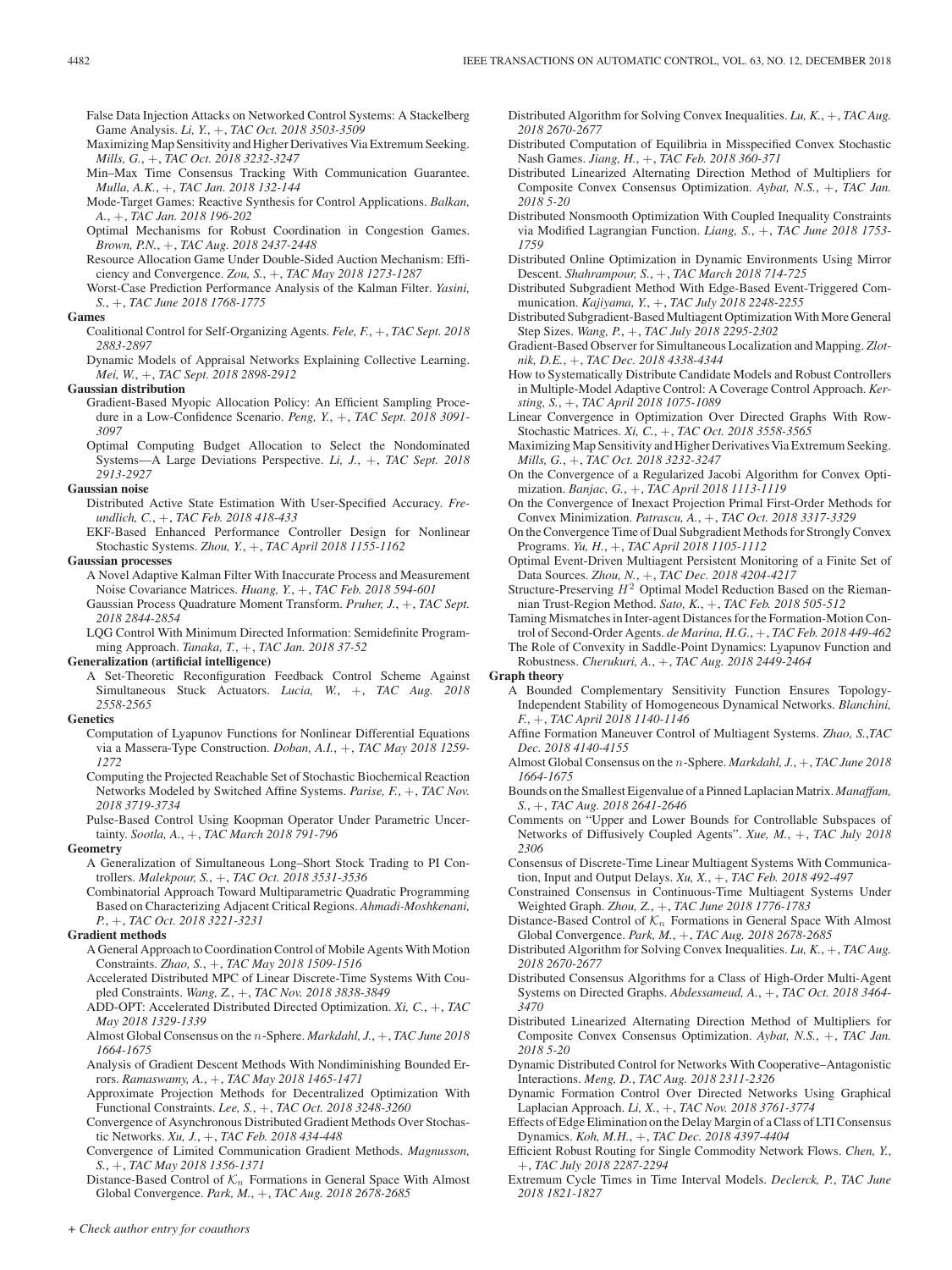Formation-Preserving Properties of Cooperative Kinematic Agents With or Without External Influence of Target Attraction. *Li, W.*, *TAC June 2018 1737-1744*

- How to Systematically Distribute Candidate Models and Robust Controllers in Multiple-Model Adaptive Control: A Coverage Control Approach. *Kersting, S.*, +, *TAC April 2018 1075-1089*
- Incremental Stability of Hybrid Dynamical Systems. *Biemond, J.J.B.*, +, *TAC Dec. 2018 4094-4109*
- Mode-Target Games: Reactive Synthesis for Control Applications. *Balkan, A.*, +, *TAC Jan. 2018 196-202*
- Observability Through a Matrix-Weighted Graph. *Tuna, S.E.*, *TAC July 2018 2061-2074*
- Optimal Event-Driven Multiagent Persistent Monitoring of a Finite Set of Data Sources. *Zhou, N.*, +, *TAC Dec. 2018 4204-4217*
- Performance Optimization for Timed Weighted Marked Graphs Under Infinite Server Semantics. *He, Z.*, +, *TAC Aug. 2018 2573-2580*
- Proper Policies in Infinite-State Stochastic Shortest Path Problems. *Bertsekas, D.P.*, *TAC Nov. 2018 3787-3792*
- Resilient Randomized Quantized Consensus. *Dibaji, S.M.*, +, *TAC Aug. 2018 2508-2522*
- Stochastic Consentability of Linear Systems With Time Delays and Multiplicative Noises. *Zong, X.*, +, *TAC April 2018 1059-1074*
- Stochastic Online Shortest Path Routing: The Value of Feedback. *Talebi, M.S.*, +, *TAC April 2018 915-930*

**Greedy algorithms**

Growing Linear Dynamical Networks Endowed by Spectral Systemic Performance Measures. *Siami, M.*, +, *TAC July 2018 2091-2106*

### **Gyroscopes**

Adaptive Attitude Tracking Control of Rigid Body Systems With Unknown Inertia and Gyro-Bias. *Benallegue, A.*, +, *TAC Nov. 2018 3986-3993*

# **H**

### **H**<sup>∞</sup> **control**

- Attack-Resilient  $\mathcal{H}_2$ ,  $\mathcal{H}_{\infty}$ , and  $\ell_1$  State Estimator. *Nakahira*, *Y.*, +, *TAC Dec. 2018 4353-4360*
- Finite Frequency  $H_{\infty}$  Deconvolution With Application to Approximated Bandlimited Signal Recovery. *Gao, H.*, +, *TAC Jan. 2018 203-210*
- How to Systematically Distribute Candidate Models and Robust Controllers in Multiple-Model Adaptive Control: A Coverage Control Approach. *Kersting, S.*, +, *TAC April 2018 1075-1089*

### **Hankel matrices**

Low-Rank Optimization With Convex Constraints. *Grussler, C.*, +, *TAC Nov. 2018 4000-4007*

# **Harmonic oscillators**

A Modified Frequency Domain Condition for the Physical Realizability of Linear Quantum Stochastic Systems. *Sichani, A.K.*, +, *TAC Jan. 2018 277-282*

Synchronization of Discretely Coupled Harmonic Oscillators Using Sampled Position States Only. *Zhang, H.*, +, *TAC Nov. 2018 3994-3999*

### **Helicopters**

Cyber-Physical Attacks With Control Objectives. *Chen, Y.*, +, *TAC May 2018 1418-1425*

# **Hermitian matrices**

Matrix Optimal Mass Transport: A Quantum Mechanical Approach. *Chen, Y.*, +, *TAC Aug. 2018 2612-2619*

# **Hidden Markov models**

On the Whittle Index for Restless Multiarmed Hidden Markov Bandits. *Meshram, R.*, +, *TAC Sept. 2018 3046-3053*

### **Hierarchical systems**

Composite Robust  $H_{\infty}$  Control for Uncertain Stochastic Nonlinear Systems With State Delay via a Disturbance Observer. *Liu, Y.*, +, *TAC Dec. 2018 4345-4352*

Hierarchical Robust Performance Analysis of Uncertain Large Scale Systems. *Laib, K.*, +, *TAC July 2018 2075-2090*

Input Matrix Factorizations for Constrained Control Allocation. *Kirchengast, M.*, +, *TAC April 2018 1163-1170*

# **Hilbert space**

Neumann Boundary Stabilization of One-Dimensional Linear Parabolic Systems With Input Delay. *Sano, H.*, *TAC Sept. 2018 3105-3111*

On Homogeneous Finite-Time Control for Linear Evolution Equation in Hilbert Space. *Polyakov, A.*, +, *TAC Sept. 2018 3143-3150*

### **Hilbert spaces**

Boundary Feedback Stabilization of a Class of Coupled Hyperbolic Equations With Nonlocal Terms. *Su, L.*, +, *TAC Aug. 2018 2633-2640* Continuous-Time DC Kernel—A Stable Generalized First-Order Spline

Kernel. *Chen, T.*, *TAC Dec. 2018 4442-4447*

# **Humanoid robots**

On Weight-Prioritized Multitask Control of Humanoid Robots. *Bouyarmane, K.*, +, *TAC June 2018 1632-1647*

### **Hydrodynamics**

Addendum to "Local Controllability of the Two-Link Magneto-Elastic Microswimmer". *Giraldi, L.*, +, *TAC July 2018 2303-2305*

### **Hyperbolic equations**

- Backstepping Control of Coupled Linear Parabolic PIDEs With Spatially Varying Coefficients. *Deutscher, J.*, +, *TAC Dec. 2018 4218-4233*
- Backstepping PDE Design: A Convex Optimization Approach. *Ascencio, P.*, +, *TAC July 2018 1943-1958*
- Boundary Feedback Stabilization of a Class of Coupled Hyperbolic Equations With Nonlocal Terms. *Su, L.*, +, *TAC Aug. 2018 2633-2640*
- Delay-Robust Control Design for Two Heterodirectional Linear Coupled Hyperbolic PDEs. *Auriol, J.*, +, *TAC Oct. 2018 3551-3557*
- Model Reference Adaptive Control of  $2 \times 2$  Coupled Linear Hyperbolic PDEs. *Anfinsen, H.*, +, *TAC Aug. 2018 2405-2420*
- Robust State Feedback Regulator Design for General Linear Heterodirectional Hyperbolic Systems. *Deutscher, J.*, +, *TAC Aug. 2018 2620-2627*

Two-Sided Boundary Stabilization of Heterodirectional Linear Coupled Hyperbolic PDEs. *Auriol, J.*, +, *TAC Aug. 2018 2421-2436*

# **I**

### **Identification**

- Subspace Identification of Individual Systems Operating in a Network (SI<sup>2</sup> ON). *Yu, C.*, +, *TAC April 2018 1120-1125*
- Tensor Nuclear Norm LPV Subspace Identification. *Gunes, B.*, +, *TAC Nov. 2018 3897-3903*

### **Image representation**

A Data-Driven Computation Method for the Gap Metric and the Optimal Stability Margin. *Koenings, T.*, +, *TAC March 2018 805-810*

### **Image segmentation**

Guiding Image Segmentation on the Fly: Interactive Segmentation From a Feedback Control Perspective. *Zhu, L.*, +, *TAC Oct. 2018 3276-3289*

### **Impedance**

Passive Controller Realization of a Biquadratic Impedance With Double Poles and Zeros as a Seven-Element Series–Parallel Network for Effective Mechanical Control. *Wang, K.*, +, *TAC Sept. 2018 3010-3015*

### **Importance sampling**

Importance Splitting for Finite-Time Rare Event Simulation. *Jiang, G.*, +, *TAC June 2018 1760-1767*

### **Incentive schemes**

An Incentive-Based Online Optimization Framework for Distribution Grids. *Zhou, X.*, +, *TAC July 2018 2019-2031*

### **Industrial plants**

Algebraic Methods for Multiobjective Optimal Design of Control Feedbacks for Linear Systems. *Menini, L.*, +, *TAC Dec. 2018 4188-4203*

# **Inertial systems**

Adaptive Attitude Tracking Control of Rigid Body Systems With Unknown Inertia and Gyro-Bias. *Benallegue, A.*, +, *TAC Nov. 2018 3986-3993*

### **Inference mechanisms**

Decentralized Supervisory Control of Discrete Event Systems: An Arborescent Architecture to Realize Inference-Based Control. *Khoumsi, A.*, +, *TAC Dec. 2018 4278-4285*

### **Infinite horizon**

A Finite Convergence Criterion for the Discounted Optimal Control of Stochastic Logical Networks. *Wu, Y.*, +, *TAC Jan. 2018 262-268* Infinite Horizon Optimal Transmission Power Control for Remote State

Estimation Over Fading Channels. *Ren, X.*, +, *TAC Jan. 2018 85-100*

# **Input-output stability**

A Comparative Study of Input–Output Stability Results. *Bridgeman, L.J.*, +, *TAC Feb. 2018 463-476*

### **Integer programming**

- Extremum Cycle Times in Time Interval Models. *Declerck, P.*, *TAC June 2018 1821-1827*
- Multitarget Tracking via Mixed Integer Optimization. *Bertsimas, D.*, +, *TAC Nov. 2018 3627-3642*
- Robot Planning Based on Boolean Specifications Using Petri Net Models. *Mahulea, C.*, +, *TAC July 2018 2218-2225*

Track Extraction With Hidden Reciprocal Chains. *Stamatescu, G.*, +, *TAC April 2018 1097-1104*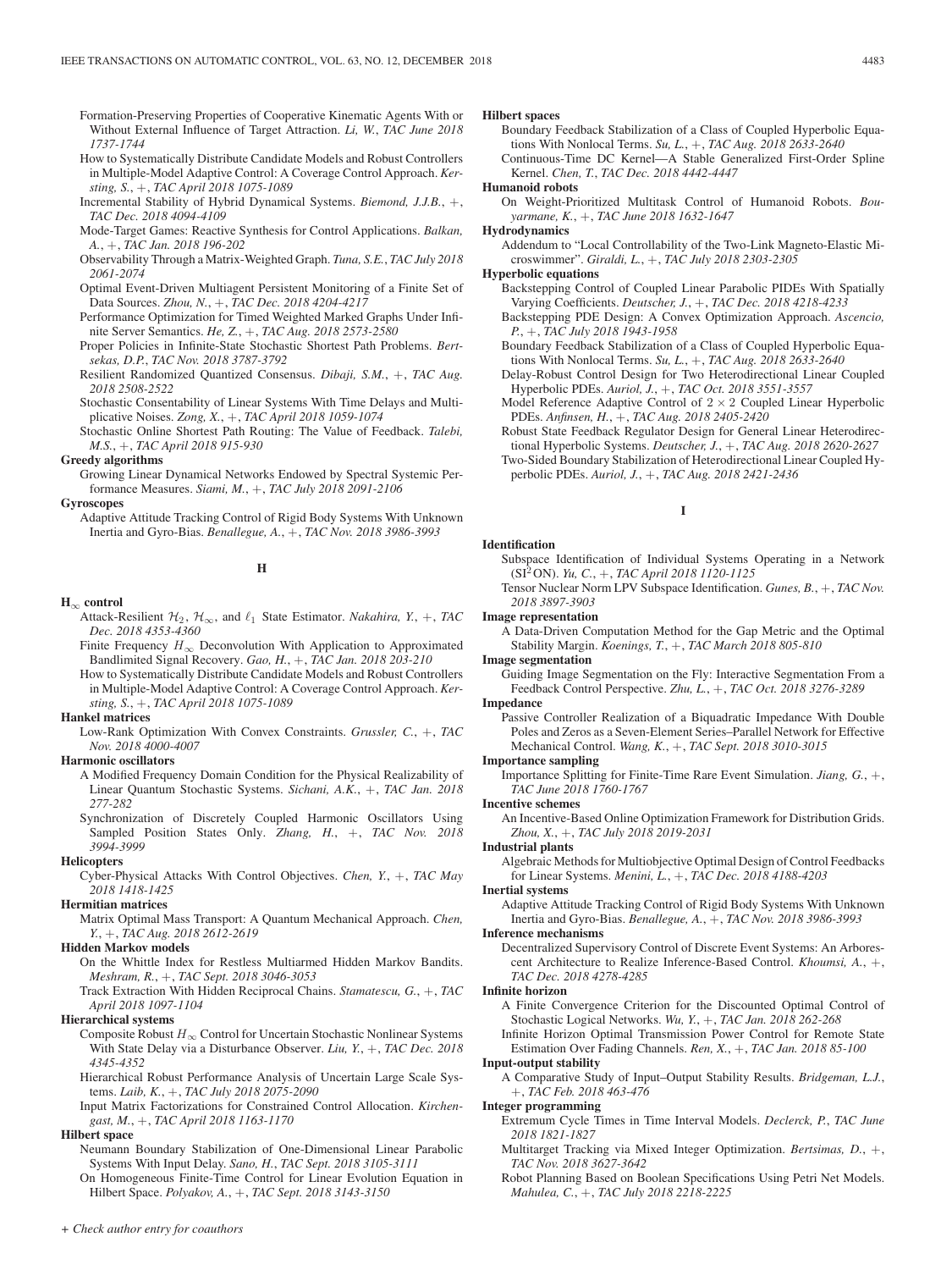Safety Verification and Control for Collision Avoidance at Road Intersections. *Ahn, H.*, +, *TAC March 2018 630-642*

# **Integrated circuits**

Control Strategies for Nonzero Set-Point Regulation of Linear Impulsive Systems. *Rivadeneira, P.S.*, +, *TAC Sept. 2018 2994-3001*

### **Integro-differential equations**

Backstepping Control of Coupled Linear Parabolic PIDEs With Spatially Varying Coefficients. *Deutscher, J.*, +, *TAC Dec. 2018 4218-4233*

The Quadratic Regulator Problem and the Riccati Equation for a Process Governed by a Linear Volterra Integrodifferential Equations. *Pandolfi, L.*, *TAC May 2018 1517-1522*

# **Interconnected systems**

A Bounded Complementary Sensitivity Function Ensures Topology-Independent Stability of Homogeneous Dynamical Networks. *Blanchini, F.*, +, *TAC April 2018 1140-1146*

- Control Design Using Passivation for Stability and Performance. *Xia, M.*, +, *TAC Sept. 2018 2987-2993*
- Distributed Model Predictive Control of Spatially Interconnected Systems Using Switched Cost Functions. *Liu, P.*, +, *TAC July 2018 2161-2167*
- Hierarchical Robust Performance Analysis of Uncertain Large Scale Systems. *Laib, K.*, +, *TAC July 2018 2075-2090*
- Scalable Design of Structured Controllers Using Chordal Decomposition. *Zheng, Y.*, +, *TAC March 2018 752-767*

### **Internet**

Structural Analysis and Optimal Design of Distributed System Throttlers. *Siami, M.*, +, *TAC Feb. 2018 540-547*

### **Interpolation**

Regularization and Interpolation of Positive Matrices. *Yamamoto, K.*, +, *TAC April 2018 1208-1212*

### **Invariance**

- Aperiodic Sampled-Data Control via Explicit Transmission Mapping: A Set-Invariance Approach. *Hashimoto, K.*, +, *TAC Oct. 2018 3523-3530*
- Formation-Preserving Properties of Cooperative Kinematic Agents With or Without External Influence of Target Attraction. *Li, W.*, *TAC June 2018 1737-1744*
- Invariance Control Synthesis for Switched Nonlinear Systems: An Interval Analysis Approach. *Li, Y.*, +, *TAC July 2018 2206-2211*
- Invariance With Dynamic Multipliers. *Fetzer, M.*, +, *TAC July 2018 1929- 1942*

### **Iterative learning control**

Learning Model Predictive Control for Iterative Tasks. A Data-Driven Control Framework. *Rosolia, U.*, +, *TAC July 2018 1883-1896*

# **Iterative methods**

- A Finite Convergence Criterion for the Discounted Optimal Control of Stochastic Logical Networks. *Wu, Y.*, +, *TAC Jan. 2018 262-268*
- A Numerically Stable Solver for Positive Semidefinite Quadratic Programs Based on Nonnegative Least Squares. *Bemporad, A.*, *TAC Feb. 2018 525- 531*
- Analysis of Gradient Descent Methods With Nondiminishing Bounded Errors. *Ramaswamy, A.*, +, *TAC May 2018 1465-1471*
- Complexity Certification of a Distributed Augmented Lagrangian Method. *Lee, S.*, +, *TAC March 2018 827-834*
- Convergence of Limited Communication Gradient Methods. *Magnusson, S.*, +, *TAC May 2018 1356-1371*
- Convergent Fault Estimation for Linear Systems With Faults and Disturbances. *Huang, S.*, +, *TAC March 2018 888-893*
- Distributed Constrained Optimization and Consensus in Uncertain Networks via Proximal Minimization. *Margellos, K.*, +, *TAC May 2018 1372-1387*
- Distributed Convex Optimization with Inequality Constraints over Time-Varying Unbalanced Digraphs. *Xie, P.*, +, *TAC Dec. 2018 4331-4337*
- Distributed Semidefinite Programming With Application to Large-Scale System Analysis. *Pakazad, S.K.*, +, *TAC April 2018 1045-1058*
- Efficient Quadratic Penalization Through the Partial Minimization Technique. *Aravkin, A.Y.*, +, *TAC July 2018 2131-2138*
- Efficient Robust Routing for Single Commodity Network Flows. *Chen, Y.*, +, *TAC July 2018 2287-2294*
- Entropy and Minimal Bit Rates for State Estimation and Model Detection. *Liberzon, D.*, +, *TAC Oct. 2018 3330-3344*
- Finite Frequency  $H_{\infty}$  Deconvolution With Application to Approximated Bandlimited Signal Recovery. *Gao, H.*, +, *TAC Jan. 2018 203-210*
- Further Results on the Convergence of the Pavon–Ferrante Algorithm for Spectral Estimation. *Baggio, G.*, *TAC Oct. 2018 3510-3515*
- Leader-to-Formation Stability of Multiagent Systems: An Adaptive Optimal Control Approach. *Gao, W.*, +, *TAC Oct. 2018 3581-3587*
- Low-Rank Modifications of Riccati Factorizations for Model Predictive Control. *Nielsen, I.*, +, *TAC March 2018 872-879*

On the Convergence of a Regularized Jacobi Algorithm for Convex Optimization. *Banjac, G.*, +, *TAC April 2018 1113-1119*

- Prediction-Correction Interior-Point Method for Time-Varying Convex Optimization. *Fazlyab, M.*, +, *TAC July 2018 1973-1986*
- Proper Policies in Infinite-State Stochastic Shortest Path Problems. *Bertsekas, D.P.*, *TAC Nov. 2018 3787-3792*
- Resource Allocation Game Under Double-Sided Auction Mechanism: Efficiency and Convergence. *Zou, S.*, +, *TAC May 2018 1273-1287*

Riccati Observers for the Nonstationary PnP Problem. *Hamel, T.*, +, *TAC March 2018 726-741*

- Separable and Localized System-Level Synthesis for Large-Scale Systems. *Wang, Y.*, +, *TAC Dec. 2018 4234-4249*
- Synchronization of Discretely Coupled Harmonic Oscillators Using Sampled Position States Only. *Zhang, H.*, +, *TAC Nov. 2018 3994-3999*
- Tight Global Linear Convergence Rate Bounds for Operator Splitting Methods. *Banjac, G.*, +, *TAC Dec. 2018 4126-4139*

### **J**

### **Jacobian matrices**

Entropy and Minimal Bit Rates for State Estimation and Model Detection. *Liberzon, D.*, +, *TAC Oct. 2018 3330-3344*

Spectral Conditions for Stability and Stabilization of Positive Equilibria for a Class of Nonlinear Cooperative Systems. *Abara, P.U.*, +, *TAC Feb. 2018 402-417*

# **Jitter**

Stabilization of Networked Control Systems Under Clock Offsets and Quantization. *Okano, K.*, +, *TAC June 2018 1708-1723*

### **Job shop scheduling**

**Kalman filters**

- Deadline Scheduling as Restless Bandits. *Yu, Z.*, +, *TAC Aug. 2018 2343- 2358*
- Safety Verification and Control for Collision Avoidance at Road Intersections. *Ahn, H.*, +, *TAC March 2018 630-642*

**K**

- Corrections to "Multi-Sensor Kalman Filtering With Intermittent Measurements" [Mar 18 797-804]. *Yang, C.*, +, *TAC May 2018 1545*
- Covariance Intersection for Partially Correlated Random Vectors. *Wu, Z.*, +, *TAC March 2018 619-629*
- EKF-Based Enhanced Performance Controller Design for Nonlinear Stochastic Systems. *Zhou, Y.*, +, *TAC April 2018 1155-1162*
- Gaussian Process Quadrature Moment Transform. *Pruher, J.*, +, *TAC Sept. 2018 2844-2854*
- Kalman Filtering Over Gilbert–Elliott Channels: Stability Conditions and Critical Curve. *Wu, J.*, +, *TAC April 2018 1003-1017*
- Multi-Sensor Kalman Filtering With Intermittent Measurements. *Yang, C.*, +, *TAC March 2018 797-804*
- On Kalman-Consensus Filtering With Random Link Failures Over Sensor Networks. *Liu, Q.*, +, *TAC Aug. 2018 2701-2708*
- Riccati Observers for the Nonstationary PnP Problem. *Hamel, T.*, +, *TAC March 2018 726-741*
- Sensor Choice for Minimum Error Variance Estimation. *Zhang, M.*, +, *TAC Feb. 2018 315-330*
- State Estimation Over Delayed Mutihop Network. *Ren, Z.*, +, *TAC Oct. 2018 3545-3550*
- Stochastic Feedback Based Kalman Filter for Nonlinear Continuous-Discrete Systems. *Wang, J.*, +, *TAC Sept. 2018 3002-3009*
- The Kalman Decomposition for Linear Quantum Systems. *Zhang, G.*, +, *TAC Feb. 2018 331-346*

Worst-Case Prediction Performance Analysis of the Kalman Filter. *Yasini, S.*, +, *TAC June 2018 1768-1775*

### **Kernel**

- Gaussian Process Quadrature Moment Transform. *Pruher, J.*, +, *TAC Sept. 2018 2844-2854*
- Input Design for Kernel-Based System Identification From the Viewpoint of Frequency Response. *Fujimoto, Y.*, +, *TAC Sept. 2018 3075-3082*

#### **Kinematics**

Image-Based Position Control of Mobile Robots With a Completely Unknown Fixed Camera. *Liang, X.*, +, *TAC Sept. 2018 3016-3023*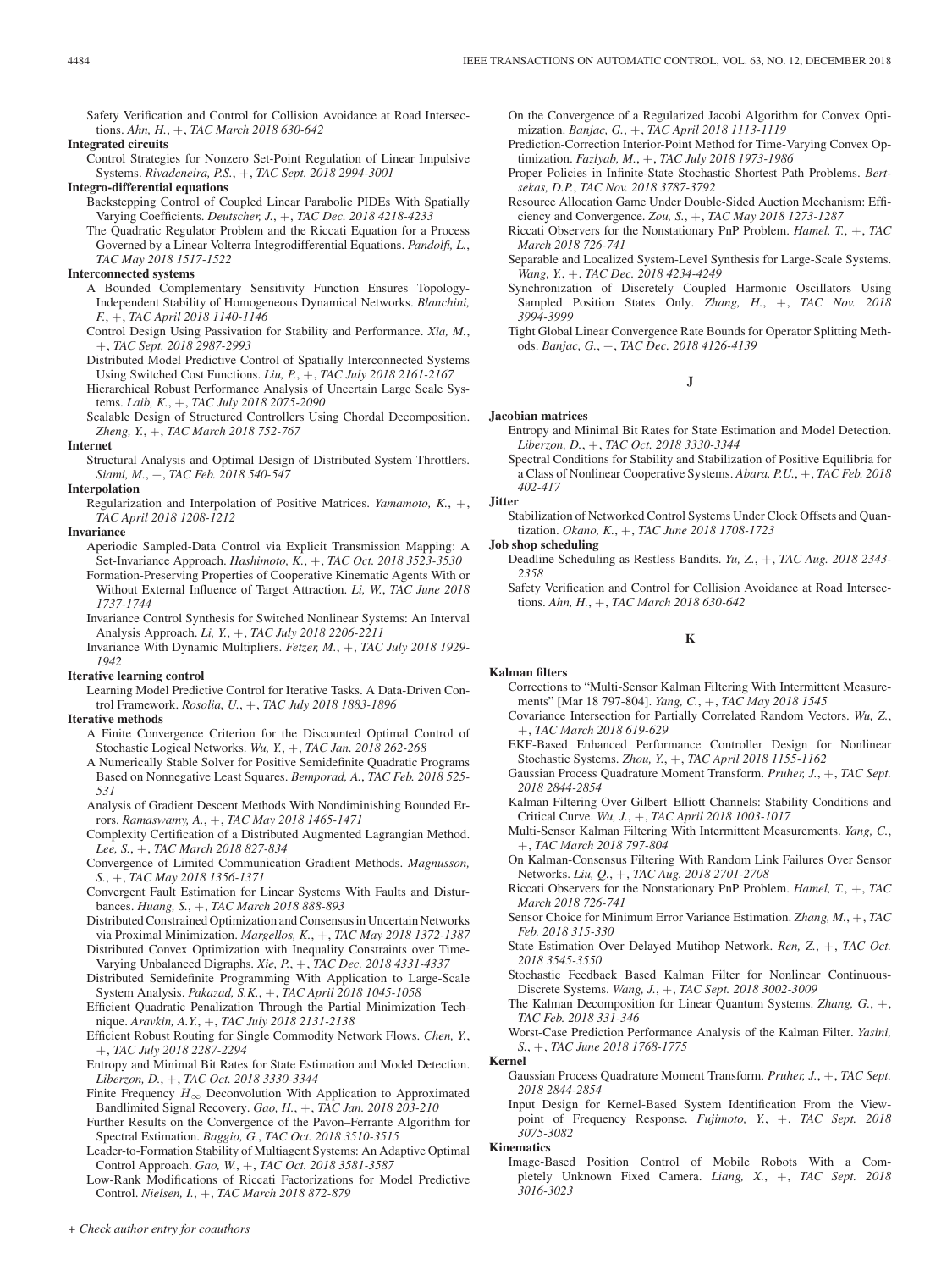# **L**

### **Laplace equations**

- Affine Formation Maneuver Control of Multiagent Systems. *Zhao, S.*,*TAC Dec. 2018 4140-4155*
- Observability Through a Matrix-Weighted Graph. *Tuna, S.E.*, *TAC July 2018 2061-2074*
- **Large-scale systems**
	- Centralized Versus Decentralized Optimization of Distributed Stochastic Differential Decision Systems With Different Information Structures— Part II: Applications. *Charalambous, C.D.*, +, *TAC July 2018 1913-1928*
	- Distributed Semidefinite Programming With Application to Large-Scale System Analysis. *Pakazad, S.K.*, +, *TAC April 2018 1045-1058*
	- Scalable Design of Structured Controllers Using Chordal Decomposition. *Zheng, Y.*, +, *TAC March 2018 752-767*
	- Separable and Localized System-Level Synthesis for Large-Scale Systems. *Wang, Y.*, +, *TAC Dec. 2018 4234-4249*

# **Learning (artificial intelligence)**

- A Bregman Splitting Scheme for Distributed Optimization Over Networks. *Xu, J.*, +, *TAC Nov. 2018 3809-3824*
- A Learning-Based Synthesis Approach to the Supremal Nonblocking Supervisor of Discrete-Event Systems. *Zhang, H.*, +, *TAC Oct. 2018 3345-3360*
- Cooperative Q-Learning for Rejection of Persistent Adversarial Inputs in Networked Linear Quadratic Systems. *Vamvoudakis, K.G.*, +, *TAC April 2018 1018-1031*
- Distributed Computation of Equilibria in Misspecified Convex Stochastic Nash Games. *Jiang, H.*, +, *TAC Feb. 2018 360-371*
- Distributed Linearized Alternating Direction Method of Multipliers for Composite Convex Consensus Optimization. *Aybat, N.S.*, +, *TAC Jan. 2018 5-20*
- Infinite Time Horizon Maximum Causal Entropy Inverse Reinforcement Learning. *Zhou, Z.*, +, *TAC Sept. 2018 2787-2802*
- Recursive Spectral Meta-Learner for Online Combining Different Fault Classifiers. *Chen, M.*, +, *TAC Feb. 2018 586-593*
- Worst-Case Prediction Performance Analysis of the Kalman Filter. *Yasini, S.*, +, *TAC June 2018 1768-1775*

### **Learning systems**

Leader-to-Formation Stability of Multiagent Systems: An Adaptive Optimal Control Approach. *Gao, W.*, +, *TAC Oct. 2018 3581-3587*

# **Least mean squares methods**

- Analysis of Distributed Adaptive Filters Based on Diffusion Strategies Over Sensor Networks. *Xie, S.*, +, *TAC Nov. 2018 3643-3658*
- Stochastic Super-Twist Sliding Mode Controller. *Poznyak, A.*, *TAC May 2018 1538-1544*

# **Least squares approximations**

- A Numerically Stable Solver for Positive Semidefinite Quadratic Programs Based on Nonnegative Least Squares. *Bemporad, A.*, *TAC Feb. 2018 525- 531*
- Adaptive Certainty-Equivalence Control With Regulation-Triggered Finite-Time Least-Squares Identification. *Karafyllis, I.*, +, *TAC Oct. 2018 3261- 3275*
- Further Results on Stabilizability of Discrete-time Nonlinearly Parameterized Systems With Scalar Parameters. *Li, C.*, *TAC July 2018 2153-2160*
- Least Squares Estimation Based SDP Cuts for SOCP Relaxation of AC OPF. *Miao, Z.*, +, *TAC Jan. 2018 241-248*
- Prediction-Correction Interior-Point Method for Time-Varying Convex Optimization. *Fazlyab, M.*, +, *TAC July 2018 1973-1986*
- Subspace Identification of Local Systems in One-Dimensional Homogeneous Networks. *Yu, C.*, +, *TAC April 2018 1126-1131*
- Switching Control for Parameter Identifiability. *Battistelli, G.*, +, *TAC March 2018 849-856*

# **Legendre polynomials**

- Lyapunov Stability Analysis of a String Equation Coupled With an Ordinary Differential System. *Barreau, M.*, +, *TAC Nov. 2018 3850-3857*
- Stability of Linear Systems With Time-Varying Delays Using Bessel– Legendre Inequalities. *Seuret, A.*, +, *TAC Jan. 2018 225-232*

### **Lie groups**

Feedback Particle Filter on Riemannian Manifolds and Matrix Lie Groups. *Zhang, C.*, +, *TAC Aug. 2018 2465-2480*

Gradient-Based Observer for Simultaneous Localization and Mapping. *Zlotnik, D.E.*, +, *TAC Dec. 2018 4338-4344*

tion. *Ahn, C.K.*, +, *TAC Aug. 2018 2588-2595*

*Feb. 2018 518-524*

**Linear differential equations**

**Linear matrix inequalities**

**Limit cycles**

A Distributed Algorithm for Computing a Common Fixed Point of a Finite Family of Paracontractions. *Fullmer, D.*, +, *TAC Sept. 2018 2833-2843*

Backstepping Control of Coupled Linear Parabolic PIDEs With Spatially Varying Coefficients. *Deutscher, J.*, +, *TAC Dec. 2018 4218-4233*

 $H_2$  Output-Feedback Control With Finite Multiple Measurement Informa-

Numerical Methods for Stochastic Differential Equations in Matrix Lie Groups Made Simple. *Marjanovic, G.*, +, *TAC Dec. 2018 4035-4050* The K–P Problem on Tensor Products of Lie Groups and Time-Optimal Control of n Quantum Bits With a Bounded Field. *Albertini, F.*, +, *TAC*

The Role of Symmetry in Rigidity Analysis: A Tool for Network Localization and Formation Control. *Stacey, G.*, +, *TAC May 2018 1313-1328*

Pattern Formation Via Eigenstructure Assignment: General Theory and Multi-Agent Application. *Wu, A.*, +, *TAC July 2018 1959-1972* Robust Stability of Hybrid Limit Cycles With Multiple Jumps in Hybrid

Dynamical Systems. *Lou, X.*, +, *TAC April 2018 1220-1226* Switched Control for Quantized Feedback Systems: Invariance and Limit Cycle Analysis. *Papadopoulos, A.V.*, +, *TAC Nov. 2018 3775-3786*

- A Hybrid Design Approach for Output Feedback Exponential Stabilization of Markovian Jump Systems. *Song, J.*, +, *TAC May 2018 1404-1417*
- Affine Parameter-Dependent Lyapunov Functions for LPV Systems With Affine Dependence. *Cox, P.B.*, +, *TAC Nov. 2018 3865-3872*
- Approximate Projection Methods for Decentralized Optimization With Functional Constraints. *Lee, S.*, +, *TAC Oct. 2018 3248-3260*
- Boundary Constrained Control of Delayed Nonlinear Schrödinger Equation. *Kang, W.*, +, *TAC Nov. 2018 3873-3880*
- Composite Robust  $H_{\infty}$  Control for Uncertain Stochastic Nonlinear Systems With State Delay via a Disturbance Observer. *Liu, Y.*, +, *TAC Dec. 2018 4345-4352*
- Distributed Active State Estimation With User-Specified Accuracy. *Freundlich, C.*, +, *TAC Feb. 2018 418-433*
- Distributed Control for Reaching Optimal Steady State in Network Systems: An Optimization Approach. *Zhang, X.*, +, *TAC March 2018 864-871*
- Distributed Event-Based State Estimation for Networked Systems: An LMI Approach. *Muehlebach, M.*, +, *TAC Jan. 2018 269-276*
- Disturbance Compensation With Finite Spectrum Assignment for Plants With Input Delay. *Furtat, I.*, +, *TAC Jan. 2018 298-305*
- Event-Triggered Leader-Following Consensus for Nonlinear Multiagent Systems Subject to Actuator Saturation Using Dynamic Output Feedback Method. *You, X.*, +, *TAC Dec. 2018 4391-4396*
- Finite Frequency  $H_{\infty}$  Deconvolution With Application to Approximated Bandlimited Signal Recovery. *Gao, H.*, +, *TAC Jan. 2018 203-210*
- Higher Order Tracking Properties of Model Reference Adaptive Control Systems. *Tao, G.*, +, *TAC Nov. 2018 3912-3918*
- Input-to-State Stabilizing Control for Cyber-Physical Systems With Multiple Transmission Channels Under Denial of Service. *Lu, A.*, +, *TAC June 2018 1813-1820*
- Kalman Filtering Over Gilbert–Elliott Channels: Stability Conditions and Critical Curve. *Wu, J.*, +, *TAC April 2018 1003-1017*
- LMI-Based Fixed Order Output Feedback Synthesis for Two-Dimensional Mixed Continuous-Discrete-Time Systems. *Chesi, G.*, +, *TAC April 2018 960-972*
- Lyapunov Stability Analysis of a String Equation Coupled With an Ordinary Differential System. *Barreau, M.*, +, *TAC Nov. 2018 3850-3857*
- Mean Square Stability Analysis of Stochastic Continuous-Time Linear Networked Systems. *Nandanoori, S.P.*, +, *TAC Dec. 2018 4323-4330*
- On the Optimal Control of Passive or Nonexpansive Systems. *Hughes, T.H.*,*TAC Dec. 2018 4079-4093*
- Passivity-Based Asynchronous Sliding Mode Control for Delayed Singular Markovian Jump Systems. *Li, F.*, +, *TAC Aug. 2018 2715-2721*
- Phase Limitations of Zames–Falb Multipliers. *Wang, S.*, +, *TAC April 2018 947-959*
- Robust Consensus Analysis and Design Under Relative State Constraints or Uncertainties. *Nguyen, D.H.*, +, *TAC June 2018 1784-1790*
- Robust Controller Design for Attitude Dynamics Subjected to Time-Delayed State Measurements. *Cavalcanti, J.*, +, *TAC July 2018 2191-2198*
- Robust Distributed Estimation for Linear Systems Under Intermittent Information. *Li, Y.*, +, *TAC April 2018 973-988*
- Robust Exponential Stability and Disturbance Attenuation for Discrete-Time Switched Systems Under Arbitrary Switching. *Xiang, W.*, +, *TAC May 2018 1450-1456*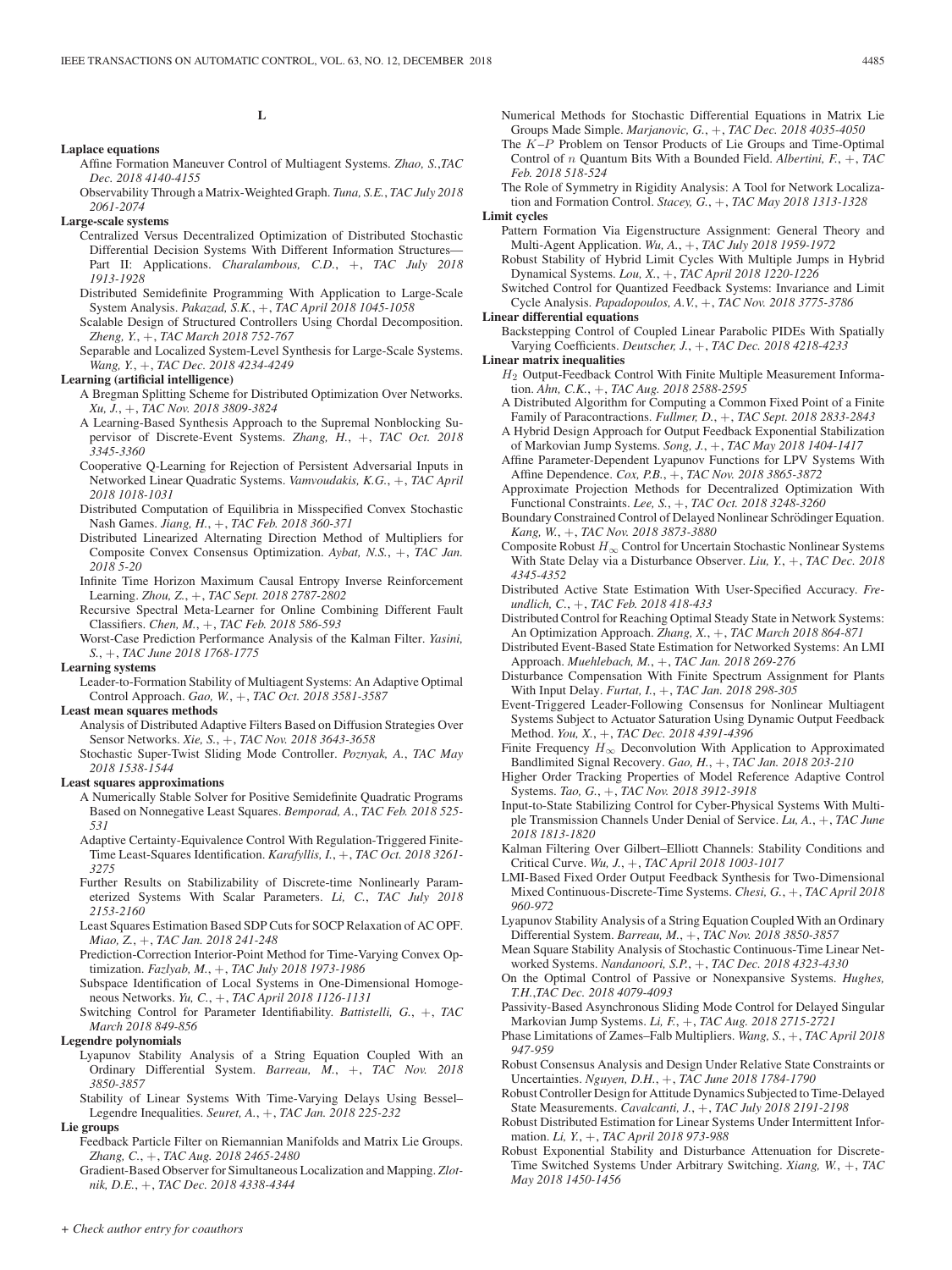- Robust Stability Analysis and State Feedback Synthesis for Discrete-Time Systems Characterized by Random Polytopes. *Hosoe, Y.*, +, *TAC Feb. 2018 556-562*
- Sampled-Data Implementation of Derivative-Dependent Control Using Artificial Delays. *Selivanov, A.*, +, *TAC Oct. 2018 3594-3600*
- Scalable Design of Structured Controllers Using Chordal Decomposition. *Zheng, Y.*, +, *TAC March 2018 752-767*
- Secure State Estimation Against Sparse Sensor Attacks With Adaptive Switching Mechanism. *An, L.*, +, *TAC Aug. 2018 2596-2603*
- Some Results on Exponential Synchronization of Nonlinear Systems. *Andrieu, V.*, +, *TAC April 2018 1213-1219*
- Stability and Stabilization for Singular Switching Semi-Markovian Jump Systems With Generally Uncertain Transition Rates. *Jiang, B.*, +, *TAC Nov. 2018 3919-3926*
- Stability of Fluid Queueing Systems With Parallel Servers and Stochastic Capacities. *Jin, L.*, +, *TAC Nov. 2018 3948-3955*
- Stability of Linear Systems With Time-Varying Delays Using Bessel– Legendre Inequalities. *Seuret, A.*, +, *TAC Jan. 2018 225-232*
- Very Strictly Passive Controller Synthesis With Affine Parameter Dependence. *Walsh, A.*, +, *TAC May 2018 1531-1537*

# **Linear parameter varying systems**

- Affine Parameter-Dependent Lyapunov Functions for LPV Systems With Affine Dependence. *Cox, P.B.*, +, *TAC Nov. 2018 3865-3872*
- Realization Theory for a Class of Stochastic Bilinear Systems. *Petreczky, M.*, +, *TAC Jan. 2018 69-84*
- Tensor Nuclear Norm LPV Subspace Identification. *Gunes, B.*, +, *TAC Nov. 2018 3897-3903*
- Very Strictly Passive Controller Synthesis With Affine Parameter Dependence. *Walsh, A.*, +, *TAC May 2018 1531-1537*

### **Linear programming**

- A Linearly Relaxed Approximate Linear Program for Markov Decision Processes. *Lakshminarayanan, C.*, +, *TAC April 2018 1185-1191*
- Combinatorial Approach Toward Multiparametric Quadratic Programming Based on Characterizing Adjacent Critical Regions. *Ahmadi-Moshkenani, P.*, +, *TAC Oct. 2018 3221-3231*
- Extremum Cycle Times in Time Interval Models. *Declerck, P.*, *TAC June 2018 1821-1827*
- Least Squares Estimation Based SDP Cuts for SOCP Relaxation of AC OPF. *Miao, Z.*, +, *TAC Jan. 2018 241-248*
- Navigation Functions for Convex Potentials in a Space With Convex Obstacles. *Paternain, S.*, +, *TAC Sept. 2018 2944-2959*
- Probabilistic Motion Planning Under Temporal Tasks and Soft Constraints. *Guo, M.*, +, *TAC Dec. 2018 4051-4066*
- Robot Planning Based on Boolean Specifications Using Petri Net Models. *Mahulea, C.*, +, *TAC July 2018 2218-2225*
- Safety Verification and Control for Collision Avoidance at Road Intersections. *Ahn, H.*, +, *TAC March 2018 630-642*
- Sparsity of Linear Discrete-Time Optimal Control Problems With  $l_1$  Objectives. *Rao, C.V.*, *TAC Feb. 2018 513-517*
- Tight Global Linear Convergence Rate Bounds for Operator Splitting Methods. *Banjac, G.*, +, *TAC Dec. 2018 4126-4139*

### **Linear quadratic control**

- Centralized Versus Decentralized Optimization of Distributed Stochastic Differential Decision Systems With Different Information Structures— Part II: Applications. *Charalambous, C.D.*, +, *TAC July 2018 1913-1928*
- Discrete-Time Robust Hierarchical Linear-Quadratic Dynamic Games. *Kebriaei, H.*, +, *TAC March 2018 902-909*
- Dynamic Collective Choice: Social Optima. *Salhab, R.*, +, *TAC Oct. 2018 3487-3494*
- Linear–Quadratic Mean-Field Game for Stochastic Delayed Systems. *Huang, J.*, +, *TAC Aug. 2018 2722-2729*
- LQG Control With Minimum Directed Information: Semidefinite Programming Approach. *Tanaka, T.*, +, *TAC Jan. 2018 37-52*
- Mutually Quadratically Invariant Information Structures in Two-Team Stochastic Dynamic Games. *Colombino, M.*, +, *TAC July 2018 2256- 2263*
- On the Optimal Control of Passive or Nonexpansive Systems. *Hughes, T.H.*,*TAC Dec. 2018 4079-4093*
- Separable and Localized System-Level Synthesis for Large-Scale Systems. *Wang, Y.*, +, *TAC Dec. 2018 4234-4249*
- The Quadratic Regulator Problem and the Riccati Equation for a Process Governed by a Linear Volterra Integrodifferential Equations. *Pandolfi, L.*, *TAC May 2018 1517-1522*
- **Linear quadratic Gaussian control**

False Data Injection Attacks on Networked Control Systems: A Stackelberg Game Analysis. *Li, Y.*, +, *TAC Oct. 2018 3503-3509*

LQG Control With Minimum Directed Information: Semidefinite Programming Approach. *Tanaka, T.*, +, *TAC Jan. 2018 37-52*

### **Linear systems**

- $\mathcal{L}_2$ -Gain for Hybrid Linear Systems With Periodic Jumps: A Game Theoretic Approach for Analysis and Design. *Possieri, C.*, +, *TAC Aug. 2018 2496- 2507*
- H2 Analysis of LTI Systems via Conversion to Externally Positive Systems. *Ebihara, Y.*, *TAC Aug. 2018 2566-2572*
- A Bounded Complementary Sensitivity Function Ensures Topology-Independent Stability of Homogeneous Dynamical Networks. *Blanchini, F.*, +, *TAC April 2018 1140-1146*
- A Data-Driven Computation Method for the Gap Metric and the Optimal Stability Margin. *Koenings, T.*, +, *TAC March 2018 805-810*
- A Distributed Observer for a Time-Invariant Linear System. *Wang, L.*, +, *TAC July 2018 2123-2130*
- A Fractional-Order Repetitive Controller for Periodic Disturbance Rejection. *Fedele, G.*,*TAC May 2018 1426-1433*
- A Hybrid Design Approach for Output Feedback Exponential Stabilization of Markovian Jump Systems. *Song, J.*, +, *TAC May 2018 1404-1417*
- A Modified Frequency Domain Condition for the Physical Realizability of Linear Quantum Stochastic Systems. *Sichani, A.K.*, +, *TAC Jan. 2018 277-282*
- A Multivariable Stochastic Tracking Controller for Robot Manipulators Without Joint Velocities. *Saab, S.S.*, +, *TAC Aug. 2018 2481-2495*
- A Randomized Algorithm for Parsimonious Model Identification. *Yilmaz, B.*, +, *TAC Feb. 2018 532-539*
- A Result on Almost Sure Stability of Linear Continuous-Time Markovian Switching Systems. *Cong, S.*, *TAC July 2018 2226-2233*
- A Set-Theoretic Reconfiguration Feedback Control Scheme Against Simultaneous Stuck Actuators. *Lucia, W.*, +, *TAC Aug. 2018 2558-2565*
- Accelerated Distributed MPC of Linear Discrete-Time Systems With Coupled Constraints. *Wang, Z.*, +, *TAC Nov. 2018 3838-3849*
- Adaptive Cooperative Output Regulation of Discrete-Time Linear Multi-Agent Systems by a Distributed Feedback Control Law. *Liu, T.*, +, *TAC Dec. 2018 4383-4390*
- Algebraic Methods for Multiobjective Optimal Design of Control Feedbacks for Linear Systems. *Menini, L.*, +, *TAC Dec. 2018 4188-4203*
- Aperiodic Sampled-Data Control via Explicit Transmission Mapping: A Set-Invariance Approach. *Hashimoto, K.*, +, *TAC Oct. 2018 3523-3530*
- Bisimulation Equivalence of Discrete-Time Stochastic Linear Control Systems. *Pola, G.*, +, *TAC July 2018 1897-1912*
- Bit-Rate Conditions to Stabilize a Continuous-Time Linear System With Feedback Dropouts. *Ling, Q.*, *TAC July 2018 2176-2183*
- Bregman Storage Functions for Microgrid Control. *De Persis, C.*, +, *TAC Jan. 2018 53-68*
- Combinatorial Approach Toward Multiparametric Quadratic Programming Based on Characterizing Adjacent Critical Regions. *Ahmadi-Moshkenani, P.*, +, *TAC Oct. 2018 3221-3231*
- Combined MRAC for Unknown MIMO LTI Systems With Parameter Convergence. *Roy, S.B.*, +, *TAC Jan. 2018 283-290*
- Comments on "Upper and Lower Bounds for Controllable Subspaces of Networks of Diffusively Coupled Agents". *Xue, M.*, +, *TAC July 2018 2306*
- Compensation of Transport Actuator Dynamics With Input-Dependent Moving Controlled Boundary. *Bekiaris-Liberis, N.*, +, *TAC Nov. 2018 3889-3896*
- Consensus of Discrete-Time Linear Multiagent Systems With Communication, Input and Output Delays. *Xu, X.*, +, *TAC Feb. 2018 492-497*
- Continuous-Time DC Kernel—A Stable Generalized First-Order Spline Kernel. *Chen, T.*, *TAC Dec. 2018 4442-4447*
- Convergent Fault Estimation for Linear Systems With Faults and Disturbances. *Huang, S.*, +, *TAC March 2018 888-893*
- Cooperative Output Regulation of Linear Multi-Agent Systems by Intermittent Communication: A Unified Framework of Time- and Event-Triggering Strategies. *Hu, W.*, +, *TAC Feb. 2018 548-555*
- Data-Driven Inversion-Based Control of Nonlinear Systems With Guaranteed Closed-Loop Stability. *Novara, C.*, +, *TAC April 2018 1147-1154*
- Discrete-Time Predictor Feedback for Consensus of Multiagent Systems With Delays. *Ponomarev, A.*, +, *TAC Feb. 2018 498-504*
- Distributed Event-Triggered Communication and Control of Linear Multiagent Systems Under Tactile Communication. *Yu, P.*, +, *TAC Nov. 2018 3979-3985*
- Distributed Observers for LTI Systems. *Mitra, A.*, +, *TAC Nov. 2018 3689- 3704*

Decentralized Control via Dynamic Stochastic Prices: The Independent System Operator Problem. *Singh, R.*, +, *TAC Oct. 2018 3206-3220*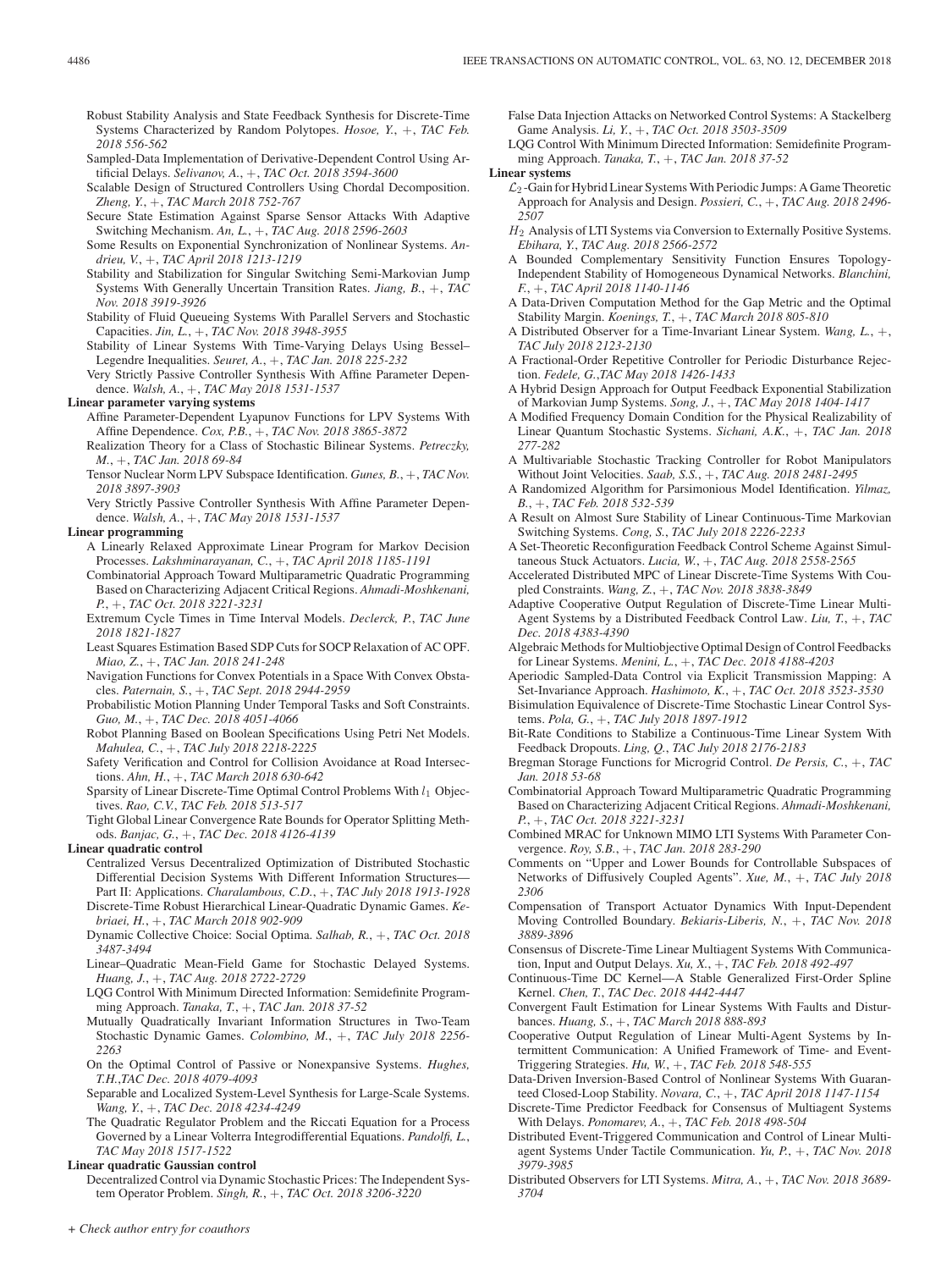Disturbance Compensation With Finite Spectrum Assignment for Plants With Input Delay. *Furtat, I.*, +, *TAC Jan. 2018 298-305*

- Effects of Edge Elimination on the Delay Margin of a Class of LTI Consensus Dynamics. *Koh, M.H.*, +, *TAC Dec. 2018 4397-4404*
- Event-Based Boundary Control of a Linear  $2 \times 2$  Hyperbolic System via Backstepping Approach. *Espitia, N.*, +, *TAC Aug. 2018 2686-2693*
- Event-Triggered Output Feedback Stabilization via Dynamic High-Gain Scaling. *Peralez, J.*, +, *TAC Aug. 2018 2537-2549*
- Event-Triggered Second-Moment Stabilization of Linear Systems Under Packet Drops. *Tallapragada, P.*, +, *TAC Aug. 2018 2374-2388*
- Exponential Stability of Coupled Linear Delay Time-Varying Differential– Difference Equations. *Ngoc, P.H.A.*, *TAC March 2018 843-848*
- Fault Estimation Sliding-Mode Observer With Digital Communication Constraints. *Liu, M.*, +, *TAC Oct. 2018 3434-3441*
- Feedback Stabilization of Switched Linear Systems With Unknown Disturbances Under Data-Rate Constraints. *Yang, G.*, +, *TAC July 2018 2107- 2122*
- Finite-Time Consensus and Tracking Control of A Class of Nonlinear Multiagent Systems. *Li, Z.*, +, *TAC Dec. 2018 4413-4420*
- Funnel Control Via Funnel Precompensator for Minimum Phase Systems With Relative Degree Two. *Berger, T.*, +, *TAC July 2018 2264-2271*
- Higher Order Tracking Properties of Model Reference Adaptive Control Systems. *Tao, G.*, +, *TAC Nov. 2018 3912-3918*
- Input Matrix Factorizations for Constrained Control Allocation. *Kirchengast, M.*, +, *TAC April 2018 1163-1170*
- Input-to-State Stability and Inverse Optimality of Linear Time-Varying-Delay Predictor Feedbacks. *Cai, X.*, +, *TAC Jan. 2018 233-240*
- Invariance With Dynamic Multipliers. *Fetzer, M.*, +, *TAC July 2018 1929- 1942*
- LMI-Based Fixed Order Output Feedback Synthesis for Two-Dimensional Mixed Continuous-Discrete-Time Systems. *Chesi, G.*, +, *TAC April 2018 960-972*
- Lyapunov Stability Analysis of a String Equation Coupled With an Ordinary Differential System. *Barreau, M.*, +, *TAC Nov. 2018 3850-3857*
- Mean Square Stability Analysis of Stochastic Continuous-Time Linear Networked Systems. *Nandanoori, S.P.*, +, *TAC Dec. 2018 4323-4330*
- Necessary and Sufficient Conditions for Assignability of the Lyapunov Spectrum of Discrete Linear Time-Varying Systems. *Babiarz, A.*, +, *TAC Nov. 2018 3825-3837*
- Necessary Stability Conditions for Linear Difference Equations in Continuous Time. *Campos, E.R.*, +, *TAC Dec. 2018 4405-4412*

New Designs of Linear Observers and Observer-Based Controllers for Singularly Perturbed Linear Systems. *Yoo, H.*, +, *TAC Nov. 2018 3904-3911*

Nonlinear MPC for Tracking Piece-Wise Constant Reference Signals. *Limon, D.*, +, *TAC Nov. 2018 3735-3750*

- Observability and Controllability Analysis of Linear Systems Subject to Data Losses. *Jungers, R.M.*, +, *TAC Oct. 2018 3361-3376*
- Observability Through a Matrix-Weighted Graph. *Tuna, S.E.*, *TAC July 2018 2061-2074*
- Observer Design for Triangular Systems Under Weak Observability Assumptions. *Theodosis, D.*, +, *TAC Dec. 2018 4156-4171*
- On the Design of Output Feedback Controllers for LTI Systems Over Fading Channels. *Su, L.*, +, *TAC May 2018 1503-1508*
- On the Linear Quadratic Problem for Systems With Time-Reversed Markov Jump Parameters and the Duality With Filtering of Markov Jump Linear Systems. *Gutierrez-Pachas, D.A.*, +, *TAC Sept. 2018 3040-3045*
- Optimal and Robust Sampled-Data Control of Markov Jump Linear Systems: A Differential LMI Approach. *Gabriel, G.W.*, +, *TAC Sept. 2018 3054-3060*
- Optimal Periodic-Gain Fractional Delayed State Feedback Control for Linear Fractional Periodic Time-Delayed Systems. *Dabiri, A.*, +, *TAC April 2018 989-1002*
- Output Observability of Systems Over Finite Alphabets With Linear Internal Dynamics. *Fan, D.*, +, *TAC Oct. 2018 3404-3417*
- Parameter-Space Stability Analysis of LTI Time-Delay Systems With Parametric Uncertainties. *Schauss, T.*, +, *TAC Nov. 2018 3927-3934*
- Pattern Formation Via Eigenstructure Assignment: General Theory and Multi-Agent Application. *Wu, A.*, +, *TAC July 2018 1959-1972*
- PDE Boundary Control of Multi-Input LTI Systems With Distinct and Uncertain Input Delays. *Zhu, Y.*, +, *TAC Dec. 2018 4270-4277*
- Riccati-Based Design of Event-Triggered Controllers for Linear Systems With Delays. *Borgers, D.P.*, +, *TAC Jan. 2018 174-188*
- Robust Controller Design for Attitude Dynamics Subjected to Time-Delayed State Measurements. *Cavalcanti, J.*, +, *TAC July 2018 2191-2198*

Robust Distributed Estimation for Linear Systems Under Intermittent Information. *Li, Y.*, +, *TAC April 2018 973-988*

- Robust Exponential Stability and Disturbance Attenuation for Discrete-Time Switched Systems Under Arbitrary Switching. *Xiang, W.*, +, *TAC May 2018 1450-1456*
- Robust Regulation of Infinite-Dimensional Port-Hamiltonian Systems. *Humaloja, J.*, +, *TAC May 2018 1480-1486*
- Robust Stability Analysis and State Feedback Synthesis for Discrete-Time Systems Characterized by Random Polytopes. *Hosoe, Y.*, +, *TAC Feb. 2018 556-562*
- Robust State Feedback Regulator Design for General Linear Heterodirectional Hyperbolic Systems. *Deutscher, J.*, +, *TAC Aug. 2018 2620-2627*
- Robustness Analysis of Asynchronous Sampled-Data Multiagent Networks With Time-Varying Delays. *Xiao, F.*, +, *TAC July 2018 2145-2152*
- Sampled-Data Implementation of Derivative-Dependent Control Using Artificial Delays. *Selivanov, A.*, +, *TAC Oct. 2018 3594-3600*
- Secure State Estimation Against Sparse Sensor Attacks With Adaptive Switching Mechanism. *An, L.*, +, *TAC Aug. 2018 2596-2603*
- Some Results on Exponential Synchronization of Nonlinear Systems. *Andrieu, V.*, +, *TAC April 2018 1213-1219*
- Sparsity of Linear Discrete-Time Optimal Control Problems With  $l_1$  Objectives. *Rao, C.V.*, *TAC Feb. 2018 513-517*
- Stability Analysis and Delay Control for Switched Positive Linear Systems. *Zhao, X.*, +, *TAC July 2018 2184-2190*
- Stability of Linear Systems With Time-Varying Delays Using Bessel– Legendre Inequalities. *Seuret, A.*, +, *TAC Jan. 2018 225-232*
- Stabilizability of Discrete-Time Controlled Switched Linear Systems. *Lee, D.*, +, *TAC Oct. 2018 3516-3522*
- Stabilization of Switched Linear Neutral Systems: An Event-Triggered Sampling Control Scheme. *Li, T.*, +, *TAC Oct. 2018 3537-3544*
- Stabilizing Stochastic Predictive Control Under Bernoulli Dropouts. *Mishra, P.K.*, +, *TAC June 2018 1579-1590*
- Stochastic Consentability of Linear Systems With Time Delays and Multiplicative Noises. *Zong, X.*, +, *TAC April 2018 1059-1074*<br>Structure-Preserving  $H^2$  Optimal Model Reduction Based on the Rieman-
- nian Trust-Region Method. *Sato, K.*, +, *TAC Feb. 2018 505-512*
- Subspace Identification of Local Systems in One-Dimensional Homogeneous Networks. *Yu, C.*, +, *TAC April 2018 1126-1131*
- Switched Control for Quantized Feedback Systems: Invariance and Limit Cycle Analysis. *Papadopoulos, A.V.*, +, *TAC Nov. 2018 3775-3786*
- Switching Control for Parameter Identifiability. *Battistelli, G.*, +, *TAC March 2018 849-856*
- Synchronization of Coupled Dynamical Systems: Tolerance to Weak Connectivity and Arbitrarily Bounded Time-Varying Delays. *Meng, Z.*, +, *TAC June 2018 1791-1797*
- The Kalman Decomposition for Linear Quantum Systems. *Zhang, G.*, +, *TAC Feb. 2018 331-346*
- The Structured Distance to the Nearest System Without Property  $P$ . *Johnson*, *S.C.*, +, *TAC Sept. 2018 2960-2975*

### **Linearization techniques**

- Decomposition of Reachable Sets and Tubes for a Class of Nonlinear Systems. *Chen, M.*, +, *TAC Nov. 2018 3675-3688*
- **Lithium**
	- Control Strategies for Nonzero Set-Point Regulation of Linear Impulsive Systems. *Rivadeneira, P.S.*, +, *TAC Sept. 2018 2994-3001*

**Load flow**

- A Novel Reduced Model for Electrical Networks With Constant Power Loads. *Monshizadeh, N.*, +, *TAC May 2018 1288-1299*
- An Exact Convex Formulation of the Optimal Power Flow in Radial Distribution Networks Including Transverse Components. *Nick, M.*, +, *TAC March 2018 682-697*
- Least Squares Estimation Based SDP Cuts for SOCP Relaxation of AC OPF. *Miao, Z.*, +, *TAC Jan. 2018 241-248*

### **Load regulation**

- A Unified Stochastic Hybrid System Approach to Aggregate Modeling of Responsive Loads. *Zhao, L.*, +, *TAC Dec. 2018 4250-4263*
- **Low-pass filters**
	- Input-to-State Stability and Inverse Optimality of Linear Time-Varying-Delay Predictor Feedbacks. *Cai, X.*, +, *TAC Jan. 2018 233-240*
- **Lyapunov matrix equations**
	- Necessary Stability Conditions for Linear Difference Equations in Continuous Time. *Campos, E.R.*, +, *TAC Dec. 2018 4405-4412*
	- Scalable Design of Structured Controllers Using Chordal Decomposition. *Zheng, Y.*, +, *TAC March 2018 752-767*
- **Lyapunov methods**
	- A Cascades Approach to Formation-Tracking Stabilization of Force-Controlled Autonomous Vehicles. *Maghenem, M.*, +, *TAC Aug. 2018 2662-2669*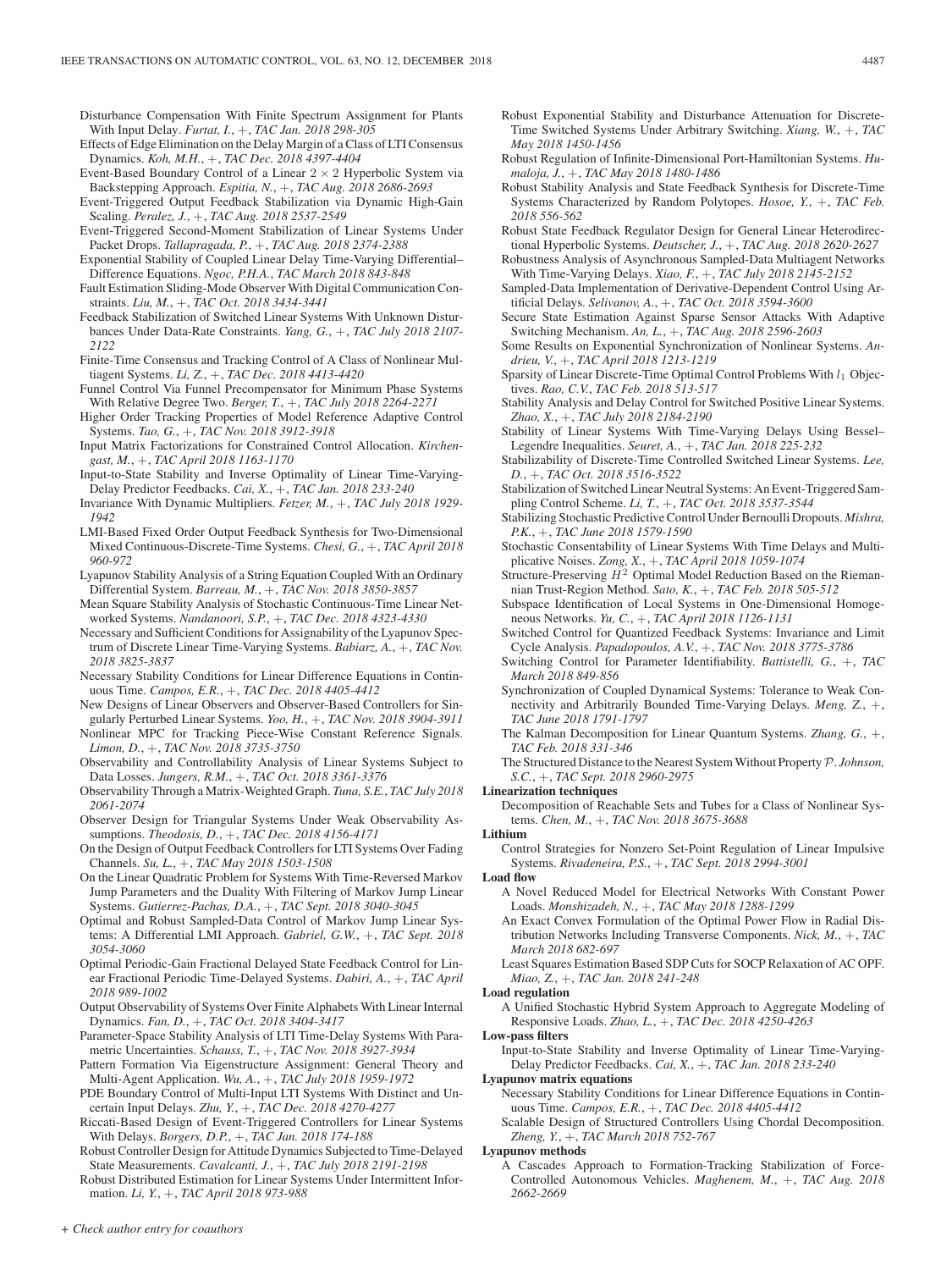- A Descriptor System Approach to Stability and Stabilization of Discrete-Time Switched PWA Systems. *Zhu, Y.*, +, *TAC Oct. 2018 3456-3463*
- A Lyapunov Function for an Extended Super-Twisting Algorithm. *Seeber, R.*, +, *TAC Oct. 2018 3426-3433*
- A Novel Method to Estimate the Reaching Time of the Super-Twisting Algorithm. *Seeber, R.*, +, *TAC Dec. 2018 4301-4308*
- A Predictor-Based Model Reference Adaptive Controller for Time-Delay Systems. *Nguyen, K.*, *TAC Dec. 2018 4375-4382*
- A Result on Almost Sure Stability of Linear Continuous-Time Markovian Switching Systems. *Cong, S.*, *TAC July 2018 2226-2233*
- Adaptive Certainty-Equivalence Control With Regulation-Triggered Finite-Time Least-Squares Identification. *Karafyllis, I.*, +, *TAC Oct. 2018 3261- 3275*
- Affine Parameter-Dependent Lyapunov Functions for LPV Systems With Affine Dependence. *Cox, P.B.*, +, *TAC Nov. 2018 3865-3872*
- Almost Global Consensus on the n-Sphere. *Markdahl, J.*, +, *TAC June 2018 1664-1675*
- Asymptotic Regulation of Time-Delay Nonlinear Systems With Unknown Control Directions. *Pongvuthithum, R.*, +, *TAC May 2018 1495-1502*
- Automated-Sampling-Based Stability Verification and DOA Estimation for Nonlinear Systems. *Bobiti, R.*, +, *TAC Nov. 2018 3659-3674*
- Backstepping Design for Incremental Stability of Stochastic Hamiltonian Systems with Jumps. *Jagtap, P.*, +, *TAC Jan. 2018 255-261*
- Boundary Constrained Control of Delayed Nonlinear Schrödinger Equation. *Kang, W.*, +, *TAC Nov. 2018 3873-3880*
- Bregman Storage Functions for Microgrid Control. *De Persis, C.*, +, *TAC Jan. 2018 53-68*
- Characterizations of Input-to-State Stability for Infinite-Dimensional Systems. *Mironchenko, A.*, +, *TAC June 2018 1692-1707*
- Compensation of Transport Actuator Dynamics With Input-Dependent Moving Controlled Boundary. *Bekiaris-Liberis, N.*, +, *TAC Nov. 2018 3889-3896*
- Computation of Lyapunov Functions for Nonlinear Differential Equations via a Massera-Type Construction. *Doban, A.I.*, +, *TAC May 2018 1259- 1272*
- Convex Optimization Approaches to Information Structured Decentralized Control. *Wang, Y.*, +, *TAC Oct. 2018 3393-3403*
- Cooperative Q-Learning for Rejection of Persistent Adversarial Inputs in Networked Linear Quadratic Systems. *Vamvoudakis, K.G.*, +, *TAC April 2018 1018-1031*
- Corrections to "Noise-to-State Stability for a Class of Random Systems With State-Dependent Switching" [Oct 16 3164-3170]. *Zhang, D.*, +, *TAC March 2018 910*
- Discrete-Time Robust Hierarchical Linear-Quadratic Dynamic Games. *Kebriaei, H.*, +, *TAC March 2018 902-909*
- Distributed Adaptive Convex Optimization on Directed Graphs via Continuous-Time Algorithms. *Li, Z.*, +, *TAC May 2018 1434-1441*
- Distributed Nonsmooth Optimization With Coupled Inequality Constraints via Modified Lagrangian Function. *Liang, S.*, +, *TAC June 2018 1753- 1759*
- Disturbance Compensation With Finite Spectrum Assignment for Plants With Input Delay. *Furtat, I.*, +, *TAC Jan. 2018 298-305*
- Finite-Time Attitude Synchronization With Distributed Discontinuous Protocols. *Wei, J.*, +, *TAC Oct. 2018 3608-3615*
- Global Asymptotic Stability of a PID Control System With Coulomb Friction. *Bisoffi, A.*, +, *TAC Aug. 2018 2654-2661*
- Global Exponential/Finite-Time Stability of Nonlinear Adaptive Switching Systems With Applications in Controlling Systems With Unknown Control Direction. *Chen, W.*, +, *TAC Aug. 2018 2738-2744*
- Guiding Image Segmentation on the Fly: Interactive Segmentation From a Feedback Control Perspective. *Zhu, L.*, +, *TAC Oct. 2018 3276-3289*
- Hybrid Output Feedback for Attitude Tracking on SO(3). *Berkane, S.*, +, *TAC Nov. 2018 3956-3963*
- Identification of a Moving Object's Velocity and Range With a Static-Moving Camera System. *Chen, J.*, +, *TAC July 2018 2168-2175*
- Incremental Stability of Hybrid Dynamical Systems. *Biemond, J.J.B.*, +, *TAC Dec. 2018 4094-4109*
- Input-to-State Stability and Inverse Optimality of Linear Time-Varying-Delay Predictor Feedbacks. *Cai, X.*, +, *TAC Jan. 2018 233-240*
- Invariance With Dynamic Multipliers. *Fetzer, M.*, +, *TAC July 2018 1929- 1942*
- Lyapunov Stability Analysis of a String Equation Coupled With an Ordinary Differential System. *Barreau, M.*, +, *TAC Nov. 2018 3850-3857*
- Necessary and Sufficient Conditions for Assignability of the Lyapunov Spectrum of Discrete Linear Time-Varying Systems. *Babiarz, A.*, +, *TAC Nov. 2018 3825-3837*
- Necessary Stability Conditions for Linear Difference Equations in Continuous Time. *Campos, E.R.*, +, *TAC Dec. 2018 4405-4412*
- Nonconservative Discrete-Time ISS Small-Gain Conditions for Closed Sets. *Noroozi, N.*, +, *TAC May 2018 1231-1242*
- On Lyapunov–Krasovskii Characterizations of Stability Notions for Discrete-Time Systems With Uncertain Time-Varying Time Delays. *Pepe, P.*, +, *TAC June 2018 1603-1617*
- On the Necessity of LMI-Based Design Conditions for Discrete Time LPV Filters. *Pandey, A.P.*, +, *TAC Sept. 2018 3187-3188*
- On Weight-Prioritized Multitask Control of Humanoid Robots. *Bouyarmane, K.*, +, *TAC June 2018 1632-1647*
- Output-Feedback Lyapunov-Based Predictive Control of Stochastic Nonlinear Systems. *Homer, T.*, +, *TAC Feb. 2018 571-577*
- PDE Boundary Control of Multi-Input LTI Systems With Distinct and Uncertain Input Delays. *Zhu, Y.*, +, *TAC Dec. 2018 4270-4277*
- PID Passivity-Based Control of Port-Hamiltonian Systems. *Zhang, M.*, +, *TAC April 2018 1032-1044*
- Quasi-Time-Dependent Output Control for Discrete-Time Switched System With Mode-Dependent Average Dwell Time. *Fei, Z.*, +, *TAC Aug. 2018 2647-2653*
- Riccati Observers for the Nonstationary PnP Problem. *Hamel, T.*, +, *TAC March 2018 726-741*
- Robust Consensus Analysis and Design Under Relative State Constraints or Uncertainties. *Nguyen, D.H.*, +, *TAC June 2018 1784-1790*
- Robust Controller Design for Attitude Dynamics Subjected to Time-Delayed State Measurements. *Cavalcanti, J.*, +, *TAC July 2018 2191-2198*
- Robust Distributed Estimation for Linear Systems Under Intermittent Information. *Li, Y.*, +, *TAC April 2018 973-988*
- Robust Exponential Stability and Disturbance Attenuation for Discrete-Time Switched Systems Under Arbitrary Switching. *Xiang, W.*, +, *TAC May 2018 1450-1456*
- Robust Stability Analysis and State Feedback Synthesis for Discrete-Time Systems Characterized by Random Polytopes. *Hosoe, Y.*, +, *TAC Feb. 2018 556-562*
- Robust Stability of Hybrid Limit Cycles With Multiple Jumps in Hybrid Dynamical Systems. *Lou, X.*, +, *TAC April 2018 1220-1226*
- Robustness Analysis of Asynchronous Sampled-Data Multiagent Networks With Time-Varying Delays. *Xiao, F.*, +, *TAC July 2018 2145-2152*
- Sampled-Data Implementation of Derivative-Dependent Control Using Artificial Delays. *Selivanov, A.*, +, *TAC Oct. 2018 3594-3600*
- Scalable Design of Structured Controllers Using Chordal Decomposition. *Zheng, Y.*, +, *TAC March 2018 752-767*
- Stability Analysis and Delay Control for Switched Positive Linear Systems. *Zhao, X.*, +, *TAC July 2018 2184-2190*
- Stability Analysis of Monotone Systems via Max-Separable Lyapunov Functions. *Feyzmahdavian, H.R.*, +, *TAC March 2018 643-656*
- Stability Analysis of Nonlinear Time-Delay Systems Using a Novel Piecewise Positive Systems Method. *Nam, P.T.*, +, *TAC Jan. 2018 291-297*
- Stability of Linear Systems With Time-Varying Delays Using Bessel– Legendre Inequalities. *Seuret, A.*, +, *TAC Jan. 2018 225-232*
- Stabilization of 2-D Switched Systems With All Modes Unstable via Switching Signal Regulation. *Shi, S.*, +, *TAC March 2018 857-863*
- Stabilization of Nonlinear Systems With Time-Varying Input and State Delays by Approximate Predictor. *Liu, K.*, +, *TAC Oct. 2018 3449-3455*
- Stochastic Super-Twist Sliding Mode Controller. *Poznyak, A.*, *TAC May 2018 1538-1544*
- Sufficient Stability Conditions of Nonlinear Differential Systems Under Impulsive Control With State-Dependent Delay. *Li, X.*, +, *TAC Jan. 2018 306-311*
- Synchronization of Coupled Dynamical Systems: Tolerance to Weak Connectivity and Arbitrarily Bounded Time-Varying Delays. *Meng, Z.*, +, *TAC June 2018 1791-1797*
- The Role of Convexity in Saddle-Point Dynamics: Lyapunov Function and Robustness. *Cherukuri, A.*, +, *TAC Aug. 2018 2449-2464*

### **M**

### **Magnetoelasticity**

Addendum to "Local Controllability of the Two-Link Magneto-Elastic Microswimmer". *Giraldi, L.*, +, *TAC July 2018 2303-2305*

- **Magnetoelectronics**
- Design of Feedback Control Laws for Information Transfer in Spintronics Networks. *Schirmer, S.G.*, +, *TAC Aug. 2018 2523-2536*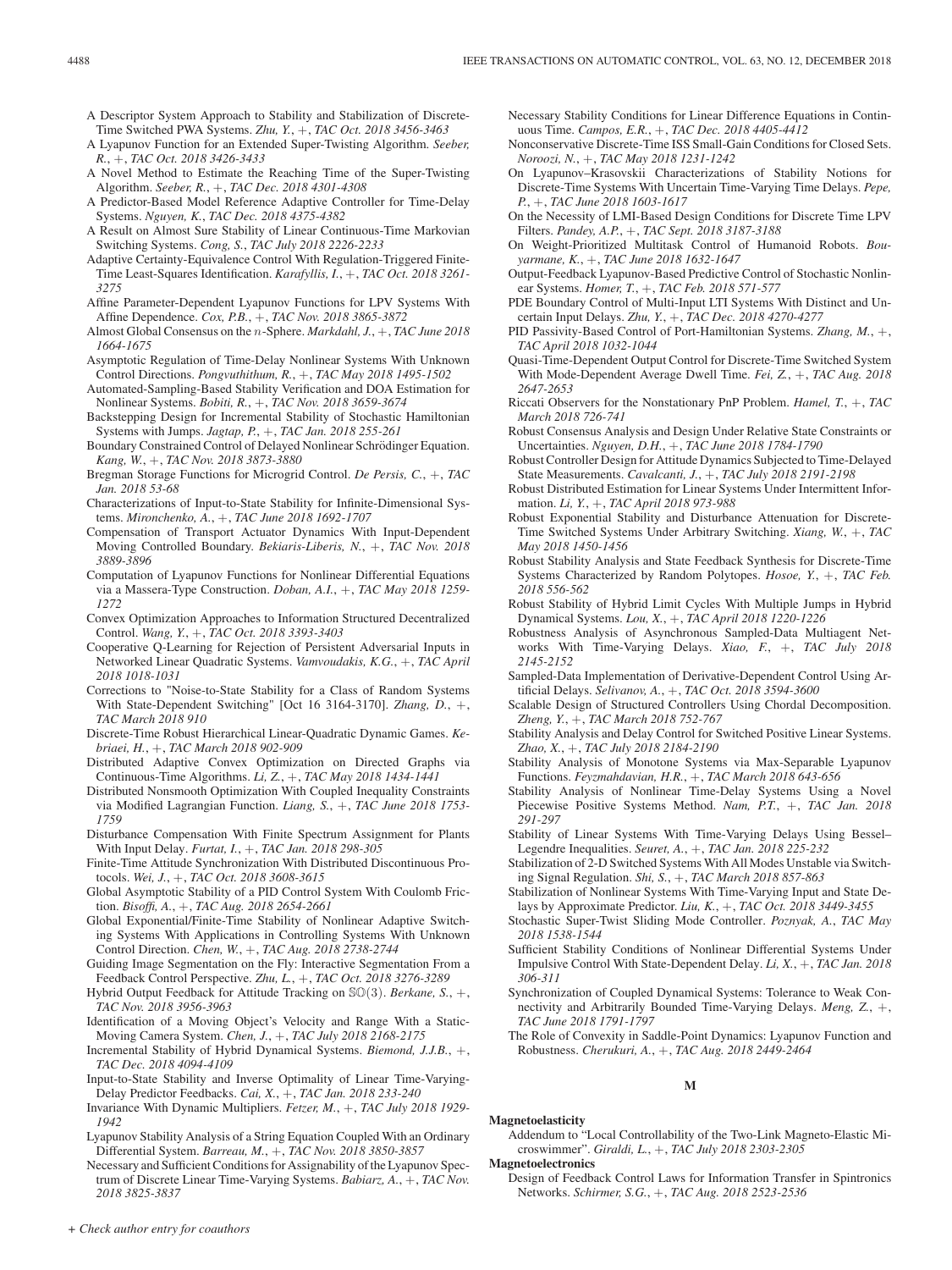### **Manipulator dynamics**

On Weight-Prioritized Multitask Control of Humanoid Robots. *Bouyarmane, K.*, +, *TAC June 2018 1632-1647*

### **Manipulators**

- A Multivariable Stochastic Tracking Controller for Robot Manipulators Without Joint Velocities. *Saab, S.S.*, +, *TAC Aug. 2018 2481-2495*
- **Manufacturing industries**
	- Production Control to Reduce Starvation in a Partially Flexible Production-Inventory System. *Zhao, C.*, +, *TAC Feb. 2018 477-491*
- **Manufacturing systems**
	- Liveness-Enforcing Supervision in AMS-Oriented HAMGs: An Approach Based on New Characterization of Siphons Using Petri Nets. *Chen, C.*, +, *TAC July 2018 1987-2002*

### **Markov processes**

- A Finite Convergence Criterion for the Discounted Optimal Control of Stochastic Logical Networks. *Wu, Y.*, +, *TAC Jan. 2018 262-268*
- A Hybrid Design Approach for Output Feedback Exponential Stabilization of Markovian Jump Systems. *Song, J.*, +, *TAC May 2018 1404-1417*
- A Linearly Relaxed Approximate Linear Program for Markov Decision Processes. *Lakshminarayanan, C.*, +, *TAC April 2018 1185-1191*
- Approximate Value Iteration for Risk-Aware Markov Decision Processes. *Yu, P.*, +, *TAC Sept. 2018 3135-3142*
- Deadline Scheduling as Restless Bandits. *Yu, Z.*, +, *TAC Aug. 2018 2343- 2358*
- Efficient Robust Routing for Single Commodity Network Flows. *Chen, Y.*, +, *TAC July 2018 2287-2294*
- Fault Estimation Filter Design With Guaranteed Stability Using Markov Parameters. *Wan, Y.*, +, *TAC April 2018 1132-1139*
- Infinite Horizon Optimal Transmission Power Control for Remote State Estimation Over Fading Channels. *Ren, X.*, +, *TAC Jan. 2018 85-100*

Infinite Time Horizon Maximum Causal Entropy Inverse Reinforcement Learning. *Zhou, Z.*, +, *TAC Sept. 2018 2787-2802*

- Kalman Filtering Over Gilbert–Elliott Channels: Stability Conditions and Critical Curve. *Wu, J.*, +, *TAC April 2018 1003-1017*
- On the Linear Quadratic Problem for Systems With Time-Reversed Markov Jump Parameters and the Duality With Filtering of Markov Jump Linear Systems. *Gutierrez-Pachas, D.A.*, +, *TAC Sept. 2018 3040-3045*
- On the Whittle Index for Restless Multiarmed Hidden Markov Bandits. *Meshram, R.*, +, *TAC Sept. 2018 3046-3053*
- Optimal and Robust Sampled-Data Control of Markov Jump Linear Systems: A Differential LMI Approach. *Gabriel, G.W.*, +, *TAC Sept. 2018 3054-3060*
- Optimal Attack Energy Allocation against Remote State Estimation. *Peng, L.*, +, *TAC July 2018 2199-2205*
- Passivity-Based Asynchronous Sliding Mode Control for Delayed Singular Markovian Jump Systems. *Li, F.*, +, *TAC Aug. 2018 2715-2721*
- Probabilistic Motion Planning Under Temporal Tasks and Soft Constraints. *Guo, M.*, +, *TAC Dec. 2018 4051-4066*
- Safe Markov Chains for ON/OFF Density Control With Observed Transitions. *Demirer, N.*, +, *TAC May 2018 1442-1449*
- Sparse Bayesian Nonlinear System Identification Using Variational Inference. *Jacobs, W.R.*, +, *TAC Dec. 2018 4172-4187*

Stability Analysis for Continuous-Time Switched Systems With Stochastic Switching Signals. *Wu, X.*, +, *TAC Sept. 2018 3083-3090*

- Stability and Stabilization for Singular Switching Semi-Markovian Jump Systems With Generally Uncertain Transition Rates. *Jiang, B.*, +, *TAC Nov. 2018 3919-3926*
- Stability of Fluid Queueing Systems With Parallel Servers and Stochastic Capacities. *Jin, L.*, +, *TAC Nov. 2018 3948-3955*
- State Estimation Over Delayed Mutihop Network. *Ren, Z.*, +, *TAC Oct. 2018 3545-3550*
- Subspace Identification of Local Systems in One-Dimensional Homogeneous Networks. *Yu, C.*, +, *TAC April 2018 1126-1131*
- Sufficient Conditions for the Value Function and Optimal Strategy to be Even and Quasi-Convex. *Chakravorty, J.*, +, *TAC Nov. 2018 3858-3864* Tensor Nuclear Norm LPV Subspace Identification. *Gunes, B.*, +, *TAC Nov. 2018 3897-3903*

### **Mathematical analysis**

Distributed Constrained Optimization and Consensus in Uncertain Networks via Proximal Minimization. *Margellos, K.*, +, *TAC May 2018 1372-1387*

### **Mathematical model**

- A Linearized Stability Theorem for Nonlinear Delay Fractional Differential Equations. *Tuan, H.T.*, +, *TAC Sept. 2018 3180-3186*
- Dynamic Models of Appraisal Networks Explaining Collective Learning. *Mei, W.*, +, *TAC Sept. 2018 2898-2912*
- Numerical Optimal Control With Periodicity Constraints in the Presence of Invariants. *Gros, S.*, +, *TAC Sept. 2018 2818-2832*
- On Homogeneous Finite-Time Control for Linear Evolution Equation in Hilbert Space. *Polyakov, A.*, +, *TAC Sept. 2018 3143-3150*
- Optimal and Robust Sampled-Data Control of Markov Jump Linear Systems: A Differential LMI Approach. *Gabriel, G.W.*, +, *TAC Sept. 2018 3054-3060*

# **Mathematical operators**

Backstepping PDE Design: A Convex Optimization Approach. *Ascencio, P.*, +, *TAC July 2018 1943-1958*

### **Mathematical programming**

Approximate Projection Methods for Decentralized Optimization With Functional Constraints. *Lee, S.*, +, *TAC Oct. 2018 3248-3260*

Stabilizability of Discrete-Time Controlled Switched Linear Systems. *Lee, D.*, +, *TAC Oct. 2018 3516-3522*

### **Mathematics computing**

Asynchronous Distributed Algorithms for Solving Linear Algebraic Equations. *Liu, J.*, +, *TAC Feb. 2018 372-385*

### **Matrix algebra**

- A Distributed Observer for a Time-Invariant Linear System. *Wang, L.*, +, *TAC July 2018 2123-2130*
- A Modified Frequency Domain Condition for the Physical Realizability of Linear Quantum Stochastic Systems. *Sichani, A.K.*, +, *TAC Jan. 2018 277-282*
- A Novel Reduced Model for Electrical Networks With Constant Power Loads. *Monshizadeh, N.*, +, *TAC May 2018 1288-1299*
- Adaptive Cooperative Output Regulation of Discrete-Time Linear Multi-Agent Systems by a Distributed Feedback Control Law. *Liu, T.*, +, *TAC Dec. 2018 4383-4390*
- Affine Formation Maneuver Control of Multiagent Systems. *Zhao, S.*,*TAC Dec. 2018 4140-4155*
- Asynchronous Distributed Algorithms for Solving Linear Algebraic Equations. *Liu, J.*, +, *TAC Feb. 2018 372-385*
- Asynchronous Implementation of Distributed Coordination Algorithms: Conditions Using Partially Scrambling and Essentially Cyclic Matrices. *Chen, Y.*, +, *TAC June 2018 1745-1752*
- Bayesian Attitude Estimation With the Matrix Fisher Distribution on SO(3). *Lee, T.*,*TAC Oct. 2018 3377-3392*
- Bounds on the Smallest Eigenvalue of a Pinned Laplacian Matrix. *Manaffam, S.*, +, *TAC Aug. 2018 2641-2646*
- Combined MRAC for Unknown MIMO LTI Systems With Parameter Convergence. *Roy, S.B.*, +, *TAC Jan. 2018 283-290*
- Composite Model Reference Adaptive Control with Parameter Convergence Under Finite Excitation. *Cho, N.*, +, *TAC March 2018 811-818*
- Continuous-Time DC Kernel—A Stable Generalized First-Order Spline Kernel. *Chen, T.*, *TAC Dec. 2018 4442-4447*
- Cooperative Control via Congestion Game Approach. *Hao, Y.*, +, *TAC Dec. 2018 4361-4366*
- Data-Driven Coordinated Attack Policy Design Based on Adaptive  $\mathcal{L}_2$ -Gain Optimal Theory. *An, L.*, +, *TAC June 2018 1850-1857*
- Distributed Adaptive Convex Optimization on Directed Graphs via Continuous-Time Algorithms. *Li, Z.*, +, *TAC May 2018 1434-1441*
- Dynamic Distributed Control for Networks With Cooperative–Antagonistic Interactions. *Meng, D.*, *TAC Aug. 2018 2311-2326*
- Dynamic Formation Control Over Directed Networks Using Graphical Laplacian Approach. *Li, X.*, +, *TAC Nov. 2018 3761-3774*
- Evolution of Social Power in Social Networks With Dynamic Topology. *Ye, M.*, +, *TAC Nov. 2018 3793-3808*
- Feedback Particle Filter on Riemannian Manifolds and Matrix Lie Groups. *Zhang, C.*, +, *TAC Aug. 2018 2465-2480*
- Finite Horizon Tracking Control of Boolean Control Networks. *Zhang, Z.*, +, *TAC June 2018 1798-1805*
- Further Results on the Convergence of the Pavon–Ferrante Algorithm for Spectral Estimation. *Baggio, G.*, *TAC Oct. 2018 3510-3515*
- Growing Linear Dynamical Networks Endowed by Spectral Systemic Performance Measures. *Siami, M.*, +, *TAC July 2018 2091-2106*
- Linear Convergence in Optimization Over Directed Graphs With Row-Stochastic Matrices. *Xi, C.*, +, *TAC Oct. 2018 3558-3565*
- Low-Rank Optimization With Convex Constraints. *Grussler, C.*, +, *TAC Nov. 2018 4000-4007*
- Matrix Optimal Mass Transport: A Quantum Mechanical Approach. *Chen, Y.*, +, *TAC Aug. 2018 2612-2619*
- Minimum Cost Feedback Selection for Arbitrary Pole Placement in Structured Systems. *Moothedath, S.*, +, *TAC Nov. 2018 3881-3888*
- Model Reduction of Networked Multiagent Systems by Cycle Removal. *Jongsma, H.*, +, *TAC March 2018 657-671*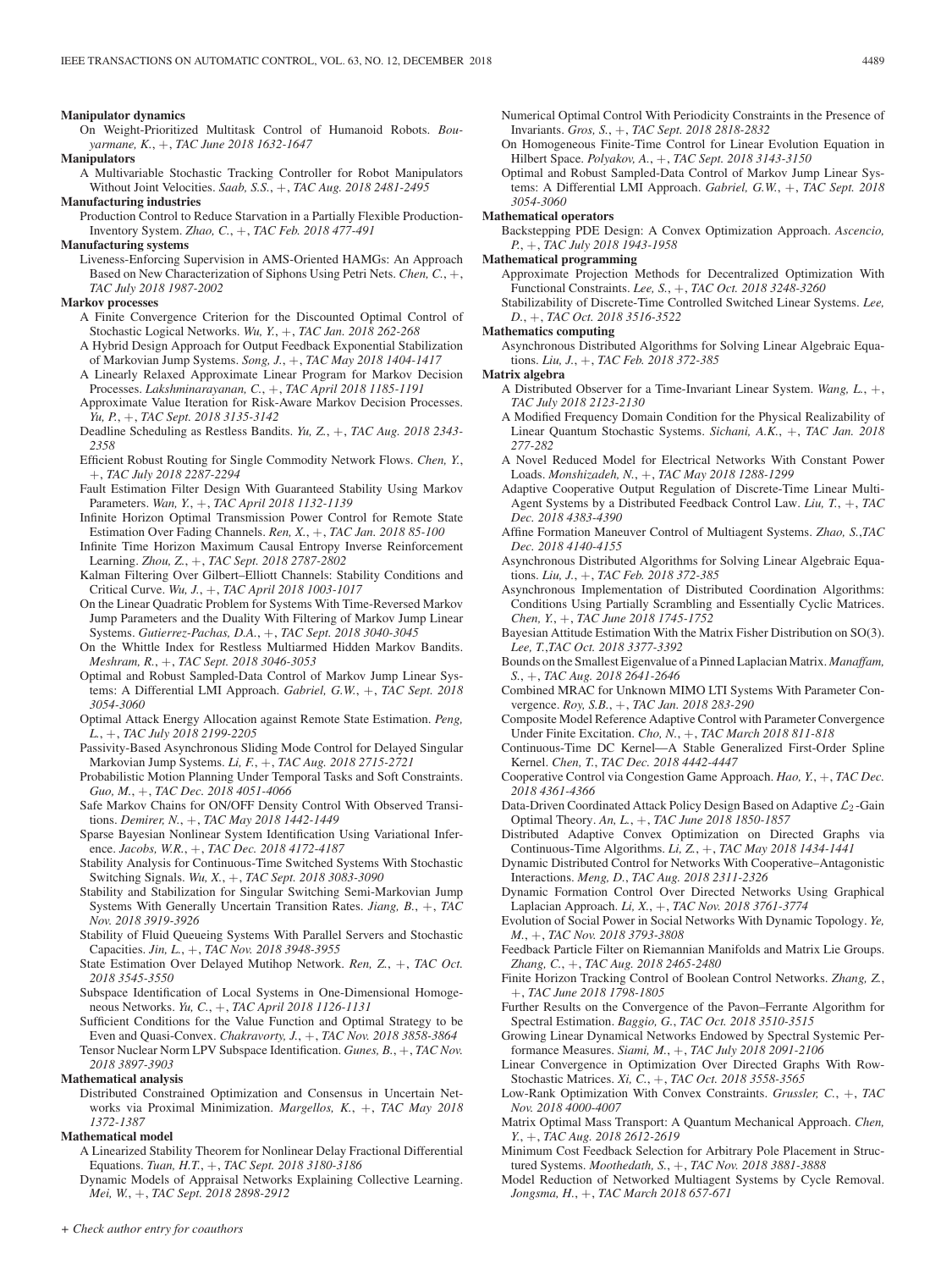Numerical Methods for Stochastic Differential Equations in Matrix Lie Groups Made Simple. *Marjanovic, G.*, +, *TAC Dec. 2018 4035-4050*

Observability Through a Matrix-Weighted Graph. *Tuna, S.E.*, *TAC July 2018 2061-2074*

- Reachability Analysis for Solvable Dynamical Systems. *Gan, T.*, +, *TAC July 2018 2003-2018*
- Regularization and Interpolation of Positive Matrices. *Yamamoto, K.*, +, *TAC April 2018 1208-1212*
- Robust Controllability of Switched Asynchronous Sequential Machines. *Yang, J.*,*TAC July 2018 2139-2144*
- Robust Exponential Stability and Disturbance Attenuation for Discrete-Time Switched Systems Under Arbitrary Switching. *Xiang, W.*, +, *TAC May 2018 1450-1456*

Robust Stability Analysis and State Feedback Synthesis for Discrete-Time Systems Characterized by Random Polytopes. *Hosoe, Y.*, +, *TAC Feb. 2018 556-562*

- Slow State Variables Feedback Stabilization for Semi-Markov Jump Systems With Singular Perturbations. *Shen, H.*, +, *TAC Aug. 2018 2709-2714*
- SMC Design for Robust Stabilization of Nonlinear Markovian Jump Singular Systems. *Wang, Y.*, +, *TAC Jan. 2018 219-224*
- Stability of Switched Systems on Randomly Switching Durations With Random Interaction Matrices. *Guo, Y.*, +, *TAC Jan. 2018 21-36*
- State Estimation Over Delayed Mutihop Network. *Ren, Z.*, +, *TAC Oct. 2018 3545-3550*

Structure-Preserving  $H^2$  Optimal Model Reduction Based on the Riemannian Trust-Region Method. *Sato, K.*, +, *TAC Feb. 2018 505-512*

Tensor Nuclear Norm LPV Subspace Identification. *Gunes, B.*, +, *TAC Nov. 2018 3897-3903*

The Constrained Rayleigh Quotient With a General Orthogonality Constraint and an Eigen-Balanced Laplacian Matrix: The Greatest Lower Bound and Applications in Cooperative Control Problems. *Li, W.*, *TAC Nov. 2018 4024-4031*

Very Strictly Passive Controller Synthesis With Affine Parameter Dependence. *Walsh, A.*, +, *TAC May 2018 1531-1537*

### **Matrix decomposition**

Input Matrix Factorizations for Constrained Control Allocation. *Kirchengast, M.*, +, *TAC April 2018 1163-1170*

Subspace Identification of Local Systems in One-Dimensional Homogeneous Networks. *Yu, C.*, +, *TAC April 2018 1126-1131*

### **Maximum entropy methods**

- Continuous-Time DC Kernel—A Stable Generalized First-Order Spline Kernel. *Chen, T.*, *TAC Dec. 2018 4442-4447*
- Efficient Robust Routing for Single Commodity Network Flows. *Chen, Y.*, +, *TAC July 2018 2287-2294*

### **Maximum principle**

Centralized Versus Decentralized Optimization of Distributed Stochastic Differential Decision Systems With Different Information Structures— Part II: Applications. *Charalambous, C.D.*, +, *TAC July 2018 1913-1928*

### **Mean square error methods**

Kalman Filtering Over Gilbert–Elliott Channels: Stability Conditions and Critical Curve. *Wu, J.*, +, *TAC April 2018 1003-1017*

### **Measurement errors**

Coverage Control for Heterogeneous Mobile Sensor Networks Subject to Measurement Errors. *Dou, L.*, +, *TAC Oct. 2018 3479-3486*

**Mechanical contact**

On Weight-Prioritized Multitask Control of Humanoid Robots. *Bouyarmane, K.*, +, *TAC June 2018 1632-1647*

### **Mechanical variables control**

A Robust IDA-PBC Approach for Handling Uncertainties in Underactuated Mechanical Systems. *Ryalat, M.*, +, *TAC Oct. 2018 3495-3502*

# **Medical image processing**

Guiding Image Segmentation on the Fly: Interactive Segmentation From a Feedback Control Perspective. *Zhu, L.*, +, *TAC Oct. 2018 3276-3289*

**Message passing**

Distributed Semidefinite Programming With Application to Large-Scale System Analysis. *Pakazad, S.K.*, +, *TAC April 2018 1045-1058*

# **MIMO**

Quasi-Continuous MIMO Sliding-Mode Control. *Levant, A.*, +, *TAC Sept. 2018 3068-3074*

# **MIMO systems**

A Novel Extended State Observer for Output Tracking of MIMO Systems With Mismatched Uncertainty. *Zhao, Z.*, +, *TAC Jan. 2018 211-218*

Combined MRAC for Unknown MIMO LTI Systems With Parameter Convergence. *Roy, S.B.*, +, *TAC Jan. 2018 283-290*

Differentially Private MIMO Filtering for Event Streams. *Le Ny, J.*, +, *TAC Jan. 2018 145-157*

### **Minimax techniques**

- Discrete-Time Robust Hierarchical Linear-Quadratic Dynamic Games. *Kebriaei, H.*, +, *TAC March 2018 902-909*
- Min–Max Time Consensus Tracking With Communication Guarantee. *Mulla, A.K.*, +, *TAC Jan. 2018 132-144*

Worst-Case Prediction Performance Analysis of the Kalman Filter. *Yasini, S.*, +, *TAC June 2018 1768-1775*

### **Minimization**

- Complexity Certification of a Distributed Augmented Lagrangian Method. *Lee, S.*, +, *TAC March 2018 827-834*
- Convergence of Limited Communication Gradient Methods. *Magnusson, S.*, +, *TAC May 2018 1356-1371*
- Convex Optimization Approaches to Information Structured Decentralized Control. *Wang, Y.*, +, *TAC Oct. 2018 3393-3403*
- Distributed Constrained Optimization and Consensus in Uncertain Networks via Proximal Minimization. *Margellos, K.*, +, *TAC May 2018 1372-1387*
- Distributed Nonsmooth Optimization With Coupled Inequality Constraints via Modified Lagrangian Function. *Liang, S.*, +, *TAC June 2018 1753- 1759*
- Distributed Online Optimization in Dynamic Environments Using Mirror Descent. *Shahrampour, S.*, +, *TAC March 2018 714-725*

Distributed Subgradient-Based Multiagent Optimization With More General Step Sizes. *Wang, P.*, +, *TAC July 2018 2295-2302*

- Efficient Quadratic Penalization Through the Partial Minimization Technique. *Aravkin, A.Y.*, +, *TAC July 2018 2131-2138*
- Low-Rank Optimization With Convex Constraints. *Grussler, C.*, +, *TAC Nov. 2018 4000-4007*
- Minimization of Sensor Activation in Decentralized Discrete-Event Systems. *Yin, X.*, +, *TAC Nov. 2018 3705-3718*
- On the Convergence of Inexact Projection Primal First-Order Methods for Convex Minimization. *Patrascu, A.*, +, *TAC Oct. 2018 3317-3329*
- Realization Theory for a Class of Stochastic Bilinear Systems. *Petreczky, M.*, +, *TAC Jan. 2018 69-84*
- Sensor Choice for Minimum Error Variance Estimation. *Zhang, M.*, +, *TAC Feb. 2018 315-330*
- Stochastic Online Shortest Path Routing: The Value of Feedback. *Talebi, M.S.*, +, *TAC April 2018 915-930*
- Subspace Identification of Local Systems in One-Dimensional Homogeneous Networks. *Yu, C.*, +, *TAC April 2018 1126-1131*
- Weakly Coupled Dynamic Program: Information and Lagrangian Relaxations. *Ye, F.*, +, *TAC March 2018 698-713*

# **Mobile radio**

Coverage Control for Heterogeneous Mobile Sensor Networks Subject to Measurement Errors. *Dou, L.*, +, *TAC Oct. 2018 3479-3486*

- **Mobile robots**
	- A Cascades Approach to Formation-Tracking Stabilization of Force-Controlled Autonomous Vehicles. *Maghenem, M.*, +, *TAC Aug. 2018 2662-2669*
	- A General Approach to Coordination Control of Mobile Agents With Motion Constraints. *Zhao, S.*, +, *TAC May 2018 1509-1516*
	- Affine Formation Maneuver Control of Multiagent Systems. *Zhao, S.*,*TAC Dec. 2018 4140-4155*
	- Cooperative Robust Output Regulation for Second-Order Nonlinear Multiagent Systems With an Unknown Exosystem. *Dong, Y.*, +, *TAC Oct. 2018 3418-3425*
	- Distance-Based Control of  $\mathcal{K}_n$  Formations in General Space With Almost Global Convergence. *Park, M.*, +, *TAC Aug. 2018 2678-2685*
	- Distributed Active State Estimation With User-Specified Accuracy. *Freundlich, C.*, +, *TAC Feb. 2018 418-433*
	- Dynamic Formation Control Over Directed Networks Using Graphical Laplacian Approach. *Li, X.*, +, *TAC Nov. 2018 3761-3774*
	- Event-Based Model Predictive Tracking Control of Nonholonomic Systems With Coupled Input Constraint and Bounded Disturbances. *Sun, Z.*, +, *TAC Feb. 2018 608-615*
	- Feedback Particle Filter on Riemannian Manifolds and Matrix Lie Groups. *Zhang, C.*, +, *TAC Aug. 2018 2465-2480*
	- Formation-Preserving Properties of Cooperative Kinematic Agents With or Without External Influence of Target Attraction. *Li, W.*, *TAC June 2018 1737-1744*
	- Image-Based Position Control of Mobile Robots With a Completely Unknown Fixed Camera. *Liang, X.*, +, *TAC Sept. 2018 3016-3023*
	- Min–Max Time Consensus Tracking With Communication Guarantee. *Mulla, A.K.*, +, *TAC Jan. 2018 132-144*
	- On Weight-Prioritized Multitask Control of Humanoid Robots. *Bouyarmane, K.*, +, *TAC June 2018 1632-1647*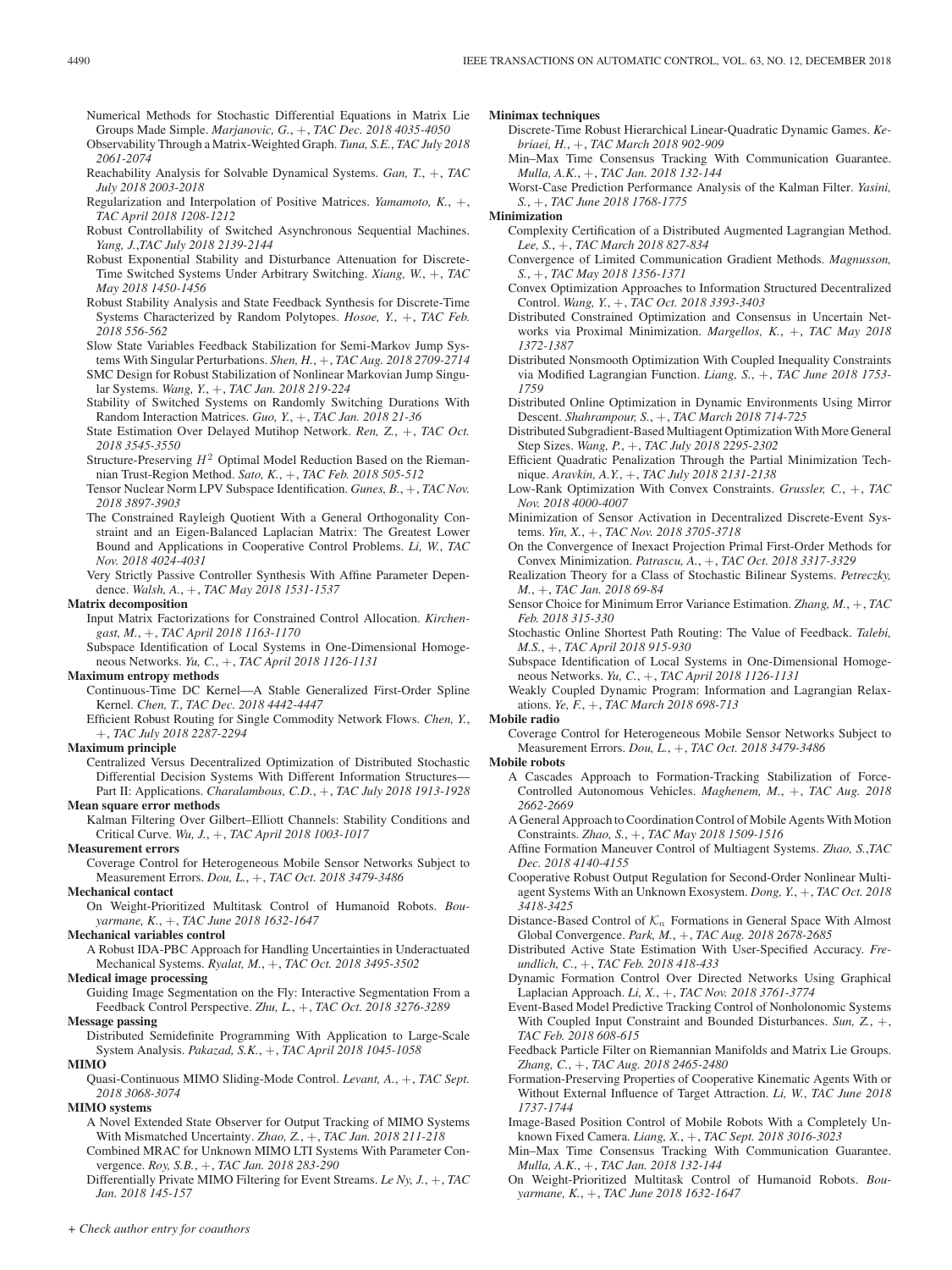Probabilistic Motion Planning Under Temporal Tasks and Soft Constraints. *Guo, M.*, +, *TAC Dec. 2018 4051-4066*

- Range-Only-Based Three-Dimensional Circumnavigation of Multiple Moving Targets by a Nonholonomic Mobile Robot. *Matveev, A.S.*, +, *TAC July 2018 2032-2045*
- Robot Planning Based on Boolean Specifications Using Petri Net Models. *Mahulea, C.*, +, *TAC July 2018 2218-2225*
- Taming Mismatches in Inter-agent Distances for the Formation-Motion Control of Second-Order Agents. *de Marina, H.G.*, +, *TAC Feb. 2018 449-462* **Model reference adaptive control systems**
	- A Predictor-Based Model Reference Adaptive Controller for Time-Delay Systems. *Nguyen, K.*, *TAC Dec. 2018 4375-4382*
	- Combined MRAC for Unknown MIMO LTI Systems With Parameter Convergence. *Roy, S.B.*, +, *TAC Jan. 2018 283-290*
	- Composite Model Reference Adaptive Control with Parameter Convergence Under Finite Excitation. *Cho, N.*, +, *TAC March 2018 811-818*
	- Higher Order Tracking Properties of Model Reference Adaptive Control Systems. *Tao, G.*, +, *TAC Nov. 2018 3912-3918*
	- Model Reference Adaptive Control of  $2 \times 2$  Coupled Linear Hyperbolic PDEs. *Anfinsen, H.*, +, *TAC Aug. 2018 2405-2420*
- **Molecular biophysics**
	- Computing the Projected Reachable Set of Stochastic Biochemical Reaction Networks Modeled by Switched Affine Systems. *Parise, F.*, +, *TAC Nov. 2018 3719-3734*

# **Monte Carlo methods**

Sparse Bayesian Nonlinear System Identification Using Variational Inference. *Jacobs, W.R.*, +, *TAC Dec. 2018 4172-4187*

### **Motion control**

- A Pulse-Based Integrated Communication and Control Design for Decentralized Collective Motion Coordination. *Gao, H.*, +, *TAC June 2018 1858-1864*
- Probabilistic Motion Planning Under Temporal Tasks and Soft Constraints. *Guo, M.*, +, *TAC Dec. 2018 4051-4066*
- Taming Mismatches in Inter-agent Distances for the Formation-Motion Control of Second-Order Agents. *de Marina, H.G.*, +, *TAC Feb. 2018 449-462*

# **Motion estimation**

Identification of a Moving Object's Velocity and Range With a Static-Moving Camera System. *Chen, J.*, +, *TAC July 2018 2168-2175*

### **Multi-agent systems**

- A Bregman Splitting Scheme for Distributed Optimization Over Networks. *Xu, J.*, +, *TAC Nov. 2018 3809-3824*
- A Dynamic Game Model of Collective Choice in Multiagent Systems. *Salhab, R.*, +, *TAC March 2018 768-782*
- A General Approach to Coordination Control of Mobile Agents With Motion Constraints. *Zhao, S.*, +, *TAC May 2018 1509-1516*
- A New Distributed Model Predictive Control for Unconstrained Double-Integrator Multiagent Systems. *Zhu, B.*, +, *TAC Dec. 2018 4367-4374*
- Adaptive Cooperative Output Regulation of Discrete-Time Linear Multi-Agent Systems by a Distributed Feedback Control Law. *Liu, T.*, +, *TAC Dec. 2018 4383-4390*
- ADD-OPT: Accelerated Distributed Directed Optimization. *Xi, C.*, +, *TAC May 2018 1329-1339*
- Affine Formation Maneuver Control of Multiagent Systems. *Zhao, S.*,*TAC Dec. 2018 4140-4155*
- Almost Global Consensus on the n-Sphere. *Markdahl, J.*, +, *TAC June 2018 1664-1675*
- Approximate Projection Methods for Decentralized Optimization With Functional Constraints. *Lee, S.*, +, *TAC Oct. 2018 3248-3260*
- Asynchronous Distributed Algorithms for Solving Linear Algebraic Equations. *Liu, J.*, +, *TAC Feb. 2018 372-385*
- Coalitional Control for Self-Organizing Agents. *Fele, F.*, +, *TAC Sept. 2018 2883-2897*
- Composition of Least Restrictive Controllers, With Application to Collision Avoidance in Multiagent Systems. *Colombo, A.*, +, *TAC Nov. 2018 3972- 3978*
- Consensus of Discrete-Time Linear Multiagent Systems With Communication, Input and Output Delays. *Xu, X.*, +, *TAC Feb. 2018 492-497*
- Consensus of Multiagents in Switching Networks Using Input-to-State Stability of Switched Systems. *Meng, H.*, +, *TAC Nov. 2018 3964-3971*
- Constrained Consensus in Continuous-Time Multiagent Systems Under Weighted Graph. *Zhou, Z.*, +, *TAC June 2018 1776-1783*
- Control via Leadership of Opinion Dynamics with State and Time-Dependent Interactions. *Dietrich, F.*, +, *TAC April 2018 1200-1207*
- Cooperative Output Regulation for a Class of Nonlinear Multi-agent Systems with Unknown Control Directions subject to Switching Networks. *Liu, T.*, +, *TAC March 2018 783-790*
- Cooperative Output Regulation of Linear Multi-Agent Systems by Intermittent Communication: A Unified Framework of Time- and Event-Triggering Strategies. *Hu, W.*, +, *TAC Feb. 2018 548-555*
- Cooperative Robust Output Regulation for Second-Order Nonlinear Multiagent Systems With an Unknown Exosystem. *Dong, Y.*, +, *TAC Oct. 2018 3418-3425*
- Discrete-Time Predictor Feedback for Consensus of Multiagent Systems With Delays. *Ponomarev, A.*, +, *TAC Feb. 2018 498-504*
- Distributed Adaptive Convex Optimization on Directed Graphs via Continuous-Time Algorithms. *Li, Z.*, +, *TAC May 2018 1434-1441*
- Distributed Algorithm for Solving Convex Inequalities. *Lu, K.*, +, *TAC Aug. 2018 2670-2677*
- Distributed Computation of Equilibria in Misspecified Convex Stochastic Nash Games. *Jiang, H.*, +, *TAC Feb. 2018 360-371*
- Distributed Consensus Algorithms for a Class of High-Order Multi-Agent Systems on Directed Graphs. *Abdessameud, A.*, +, *TAC Oct. 2018 3464- 3470*
- Distributed Consensus of Second-Order Multiagent Systems With Nonconvex Velocity and Control Input Constraints. *Lin, P.*, +, *TAC April 2018 1171-1176*
- Distributed Event-Triggered Communication and Control of Linear Multiagent Systems Under Tactile Communication. *Yu, P.*, +, *TAC Nov. 2018 3979-3985*
- Distributed Fictitious Play for Multiagent Systems in Uncertain Environments. *Eksin, C.*, +, *TAC April 2018 1177-1184*
- Distributed Linearized Alternating Direction Method of Multipliers for Composite Convex Consensus Optimization. *Aybat, N.S.*, +, *TAC Jan. 2018 5-20*
- Distributed Partitioning Algorithms for Locational Optimization of Multiagent Networks in SE(2). *Bakolas, E.*, *TAC Jan. 2018 101-116*
- Distributed Subgradient-Based Multiagent Optimization With More General Step Sizes. *Wang, P.*, +, *TAC July 2018 2295-2302*
- Dynamic Collective Choice: Social Optima. *Salhab, R.*, +, *TAC Oct. 2018 3487-3494*
- Dynamic Formation Control Over Directed Networks Using Graphical Laplacian Approach. *Li, X.*, +, *TAC Nov. 2018 3761-3774*
- Effects of Edge Elimination on the Delay Margin of a Class of LTI Consensus Dynamics. *Koh, M.H.*, +, *TAC Dec. 2018 4397-4404*
- Event-Triggered Leader-Following Consensus for Nonlinear Multiagent Systems Subject to Actuator Saturation Using Dynamic Output Feedback Method. *You, X.*, +, *TAC Dec. 2018 4391-4396*
- Event-Triggered Output Regulation of Heterogeneous Multiagent Networks. *Meng, X.*, +, *TAC Dec. 2018 4429-4434*
- Finite-Time Consensus and Tracking Control of A Class of Nonlinear Multiagent Systems. *Li, Z.*, +, *TAC Dec. 2018 4413-4420*
- Fixed-Time Consensus Tracking for Multiagent Systems With High-Order Integrator Dynamics. *Zuo, Z.*, +, *TAC Feb. 2018 563-570*
- Formation-Preserving Properties of Cooperative Kinematic Agents With or Without External Influence of Target Attraction. *Li, W.*, *TAC June 2018 1737-1744*
- Global Consensus of Time-Varying Multiagent Systems Without Persistent Excitation Assumptions. *Barabanov, N.*, +, *TAC Nov. 2018 3935-3939*
- Leader-to-Formation Stability of Multiagent Systems: An Adaptive Optimal Control Approach. *Gao, W.*, +, *TAC Oct. 2018 3581-3587*
- Linear Convergence in Optimization Over Directed Graphs With Row-Stochastic Matrices. *Xi, C.*, +, *TAC Oct. 2018 3558-3565*
- Model Reduction of Networked Multiagent Systems by Cycle Removal. *Jongsma, H.*, +, *TAC March 2018 657-671*
- On Leader–Follower Consensus With Switching Topologies: An Analysis Inspired by Pigeon Hierarchies. *Shao, J.*, +, *TAC Oct. 2018 3588-3593*
- Optimal Event-Driven Multiagent Persistent Monitoring of a Finite Set of Data Sources. *Zhou, N.*, +, *TAC Dec. 2018 4204-4217*
- Optimal Synchronization of Heterogeneous Nonlinear Systems With Unknown Dynamics. *Modares, H.*, +, *TAC Jan. 2018 117-131*

Passivity-Based Distributed Optimization With Communication Delays Using PI Consensus Algorithm. *Hatanaka, T.*, +, *TAC Dec. 2018 4421-4428*

- Pattern Formation Via Eigenstructure Assignment: General Theory and Multi-Agent Application. *Wu, A.*, +, *TAC July 2018 1959-1972*
- Resilient Randomized Quantized Consensus. *Dibaji, S.M.*, +, *TAC Aug. 2018 2508-2522*
- Robust Consensus Analysis and Design Under Relative State Constraints or Uncertainties. *Nguyen, D.H.*, +, *TAC June 2018 1784-1790*
- Stochastic Consentability of Linear Systems With Time Delays and Multiplicative Noises. *Zong, X.*, +, *TAC April 2018 1059-1074*
- Taming Mismatches in Inter-agent Distances for the Formation-Motion Control of Second-Order Agents. *de Marina, H.G.*, +, *TAC Feb. 2018 449-462*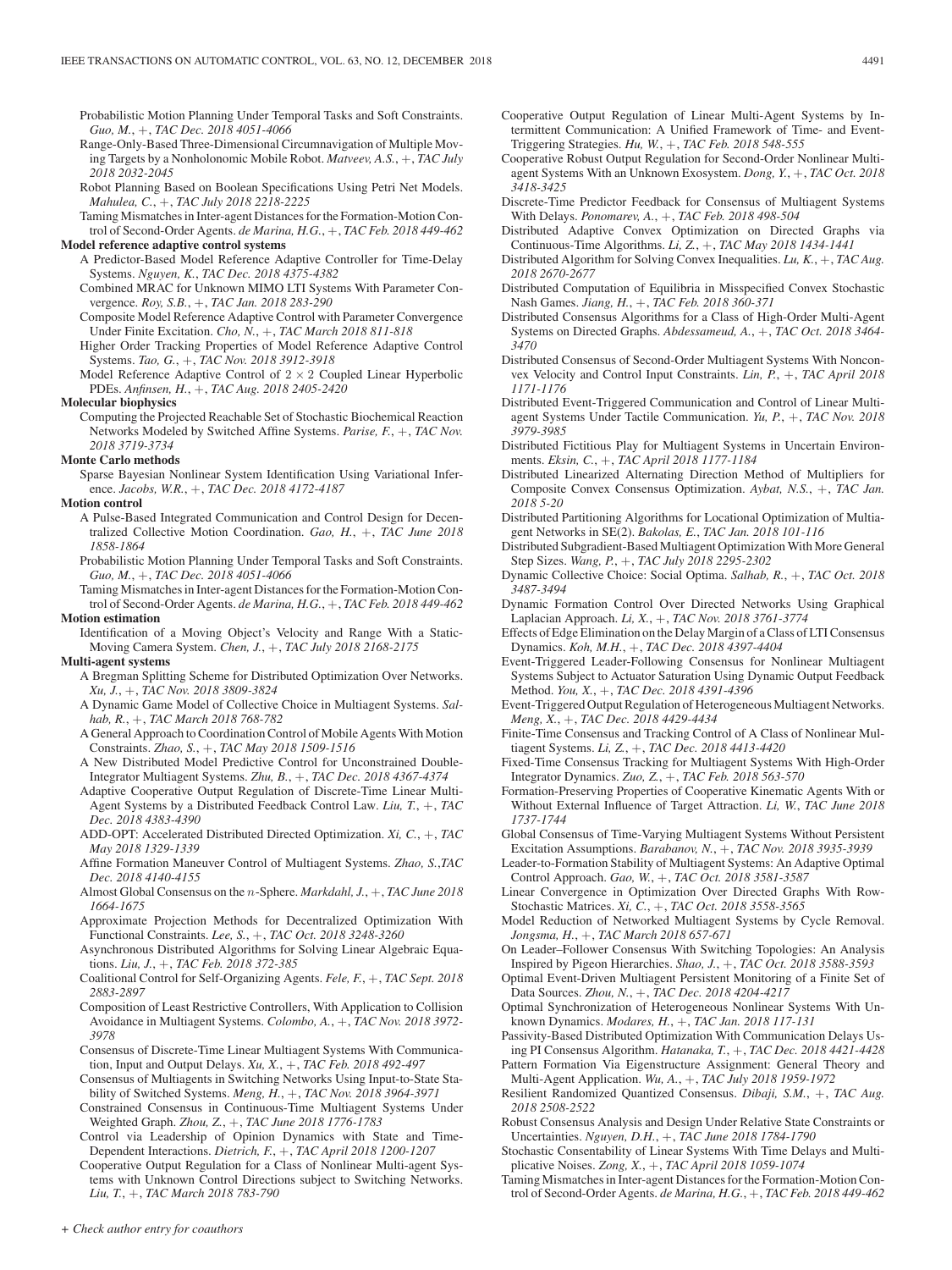Unicycle With Only Range Input: An Array of Patterns. *Tripathy, T.*, +, *TAC May 2018 1300-1312*

**Multi-robot systems**

- A General Approach to Coordination Control of Mobile Agents With Motion Constraints. *Zhao, S.*, +, *TAC May 2018 1509-1516*
- Adaptive Cooperative Output Regulation of Discrete-Time Linear Multi-Agent Systems by a Distributed Feedback Control Law. *Liu, T.*, +, *TAC Dec. 2018 4383-4390*
- Affine Formation Maneuver Control of Multiagent Systems. *Zhao, S.*,*TAC Dec. 2018 4140-4155*
- Asymptotic Consensus on the Average of a Field for Time-Varying Nonlinear Networks Under Almost Periodic Connectivity. *Manfredi, S.*, +, *TAC Aug. 2018 2389-2404*
- Consensus of Discrete-Time Linear Multiagent Systems With Communication, Input and Output Delays. *Xu, X.*, +, *TAC Feb. 2018 492-497*
- Cooperative Robust Output Regulation for Second-Order Nonlinear Multiagent Systems With an Unknown Exosystem. *Dong, Y.*, +, *TAC Oct. 2018 3418-3425*
- Discrete-Time Predictor Feedback for Consensus of Multiagent Systems With Delays. *Ponomarev, A.*, +, *TAC Feb. 2018 498-504*
- Distance-Based Control of  $\mathcal{K}_n$  Formations in General Space With Almost Global Convergence. *Park, M.*, +, *TAC Aug. 2018 2678-2685*
- Distributed Active State Estimation With User-Specified Accuracy. *Freundlich, C.*, +, *TAC Feb. 2018 418-433*
- Distributed Adaptive Convex Optimization on Directed Graphs via Continuous-Time Algorithms. *Li, Z.*, +, *TAC May 2018 1434-1441*
- Distributed Consensus of Second-Order Multiagent Systems With Nonconvex Velocity and Control Input Constraints. *Lin, P.*, +, *TAC April 2018 1171-1176*
- Event-Triggered Output Regulation of Heterogeneous Multiagent Networks. *Meng, X.*, +, *TAC Dec. 2018 4429-4434*
- Formation-Preserving Properties of Cooperative Kinematic Agents With or Without External Influence of Target Attraction. *Li, W.*, *TAC June 2018 1737-1744*
- Min–Max Time Consensus Tracking With Communication Guarantee. *Mulla, A.K.*, +, *TAC Jan. 2018 132-144*
- Optimal Synchronization of Heterogeneous Nonlinear Systems With Unknown Dynamics. *Modares, H.*, +, *TAC Jan. 2018 117-131*
- Performance Bounds on Spatial Coverage Tasks by Stochastic Robotic Swarms. *Zhang, F.*, +, *TAC June 2018 1563-1578*
- Robot Planning Based on Boolean Specifications Using Petri Net Models. *Mahulea, C.*, +, *TAC July 2018 2218-2225*
- Taming Mismatches in Inter-agent Distances for the Formation-Motion Control of Second-Order Agents. *de Marina, H.G.*, +, *TAC Feb. 2018 449-462*
- The Role of Symmetry in Rigidity Analysis: A Tool for Network Localization and Formation Control. *Stacey, G.*, +, *TAC May 2018 1313-1328*

### **Multidimensional systems**

- Characterizations of Input-to-State Stability for Infinite-Dimensional Systems. *Mironchenko, A.*, +, *TAC June 2018 1692-1707*
- Robust Regulation of Infinite-Dimensional Port-Hamiltonian Systems. *Humaloja, J.*, +, *TAC May 2018 1480-1486*
- Robust State Feedback Regulator Design for General Linear Heterodirectional Hyperbolic Systems. *Deutscher, J.*, +, *TAC Aug. 2018 2620-2627* Stabilization of 2-D Switched Systems With All Modes Unstable via Switch-
- ing Signal Regulation. *Shi, S.*, +, *TAC March 2018 857-863*

**Multivariable control systems**

A Multivariable Stochastic Tracking Controller for Robot Manipulators Without Joint Velocities. *Saab, S.S.*, +, *TAC Aug. 2018 2481-2495*

Switching Control for Parameter Identifiability. *Battistelli, G.*, +, *TAC March 2018 849-856*

### **N**

### **Navigation**

- Navigation Functions for Convex Potentials in a Space With Convex Obstacles. *Paternain, S.*, +, *TAC Sept. 2018 2944-2959*
- Range-Only-Based Three-Dimensional Circumnavigation of Multiple Moving Targets by a Nonholonomic Mobile Robot. *Matveev, A.S.*, +, *TAC July 2018 2032-2045*

# **Negative feedback**

Control Design Using Passivation for Stability and Performance. *Xia, M.*, +, *TAC Sept. 2018 2987-2993*

# **Network routing**

Optimal Mechanisms for Robust Coordination in Congestion Games. *Brown, P.N.*, +, *TAC Aug. 2018 2437-2448*

### **Network synthesis**

Growing Linear Dynamical Networks Endowed by Spectral Systemic Performance Measures. *Siami, M.*, +, *TAC July 2018 2091-2106*

- **Network theory (graphs)**
	- A Bounded Complementary Sensitivity Function Ensures Topology-Independent Stability of Homogeneous Dynamical Networks. *Blanchini, F.*, +, *TAC April 2018 1140-1146*
	- Bounds on the Smallest Eigenvalue of a Pinned Laplacian Matrix. *Manaffam, S.*, +, *TAC Aug. 2018 2641-2646*
	- Control via Leadership of Opinion Dynamics with State and Time-Dependent Interactions. *Dietrich, F.*, +, *TAC April 2018 1200-1207*
	- Convergence of Asynchronous Distributed Gradient Methods Over Stochastic Networks. *Xu, J.*, +, *TAC Feb. 2018 434-448*
	- Distributed Adaptive Convex Optimization on Directed Graphs via Continuous-Time Algorithms. *Li, Z.*, +, *TAC May 2018 1434-1441*
	- Distributed Linearized Alternating Direction Method of Multipliers for Composite Convex Consensus Optimization. *Aybat, N.S.*, +, *TAC Jan. 2018 5-20*
	- Effects of Edge Elimination on the Delay Margin of a Class of LTI Consensus Dynamics. *Koh, M.H.*, +, *TAC Dec. 2018 4397-4404*
	- Linear Convergence in Optimization Over Directed Graphs With Row-Stochastic Matrices. *Xi, C.*, +, *TAC Oct. 2018 3558-3565*
	- Model Reduction of Networked Multiagent Systems by Cycle Removal. *Jongsma, H.*, +, *TAC March 2018 657-671*
	- Network Abstraction With Guaranteed Performance Bounds. *Siami, M.*, +, *TAC Oct. 2018 3301-3316*
	- On the Structural and Strong Structural Controllability of Undirected Networks. *Mousavi, S.S.*, +, *TAC July 2018 2234-2241*
	- Resilient Randomized Quantized Consensus. *Dibaji, S.M.*, +, *TAC Aug. 2018 2508-2522*
	- Subspace Identification of Individual Systems Operating in a Network (SI<sup>2</sup> ON). *Yu, C.*, +, *TAC April 2018 1120-1125*

# **Network topology**

- Competitive Interaction Design of Cooperative Systems Against Attacks. *Gusrialdi, A.*, +, *TAC Sept. 2018 3159-3166*
- Distributed Observers for LTI Systems. *Mitra, A.*, +, *TAC Nov. 2018 3689- 3704*
- Optimal Mechanisms for Robust Coordination in Congestion Games. *Brown, P.N.*, +, *TAC Aug. 2018 2437-2448*

### **Networked control systems**

- Aperiodic Sampled-Data Control via Explicit Transmission Mapping: A Set-Invariance Approach. *Hashimoto, K.*, +, *TAC Oct. 2018 3523-3530*
- Comments on "Upper and Lower Bounds for Controllable Subspaces of Networks of Diffusively Coupled Agents". *Xue, M.*, +, *TAC July 2018 2306*
- Distributed Event-Based State Estimation for Networked Systems: An LMI Approach. *Muehlebach, M.*, +, *TAC Jan. 2018 269-276*
- Event-Triggered Second-Moment Stabilization of Linear Systems Under Packet Drops. *Tallapragada, P.*, +, *TAC Aug. 2018 2374-2388*
- False Data Injection Attacks on Networked Control Systems: A Stackelberg Game Analysis. *Li, Y.*, +, *TAC Oct. 2018 3503-3509*
- LQG Control With Minimum Directed Information: Semidefinite Programming Approach. *Tanaka, T.*, +, *TAC Jan. 2018 37-52*
- On Lyapunov–Krasovskii Characterizations of Stability Notions for Discrete-Time Systems With Uncertain Time-Varying Time Delays. *Pepe, P.*, +, *TAC June 2018 1603-1617*
- Passivity-Based Design for Event-Triggered Networked Control Systems. *Rahnama, A.*, +, *TAC Sept. 2018 2755-2770*
- Robust Consensus Analysis and Design Under Relative State Constraints or Uncertainties. *Nguyen, D.H.*, +, *TAC June 2018 1784-1790*
- Stabilization of Networked Control Systems Under Clock Offsets and Quantization. *Okano, K.*, +, *TAC June 2018 1708-1723*
- **Neural networks**
	- Spectral Conditions for Stability and Stabilization of Positive Equilibria for a Class of Nonlinear Cooperative Systems. *Abara, P.U.*, +, *TAC Feb. 2018 402-417*

### **Neurocontrollers**

A New Varying-Parameter Convergent-Differential Neural-Network for Solving Time-Varying Convex QP Problem Constrained by Linear-Equality. *Zhang, Z.*, +, *TAC Dec. 2018 4110-4125*

### **Newton method**

- Efficient Quadratic Penalization Through the Partial Minimization Technique. *Aravkin, A.Y.*, +, *TAC July 2018 2131-2138*
- Maximizing Map Sensitivity and Higher Derivatives Via Extremum Seeking. *Mills, G.*, +, *TAC Oct. 2018 3232-3247*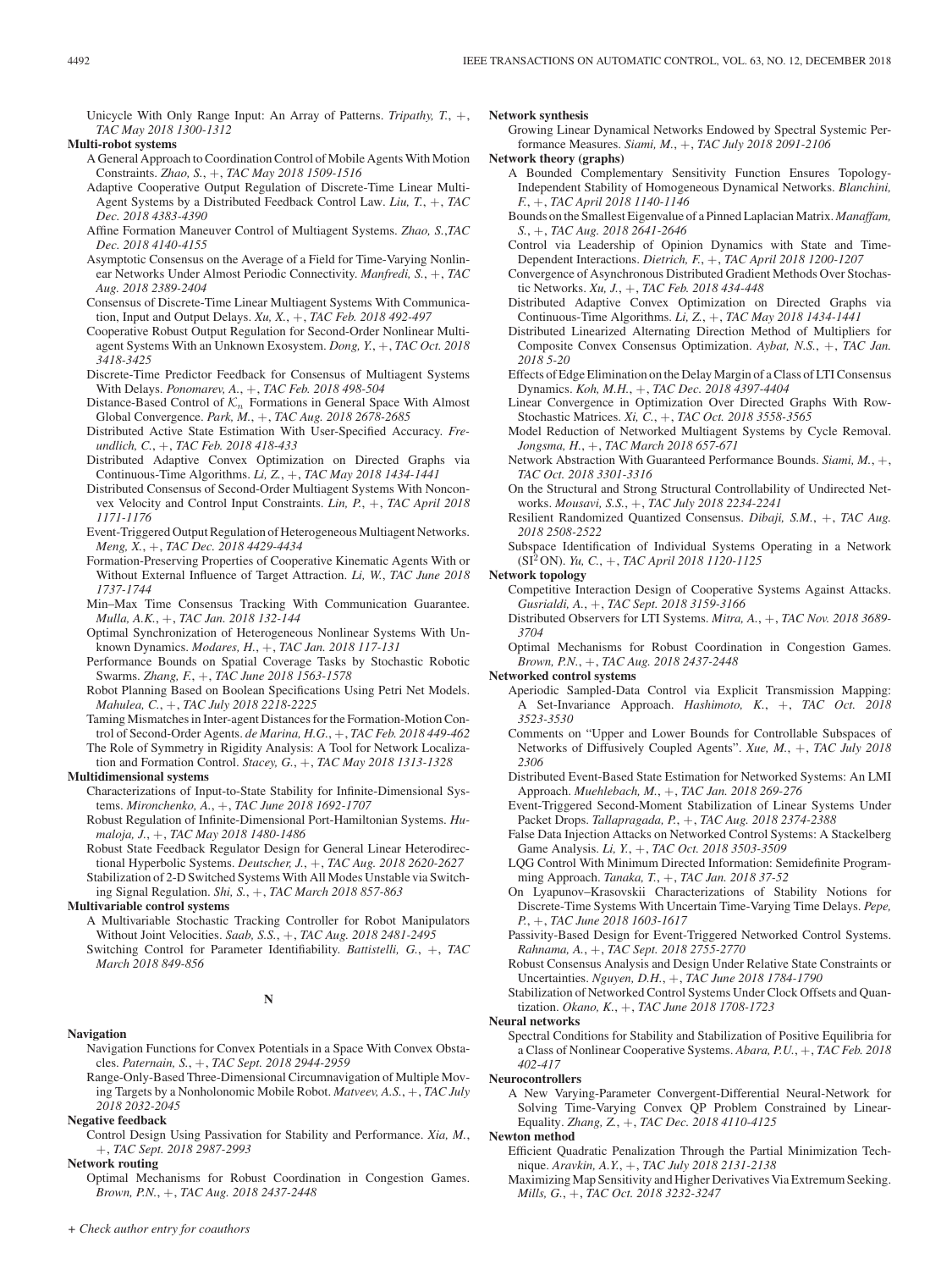### **Noise measurement**

Tracking a Diffusing Three-Dimensional Source via Nonholonomic Extremum Seeking. *Ashley, T.T.*, +, *TAC Sept. 2018 2855-2866*

**Nonlinear control systems**

- A Descriptor System Approach to Stability and Stabilization of Discrete-Time Switched PWA Systems. *Zhu, Y.*, +, *TAC Oct. 2018 3456-3463* A Fractional-Order Repetitive Controller for Periodic Disturbance Rejec-
- tion. *Fedele, G.*,*TAC May 2018 1426-1433*
- A Framework for Global Robust Output Regulation of Nonlinear Lower Triangular Systems With Uncertain Exosystems. *Wang, X.*, +, *TAC March 2018 894-901*
- A Multivariable Stochastic Tracking Controller for Robot Manipulators Without Joint Velocities. *Saab, S.S.*, +, *TAC Aug. 2018 2481-2495*
- A Predictor-Based Model Reference Adaptive Controller for Time-Delay Systems. *Nguyen, K.*, *TAC Dec. 2018 4375-4382*
- A Robust IDA-PBC Approach for Handling Uncertainties in Underactuated Mechanical Systems. *Ryalat, M.*, +, *TAC Oct. 2018 3495-3502*
- Adaptive Certainty-Equivalence Control With Regulation-Triggered Finite-Time Least-Squares Identification. *Karafyllis, I.*, +, *TAC Oct. 2018 3261- 3275*
- Asymptotic Consensus on the Average of a Field for Time-Varying Nonlinear Networks Under Almost Periodic Connectivity. *Manfredi, S.*, +, *TAC Aug. 2018 2389-2404*
- Asymptotic Regulation of Time-Delay Nonlinear Systems With Unknown Control Directions. *Pongvuthithum, R.*, +, *TAC May 2018 1495-1502*
- Automated-Sampling-Based Stability Verification and DOA Estimation for Nonlinear Systems. *Bobiti, R.*, +, *TAC Nov. 2018 3659-3674*
- Backstepping Design for Incremental Stability of Stochastic Hamiltonian Systems with Jumps. *Jagtap, P.*, +, *TAC Jan. 2018 255-261*
- Backstepping PDE Design: A Convex Optimization Approach. *Ascencio, P.*, +, *TAC July 2018 1943-1958*
- Boundary Constrained Control of Delayed Nonlinear Schrödinger Equation. *Kang, W.*, +, *TAC Nov. 2018 3873-3880*
- Compensation of Transport Actuator Dynamics With Input-Dependent Moving Controlled Boundary. *Bekiaris-Liberis, N.*, +, *TAC Nov. 2018 3889-3896*
- Composite Robust  $H_{\infty}$  Control for Uncertain Stochastic Nonlinear Systems With State Delay via a Disturbance Observer. *Liu, Y.*, +, *TAC Dec. 2018 4345-4352*
- Compositional Abstraction and Safety Synthesis Using Overlapping Symbolic Models. *Meyer, P.*, +, *TAC June 2018 1835-1841*
- Constructive Nonlinear Internal Models for Global Robust Output Regulation and Application. *Xu, D.*, *TAC May 2018 1523-1530*
- Continuous Sliding Mode Control Strategy for a Class of Nonlinear Underactuated Systems. *Lu, B.*, +, *TAC Oct. 2018 3471-3478*
- Control Design With Prescribed Performance for Nonlinear Systems With Unknown Control Directions and Nonparametric Uncertainties. *Li, F.*, +, *TAC Oct. 2018 3573-3580*
- Cooperative Output Regulation for a Class of Nonlinear Multi-agent Systems with Unknown Control Directions subject to Switching Networks. *Liu, T.*, +, *TAC March 2018 783-790*
- Cooperative Q-Learning for Rejection of Persistent Adversarial Inputs in Networked Linear Quadratic Systems. *Vamvoudakis, K.G.*, +, *TAC April 2018 1018-1031*
- Cooperative Robust Output Regulation for Second-Order Nonlinear Multiagent Systems With an Unknown Exosystem. *Dong, Y.*, +, *TAC Oct. 2018 3418-3425*
- Data-Driven Inversion-Based Control of Nonlinear Systems With Guaranteed Closed-Loop Stability. *Novara, C.*, +, *TAC April 2018 1147-1154*
- Decentralized Supervisory Control of Networks of Nonlinear Control Systems. *Pola, G.*, +, *TAC Sept. 2018 2803-2817*
- Decomposition of Reachable Sets and Tubes for a Class of Nonlinear Systems. *Chen, M.*, +, *TAC Nov. 2018 3675-3688*
- Disturbance Compensation With Finite Spectrum Assignment for Plants With Input Delay. *Furtat, I.*, +, *TAC Jan. 2018 298-305*
- EKF-Based Enhanced Performance Controller Design for Nonlinear Stochastic Systems. *Zhou, Y.*, +, *TAC April 2018 1155-1162*
- Event-Based Model Predictive Tracking Control of Nonholonomic Systems With Coupled Input Constraint and Bounded Disturbances. *Sun, Z.*, +, *TAC Feb. 2018 608-615*
- Event-Triggered Leader-Following Consensus for Nonlinear Multiagent Systems Subject to Actuator Saturation Using Dynamic Output Feedback Method. *You, X.*, +, *TAC Dec. 2018 4391-4396*
- Event-Triggered Output Feedback Stabilization via Dynamic High-Gain Scaling. *Peralez, J.*, +, *TAC Aug. 2018 2537-2549*
- Finite Horizon Tracking Control of Boolean Control Networks. *Zhang, Z.*, +, *TAC June 2018 1798-1805*
- Finite-Time Consensus and Tracking Control of A Class of Nonlinear Multiagent Systems. *Li, Z.*, +, *TAC Dec. 2018 4413-4420*
- Further Results on Stabilizability of Discrete-time Nonlinearly Parameterized Systems With Scalar Parameters. *Li, C.*, *TAC July 2018 2153-2160*
- Global Exponential/Finite-Time Stability of Nonlinear Adaptive Switching Systems With Applications in Controlling Systems With Unknown Control Direction. *Chen, W.*, +, *TAC Aug. 2018 2738-2744*
- Global Output Feedback Stabilization of a Class of Nonlinear Systems With Unknown Measurement Sensitivity. *Chen, C.*, +, *TAC July 2018 2212- 2217*
- Gradient-Based Observer for Simultaneous Localization and Mapping. *Zlotnik, D.E.*, +, *TAC Dec. 2018 4338-4344*
- Guaranteed State Estimation for Nonlinear Discrete-Time Systems via Indirectly Implemented Polytopic Set Computation. *Wan, J.*, +, *TAC Dec. 2018 4317-4322*
- Higher Order Tracking Properties of Model Reference Adaptive Control Systems. *Tao, G.*, +, *TAC Nov. 2018 3912-3918*
- Hybrid Output Feedback for Attitude Tracking on SO(3). *Berkane, S.*, +, *TAC Nov. 2018 3956-3963*
- Invariance Control Synthesis for Switched Nonlinear Systems: An Interval Analysis Approach. *Li, Y.*, +, *TAC July 2018 2206-2211*
- Invariance With Dynamic Multipliers. *Fetzer, M.*, +, *TAC July 2018 1929- 1942*
- Multipattern Output Consensus in Networks of Heterogeneous Nonlinear Agents With Uncertain Leader: A Nonlinear Regression Approach. *Casadei, G.*, +, *TAC Aug. 2018 2581-2587*
- Nonconservative Discrete-Time ISS Small-Gain Conditions for Closed Sets. *Noroozi, N.*, +, *TAC May 2018 1231-1242*
- Nonlinear MPC for Tracking Piece-Wise Constant Reference Signals. *Limon, D.*, +, *TAC Nov. 2018 3735-3750*
- Observer Design for Triangular Systems Under Weak Observability Assumptions. *Theodosis, D.*, +, *TAC Dec. 2018 4156-4171*
- On Lyapunov–Krasovskii Characterizations of Stability Notions for Discrete-Time Systems With Uncertain Time-Varying Time Delays. *Pepe, P.*, +, *TAC June 2018 1603-1617*
- On the Design of Attitude Complementary Filters on SO(3). *Berkane, S.*, +, *TAC March 2018 880-887*
- Optimal Synchronization of Heterogeneous Nonlinear Systems With Unknown Dynamics. *Modares, H.*, +, *TAC Jan. 2018 117-131*
- Output-Feedback Lyapunov-Based Predictive Control of Stochastic Nonlinear Systems. *Homer, T.*, +, *TAC Feb. 2018 571-577*
- Passivity-Based Asynchronous Sliding Mode Control for Delayed Singular Markovian Jump Systems. *Li, F.*, +, *TAC Aug. 2018 2715-2721*
- PID Passivity-Based Control of Port-Hamiltonian Systems. *Zhang, M.*, +, *TAC April 2018 1032-1044*
- Proximate Time-Optimal Control of a Harmonic Oscillator. *Braker, R.A.*, +, *TAC June 2018 1676-1691*
- Robust Consensus Analysis and Design Under Relative State Constraints or Uncertainties. *Nguyen, D.H.*, +, *TAC June 2018 1784-1790*
- Robust Controller Design for Attitude Dynamics Subjected to Time-Delayed State Measurements. *Cavalcanti, J.*, +, *TAC July 2018 2191-2198*
- Robust Exponential Stability and Disturbance Attenuation for Discrete-Time Switched Systems Under Arbitrary Switching. *Xiang, W.*, +, *TAC May 2018 1450-1456*
- Robust State Feedback Regulator Design for General Linear Heterodirectional Hyperbolic Systems. *Deutscher, J.*, +, *TAC Aug. 2018 2620-2627*
- SMC Design for Robust Stabilization of Nonlinear Markovian Jump Singular Systems. *Wang, Y.*, +, *TAC Jan. 2018 219-224*
- Some Results on Exponential Synchronization of Nonlinear Systems. *Andrieu, V.*, +, *TAC April 2018 1213-1219*
- Sparse Bayesian Nonlinear System Identification Using Variational Inference. *Jacobs, W.R.*, +, *TAC Dec. 2018 4172-4187*
- Stability Analysis of Monotone Systems via Max-Separable Lyapunov Functions. *Feyzmahdavian, H.R.*, +, *TAC March 2018 643-656*
- Stability Analysis of Nonlinear Time-Delay Systems Using a Novel Piecewise Positive Systems Method. *Nam, P.T.*, +, *TAC Jan. 2018 291-297*
- Stabilization of Nonlinear Systems With Time-Varying Input and State Delays by Approximate Predictor. *Liu, K.*, +, *TAC Oct. 2018 3449-3455*
- Structure Preserving Truncation of Nonlinear Port Hamiltonian Systems. *Kawano, Y.*, +, *TAC Dec. 2018 4286-4293*
- Sufficient Stability Conditions of Nonlinear Differential Systems Under Impulsive Control With State-Dependent Delay. *Li, X.*, +, *TAC Jan. 2018 306-311*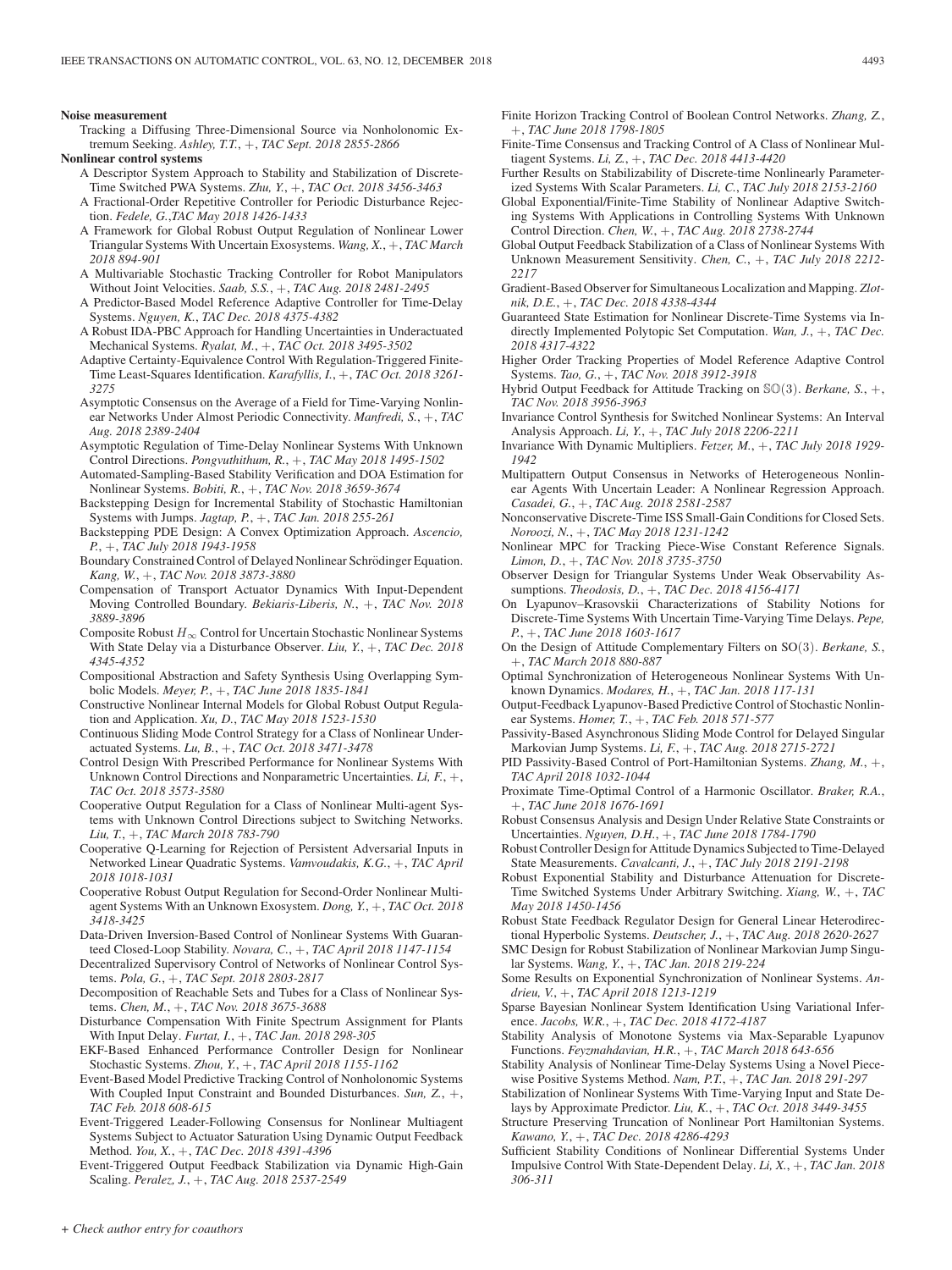- Triggering and Control Codesign in Self-Triggered Model Predictive Control of Constrained Systems: With Guaranteed Performance. *Li, H.*, +, *TAC Nov. 2018 4008-4015*
- Very Strictly Passive Controller Synthesis With Affine Parameter Dependence. *Walsh, A.*, +, *TAC May 2018 1531-1537*

### **Nonlinear differential equations**

- A Novel Reduced Model for Electrical Networks With Constant Power Loads. *Monshizadeh, N.*, +, *TAC May 2018 1288-1299*
- Boundary Constrained Control of Delayed Nonlinear Schrödinger Equation. *Kang, W.*, +, *TAC Nov. 2018 3873-3880*
- Compensation of Transport Actuator Dynamics With Input-Dependent Moving Controlled Boundary. *Bekiaris-Liberis, N.*, +, *TAC Nov. 2018 3889-3896*
- Computation of Lyapunov Functions for Nonlinear Differential Equations via a Massera-Type Construction. *Doban, A.I.*, +, *TAC May 2018 1259- 1272*

# **Nonlinear dynamical systems**

- Computation of Lyapunov Functions for Nonlinear Differential Equations via a Massera-Type Construction. *Doban, A.I.*, +, *TAC May 2018 1259- 1272*
- Dynamic Distributed Control for Networks With Cooperative–Antagonistic Interactions. *Meng, D.*, *TAC Aug. 2018 2311-2326*
- Estimation of Nonlinear Dynamic Systems Over Communication Channels. *Sanjaroon, V.*, +, *TAC Sept. 2018 3024-3031*
- Reachability Analysis for Solvable Dynamical Systems. *Gan, T.*, +, *TAC July 2018 2003-2018*

### **Nonlinear equations**

A Distributed Algorithm for Computing a Common Fixed Point of a Finite Family of Paracontractions. *Fullmer, D.*, +, *TAC Sept. 2018 2833-2843*

A Linearized Stability Theorem for Nonlinear Delay Fractional Differential Equations. *Tuan, H.T.*, +, *TAC Sept. 2018 3180-3186*

### **Nonlinear filters**

- Feedback Particle Filter on Riemannian Manifolds and Matrix Lie Groups. *Zhang, C.*, +, *TAC Aug. 2018 2465-2480*
- Generation of Conditional Densities in Nonlinear Filtering for Infinite-Dimensional Systems. *Sen, N.*, *TAC July 2018 1868-1882*
- Riccati Observers for the Nonstationary PnP Problem. *Hamel, T.*, +, *TAC March 2018 726-741*

### **Nonlinear programming**

Distributed Semidefinite Programming With Application to Large-Scale System Analysis. *Pakazad, S.K.*, +, *TAC April 2018 1045-1058*

# **Nonlinear systems**

- Control Design Using Passivation for Stability and Performance. *Xia, M.*, +, *TAC Sept. 2018 2987-2993*
- Corrections to "Noise-to-State Stability for a Class of Random Systems With State-Dependent Switching" [Oct 16 3164-3170]. *Zhang, D.*, +, *TAC March 2018 910*
- Entropy and Minimal Bit Rates for State Estimation and Model Detection. *Liberzon, D.*, +, *TAC Oct. 2018 3330-3344*
- Exponential Stability of Two-Dimensional Homogeneous Monotone Systems With Bounded Directional Delays. *Van Hien, L.*, +, *TAC Aug. 2018 2694-2700*
- Global Adaptive Stabilization and Tracking Control for High-Order Stochastic Nonlinear Systems With Time-Varying Delays. *Xue, L.*, +, *TAC Sept. 2018 2928-2943*
- Quantized Feedback Stabilization of Nonlinear Systems With External Disturbance. *Ren, W.*, +, *TAC Sept. 2018 3167-3172*
- Switching Stochastic Nonlinear Systems With Application to an Automotive Throttle. *Vargas, A.N.*, +, *TAC Sept. 2018 3098-3104*
- Toward Event-Triggered Extended State Observer. *Huang, Y.*, +, *TAC June 2018 1842-1849*

### **Normal distribution**

Bisimulation Equivalence of Discrete-Time Stochastic Linear Control Systems. *Pola, G.*, +, *TAC July 2018 1897-1912*

### **NP-hard problem**

A Flow-Network-Based Polynomial-Time Approximation Algorithm for the Minimum Constrained Input Structural Controllability Problem. *Moothedath, S.*, +, *TAC Sept. 2018 3151-3158*

# **Numerical analysis**

- A Generalization of Simultaneous Long–Short Stock Trading to PI Controllers. *Malekpour, S.*, +, *TAC Oct. 2018 3531-3536*
- Control via Leadership of Opinion Dynamics with State and Time-Dependent Interactions. *Dietrich, F.*, +, *TAC April 2018 1200-1207*
- Numerical Methods for Stochastic Differential Equations in Matrix Lie Groups Made Simple. *Marjanovic, G.*, +, *TAC Dec. 2018 4035-4050*

Optimal Denial-of-Service Attack Scheduling With Energy Constraint Over Packet-Dropping Networks. *Qin, J.*, +, *TAC June 2018 1648-1663*

Stability Analysis for Positive Singular Systems With Time-Varying Delays. *Cui, Y.*, +, *TAC May 2018 1487-1494*

# **Numerical models**

- On the Whittle Index for Restless Multiarmed Hidden Markov Bandits. *Meshram, R.*, +, *TAC Sept. 2018 3046-3053*
- Tracking a Diffusing Three-Dimensional Source via Nonholonomic Extremum Seeking. *Ashley, T.T.*, +, *TAC Sept. 2018 2855-2866*

# **Numerical stability**

Kalman Filtering Over Gilbert–Elliott Channels: Stability Conditions and Critical Curve. *Wu, J.*, +, *TAC April 2018 1003-1017*

Tracking a Diffusing Three-Dimensional Source via Nonholonomic Extremum Seeking. *Ashley, T.T.*, +, *TAC Sept. 2018 2855-2866*

### **O**

### **Object detection**

Multitarget Tracking via Mixed Integer Optimization. *Bertsimas, D.*, +, *TAC Nov. 2018 3627-3642*

**Observability**

- Adaptive Certainty-Equivalence Control With Regulation-Triggered Finite-Time Least-Squares Identification. *Karafyllis, I.*, +, *TAC Oct. 2018 3261- 3275*
- Attack-Resilient  $\mathcal{H}_2$ ,  $\mathcal{H}_{\infty}$ , and  $\ell_1$  State Estimator. *Nakahira*, *Y.*, +, *TAC Dec. 2018 4353-4360*
- Estimation of Nonlinear Dynamic Systems Over Communication Channels. *Sanjaroon, V.*, +, *TAC Sept. 2018 3024-3031*
- Observability and Controllability Analysis of Linear Systems Subject to Data Losses. *Jungers, R.M.*, +, *TAC Oct. 2018 3361-3376*
- Observability of Finite Labeled Transition Systems. *Zhang, K.*, +, *TAC June 2018 1591-1602*
- Observability Through a Matrix-Weighted Graph. *Tuna, S.E.*, *TAC July 2018 2061-2074*
- Output Observability of Systems Over Finite Alphabets With Linear Internal Dynamics. *Fan, D.*, +, *TAC Oct. 2018 3404-3417*
- Synthesis of Similarity Enforcing Supervisors for Nondeterministic Discrete Event Systems. *Kushi, N.*, +, *TAC May 2018 1457-1464*
- The Kalman Decomposition for Linear Quantum Systems. *Zhang, G.*, +, *TAC Feb. 2018 331-346*
- The Structured Distance to the Nearest System Without Property  $P$ . *Johnson*, *S.C.*, +, *TAC Sept. 2018 2960-2975*
- Two-Sided Boundary Stabilization of Heterodirectional Linear Coupled Hyperbolic PDEs. *Auriol, J.*, +, *TAC Aug. 2018 2421-2436*

### **Observers**

- A Novel Extended State Observer for Output Tracking of MIMO Systems With Mismatched Uncertainty. *Zhao, Z.*, +, *TAC Jan. 2018 211-218*
- Adaptive Cooperative Output Regulation of Discrete-Time Linear Multi-Agent Systems by a Distributed Feedback Control Law. *Liu, T.*, +, *TAC Dec. 2018 4383-4390*
- An Adaptive-Observer-Based Robust Estimator of Multi-sinusoidal Signals. *Chen, B.*, +, *TAC June 2018 1618-1631*
- Attack-Resilient  $\mathcal{H}_2$ ,  $\mathcal{H}_{\infty}$ , and  $\ell_1$  State Estimator. *Nakahira*, *Y.*, +, *TAC Dec. 2018 4353-4360*
- Composite Robust  $H_{\infty}$  Control for Uncertain Stochastic Nonlinear Systems With State Delay via a Disturbance Observer. *Liu, Y.*, +, *TAC Dec. 2018 4345-4352*
- Cooperative Output Regulation for a Class of Nonlinear Multi-agent Systems with Unknown Control Directions subject to Switching Networks. *Liu, T.*, +, *TAC March 2018 783-790*
- Distributed Event-Based State Estimation for Networked Systems: An LMI Approach. *Muehlebach, M.*, +, *TAC Jan. 2018 269-276*
- Distributed Observers for LTI Systems. *Mitra, A.*, +, *TAC Nov. 2018 3689- 3704*
- Event-Triggered Leader-Following Consensus for Nonlinear Multiagent Systems Subject to Actuator Saturation Using Dynamic Output Feedback Method. *You, X.*, +, *TAC Dec. 2018 4391-4396*
- Fault Estimation Sliding-Mode Observer With Digital Communication Constraints. *Liu, M.*, +, *TAC Oct. 2018 3434-3441*
- Finite-Time Consensus and Tracking Control of A Class of Nonlinear Multiagent Systems. *Li, Z.*, +, *TAC Dec. 2018 4413-4420*
- Fixed-Time Consensus Tracking for Multiagent Systems With High-Order Integrator Dynamics. *Zuo, Z.*, +, *TAC Feb. 2018 563-570*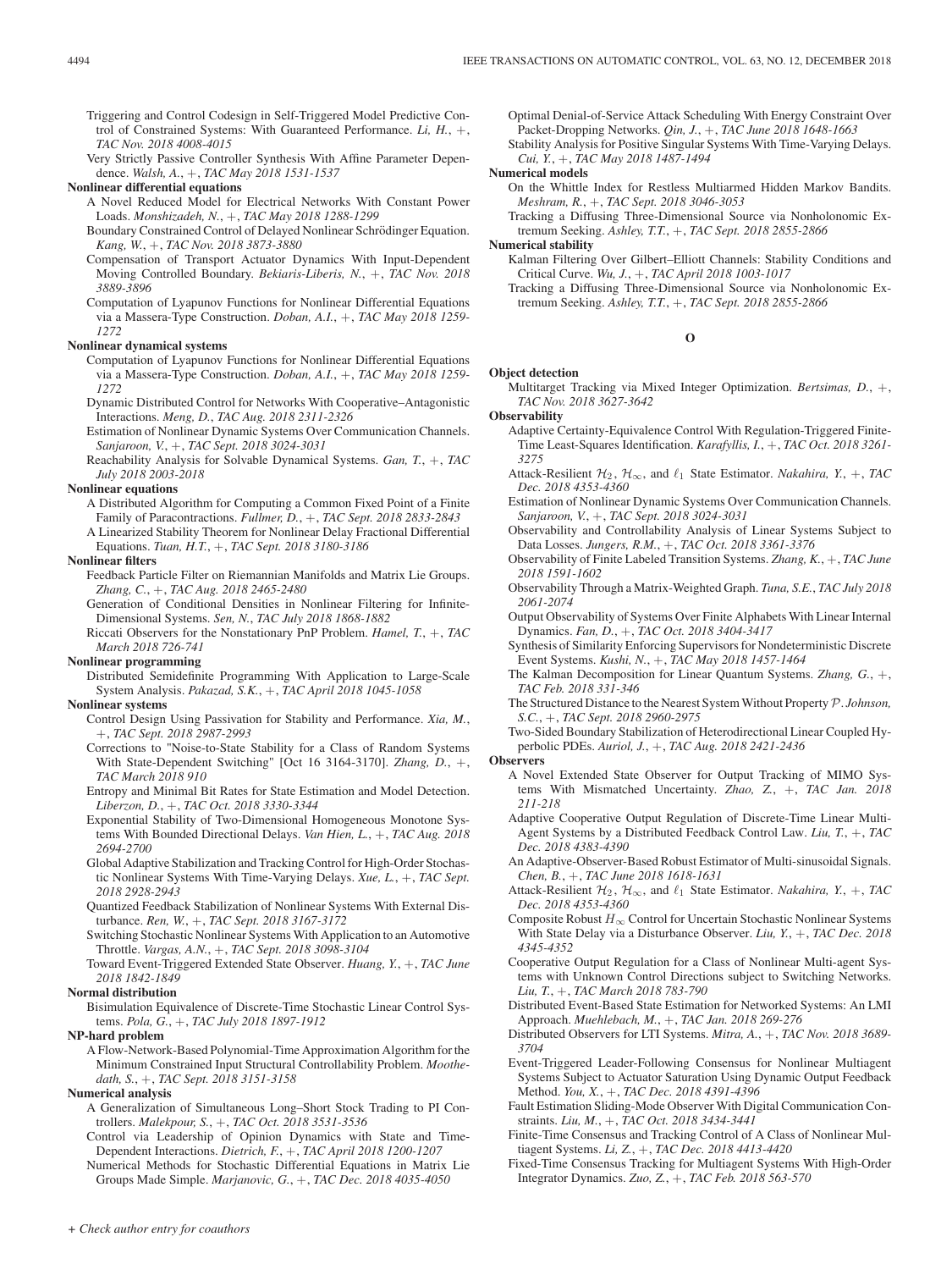Global Output Feedback Stabilization of a Class of Nonlinear Systems With Unknown Measurement Sensitivity. *Chen, C.*, +, *TAC July 2018 2212- 2217*

Gradient-Based Observer for Simultaneous Localization and Mapping. *Zlotnik, D.E.*, +, *TAC Dec. 2018 4338-4344*

- Hybrid Output Feedback for Attitude Tracking on SO(3). *Berkane, S.*, +, *TAC Nov. 2018 3956-3963*
- Identification of a Moving Object's Velocity and Range With a Static-Moving Camera System. *Chen, J.*, +, *TAC July 2018 2168-2175*
- New Designs of Linear Observers and Observer-Based Controllers for Singularly Perturbed Linear Systems. *Yoo, H.*, +, *TAC Nov. 2018 3904-3911*
- Nonconservative Discrete-Time ISS Small-Gain Conditions for Closed Sets. *Noroozi, N.*, +, *TAC May 2018 1231-1242*
- Observer Design for Triangular Systems Under Weak Observability Assumptions. *Theodosis, D.*, +, *TAC Dec. 2018 4156-4171*
- On the Necessity of LMI-Based Design Conditions for Discrete Time LPV Filters. *Pandey, A.P.*, +, *TAC Sept. 2018 3187-3188*
- Output Observability of Systems Over Finite Alphabets With Linear Internal Dynamics. *Fan, D.*, +, *TAC Oct. 2018 3404-3417*
- Output-Feedback Lyapunov-Based Predictive Control of Stochastic Nonlinear Systems. *Homer, T.*, +, *TAC Feb. 2018 571-577*
- Riccati Observers for the Nonstationary PnP Problem. *Hamel, T.*, +, *TAC March 2018 726-741*
- Robust Distributed Estimation for Linear Systems Under Intermittent Information. *Li, Y.*, +, *TAC April 2018 973-988*
- Secure State Estimation Against Sparse Sensor Attacks With Adaptive Switching Mechanism. *An, L.*, +, *TAC Aug. 2018 2596-2603*
- Stabilization of Switched Linear Neutral Systems: An Event-Triggered Sampling Control Scheme. *Li, T.*, +, *TAC Oct. 2018 3537-3544*
- Toward Event-Triggered Extended State Observer. *Huang, Y.*, +, *TAC June 2018 1842-1849*

**Open loop systems**

- Asymptotic Regulation of Time-Delay Nonlinear Systems With Unknown Control Directions. *Pongvuthithum, R.*, +, *TAC May 2018 1495-1502* **Optimal control**
	- A Finite Convergence Criterion for the Discounted Optimal Control of
	- Stochastic Logical Networks. *Wu, Y.*, +, *TAC Jan. 2018 262-268* Bisimulation Equivalence of Discrete-Time Stochastic Linear Control Systems. *Pola, G.*, +, *TAC July 2018 1897-1912*
	- Combinatorial Approach Toward Multiparametric Quadratic Programming Based on Characterizing Adjacent Critical Regions. *Ahmadi-Moshkenani, P.*, +, *TAC Oct. 2018 3221-3231*
	- Cooperative Q-Learning for Rejection of Persistent Adversarial Inputs in Networked Linear Quadratic Systems. *Vamvoudakis, K.G.*, +, *TAC April 2018 1018-1031*
	- Design of Feedback Control Laws for Information Transfer in Spintronics Networks. *Schirmer, S.G.*, +, *TAC Aug. 2018 2523-2536*
	- Leader-to-Formation Stability of Multiagent Systems: An Adaptive Optimal Control Approach. *Gao, W.*, +, *TAC Oct. 2018 3581-3587*
	- LQG Control With Minimum Directed Information: Semidefinite Programming Approach. *Tanaka, T.*, +, *TAC Jan. 2018 37-52*
	- Mutually Quadratically Invariant Information Structures in Two-Team Stochastic Dynamic Games. *Colombino, M.*, +, *TAC July 2018 2256- 2263*
	- Near-Optimal Scheduling for Petri Net Models With Forbidden Markings. *Lefebvre, D.*, *TAC Aug. 2018 2550-2557*
	- Numerical Optimal Control With Periodicity Constraints in the Presence of Invariants. *Gros, S.*, +, *TAC Sept. 2018 2818-2832*
	- On the Linear Quadratic Problem for Systems With Time-Reversed Markov Jump Parameters and the Duality With Filtering of Markov Jump Linear Systems. *Gutierrez-Pachas, D.A.*, +, *TAC Sept. 2018 3040-3045*
	- Optimal Decentralized Control of DC-Segmented Power Systems. *Vellaboyana, B.R.*, +, *TAC Oct. 2018 3616-3622*
	- Optimal Event-Driven Multiagent Persistent Monitoring of a Finite Set of Data Sources. *Zhou, N.*, +, *TAC Dec. 2018 4204-4217*
	- Optimal Periodic-Gain Fractional Delayed State Feedback Control for Linear Fractional Periodic Time-Delayed Systems. *Dabiri, A.*, +, *TAC April 2018 989-1002*
	- Optimal Steering of a Linear Stochastic System to a Final Probability Distribution—Part III. *Chen, Y.*, +, *TAC Sept. 2018 3112-3118*
	- Optimal Synchronization of Heterogeneous Nonlinear Systems With Unknown Dynamics. *Modares, H.*, +, *TAC Jan. 2018 117-131*
	- Performance Bounds on Spatial Coverage Tasks by Stochastic Robotic Swarms. *Zhang, F.*, +, *TAC June 2018 1563-1578*
	- Production Control to Reduce Starvation in a Partially Flexible Production-Inventory System. *Zhao, C.*, +, *TAC Feb. 2018 477-491*
- Proximate Time-Optimal Control of a Harmonic Oscillator. *Braker, R.A.*, +, *TAC June 2018 1676-1691*
- Ranking and Selection as Stochastic Control. *Peng, Y.*, +, *TAC Aug. 2018 2359-2373*
- Regularization of Chattering Phenomena via Bounded Variation Controls. *Caponigro, M.*, +, *TAC July 2018 2046-2060*
- Semismooth Potentials of Stochastic Systems With Degenerate Diffusions. *Cao, X.*,*TAC Oct. 2018 3566-3572*
- Sensor Choice for Minimum Error Variance Estimation. *Zhang, M.*, +, *TAC Feb. 2018 315-330*
- Stability Analysis of Optimal Adaptive Control Using Value Iteration With Approximation Errors. *Heydari, A.*, *TAC Sept. 2018 3119-3126*
- Structure-Preserving  $H^2$  Optimal Model Reduction Based on the Riemannian Trust-Region Method. *Sato, K.*, +, *TAC Feb. 2018 505-512*
- Sufficient Conditions for the Value Function and Optimal Strategy to be Even and Quasi-Convex. *Chakravorty, J.*, +, *TAC Nov. 2018 3858-3864*
- The K–P Problem on Tensor Products of Lie Groups and Time-Optimal Control of n Quantum Bits With a Bounded Field. *Albertini, F.*, +, *TAC Feb. 2018 518-524*
- Time-Inconsistent Mean-Field Stochastic LQ Problem: Open-Loop Time-Consistent Control. *Ni, Y.*, +, *TAC Sept. 2018 2771-2786*
- Uniform Value for Some Nonexpansive Optimal Control Problems With General Evaluations. *Li, X.*, *TAC June 2018 1724-1736*
- **Optimization**
	- A Finite Convergence Criterion for the Discounted Optimal Control of Stochastic Logical Networks. *Wu, Y.*, +, *TAC Jan. 2018 262-268*
	- A Flow-Network-Based Polynomial-Time Approximation Algorithm for the Minimum Constrained Input Structural Controllability Problem. *Moothedath, S.*, +, *TAC Sept. 2018 3151-3158*
	- A Hybrid Design Approach for Output Feedback Exponential Stabilization of Markovian Jump Systems. *Song, J.*, +, *TAC May 2018 1404-1417*
	- Accelerated Distributed MPC of Linear Discrete-Time Systems With Coupled Constraints. *Wang, Z.*, +, *TAC Nov. 2018 3838-3849*
	- ADD-OPT: Accelerated Distributed Directed Optimization. *Xi, C.*, +, *TAC May 2018 1329-1339*
	- An Incentive-Based Online Optimization Framework for Distribution Grids. *Zhou, X.*, +, *TAC July 2018 2019-2031*
	- Centralized Versus Decentralized Optimization of Distributed Stochastic Differential Decision Systems With Different Information Structures— Part II: Applications. *Charalambous, C.D.*, +, *TAC July 2018 1913-1928*
	- Cooperative Control via Congestion Game Approach. *Hao, Y.*, +, *TAC Dec. 2018 4361-4366*
	- Decentralized Control via Dynamic Stochastic Prices: The Independent System Operator Problem. *Singh, R.*, +, *TAC Oct. 2018 3206-3220*
	- Distributed Active State Estimation With User-Specified Accuracy. *Freundlich, C.*, +, *TAC Feb. 2018 418-433*
	- Distributed Control for Reaching Optimal Steady State in Network Systems: An Optimization Approach. *Zhang, X.*, +, *TAC March 2018 864-871*
	- Distributed Coordination of DERs With Storage for Dynamic Economic Dispatch. *Cherukuri, A.*, +, *TAC March 2018 835-842*
	- Distributed Online Optimization in Dynamic Environments Using Mirror Descent. *Shahrampour, S.*, +, *TAC March 2018 714-725*
	- Distributed Partitioning Algorithms for Locational Optimization of Multiagent Networks in SE(2). *Bakolas, E.*, *TAC Jan. 2018 101-116*
	- Distributed Subgradient Method With Edge-Based Event-Triggered Communication. *Kajiyama, Y.*, +, *TAC July 2018 2248-2255*
	- Dynamic Collective Choice: Social Optima. *Salhab, R.*, +, *TAC Oct. 2018 3487-3494*
	- Dynamic Pricing Control for Open Queueing Networks. *Xia, L.*, +, *TAC Oct. 2018 3290-3300*
	- Further Results on the Convergence of the Pavon–Ferrante Algorithm for Spectral Estimation. *Baggio, G.*, *TAC Oct. 2018 3510-3515*
	- Growing Linear Dynamical Networks Endowed by Spectral Systemic Performance Measures. *Siami, M.*, +, *TAC July 2018 2091-2106*
	- Guaranteed State Estimation for Nonlinear Discrete-Time Systems via Indirectly Implemented Polytopic Set Computation. *Wan, J.*, +, *TAC Dec. 2018 4317-4322*
	- How to Systematically Distribute Candidate Models and Robust Controllers in Multiple-Model Adaptive Control: A Coverage Control Approach. *Kersting, S.*, +, *TAC April 2018 1075-1089*
	- Infinite Time Horizon Maximum Causal Entropy Inverse Reinforcement Learning. *Zhou, Z.*, +, *TAC Sept. 2018 2787-2802*
	- Maximizing Map Sensitivity and Higher Derivatives Via Extremum Seeking. *Mills, G.*, +, *TAC Oct. 2018 3232-3247*
	- Mean Square Stability Analysis of Stochastic Continuous-Time Linear Networked Systems. *Nandanoori, S.P.*, +, *TAC Dec. 2018 4323-4330*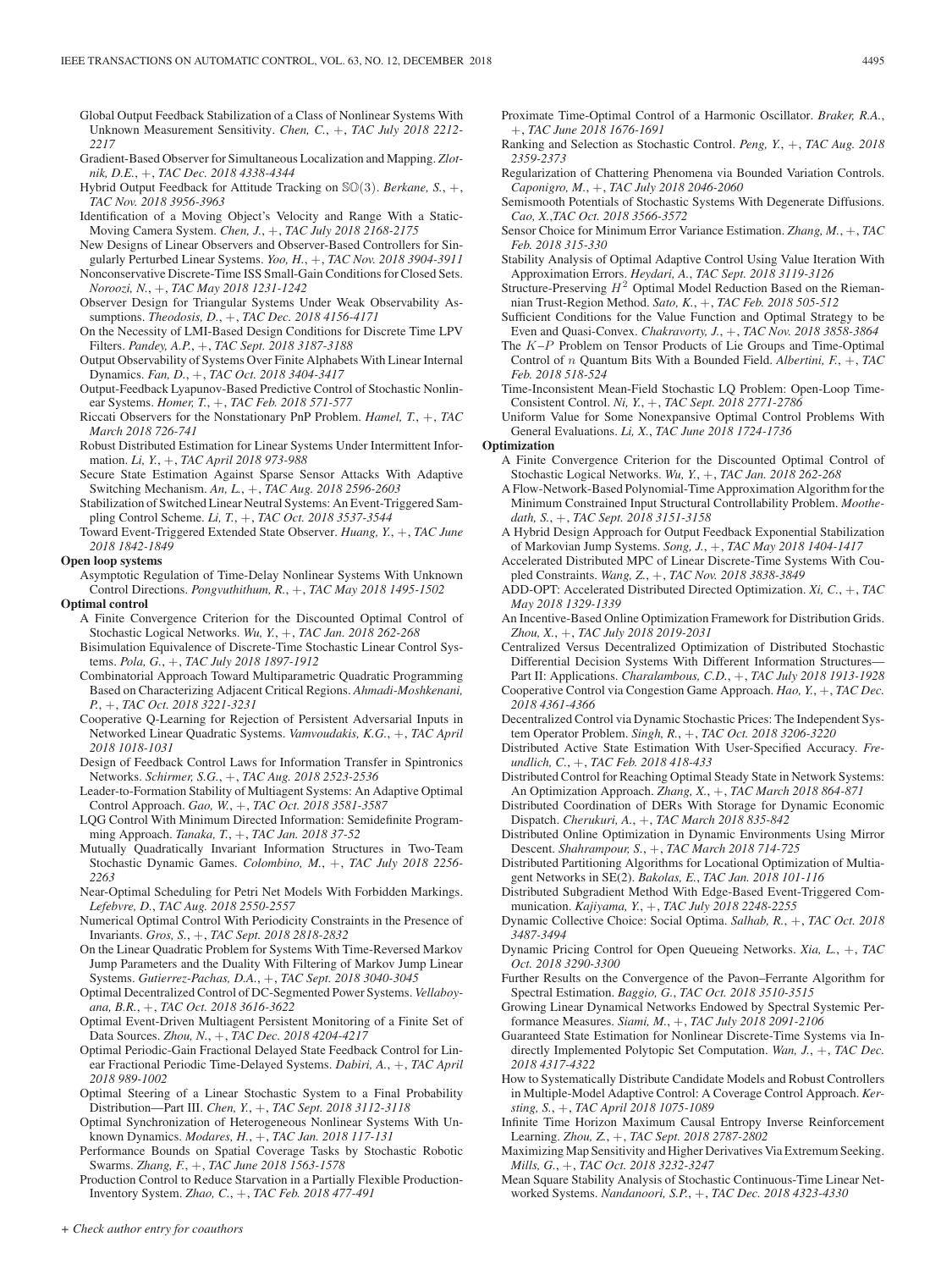Network Abstraction With Guaranteed Performance Bounds. *Siami, M.*, +, *TAC Oct. 2018 3301-3316*

- Nonlinear MPC for Tracking Piece-Wise Constant Reference Signals. *Limon, D.*, +, *TAC Nov. 2018 3735-3750*
- Numerical Optimal Control With Periodicity Constraints in the Presence of Invariants. *Gros, S.*, +, *TAC Sept. 2018 2818-2832*
- Optimal Attack Energy Allocation against Remote State Estimation. *Peng, L.*, +, *TAC July 2018 2199-2205*
- Optimal Computing Budget Allocation to Select the Nondominated Systems—A Large Deviations Perspective. *Li, J.*, +, *TAC Sept. 2018 2913-2927*
- Optimal Event-Driven Multiagent Persistent Monitoring of a Finite Set of Data Sources. *Zhou, N.*, +, *TAC Dec. 2018 4204-4217*
- Optimal Mechanisms for Robust Coordination in Congestion Games. *Brown, P.N.*, +, *TAC Aug. 2018 2437-2448*

Passivity-Based Distributed Optimization With Communication Delays Us-

ing PI Consensus Algorithm. *Hatanaka, T.*, +, *TAC Dec. 2018 4421-4428* Proper Policies in Infinite-State Stochastic Shortest Path Problems. *Bertsekas, D.P.*, *TAC Nov. 2018 3787-3792*

- Proximate Time-Optimal Control of a Harmonic Oscillator. *Braker, R.A.*, +, *TAC June 2018 1676-1691*
- Secure State Estimation Against Sparse Sensor Attacks With Adaptive Switching Mechanism. *An, L.*, +, *TAC Aug. 2018 2596-2603*

Semismooth Potentials of Stochastic Systems With Degenerate Diffusions. *Cao, X.*,*TAC Oct. 2018 3566-3572*

Simulation Budget Allocation for Selecting the Top-m Designs With Input Uncertainty. *Xiao, H.*, +, *TAC Sept. 2018 3127-3134*

Stabilizing Stochastic Predictive Control Under Bernoulli Dropouts. *Mishra, P.K.*, +, *TAC June 2018 1579-1590*

Stochastic Games for the Smart Grid Energy Management With Prospect Prosumers. *Etesami, S.R.*, +, *TAC Aug. 2018 2327-2342*

Stochastic Optimization in a Cumulative Prospect Theory Framework. *Jie, C.*, +, *TAC Sept. 2018 2867-2882*

- Structural Analysis and Optimal Design of Distributed System Throttlers. *Siami, M.*, +, *TAC Feb. 2018 540-547*
- Structure-Preserving  $H^2$  Optimal Model Reduction Based on the Riemannian Trust-Region Method. *Sato, K.*, +, *TAC Feb. 2018 505-512*

The K–P Problem on Tensor Products of Lie Groups and Time-Optimal Control of n Quantum Bits With a Bounded Field. *Albertini, F.*, +, *TAC Feb. 2018 518-524*

# **Orbits**

Control Strategies for Nonzero Set-Point Regulation of Linear Impulsive Systems. *Rivadeneira, P.S.*, +, *TAC Sept. 2018 2994-3001*

# **Oscillators**

Data-Driven Inversion-Based Control of Nonlinear Systems With Guaranteed Closed-Loop Stability. *Novara, C.*, +, *TAC April 2018 1147-1154* **Output feedback**

Enhancing Output-Feedback MPC With Set-Valued Moving Horizon Estimation. *Brunner, F.D.*, +, *TAC Sept. 2018 2976-2986*

# **Parabolic equations**

Backstepping Control of Coupled Linear Parabolic PIDEs With Spatially Varying Coefficients. *Deutscher, J.*, +, *TAC Dec. 2018 4218-4233*

**P**

# **Parameter estimation**

Adaptive Certainty-Equivalence Control With Regulation-Triggered Finite-Time Least-Squares Identification. *Karafyllis, I.*, +, *TAC Oct. 2018 3261- 3275*

- Combined MRAC for Unknown MIMO LTI Systems With Parameter Convergence. *Roy, S.B.*, +, *TAC Jan. 2018 283-290*
- Composite Model Reference Adaptive Control with Parameter Convergence Under Finite Excitation. *Cho, N.*, +, *TAC March 2018 811-818*
- Efficient Quadratic Penalization Through the Partial Minimization Technique. *Aravkin, A.Y.*, +, *TAC July 2018 2131-2138*

Further Results on Stabilizability of Discrete-time Nonlinearly Parameterized Systems With Scalar Parameters. *Li, C.*, *TAC July 2018 2153-2160*

Identification of a Moving Object's Velocity and Range With a Static-Moving Camera System. *Chen, J.*, +, *TAC July 2018 2168-2175*

Maximizing Map Sensitivity and Higher Derivatives Via Extremum Seeking. *Mills, G.*, +, *TAC Oct. 2018 3232-3247*

Sparse Bayesian Nonlinear System Identification Using Variational Inference. *Jacobs, W.R.*, +, *TAC Dec. 2018 4172-4187*

Subspace Identification of Local Systems in One-Dimensional Homogeneous Networks. *Yu, C.*, +, *TAC April 2018 1126-1131*

for Linear Systems. *Menini, L.*, +, *TAC Dec. 2018 4188-4203* On Weight-Prioritized Multitask Control of Humanoid Robots. *Bou-*

*yarmane, K.*, +, *TAC June 2018 1632-1647*

Switching Control for Parameter Identifiability. *Battistelli, G.*, +, *TAC*

Algebraic Methods for Multiobjective Optimal Design of Control Feedbacks

# **Partial differential equations**

*March 2018 849-856*

**Pareto optimization**

- A Unified Stochastic Hybrid System Approach to Aggregate Modeling of Responsive Loads. *Zhao, L.*, +, *TAC Dec. 2018 4250-4263*
- Backstepping Control of Coupled Linear Parabolic PIDEs With Spatially Varying Coefficients. *Deutscher, J.*, +, *TAC Dec. 2018 4218-4233*
- Backstepping PDE Design: A Convex Optimization Approach. *Ascencio, P.*, +, *TAC July 2018 1943-1958*
- Boundary Feedback Stabilization of a Class of Coupled Hyperbolic Equations With Nonlocal Terms. *Su, L.*, +, *TAC Aug. 2018 2633-2640*
- Compensation of Transport Actuator Dynamics With Input-Dependent Moving Controlled Boundary. *Bekiaris-Liberis, N.*, +, *TAC Nov. 2018 3889-3896*
- Delay-Robust Control Design for Two Heterodirectional Linear Coupled Hyperbolic PDEs. *Auriol, J.*, +, *TAC Oct. 2018 3551-3557*

Efficient Quadratic Penalization Through the Partial Minimization Technique. *Aravkin, A.Y.*, +, *TAC July 2018 2131-2138*

- Generation of Conditional Densities in Nonlinear Filtering for Infinite-Dimensional Systems. *Sen, N.*, *TAC July 2018 1868-1882*
- Model Reference Adaptive Control of  $2 \times 2$  Coupled Linear Hyperbolic PDEs. *Anfinsen, H.*, +, *TAC Aug. 2018 2405-2420*
- Online Recalibration of the State Estimators for a System With Moving Boundaries Using Sparse Discrete-in-Time Temperature Measurements. *Petrus, B.*, +, *TAC April 2018 1090-1096*
- PDE Boundary Control of Multi-Input LTI Systems With Distinct and Uncertain Input Delays. *Zhu, Y.*, +, *TAC Dec. 2018 4270-4277*
- Performance Bounds on Spatial Coverage Tasks by Stochastic Robotic Swarms. *Zhang, F.*, +, *TAC June 2018 1563-1578*

Robust State Feedback Regulator Design for General Linear Heterodirectional Hyperbolic Systems. *Deutscher, J.*, +, *TAC Aug. 2018 2620-2627* Two-Sided Boundary Stabilization of Heterodirectional Linear Coupled Hy-

perbolic PDEs. *Auriol, J.*, +, *TAC Aug. 2018 2421-2436*

# **Particle filtering (numerical methods)**

Feedback Particle Filter on Riemannian Manifolds and Matrix Lie Groups. *Zhang, C.*, +, *TAC Aug. 2018 2465-2480*

### **Particle measurements**

Enhancing Output-Feedback MPC With Set-Valued Moving Horizon Estimation. *Brunner, F.D.*, +, *TAC Sept. 2018 2976-2986*

# **Passivation**

- Control Design Using Passivation for Stability and Performance. *Xia, M.*, +, *TAC Sept. 2018 2987-2993*
- **Passive networks**
	- Passive Controller Realization of a Biquadratic Impedance With Double Poles and Zeros as a Seven-Element Series–Parallel Network for Effective Mechanical Control. *Wang, K.*, +, *TAC Sept. 2018 3010-3015*

# **Path planning**

A General Approach to Coordination Control of Mobile Agents With Motion Constraints. *Zhao, S.*, +, *TAC May 2018 1509-1516*

- Probabilistic Motion Planning Under Temporal Tasks and Soft Constraints. *Guo, M.*, +, *TAC Dec. 2018 4051-4066*
- Range-Only-Based Three-Dimensional Circumnavigation of Multiple Moving Targets by a Nonholonomic Mobile Robot. *Matveev, A.S.*, +, *TAC July 2018 2032-2045*

Robot Planning Based on Boolean Specifications Using Petri Net Models. *Mahulea, C.*, +, *TAC July 2018 2218-2225*

# **Pattern classification**

Recursive Spectral Meta-Learner for Online Combining Different Fault Classifiers. *Chen, M.*, +, *TAC Feb. 2018 586-593*

**PD control**

A Multivariable Stochastic Tracking Controller for Robot Manipulators Without Joint Velocities. *Saab, S.S.*, +, *TAC Aug. 2018 2481-2495*

Funnel Control Via Funnel Precompensator for Minimum Phase Systems With Relative Degree Two. *Berger, T.*, +, *TAC July 2018 2264-2271*

# **Peer-to-peer computing**

A Bregman Splitting Scheme for Distributed Optimization Over Networks. *Xu, J.*, +, *TAC Nov. 2018 3809-3824*

- **Pendulums**
	- A Robust IDA-PBC Approach for Handling Uncertainties in Underactuated Mechanical Systems. *Ryalat, M.*, +, *TAC Oct. 2018 3495-3502*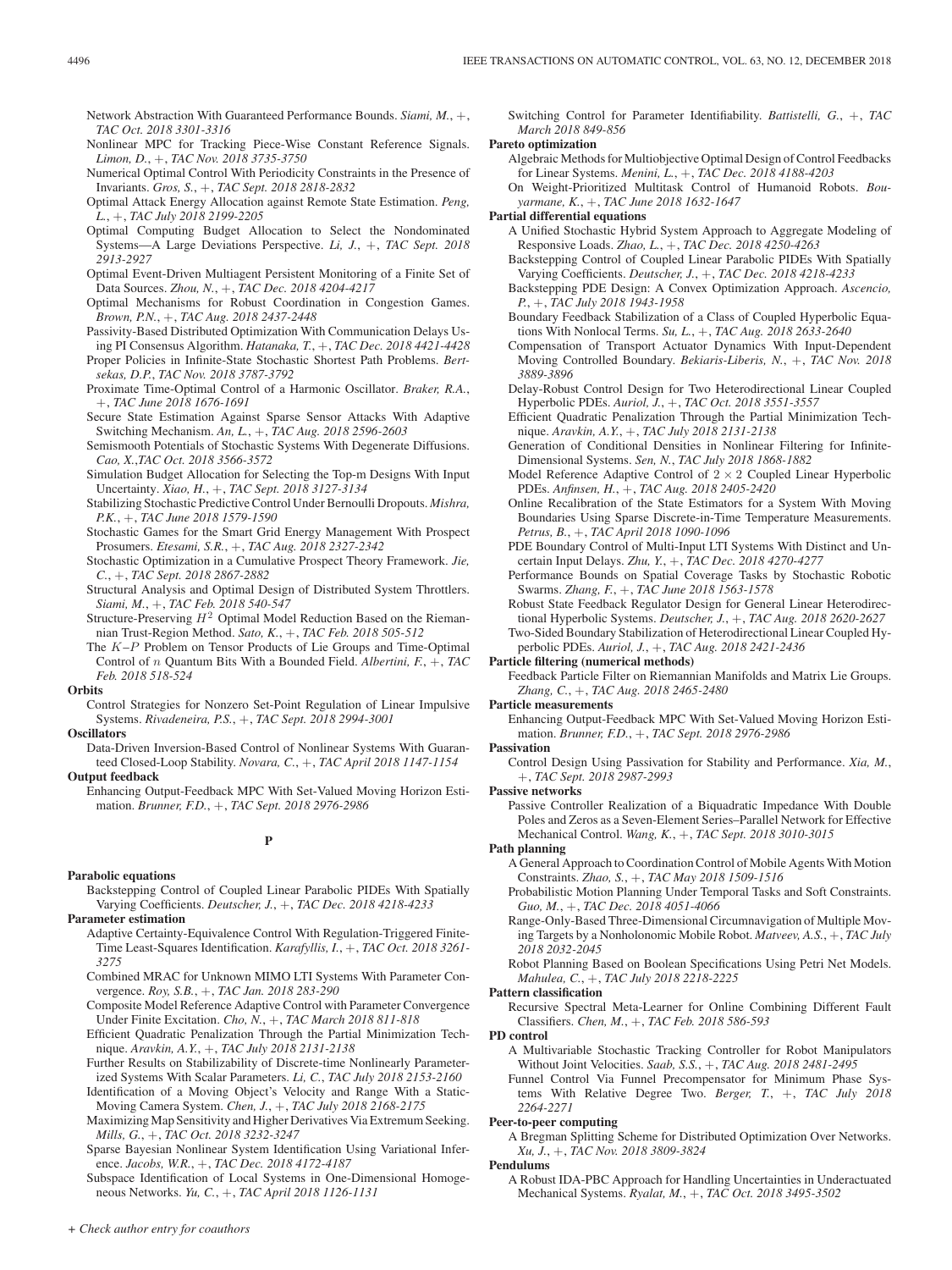Backstepping Design for Incremental Stability of Stochastic Hamiltonian Systems with Jumps. *Jagtap, P.*, +, *TAC Jan. 2018 255-261*

Optimal Periodic-Gain Fractional Delayed State Feedback Control for Linear Fractional Periodic Time-Delayed Systems. *Dabiri, A.*, +, *TAC April 2018 989-1002*

### **Performance index**

Secure State Estimation Against Sparse Sensor Attacks With Adaptive Switching Mechanism. *An, L.*, +, *TAC Aug. 2018 2596-2603*

### **Periodic control**

- $\mathcal{L}_2$ -Gain for Hybrid Linear Systems With Periodic Jumps: A Game Theoretic Approach for Analysis and Design. *Possieri, C.*, +, *TAC Aug. 2018 2496- 2507*
- A Fractional-Order Repetitive Controller for Periodic Disturbance Rejection. *Fedele, G.*,*TAC May 2018 1426-1433*
- Optimal Periodic-Gain Fractional Delayed State Feedback Control for Linear Fractional Periodic Time-Delayed Systems. *Dabiri, A.*, +, *TAC April 2018 989-1002*

# **Perturbation methods**

The Structured Distance to the Nearest System Without Property  $P$ . *Johnson*, *S.C.*, +, *TAC Sept. 2018 2960-2975*

### **Perturbation techniques**

A New Varying-Parameter Convergent-Differential Neural-Network for Solving Time-Varying Convex QP Problem Constrained by Linear-Equality. *Zhang, Z.*, +, *TAC Dec. 2018 4110-4125*

Analysis of Gradient Descent Methods With Nondiminishing Bounded Errors. *Ramaswamy, A.*, +, *TAC May 2018 1465-1471*

### **Petri nets**

Codiagnosability Analysis of Bounded Petri Nets. *Ran, N.*, +, *TAC April 2018 1192-1199*

Liveness-Enforcing Supervision in AMS-Oriented HAMGs: An Approach Based on New Characterization of Siphons Using Petri Nets. *Chen, C.*, +, *TAC July 2018 1987-2002*

Near-Optimal Scheduling for Petri Net Models With Forbidden Markings. *Lefebvre, D.*, *TAC Aug. 2018 2550-2557*

- Performance Optimization for Timed Weighted Marked Graphs Under Infinite Server Semantics. *He, Z.*, +, *TAC Aug. 2018 2573-2580*
- Robot Planning Based on Boolean Specifications Using Petri Net Models. *Mahulea, C.*, +, *TAC July 2018 2218-2225*
- Verification of Prognosability for Labeled Petri Nets. *Yin, X.*,*TAC June 2018 1828-1834*

# **Phase estimation**

An Adaptive-Observer-Based Robust Estimator of Multi-sinusoidal Signals. *Chen, B.*, +, *TAC June 2018 1618-1631*

# **PI control**

A Generalization of Simultaneous Long–Short Stock Trading to PI Controllers. *Malekpour, S.*, +, *TAC Oct. 2018 3531-3536*

EKF-Based Enhanced Performance Controller Design for Nonlinear Stochastic Systems. *Zhou, Y.*, +, *TAC April 2018 1155-1162*

### **Piecewise linear techniques**

A Set-Theoretic Reconfiguration Feedback Control Scheme Against Simultaneous Stuck Actuators. *Lucia, W.*, +, *TAC Aug. 2018 2558-2565*

### **Poincare mapping**

Robust Stability of Hybrid Limit Cycles With Multiple Jumps in Hybrid Dynamical Systems. *Lou, X.*, +, *TAC April 2018 1220-1226*

#### **Poisson equation**

- Feedback Particle Filter on Riemannian Manifolds and Matrix Lie Groups. *Zhang, C.*, +, *TAC Aug. 2018 2465-2480*
- Semismooth Potentials of Stochastic Systems With Degenerate Diffusions. *Cao, X.*,*TAC Oct. 2018 3566-3572*

### **Pole assignment**

Necessary and Sufficient Conditions for Assignability of the Lyapunov Spectrum of Discrete Linear Time-Varying Systems. *Babiarz, A.*, +, *TAC Nov. 2018 3825-3837*

### **Poles and zeros**

- A Fractional-Order Repetitive Controller for Periodic Disturbance Rejection. *Fedele, G.*,*TAC May 2018 1426-1433*
- Passive Controller Realization of a Biquadratic Impedance With Double Poles and Zeros as a Seven-Element Series–Parallel Network for Effective Mechanical Control. *Wang, K.*, +, *TAC Sept. 2018 3010-3015*

# **Polynomial approximation**

- Growing Linear Dynamical Networks Endowed by Spectral Systemic Performance Measures. *Siami, M.*, +, *TAC July 2018 2091-2106*
- Stability of Linear Systems With Time-Varying Delays Using Bessel– Legendre Inequalities. *Seuret, A.*, +, *TAC Jan. 2018 225-232*

### **Polynomial matrices**

Algebraic Certificates of (Semi)Definiteness for Polynomials Over Fields Containing the Rationals. *Menini, L.*, +, *TAC Jan. 2018 158-173*

**Polynomials**

- Algebraic Certificates of (Semi)Definiteness for Polynomials Over Fields Containing the Rationals. *Menini, L.*, +, *TAC Jan. 2018 158-173*
- Backstepping PDE Design: A Convex Optimization Approach. *Ascencio, P.*, +, *TAC July 2018 1943-1958*
- Colored Stability Crossing Sets for SISO Delay Systems. *Li, X.*, +, *TAC Nov. 2018 4016-4023*
- Convex Optimization Approaches to Information Structured Decentralized Control. *Wang, Y.*, +, *TAC Oct. 2018 3393-3403*
- LMI-Based Fixed Order Output Feedback Synthesis for Two-Dimensional Mixed Continuous-Discrete-Time Systems. *Chesi, G.*, +, *TAC April 2018 960-972*
- Minimum Cost Feedback Selection for Arbitrary Pole Placement in Structured Systems. *Moothedath, S.*, +, *TAC Nov. 2018 3881-3888*
- Parameter-Space Stability Analysis of LTI Time-Delay Systems With Parametric Uncertainties. *Schauss, T.*, +, *TAC Nov. 2018 3927-3934*

### **Portfolios**

Time-Inconsistent Mean-Field Stochastic LQ Problem: Open-Loop Time-Consistent Control. *Ni, Y.*, +, *TAC Sept. 2018 2771-2786*

### **Pose estimation**

- Gradient-Based Observer for Simultaneous Localization and Mapping. *Zlotnik, D.E.*, +, *TAC Dec. 2018 4338-4344*
- Riccati Observers for the Nonstationary PnP Problem. *Hamel, T.*, +, *TAC March 2018 726-741*

# **Position control**

- A Cascades Approach to Formation-Tracking Stabilization of Force-Controlled Autonomous Vehicles. *Maghenem, M.*, +, *TAC Aug. 2018 2662-2669*
- A General Approach to Coordination Control of Mobile Agents With Motion Constraints. *Zhao, S.*, +, *TAC May 2018 1509-1516*
- A Multivariable Stochastic Tracking Controller for Robot Manipulators Without Joint Velocities. *Saab, S.S.*, +, *TAC Aug. 2018 2481-2495*
- Affine Formation Maneuver Control of Multiagent Systems. *Zhao, S.*,*TAC Dec. 2018 4140-4155*
- Distance-Based Control of  $\mathcal{K}_n$  Formations in General Space With Almost Global Convergence. *Park, M.*, +, *TAC Aug. 2018 2678-2685*
- Dynamic Formation Control Over Directed Networks Using Graphical Laplacian Approach. *Li, X.*, +, *TAC Nov. 2018 3761-3774*
- Image-Based Position Control of Mobile Robots With a Completely Unknown Fixed Camera. *Liang, X.*, +, *TAC Sept. 2018 3016-3023*
- Proximate Time-Optimal Control of a Harmonic Oscillator. *Braker, R.A.*, +, *TAC June 2018 1676-1691*
- Riccati Observers for the Nonstationary PnP Problem. *Hamel, T.*, +, *TAC March 2018 726-741*

Taming Mismatches in Inter-agent Distances for the Formation-Motion Control of Second-Order Agents. *de Marina, H.G.*, +, *TAC Feb. 2018 449-462*

# **Position measurement**

Coverage Control for Heterogeneous Mobile Sensor Networks Subject to Measurement Errors. *Dou, L.*, +, *TAC Oct. 2018 3479-3486*

Gradient-Based Observer for Simultaneous Localization and Mapping. *Zlotnik, D.E.*, +, *TAC Dec. 2018 4338-4344*

### **Power control**

Infinite Horizon Optimal Transmission Power Control for Remote State Estimation Over Fading Channels. *Ren, X.*, +, *TAC Jan. 2018 85-100*

# **Power generation control**

Bregman Storage Functions for Microgrid Control. *De Persis, C.*, +, *TAC Jan. 2018 53-68*

### **Power generation dispatch**

Distributed Coordination of DERs With Storage for Dynamic Economic Dispatch. *Cherukuri, A.*, +, *TAC March 2018 835-842*

### **Power generation economics**

- An Incentive-Based Online Optimization Framework for Distribution Grids. *Zhou, X.*, +, *TAC July 2018 2019-2031*
- Decentralized Control via Dynamic Stochastic Prices: The Independent System Operator Problem. *Singh, R.*, +, *TAC Oct. 2018 3206-3220*

Distributed Coordination of DERs With Storage for Dynamic Economic Dispatch. *Cherukuri, A.*, +, *TAC March 2018 835-842*

**Power grids**

A Flow-Network-Based Polynomial-Time Approximation Algorithm for the Minimum Constrained Input Structural Controllability Problem. *Moothedath, S.*, +, *TAC Sept. 2018 3151-3158*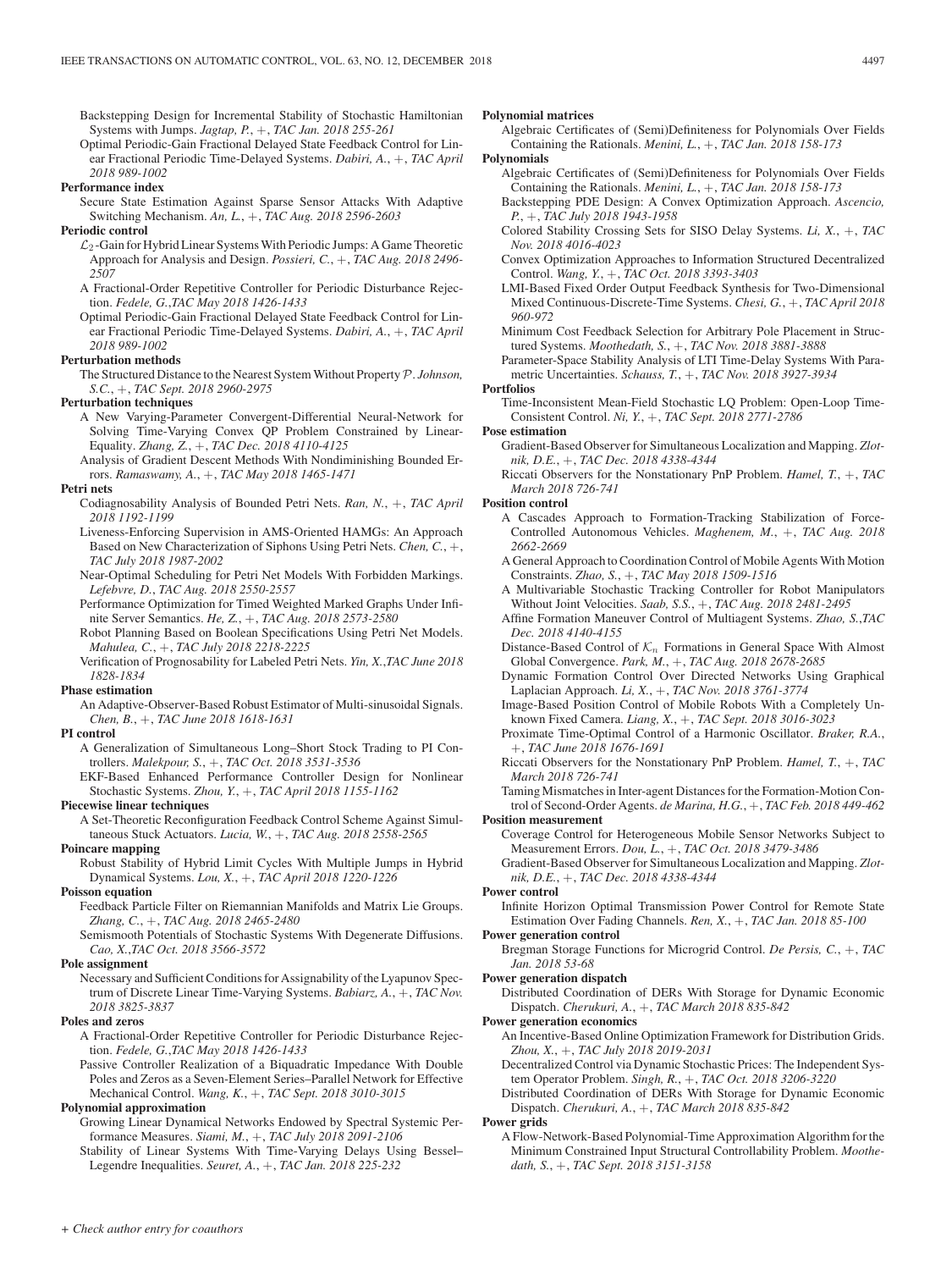- An Exact Convex Formulation of the Optimal Power Flow in Radial Distribution Networks Including Transverse Components. *Nick, M.*, +, *TAC March 2018 682-697*
- Coalitional Control for Self-Organizing Agents. *Fele, F.*, +, *TAC Sept. 2018 2883-2897*

**Power markets**

- Decentralized Control via Dynamic Stochastic Prices: The Independent System Operator Problem. *Singh, R.*, +, *TAC Oct. 2018 3206-3220*
- **Power system interconnection**
	- Distributed Coordination of DERs With Storage for Dynamic Economic Dispatch. *Cherukuri, A.*, +, *TAC March 2018 835-842*
- **Power system simulation**
	- A Unified Stochastic Hybrid System Approach to Aggregate Modeling of Responsive Loads. *Zhao, L.*, +, *TAC Dec. 2018 4250-4263*

### **Power system stability**

- A Novel Reduced Model for Electrical Networks With Constant Power Loads. *Monshizadeh, N.*, +, *TAC May 2018 1288-1299*
- Coalitional Control for Self-Organizing Agents. *Fele, F.*, +, *TAC Sept. 2018 2883-2897*

### **Power transmission control**

- Optimal Decentralized Control of DC-Segmented Power Systems. *Vellaboyana, B.R.*, +, *TAC Oct. 2018 3616-3622*
- **Predictive control**
	- A New Distributed Model Predictive Control for Unconstrained Double-Integrator Multiagent Systems. *Zhu, B.*, +, *TAC Dec. 2018 4367-4374*
	- A Predictor-Based Model Reference Adaptive Controller for Time-Delay Systems. *Nguyen, K.*, *TAC Dec. 2018 4375-4382*
	- Accelerated Distributed MPC of Linear Discrete-Time Systems With Coupled Constraints. *Wang, Z.*, +, *TAC Nov. 2018 3838-3849*
	- Braking Control in Railway Vehicles: A Distributed Preview Approach. *Picasso, B.*, +, *TAC Jan. 2018 189-195*
	- Combinatorial Approach Toward Multiparametric Quadratic Programming Based on Characterizing Adjacent Critical Regions. *Ahmadi-Moshkenani, P.*, +, *TAC Oct. 2018 3221-3231*
	- Consensus of Discrete-Time Linear Multiagent Systems With Communication, Input and Output Delays. *Xu, X.*, +, *TAC Feb. 2018 492-497*
	- Control Strategies for Nonzero Set-Point Regulation of Linear Impulsive Systems. *Rivadeneira, P.S.*, +, *TAC Sept. 2018 2994-3001*
	- Convex Lifting: Theory and Control Applications. *Nguyen, N.A.*, +, *TAC May 2018 1243-1258*
	- Distributed Model Predictive Control of Spatially Interconnected Systems Using Switched Cost Functions. *Liu, P.*, +, *TAC July 2018 2161-2167*
	- Event-Based Model Predictive Tracking Control of Nonholonomic Systems With Coupled Input Constraint and Bounded Disturbances. *Sun, Z.*, +, *TAC Feb. 2018 608-615*
	- Learning Model Predictive Control for Iterative Tasks. A Data-Driven Control Framework. *Rosolia, U.*, +, *TAC July 2018 1883-1896*
	- Low-Rank Modifications of Riccati Factorizations for Model Predictive Control. *Nielsen, I.*, +, *TAC March 2018 872-879*
	- Near-Optimal Scheduling for Petri Net Models With Forbidden Markings. *Lefebvre, D.*, *TAC Aug. 2018 2550-2557*
	- Nonlinear MPC for Tracking Piece-Wise Constant Reference Signals. *Limon, D.*, +, *TAC Nov. 2018 3735-3750*
	- Output-Feedback Lyapunov-Based Predictive Control of Stochastic Nonlinear Systems. *Homer, T.*, +, *TAC Feb. 2018 571-577*
	- PDE Boundary Control of Multi-Input LTI Systems With Distinct and Uncertain Input Delays. *Zhu, Y.*, +, *TAC Dec. 2018 4270-4277*
	- Sparsity of Linear Discrete-Time Optimal Control Problems With  $l_1$  Objectives. *Rao, C.V.*, *TAC Feb. 2018 513-517*
	- Stabilizing Stochastic Predictive Control Under Bernoulli Dropouts. *Mishra, P.K.*, +, *TAC June 2018 1579-1590*
	- Triggering and Control Codesign in Self-Triggered Model Predictive Control of Constrained Systems: With Guaranteed Performance. *Li, H.*, +, *TAC Nov. 2018 4008-4015*

### **Pricing**

- A Generalization of Simultaneous Long–Short Stock Trading to PI Controllers. *Malekpour, S.*, +, *TAC Oct. 2018 3531-3536*
- Decentralized Control via Dynamic Stochastic Prices: The Independent System Operator Problem. *Singh, R.*, +, *TAC Oct. 2018 3206-3220*
- Dynamic Pricing Control for Open Queueing Networks. *Xia, L.*, +, *TAC Oct. 2018 3290-3300*

### **Probabilistic logic**

Gaussian Process Quadrature Moment Transform. *Pruher, J.*, +, *TAC Sept. 2018 2844-2854*

### **Probability**

- A Dynamic Game Model of Collective Choice in Multiagent Systems. *Salhab, R.*, +, *TAC March 2018 768-782*
- A Hybrid Design Approach for Output Feedback Exponential Stabilization of Markovian Jump Systems. *Song, J.*, +, *TAC May 2018 1404-1417*
- A Unified Stochastic Hybrid System Approach to Aggregate Modeling of Responsive Loads. *Zhao, L.*, +, *TAC Dec. 2018 4250-4263*
- Approximate Best-Response Dynamics in Random Interference Games. *Bistritz, I.*, +, *TAC June 2018 1549-1562*
- Bayesian Attitude Estimation With the Matrix Fisher Distribution on SO(3). *Lee, T.*,*TAC Oct. 2018 3377-3392*
- Computing the Projected Reachable Set of Stochastic Biochemical Reaction Networks Modeled by Switched Affine Systems. *Parise, F.*, +, *TAC Nov. 2018 3719-3734*
- Data-Driven Coordinated Attack Policy Design Based on Adaptive  $\mathcal{L}_2$ -Gain Optimal Theory. *An, L.*, +, *TAC June 2018 1850-1857*
- Efficient Robust Routing for Single Commodity Network Flows. *Chen, Y.*, +, *TAC July 2018 2287-2294*
- Importance Splitting for Finite-Time Rare Event Simulation. *Jiang, G.*, +, *TAC June 2018 1760-1767*
- Infinite Horizon Optimal Transmission Power Control for Remote State Estimation Over Fading Channels. *Ren, X.*, +, *TAC Jan. 2018 85-100*
- Matrix Optimal Mass Transport: A Quantum Mechanical Approach. *Chen, Y.*, +, *TAC Aug. 2018 2612-2619*
- Multitarget Tracking via Mixed Integer Optimization. *Bertsimas, D.*, +, *TAC Nov. 2018 3627-3642*
- Probabilistic Motion Planning Under Temporal Tasks and Soft Constraints. *Guo, M.*, +, *TAC Dec. 2018 4051-4066*
- Safe Markov Chains for ON/OFF Density Control With Observed Transitions. *Demirer, N.*, +, *TAC May 2018 1442-1449*
- Stabilizing Stochastic Predictive Control Under Bernoulli Dropouts. *Mishra, P.K.*, +, *TAC June 2018 1579-1590*
- State Estimation Over Delayed Mutihop Network. *Ren, Z.*, +, *TAC Oct. 2018 3545-3550*
- Uniform Value for Some Nonexpansive Optimal Control Problems With General Evaluations. *Li, X.*, *TAC June 2018 1724-1736*

# **Process control**

- Generalization of Gao's Reaching Law for Higher Relative Degree Sliding Variables. *Bartoszewicz, A.*, +, *TAC Sept. 2018 3173-3179*
- Time-Inconsistent Mean-Field Stochastic LQ Problem: Open-Loop Time-Consistent Control. *Ni, Y.*, +, *TAC Sept. 2018 2771-2786*

### **Production control**

Production Control to Reduce Starvation in a Partially Flexible Production-Inventory System. *Zhao, C.*, +, *TAC Feb. 2018 477-491*

# **Proteins**

Computing the Projected Reachable Set of Stochastic Biochemical Reaction Networks Modeled by Switched Affine Systems. *Parise, F.*, +, *TAC Nov. 2018 3719-3734*

### **Protocols**

Almost Global Consensus on the n-Sphere. *Markdahl, J.*, +, *TAC June 2018 1664-1675*

Quantized Feedback Stabilization of Nonlinear Systems With External Disturbance. *Ren, W.*, +, *TAC Sept. 2018 3167-3172*

**Psychology**

Control via Leadership of Opinion Dynamics with State and Time-Dependent Interactions. *Dietrich, F.*, +, *TAC April 2018 1200-1207*

## **Q**

### **Quadratic programming**

- A New Varying-Parameter Convergent-Differential Neural-Network for Solving Time-Varying Convex QP Problem Constrained by Linear-Equality. *Zhang, Z.*, +, *TAC Dec. 2018 4110-4125*
- A Numerically Stable Solver for Positive Semidefinite Quadratic Programs Based on Nonnegative Least Squares. *Bemporad, A.*, *TAC Feb. 2018 525- 531*
- Combinatorial Approach Toward Multiparametric Quadratic Programming Based on Characterizing Adjacent Critical Regions. *Ahmadi-Moshkenani, P.*, +, *TAC Oct. 2018 3221-3231*
- Distributed Model Predictive Control of Spatially Interconnected Systems Using Switched Cost Functions. *Liu, P.*, +, *TAC July 2018 2161-2167*
- On Weight-Prioritized Multitask Control of Humanoid Robots. *Bouyarmane, K.*, +, *TAC June 2018 1632-1647*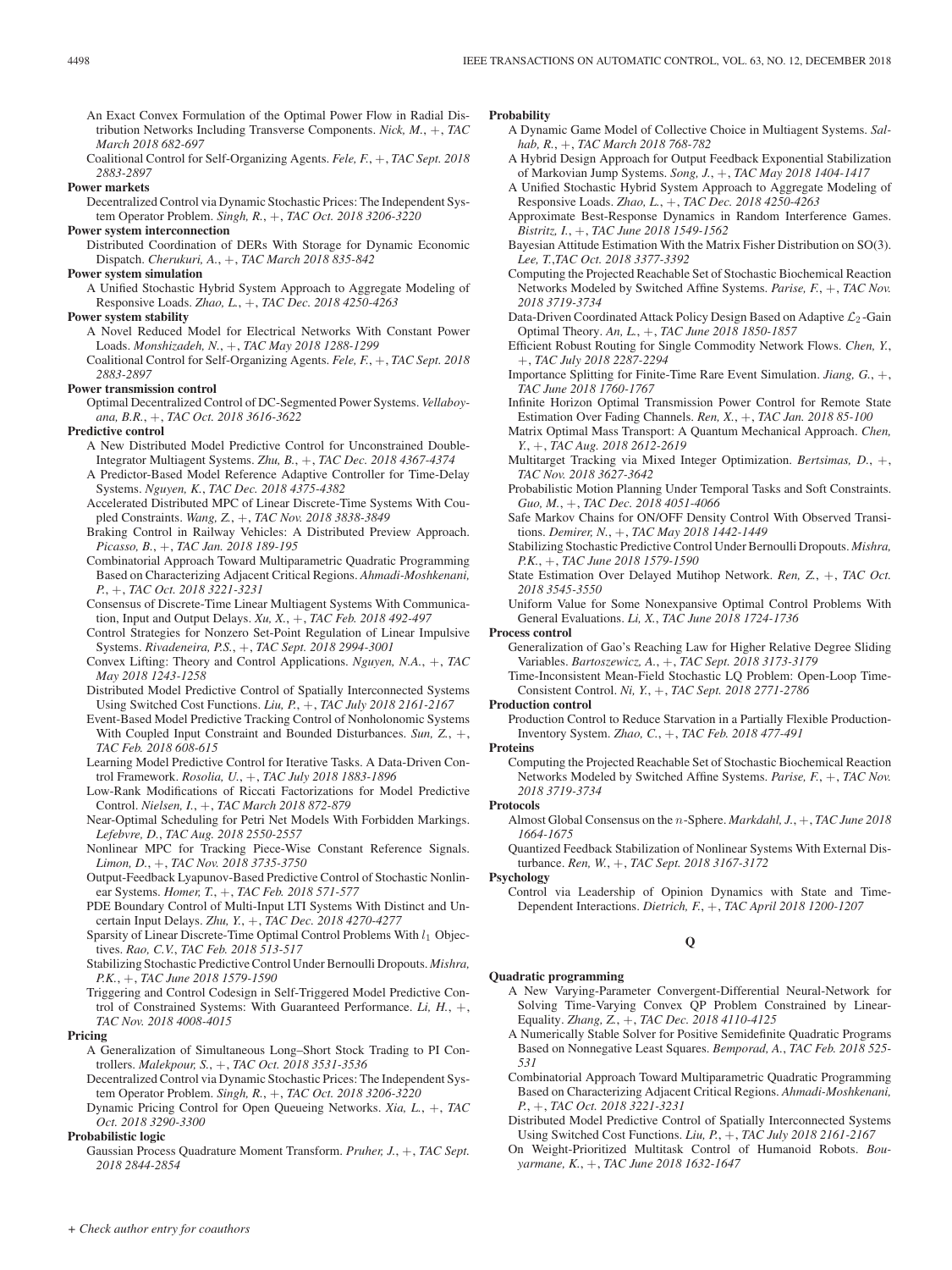### **Quantization (signal)**

- Passivity-Based Design for Event-Triggered Networked Control Systems. *Rahnama, A.*, +, *TAC Sept. 2018 2755-2770*
- Quantized Feedback Stabilization of Nonlinear Systems With External Disturbance. *Ren, W.*, +, *TAC Sept. 2018 3167-3172*
- Stabilization of Networked Control Systems Under Clock Offsets and Quantization. *Okano, K.*, +, *TAC June 2018 1708-1723*

# **Quantum computing**

- Alternating Projections Methods for Discrete-Time Stabilization of Quantum States. *Ticozzi, F.*, +, *TAC March 2018 819-826*
- Design of Feedback Control Laws for Information Transfer in Spintronics Networks. *Schirmer, S.G.*, +, *TAC Aug. 2018 2523-2536*
- The K–P Problem on Tensor Products of Lie Groups and Time-Optimal Control of n Quantum Bits With a Bounded Field. *Albertini, F.*, +, *TAC Feb. 2018 518-524*
- The Kalman Decomposition for Linear Quantum Systems. *Zhang, G.*, +, *TAC Feb. 2018 331-346*

### **Quantum entanglement**

Alternating Projections Methods for Discrete-Time Stabilization of Quantum States. *Ticozzi, F.*, +, *TAC March 2018 819-826*

### **Quantum theory**

- A Quantum Hamiltonian Identification Algorithm: Computational Complexity and Error Analysis. *Wang, Y.*, +, *TAC May 2018 1388-1403*
- Matrix Optimal Mass Transport: A Quantum Mechanical Approach. *Chen, Y.*, +, *TAC Aug. 2018 2612-2619*

Steering the Eigenvalues of the Density Operator in Hamiltonian-Controlled Quantum Lindblad Systems. *Rooney, P.*, +, *TAC March 2018 672-681*

- The K–P Problem on Tensor Products of Lie Groups and Time-Optimal Control of n Quantum Bits With a Bounded Field. *Albertini, F.*, +, *TAC Feb. 2018 518-524*
- The Kalman Decomposition for Linear Quantum Systems. *Zhang, G.*, +, *TAC Feb. 2018 331-346*

### **Queueing theory**

Dynamic Pricing Control for Open Queueing Networks. *Xia, L.*, +, *TAC Oct. 2018 3290-3300*

Stability of Fluid Queueing Systems With Parallel Servers and Stochastic Capacities. *Jin, L.*, +, *TAC Nov. 2018 3948-3955*

# **R**

### **Radio frequency**

- A Distributed Algorithm for Computing a Common Fixed Point of a Finite Family of Paracontractions. *Fullmer, D.*, +, *TAC Sept. 2018 2833-2843* **Radio networks**
	- Stochastic Online Shortest Path Routing: The Value of Feedback. *Talebi, M.S.*, +, *TAC April 2018 915-930*

**Radiocommunication**

Optimal Attack Energy Allocation against Remote State Estimation. *Peng, L.*, +, *TAC July 2018 2199-2205*

### **Rail traffic control**

Braking Control in Railway Vehicles: A Distributed Preview Approach. *Picasso, B.*, +, *TAC Jan. 2018 189-195*

### **Railways**

Braking Control in Railway Vehicles: A Distributed Preview Approach. *Picasso, B.*, +, *TAC Jan. 2018 189-195*

# **Random processes**

- Alternating Projections Methods for Discrete-Time Stabilization of Quantum States. *Ticozzi, F.*, +, *TAC March 2018 819-826*
- Bayesian Attitude Estimation With the Matrix Fisher Distribution on SO(3). *Lee, T.*,*TAC Oct. 2018 3377-3392*
- Deadline Scheduling as Restless Bandits. *Yu, Z.*, +, *TAC Aug. 2018 2343- 2358*
- Distributed Active State Estimation With User-Specified Accuracy. *Freundlich, C.*, +, *TAC Feb. 2018 418-433*
- Numerical Methods for Stochastic Differential Equations in Matrix Lie Groups Made Simple. *Marjanovic, G.*, +, *TAC Dec. 2018 4035-4050*
- Robust Stability Analysis and State Feedback Synthesis for Discrete-Time Systems Characterized by Random Polytopes. *Hosoe, Y.*, +, *TAC Feb. 2018 556-562*
- Stochastic Online Shortest Path Routing: The Value of Feedback. *Talebi, M.S.*, +, *TAC April 2018 915-930*
- Track Extraction With Hidden Reciprocal Chains. *Stamatescu, G.*, +, *TAC April 2018 1097-1104*

### **Random variables**

- Gaussian Process Quadrature Moment Transform. *Pruher, J.*, +, *TAC Sept. 2018 2844-2854*
- Input Design for Kernel-Based System Identification From the Viewpoint of Frequency Response. *Fujimoto, Y.*, +, *TAC Sept. 2018 3075-3082*
- Stochastic Optimization in a Cumulative Prospect Theory Framework. *Jie, C.*, +, *TAC Sept. 2018 2867-2882*
- Switching Stochastic Nonlinear Systems With Application to an Automotive Throttle. *Vargas, A.N.*, +, *TAC Sept. 2018 3098-3104*

### **Randomized algorithms**

A Randomized Algorithm for Parsimonious Model Identification. *Yilmaz, B.*, +, *TAC Feb. 2018 532-539*

### **Rate distortion theory**

LQG Control With Minimum Directed Information: Semidefinite Programming Approach. *Tanaka, T.*, +, *TAC Jan. 2018 37-52*

# **Rayleigh channels**

The Constrained Rayleigh Quotient With a General Orthogonality Constraint and an Eigen-Balanced Laplacian Matrix: The Greatest Lower Bound and Applications in Cooperative Control Problems. *Li, W.*, *TAC Nov. 2018 4024-4031*

### **Reachability analysis**

- Bisimulation Equivalence of Discrete-Time Stochastic Linear Control Systems. *Pola, G.*, +, *TAC July 2018 1897-1912*
- Codiagnosability Analysis of Bounded Petri Nets. *Ran, N.*, +, *TAC April 2018 1192-1199*
- Computing the Projected Reachable Set of Stochastic Biochemical Reaction Networks Modeled by Switched Affine Systems. *Parise, F.*, +, *TAC Nov. 2018 3719-3734*
- Decomposition of Reachable Sets and Tubes for a Class of Nonlinear Systems. *Chen, M.*, +, *TAC Nov. 2018 3675-3688*
- Near-Optimal Scheduling for Petri Net Models With Forbidden Markings. *Lefebvre, D.*, *TAC Aug. 2018 2550-2557*
- Reachability Analysis for Safety Assurance of Cyber-Physical Systems Against Cyber Attacks. *Kwon, C.*, +, *TAC July 2018 2272-2279*
- Reachability Analysis for Solvable Dynamical Systems. *Gan, T.*, +, *TAC July 2018 2003-2018*
- Robust Controllability of Switched Asynchronous Sequential Machines. *Yang, J.*,*TAC July 2018 2139-2144*
- The K–P Problem on Tensor Products of Lie Groups and Time-Optimal Control of n Quantum Bits With a Bounded Field. *Albertini, F.*, +, *TAC Feb. 2018 518-524*

### **Reaction-diffusion systems**

Performance Bounds on Spatial Coverage Tasks by Stochastic Robotic Swarms. *Zhang, F.*, +, *TAC June 2018 1563-1578*

### **Real-time systems**

- Quasi-Continuous MIMO Sliding-Mode Control. *Levant, A.*, +, *TAC Sept. 2018 3068-3074*
- Sliding-Mode-Based Differentiation and Filtering. *Levant, A.*, +, *TAC Sept. 2018 3061-3067*
- Switching Stochastic Nonlinear Systems With Application to an Automotive Throttle. *Vargas, A.N.*, +, *TAC Sept. 2018 3098-3104*

# **Realization theory**

Realization Theory for a Class of Stochastic Bilinear Systems. *Petreczky, M.*, +, *TAC Jan. 2018 69-84*

# **Reduced order systems**

- Bisimulation Equivalence of Discrete-Time Stochastic Linear Control Systems. *Pola, G.*, +, *TAC July 2018 1897-1912*
- Identification of a Moving Object's Velocity and Range With a Static-Moving Camera System. *Chen, J.*, +, *TAC July 2018 2168-2175*
- Low-Rank Optimization With Convex Constraints. *Grussler, C.*, +, *TAC Nov. 2018 4000-4007*
- Model Reduction of Networked Multiagent Systems by Cycle Removal. *Jongsma, H.*, +, *TAC March 2018 657-671*
- New Designs of Linear Observers and Observer-Based Controllers for Singularly Perturbed Linear Systems. *Yoo, H.*, +, *TAC Nov. 2018 3904-3911*
- Quasi-Time-Dependent Output Control for Discrete-Time Switched System With Mode-Dependent Average Dwell Time. *Fei, Z.*, +, *TAC Aug. 2018 2647-2653*
- Reduced-Order Internal Models in the Frequency Domain. *Laakkonen, P.*, +, *TAC June 2018 1806-1812*
- Robust Regulation of Infinite-Dimensional Port-Hamiltonian Systems. *Humaloja, J.*, +, *TAC May 2018 1480-1486*
- Structure Preserving Truncation of Nonlinear Port Hamiltonian Systems. *Kawano, Y.*, +, *TAC Dec. 2018 4286-4293*
- Structure-Preserving  $H^2$  Optimal Model Reduction Based on the Riemannian Trust-Region Method. *Sato, K.*, +, *TAC Feb. 2018 505-512*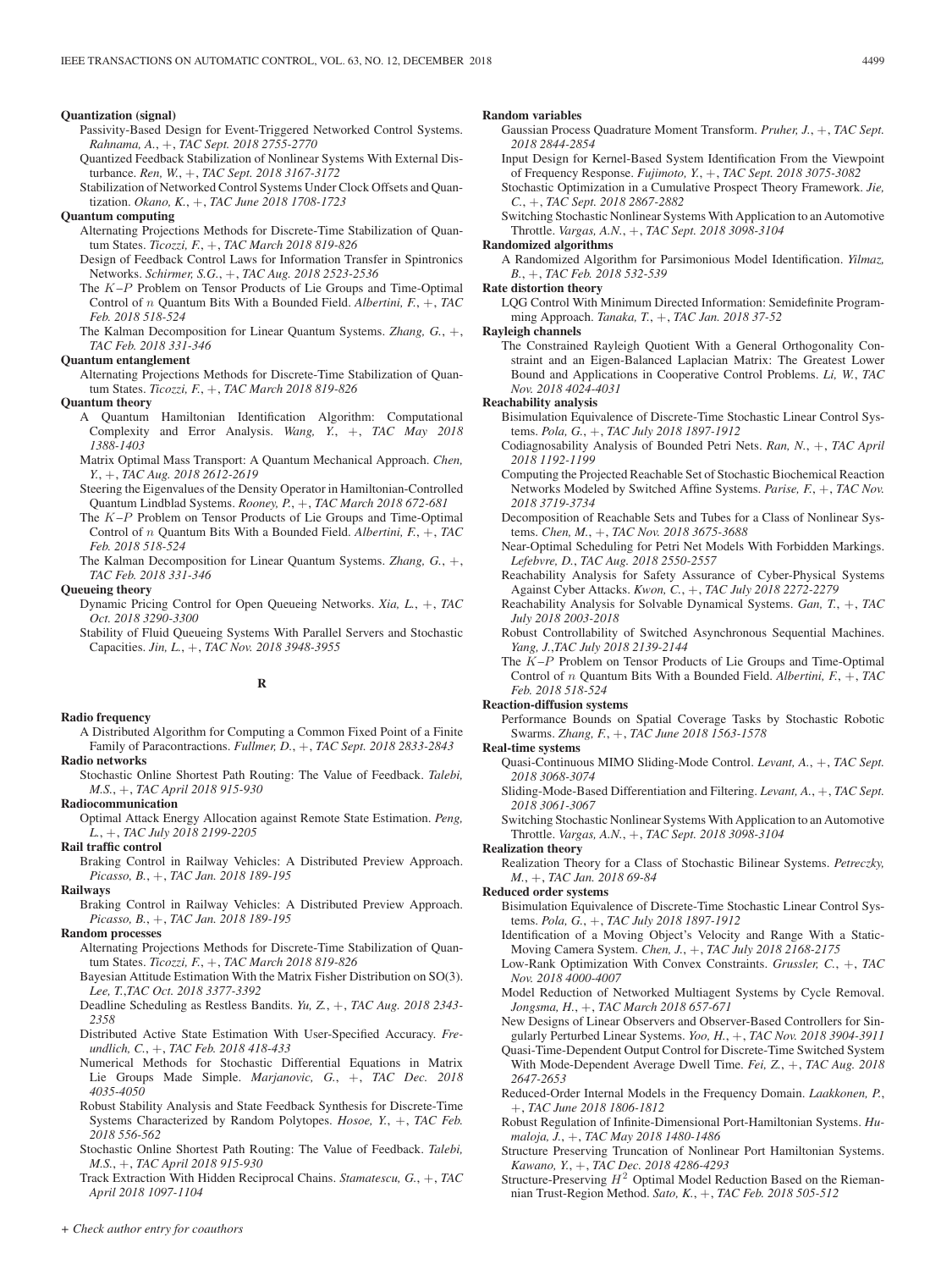### **Redundant manipulators**

On Weight-Prioritized Multitask Control of Humanoid Robots. *Bouyarmane, K.*, +, *TAC June 2018 1632-1647*

**Regression analysis**

- A Quantum Hamiltonian Identification Algorithm: Computational Complexity and Error Analysis. *Wang, Y.*, +, *TAC May 2018 1388-1403*
- Distributed Constrained Optimization and Consensus in Uncertain Networks via Proximal Minimization. *Margellos, K.*, +, *TAC May 2018 1372-1387*
- Multipattern Output Consensus in Networks of Heterogeneous Nonlinear Agents With Uncertain Leader: A Nonlinear Regression Approach. *Casadei, G.*, +, *TAC Aug. 2018 2581-2587*
- Solving the Dual Problems of Dynamic Programs via Regression. *Zhu, H.*, +, *TAC May 2018 1340-1355*

# **Relaxation theory**

- Convex Optimization Approaches to Information Structured Decentralized Control. *Wang, Y.*, +, *TAC Oct. 2018 3393-3403*
- Weakly Coupled Dynamic Program: Information and Lagrangian Relaxations. *Ye, F.*, +, *TAC March 2018 698-713*

# **Relay networks (telecommunication)**

State Estimation Over Delayed Mutihop Network. *Ren, Z.*, +, *TAC Oct. 2018 3545-3550*

**Reliability**

Production Control to Reduce Starvation in a Partially Flexible Production-Inventory System. *Zhao, C.*, +, *TAC Feb. 2018 477-491*

### **Renewable energy sources**

Stochastic Games for the Smart Grid Energy Management With Prospect Prosumers. *Etesami, S.R.*, +, *TAC Aug. 2018 2327-2342*

**Resistors**

Passive Controller Realization of a Biquadratic Impedance With Double Poles and Zeros as a Seven-Element Series–Parallel Network for Effective Mechanical Control. *Wang, K.*, +, *TAC Sept. 2018 3010-3015*

### **Resource allocation**

Approximate Best-Response Dynamics in Random Interference Games. *Bistritz, I.*, +, *TAC June 2018 1549-1562*

Performance Optimization for Timed Weighted Marked Graphs Under Infinite Server Semantics. *He, Z.*, +, *TAC Aug. 2018 2573-2580*

### **Resource management**

- Coalitional Control for Self-Organizing Agents. *Fele, F.*, +, *TAC Sept. 2018 2883-2897*
- Gradient-Based Myopic Allocation Policy: An Efficient Sampling Procedure in a Low-Confidence Scenario. *Peng, Y.*, +, *TAC Sept. 2018 3091- 3097*
- Optimal Computing Budget Allocation to Select the Nondominated Systems—A Large Deviations Perspective. *Li, J.*, +, *TAC Sept. 2018 2913-2927*

Simulation Budget Allocation for Selecting the Top-m Designs With Input Uncertainty. *Xiao, H.*, +, *TAC Sept. 2018 3127-3134*

**Riccati equations**

- $\mathcal{L}_2$ -Gain for Hybrid Linear Systems With Periodic Jumps: A Game Theoretic Approach for Analysis and Design. *Possieri, C.*, +, *TAC Aug. 2018 2496- 2507*
- Discrete-Time Robust Hierarchical Linear-Quadratic Dynamic Games. *Kebriaei, H.*, +, *TAC March 2018 902-909*
- Low-Rank Modifications of Riccati Factorizations for Model Predictive Control. *Nielsen, I.*, +, *TAC March 2018 872-879*
- Maximizing Map Sensitivity and Higher Derivatives Via Extremum Seeking. *Mills, G.*, +, *TAC Oct. 2018 3232-3247*
- Riccati Observers for the Nonstationary PnP Problem. *Hamel, T.*, +, *TAC March 2018 726-741*
- Sensor Choice for Minimum Error Variance Estimation. *Zhang, M.*, +, *TAC Feb. 2018 315-330*
- Stochastic Consentability of Linear Systems With Time Delays and Multiplicative Noises. *Zong, X.*, +, *TAC April 2018 1059-1074*
- The Quadratic Regulator Problem and the Riccati Equation for a Process Governed by a Linear Volterra Integrodifferential Equations. *Pandolfi, L.*, *TAC May 2018 1517-1522*
- Time-Inconsistent Mean-Field Stochastic LQ Problem: Open-Loop Time-Consistent Control. *Ni, Y.*, +, *TAC Sept. 2018 2771-2786*

### **Road safety**

Safety Verification and Control for Collision Avoidance at Road Intersections. *Ahn, H.*, +, *TAC March 2018 630-642*

# **Road traffic control**

Safety Verification and Control for Collision Avoidance at Road Intersections. *Ahn, H.*, +, *TAC March 2018 630-642*

### **Road vehicles**

Distributed Circular Formation Control of Nonholonomic Vehicles Without Direct Distance Measurements. *Yu, X.*, +, *TAC Aug. 2018 2730-2737* Safety Verification and Control for Collision Avoidance at Road Intersections. *Ahn, H.*, +, *TAC March 2018 630-642*

**Robot kinematics**

- A Cascades Approach to Formation-Tracking Stabilization of Force-Controlled Autonomous Vehicles. *Maghenem, M.*, +, *TAC Aug. 2018 2662-2669*
- Formation-Preserving Properties of Cooperative Kinematic Agents With or Without External Influence of Target Attraction. *Li, W.*, *TAC June 2018 1737-1744*

### **Robot sensing systems**

Navigation Functions for Convex Potentials in a Space With Convex Obstacles. *Paternain, S.*, +, *TAC Sept. 2018 2944-2959*

### **Robot vision**

Distributed Active State Estimation With User-Specified Accuracy. *Freundlich, C.*, +, *TAC Feb. 2018 418-433*

**Robust control**

- $H<sub>2</sub>$  Output-Feedback Control With Finite Multiple Measurement Information. *Ahn, C.K.*, +, *TAC Aug. 2018 2588-2595*
- A Comparative Study of Input–Output Stability Results. *Bridgeman, L.J.*, +, *TAC Feb. 2018 463-476*
- A Framework for Global Robust Output Regulation of Nonlinear Lower Triangular Systems With Uncertain Exosystems. *Wang, X.*, +, *TAC March 2018 894-901*
- A New Varying-Parameter Convergent-Differential Neural-Network for Solving Time-Varying Convex QP Problem Constrained by Linear-Equality. *Zhang, Z.*, +, *TAC Dec. 2018 4110-4125*
- A Robust IDA-PBC Approach for Handling Uncertainties in Underactuated Mechanical Systems. *Ryalat, M.*, +, *TAC Oct. 2018 3495-3502*
- Adaptive Certainty-Equivalence Control With Regulation-Triggered Finite-Time Least-Squares Identification. *Karafyllis, I.*, +, *TAC Oct. 2018 3261- 3275*
- Affine Parameter-Dependent Lyapunov Functions for LPV Systems With Affine Dependence. *Cox, P.B.*, +, *TAC Nov. 2018 3865-3872*
- Attack-Resilient  $\mathcal{H}_2$ ,  $\mathcal{H}_{\infty}$ , and  $\ell_1$  State Estimator. *Nakahira*, *Y.*, +, *TAC Dec. 2018 4353-4360*
- Combined MRAC for Unknown MIMO LTI Systems With Parameter Convergence. *Roy, S.B.*, +, *TAC Jan. 2018 283-290*
- Constructive Nonlinear Internal Models for Global Robust Output Regulation and Application. *Xu, D.*, *TAC May 2018 1523-1530*
- Continuous Sliding Mode Control Strategy for a Class of Nonlinear Underactuated Systems. *Lu, B.*, +, *TAC Oct. 2018 3471-3478*
- Cooperative Robust Output Regulation for Second-Order Nonlinear Multiagent Systems With an Unknown Exosystem. *Dong, Y.*, +, *TAC Oct. 2018 3418-3425*
- Delay-Robust Control Design for Two Heterodirectional Linear Coupled Hyperbolic PDEs. *Auriol, J.*, +, *TAC Oct. 2018 3551-3557*
- Design of Feedback Control Laws for Information Transfer in Spintronics Networks. *Schirmer, S.G.*, +, *TAC Aug. 2018 2523-2536*
- Discrete-Time Robust Hierarchical Linear-Quadratic Dynamic Games. *Kebriaei, H.*, +, *TAC March 2018 902-909*
- Distributed Active State Estimation With User-Specified Accuracy. *Freundlich, C.*, +, *TAC Feb. 2018 418-433*
- Distributed Semidefinite Programming With Application to Large-Scale System Analysis. *Pakazad, S.K.*, +, *TAC April 2018 1045-1058*
- Disturbance Compensation With Finite Spectrum Assignment for Plants With Input Delay. *Furtat, I.*, +, *TAC Jan. 2018 298-305*
- Disturbance/Uncertainty Estimator Based Integral Sliding-Mode Control. *Kurkcu, B.*, +, *TAC Nov. 2018 3940-3947*
- Errata to "Multivalued Robust Tracking Control of Lagrange Systems: Continuous and Discrete-Time Algorithms" [Sep 17 4436-4450]. *Miranda-Villatoro, F. A.*, +, *TAC Aug. 2018 2750*
- Event-Based Model Predictive Tracking Control of Nonholonomic Systems With Coupled Input Constraint and Bounded Disturbances. *Sun, Z.*, +, *TAC Feb. 2018 608-615*
- Fault Estimation Sliding-Mode Observer With Digital Communication Constraints. *Liu, M.*, +, *TAC Oct. 2018 3434-3441*
- Hierarchical Robust Performance Analysis of Uncertain Large Scale Systems. *Laib, K.*, +, *TAC July 2018 2075-2090*
- How to Systematically Distribute Candidate Models and Robust Controllers in Multiple-Model Adaptive Control: A Coverage Control Approach. *Kersting, S.*, +, *TAC April 2018 1075-1089*
- Input-to-State Stability and Inverse Optimality of Linear Time-Varying-Delay Predictor Feedbacks. *Cai, X.*, +, *TAC Jan. 2018 233-240*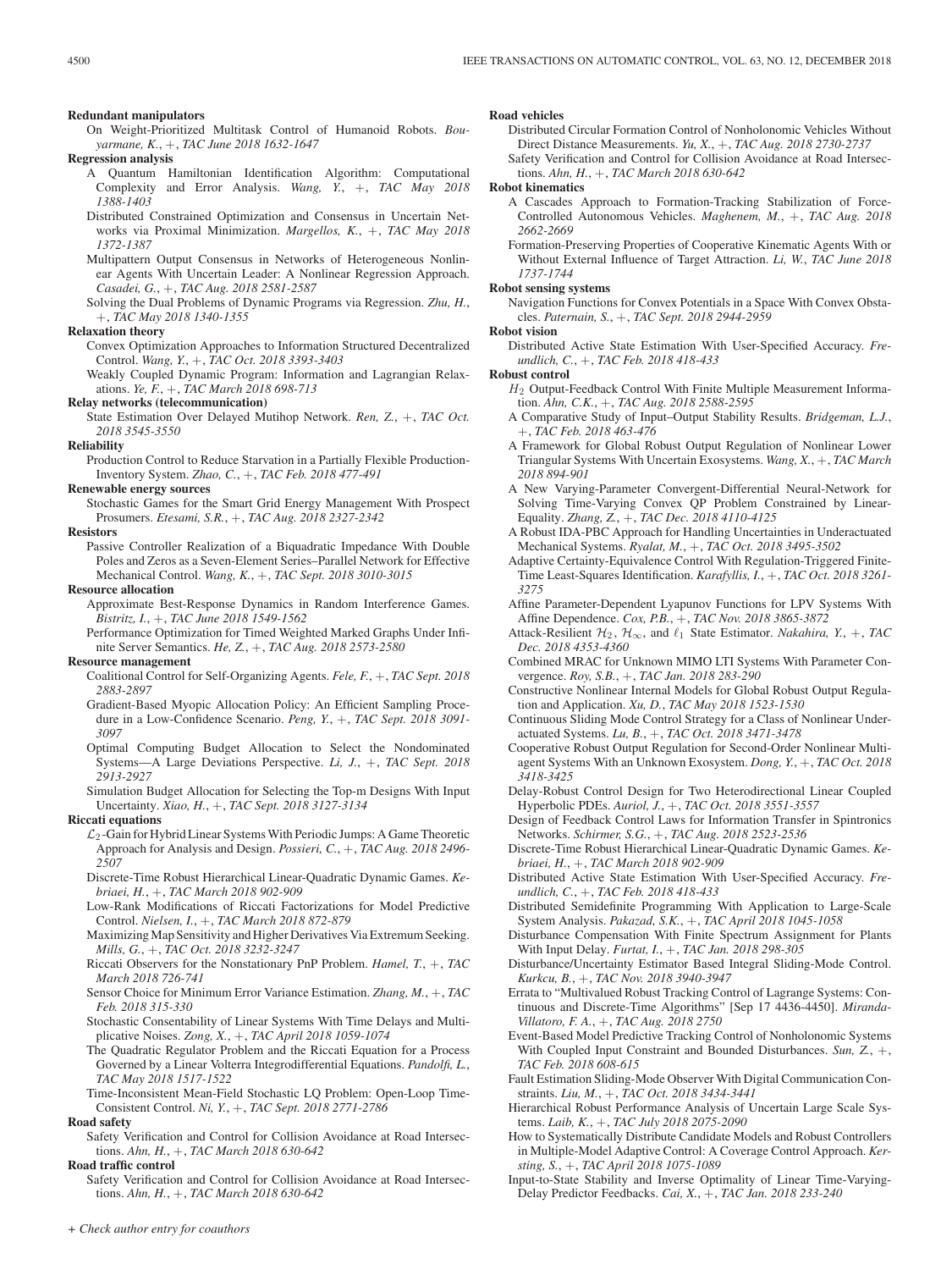Invariance Control Synthesis for Switched Nonlinear Systems: An Interval Analysis Approach. *Li, Y.*, +, *TAC July 2018 2206-2211*

Invariance With Dynamic Multipliers. *Fetzer, M.*, +, *TAC July 2018 1929- 1942*

- Leader-to-Formation Stability of Multiagent Systems: An Adaptive Optimal Control Approach. *Gao, W.*, +, *TAC Oct. 2018 3581-3587*
- Multipattern Output Consensus in Networks of Heterogeneous Nonlinear Agents With Uncertain Leader: A Nonlinear Regression Approach. *Casadei, G.*, +, *TAC Aug. 2018 2581-2587*
- On the Design of Attitude Complementary Filters on SO(3). *Berkane, S.*, +, *TAC March 2018 880-887*
- Passivity-Based Asynchronous Sliding Mode Control for Delayed Singular Markovian Jump Systems. *Li, F.*, +, *TAC Aug. 2018 2715-2721*
- Reduced-Order Internal Models in the Frequency Domain. *Laakkonen, P.*, +, *TAC June 2018 1806-1812*
- Robust Consensus Analysis and Design Under Relative State Constraints or Uncertainties. *Nguyen, D.H.*, +, *TAC June 2018 1784-1790*
- Robust Controllability of Switched Asynchronous Sequential Machines. *Yang, J.*,*TAC July 2018 2139-2144*
- Robust Controller Design for Attitude Dynamics Subjected to Time-Delayed State Measurements. *Cavalcanti, J.*, +, *TAC July 2018 2191-2198*
- Robust Distributed Estimation for Linear Systems Under Intermittent Information. *Li, Y.*, +, *TAC April 2018 973-988*
- Robust Exponential Stability and Disturbance Attenuation for Discrete-Time Switched Systems Under Arbitrary Switching. *Xiang, W.*, +, *TAC May 2018 1450-1456*
- Robust Regulation of Infinite-Dimensional Port-Hamiltonian Systems. *Humaloja, J.*, +, *TAC May 2018 1480-1486*
- Robust Stability Analysis and State Feedback Synthesis for Discrete-Time Systems Characterized by Random Polytopes. *Hosoe, Y.*, +, *TAC Feb. 2018 556-562*
- Robust Stability of Hybrid Limit Cycles With Multiple Jumps in Hybrid Dynamical Systems. *Lou, X.*, +, *TAC April 2018 1220-1226*
- Robust State Feedback Regulator Design for General Linear Heterodirectional Hyperbolic Systems. *Deutscher, J.*, +, *TAC Aug. 2018 2620-2627*
- Sliding Mode Boundary Control of an Euler–Bernoulli Beam Subject to Disturbances. *Karagiannis, D.*, +, *TAC Oct. 2018 3442-3448*
- SMC Design for Robust Stabilization of Nonlinear Markovian Jump Singular Systems. *Wang, Y.*, +, *TAC Jan. 2018 219-224*
- The Role of Convexity in Saddle-Point Dynamics: Lyapunov Function and Robustness. *Cherukuri, A.*, +, *TAC Aug. 2018 2449-2464*
- Uniform Value for Some Nonexpansive Optimal Control Problems With General Evaluations. *Li, X.*, *TAC June 2018 1724-1736*

### **Robustness**

- Competitive Interaction Design of Cooperative Systems Against Attacks. *Gusrialdi, A.*, +, *TAC Sept. 2018 3159-3166*
- Generalization of Gao's Reaching Law for Higher Relative Degree Sliding Variables. *Bartoszewicz, A.*, +, *TAC Sept. 2018 3173-3179*
- Passivity-Based Design for Event-Triggered Networked Control Systems. *Rahnama, A.*, +, *TAC Sept. 2018 2755-2770*
- Quasi-Continuous MIMO Sliding-Mode Control. *Levant, A.*, +, *TAC Sept. 2018 3068-3074*
- Sliding-Mode-Based Differentiation and Filtering. *Levant, A.*, +, *TAC Sept. 2018 3061-3067*
- The Structured Distance to the Nearest System Without Property  $P$ . *Johnson*, *S.C.*, +, *TAC Sept. 2018 2960-2975*

### **Rotation**

Dynamic Formation Control Over Directed Networks Using Graphical Laplacian Approach. *Li, X.*, +, *TAC Nov. 2018 3761-3774*

# **S**

# **Sampled data systems**

- Aperiodic Sampled-Data Control via Explicit Transmission Mapping: A Set-Invariance Approach. *Hashimoto, K.*, +, *TAC Oct. 2018 3523-3530*
- Feedback Stabilization of Switched Linear Systems With Unknown Disturbances Under Data-Rate Constraints. *Yang, G.*, +, *TAC July 2018 2107- 2122*
- Robustness Analysis of Asynchronous Sampled-Data Multiagent Networks With Time-Varying Delays. *Xiao, F.*, +, *TAC July 2018 2145-2152*
- Sampled-Data Implementation of Derivative-Dependent Control Using Artificial Delays. *Selivanov, A.*, +, *TAC Oct. 2018 3594-3600*

# **Sampling methods**

Ranking and Selection as Stochastic Control. *Peng, Y.*, +, *TAC Aug. 2018 2359-2373*

Sampled-Data Implementation of Derivative-Dependent Control Using Artificial Delays. *Selivanov, A.*, +, *TAC Oct. 2018 3594-3600*

The Multi-Armed Bandit With Stochastic Plays. *Lesage-Landry, A.*, +, *TAC July 2018 2280-2286*

**Scheduling**

- Near-Optimal Scheduling for Petri Net Models With Forbidden Markings. *Lefebvre, D.*, *TAC Aug. 2018 2550-2557*
- **Schrodinger equation**
	- Boundary Constrained Control of Delayed Nonlinear Schrödinger Equation. *Kang, W.*, +, *TAC Nov. 2018 3873-3880*
	- Optimal Steering of a Linear Stochastic System to a Final Probability Distribution—Part III. *Chen, Y.*, +, *TAC Sept. 2018 3112-3118*

**Search problems**

- Low-Rank Modifications of Riccati Factorizations for Model Predictive Control. *Nielsen, I.*, +, *TAC March 2018 872-879*
- Multitarget Tracking via Mixed Integer Optimization. *Bertsimas, D.*, +, *TAC Nov. 2018 3627-3642*

**Security**

- Denial-of-Service Power Dispatch Against Linear Quadratic Control via a Fading Channel. *Zhang, H.*, +, *TAC Sept. 2018 3032-3039*
- Time-Inconsistent Mean-Field Stochastic LQ Problem: Open-Loop Time-Consistent Control. *Ni, Y.*, +, *TAC Sept. 2018 2771-2786*

### **Security of data**

- Causality Countermeasures for Anomaly Detection in Cyber-Physical Systems. *Shi, D.*, +, *TAC Feb. 2018 386-401*
- Data-Driven Coordinated Attack Policy Design Based on Adaptive  $\mathcal{L}_2$ -Gain Optimal Theory. *An, L.*, +, *TAC June 2018 1850-1857*
- Reachability Analysis for Safety Assurance of Cyber-Physical Systems Against Cyber Attacks. *Kwon, C.*, +, *TAC July 2018 2272-2279*

### **Sensor fusion**

- A Bregman Splitting Scheme for Distributed Optimization Over Networks. *Xu, J.*, +, *TAC Nov. 2018 3809-3824*
- Attack-Resilient  $\mathcal{H}_2$ ,  $\mathcal{H}_{\infty}$ , and  $\ell_1$  State Estimator. *Nakahira*, *Y.*, +, *TAC Dec. 2018 4353-4360*
- Convergence of Asynchronous Distributed Gradient Methods Over Stochastic Networks. *Xu, J.*, +, *TAC Feb. 2018 434-448*
- Corrections to "Multi-Sensor Kalman Filtering With Intermittent Measurements" [Mar 18 797-804]. *Yang, C.*, +, *TAC May 2018 1545*
- Covariance Intersection for Partially Correlated Random Vectors. *Wu, Z.*, +, *TAC March 2018 619-629*
- Multi-Sensor Kalman Filtering With Intermittent Measurements. *Yang, C.*, +, *TAC March 2018 797-804*

# **Sensors**

- Differentially Private MIMO Filtering for Event Streams. *Le Ny, J.*, +, *TAC Jan. 2018 145-157*
- Fault Estimation Filter Design With Guaranteed Stability Using Markov Parameters. *Wan, Y.*, +, *TAC April 2018 1132-1139*
- Minimization of Sensor Activation in Decentralized Discrete-Event Systems. *Yin, X.*, +, *TAC Nov. 2018 3705-3718*
- Sensor Choice for Minimum Error Variance Estimation. *Zhang, M.*, +, *TAC Feb. 2018 315-330*
- Source Localization by a Binary Sensor Network in the Presence of Imperfection, Noise, and Outliers. *Bai, E.*, *TAC Feb. 2018 347-359*

### **Sequential machines**

Robust Controllability of Switched Asynchronous Sequential Machines. *Yang, J.*,*TAC July 2018 2139-2144*

**Set theory**

- A Relaxation Result for State-Constrained Delay Differential Inclusions. *Frankowska, H.*, +, *TAC Nov. 2018 3751-3760*
- Approximate Projection Methods for Decentralized Optimization With Functional Constraints. *Lee, S.*, +, *TAC Oct. 2018 3248-3260*
- Automated-Sampling-Based Stability Verification and DOA Estimation for Nonlinear Systems. *Bobiti, R.*, +, *TAC Nov. 2018 3659-3674*
- Colored Stability Crossing Sets for SISO Delay Systems. *Li, X.*, +, *TAC Nov. 2018 4016-4023*
- Constrained Consensus in Continuous-Time Multiagent Systems Under Weighted Graph. *Zhou, Z.*, +, *TAC June 2018 1776-1783*
- Convergence of Limited Communication Gradient Methods. *Magnusson, S.*, +, *TAC May 2018 1356-1371*
- Converse Theorems for Safety and Barrier Certificates. *Ratschan, S.*,*TAC Aug. 2018 2628-2632*
- Decomposition of Reachable Sets and Tubes for a Class of Nonlinear Systems. *Chen, M.*, +, *TAC Nov. 2018 3675-3688*
- Guaranteed State Estimation for Nonlinear Discrete-Time Systems via Indirectly Implemented Polytopic Set Computation. *Wan, J.*, +, *TAC Dec. 2018 4317-4322*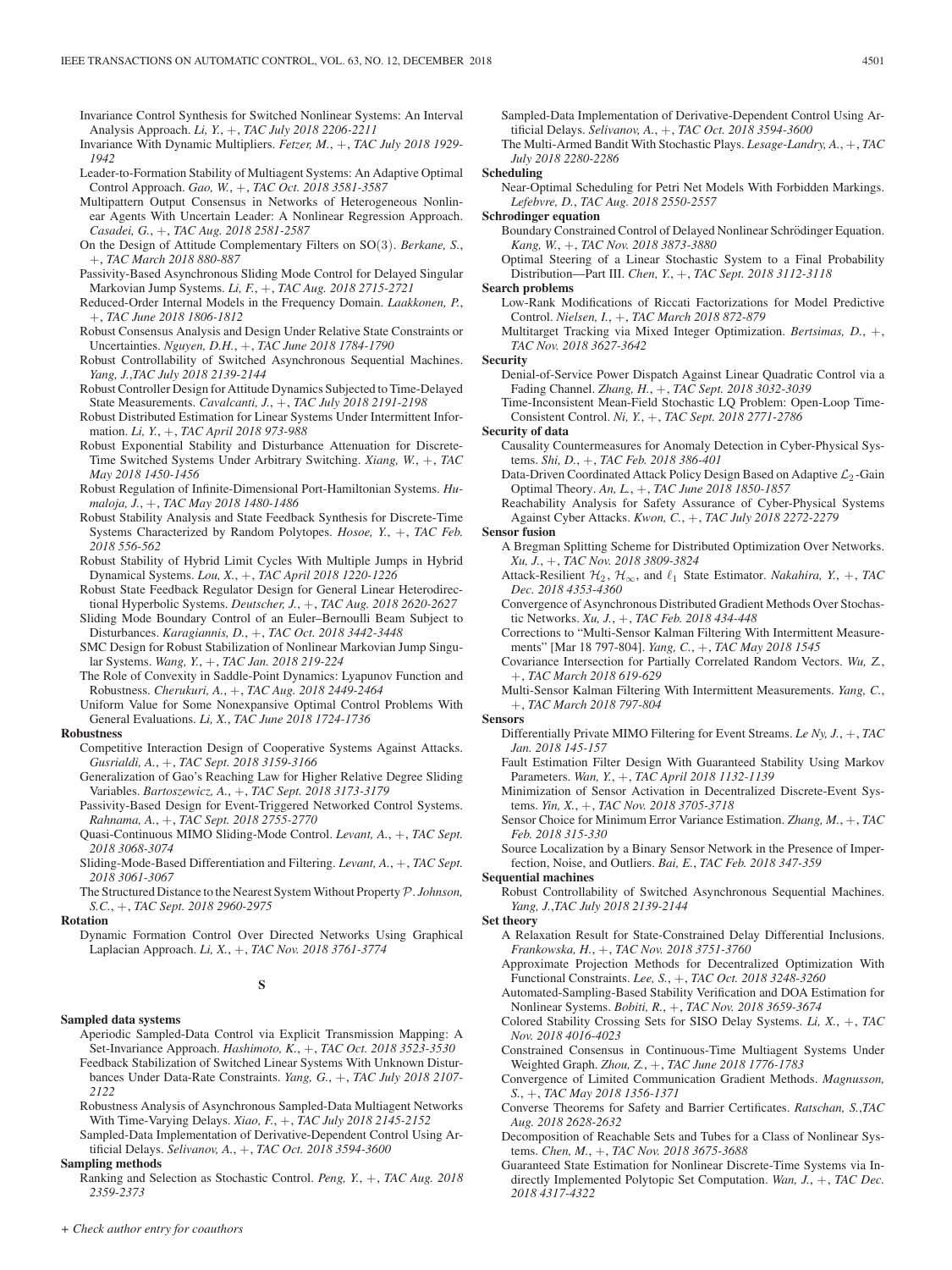Incremental Stability of Hybrid Dynamical Systems. *Biemond, J.J.B.*, +, *TAC Dec. 2018 4094-4109*

Invariance Control Synthesis for Switched Nonlinear Systems: An Interval Analysis Approach. *Li, Y.*, +, *TAC July 2018 2206-2211*

Minimum Cost Feedback Selection for Arbitrary Pole Placement in Structured Systems. *Moothedath, S.*, +, *TAC Nov. 2018 3881-3888*

Nonconservative Discrete-Time ISS Small-Gain Conditions for Closed Sets. *Noroozi, N.*, +, *TAC May 2018 1231-1242*

On the Structural and Strong Structural Controllability of Undirected Networks. *Mousavi, S.S.*, +, *TAC July 2018 2234-2241*

- Reachability Analysis for Safety Assurance of Cyber-Physical Systems Against Cyber Attacks. *Kwon, C.*, +, *TAC July 2018 2272-2279*
- Steering the Eigenvalues of the Density Operator in Hamiltonian-Controlled Quantum Lindblad Systems. *Rooney, P.*, +, *TAC March 2018 672-681*

The Role of Convexity in Saddle-Point Dynamics: Lyapunov Function and Robustness. *Cherukuri, A.*, +, *TAC Aug. 2018 2449-2464*

### **Shape control**

Taming Mismatches in Inter-agent Distances for the Formation-Motion Control of Second-Order Agents. *de Marina, H.G.*, +, *TAC Feb. 2018 449-462* **Signal processing**

- An Adaptive-Observer-Based Robust Estimator of Multi-sinusoidal Signals. *Chen, B.*, +, *TAC June 2018 1618-1631*
- The K–P Problem on Tensor Products of Lie Groups and Time-Optimal Control of n Quantum Bits With a Bounded Field. *Albertini, F.*, +, *TAC Feb. 2018 518-524*

### **Single-input single-output systems (control)**

Colored Stability Crossing Sets for SISO Delay Systems. *Li, X.*, +, *TAC Nov. 2018 4016-4023*

# **Singularly perturbed systems**

New Designs of Linear Observers and Observer-Based Controllers for Singularly Perturbed Linear Systems. *Yoo, H.*, +, *TAC Nov. 2018 3904-3911* Slow State Variables Feedback Stabilization for Semi-Markov Jump Systems With Singular Perturbations. *Shen, H.*, +, *TAC Aug. 2018 2709-2714*

### **SLAM (robots)**

Distributed Active State Estimation With User-Specified Accuracy. *Freundlich, C.*, +, *TAC Feb. 2018 418-433*

Gradient-Based Observer for Simultaneous Localization and Mapping. *Zlotnik, D.E.*, +, *TAC Dec. 2018 4338-4344*

### **Sliding mode control**

Errata to "Multivalued Robust Tracking Control of Lagrange Systems: Continuous and Discrete-Time Algorithms" [Sep 17 4436-4450]. *Miranda-Villatoro, F. A.*, +, *TAC Aug. 2018 2750*

- Generalization of Gao's Reaching Law for Higher Relative Degree Sliding Variables. *Bartoszewicz, A.*, +, *TAC Sept. 2018 3173-3179*
- Sliding-Mode-Based Differentiation and Filtering. *Levant, A.*, +, *TAC Sept. 2018 3061-3067*

### **Smart power grids**

- Decentralized Control via Dynamic Stochastic Prices: The Independent System Operator Problem. *Singh, R.*, +, *TAC Oct. 2018 3206-3220*
- Stochastic Games for the Smart Grid Energy Management With Prospect Prosumers. *Etesami, S.R.*, +, *TAC Aug. 2018 2327-2342*

# **Social networking (online)**

Evolution of Social Power in Social Networks With Dynamic Topology. *Ye, M.*, +, *TAC Nov. 2018 3793-3808*

# **Social sciences**

- Control via Leadership of Opinion Dynamics with State and Time-Dependent Interactions. *Dietrich, F.*, +, *TAC April 2018 1200-1207*
- Evolution of Social Power in Social Networks With Dynamic Topology. *Ye, M.*, +, *TAC Nov. 2018 3793-3808*

### **Solidification**

Online Recalibration of the State Estimators for a System With Moving Boundaries Using Sparse Discrete-in-Time Temperature Measurements. *Petrus, B.*, +, *TAC April 2018 1090-1096*

### **Sparse matrices**

Sparse Bayesian Nonlinear System Identification Using Variational Inference. *Jacobs, W.R.*, +, *TAC Dec. 2018 4172-4187*

### **Spatial variables control**

Distributed Model Predictive Control of Spatially Interconnected Systems Using Switched Cost Functions. *Liu, P.*, +, *TAC July 2018 2161-2167*

# **Spectral analysis**

- Further Results on the Convergence of the Pavon–Ferrante Algorithm for Spectral Estimation. *Baggio, G.*, *TAC Oct. 2018 3510-3515*
- Growing Linear Dynamical Networks Endowed by Spectral Systemic Performance Measures. *Siami, M.*, +, *TAC July 2018 2091-2106*
- Regularization and Interpolation of Positive Matrices. *Yamamoto, K.*, +, *TAC April 2018 1208-1212*

### **Spin systems**

Design of Feedback Control Laws for Information Transfer in Spintronics Networks. *Schirmer, S.G.*, +, *TAC Aug. 2018 2523-2536*

**Splines (mathematics)**

Continuous-Time DC Kernel—A Stable Generalized First-Order Spline Kernel. *Chen, T.*, *TAC Dec. 2018 4442-4447*

**Springs**

Passive Controller Realization of a Biquadratic Impedance With Double Poles and Zeros as a Seven-Element Series–Parallel Network for Effective Mechanical Control. *Wang, K.*, +, *TAC Sept. 2018 3010-3015*

**Stability**

- A Bounded Complementary Sensitivity Function Ensures Topology-Independent Stability of Homogeneous Dynamical Networks. *Blanchini, F.*, +, *TAC April 2018 1140-1146*
- A Characterization of Integral ISS for Switched and Time-Varying Systems. *Haimovich, H.*, +, *TAC Feb. 2018 578-585*
- A Data-Driven Computation Method for the Gap Metric and the Optimal Stability Margin. *Koenings, T.*, +, *TAC March 2018 805-810*
- A Fractional-Order Repetitive Controller for Periodic Disturbance Rejection. *Fedele, G.*,*TAC May 2018 1426-1433*
- A Lyapunov Function for an Extended Super-Twisting Algorithm. *Seeber, R.*, +, *TAC Oct. 2018 3426-3433*
- A Multivariable Stochastic Tracking Controller for Robot Manipulators Without Joint Velocities. *Saab, S.S.*, +, *TAC Aug. 2018 2481-2495*
- A Randomized Algorithm for Parsimonious Model Identification. *Yilmaz, B.*, +, *TAC Feb. 2018 532-539*
- A Result on Almost Sure Stability of Linear Continuous-Time Markovian Switching Systems. *Cong, S.*, *TAC July 2018 2226-2233*
- An Adaptive-Observer-Based Robust Estimator of Multi-sinusoidal Signals. *Chen, B.*, +, *TAC June 2018 1618-1631*
- Automated-Sampling-Based Stability Verification and DOA Estimation for Nonlinear Systems. *Bobiti, R.*, +, *TAC Nov. 2018 3659-3674*
- Backstepping Control of Coupled Linear Parabolic PIDEs With Spatially Varying Coefficients. *Deutscher, J.*, +, *TAC Dec. 2018 4218-4233*
- Bit-Rate Conditions to Stabilize a Continuous-Time Linear System With Feedback Dropouts. *Ling, Q.*, *TAC July 2018 2176-2183*
- Bregman Storage Functions for Microgrid Control. *De Persis, C.*, +, *TAC Jan. 2018 53-68*
- Characterizations of Input-to-State Stability for Infinite-Dimensional Systems. *Mironchenko, A.*, +, *TAC June 2018 1692-1707*
- Colored Stability Crossing Sets for SISO Delay Systems. *Li, X.*, +, *TAC Nov. 2018 4016-4023*
- Comments on "On Stabilization of 2-D Roesser Models". *Bachelier, O.*, +, *TAC Aug. 2018 2745-2749*
- Compensation of Transport Actuator Dynamics With Input-Dependent Moving Controlled Boundary. *Bekiaris-Liberis, N.*, +, *TAC Nov. 2018 3889-3896*
- Consensus of Multiagents in Switching Networks Using Input-to-State Stability of Switched Systems. *Meng, H.*, +, *TAC Nov. 2018 3964-3971*
- Constructive Nonlinear Internal Models for Global Robust Output Regulation and Application. *Xu, D.*, *TAC May 2018 1523-1530*
- Control Design With Prescribed Performance for Nonlinear Systems With Unknown Control Directions and Nonparametric Uncertainties. *Li, F.*, +, *TAC Oct. 2018 3573-3580*
- Cooperative Q-Learning for Rejection of Persistent Adversarial Inputs in Networked Linear Quadratic Systems. *Vamvoudakis, K.G.*, +, *TAC April 2018 1018-1031*
- Data-Driven Inversion-Based Control of Nonlinear Systems With Guaranteed Closed-Loop Stability. *Novara, C.*, +, *TAC April 2018 1147-1154*
- Discrete-Time Robust Hierarchical Linear-Quadratic Dynamic Games. *Kebriaei, H.*, +, *TAC March 2018 902-909*
- Distributed Model Predictive Control of Spatially Interconnected Systems Using Switched Cost Functions. *Liu, P.*, +, *TAC July 2018 2161-2167*
- EKF-Based Enhanced Performance Controller Design for Nonlinear Stochastic Systems. *Zhou, Y.*, +, *TAC April 2018 1155-1162*
- Errata to "Multivalued Robust Tracking Control of Lagrange Systems: Continuous and Discrete-Time Algorithms" [Sep 17 4436-4450]. *Miranda-Villatoro, F. A.*, +, *TAC Aug. 2018 2750*
- Event-Triggered Output Feedback Stabilization via Dynamic High-Gain Scaling. *Peralez, J.*, +, *TAC Aug. 2018 2537-2549*
- Exponential Stability of Two-Dimensional Homogeneous Monotone Systems With Bounded Directional Delays. *Van Hien, L.*, +, *TAC Aug. 2018 2694-2700*
- Fault Estimation Filter Design With Guaranteed Stability Using Markov Parameters. *Wan, Y.*, +, *TAC April 2018 1132-1139*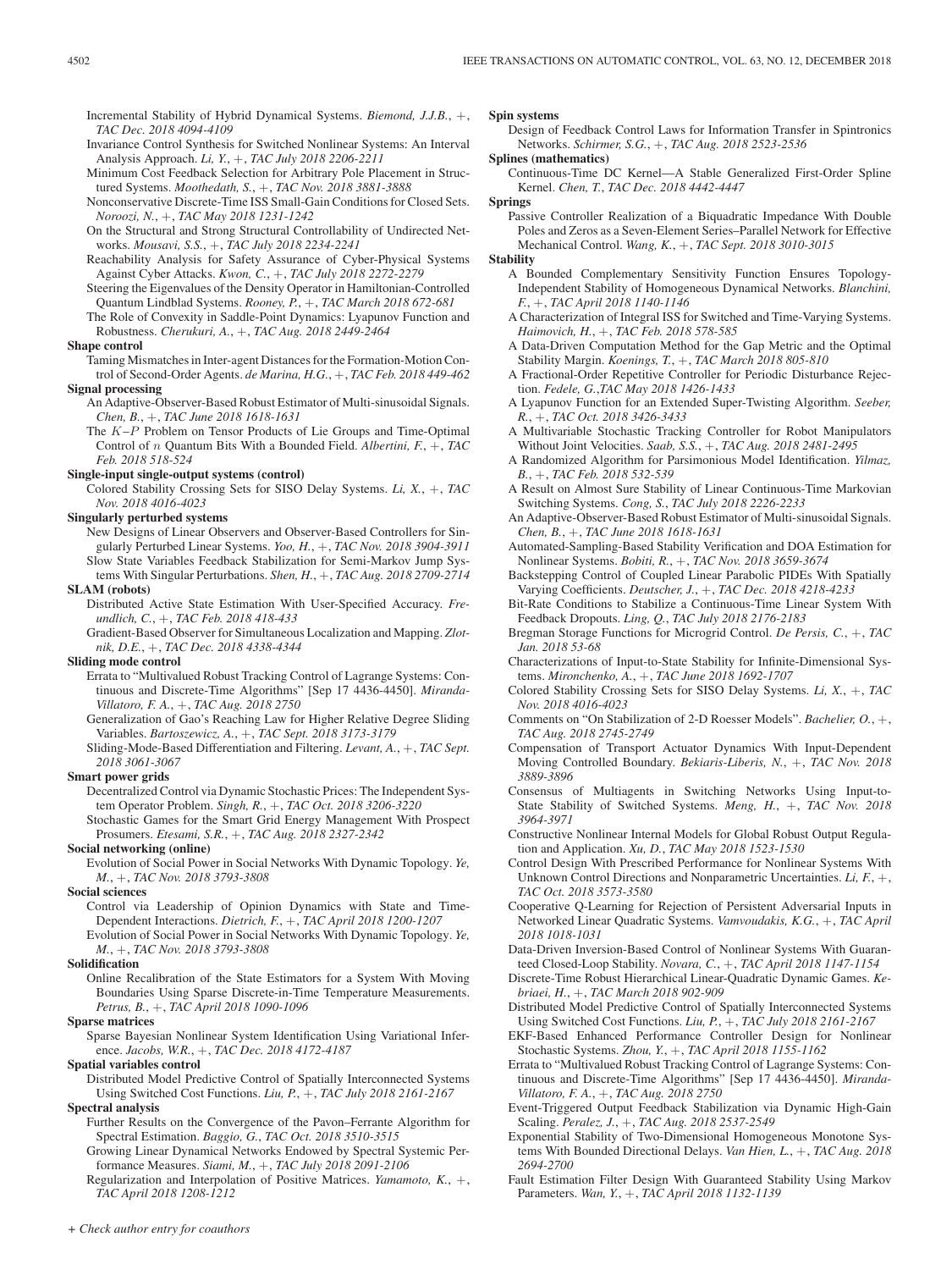Feedback Stabilization of Switched Linear Systems With Unknown Disturbances Under Data-Rate Constraints. *Yang, G.*, +, *TAC July 2018 2107- 2122*

- Further Results on Stabilizability of Discrete-time Nonlinearly Parameterized Systems With Scalar Parameters. *Li, C.*, *TAC July 2018 2153-2160*
- Guiding Image Segmentation on the Fly: Interactive Segmentation From a Feedback Control Perspective. *Zhu, L.*, +, *TAC Oct. 2018 3276-3289*
- Higher Order Tracking Properties of Model Reference Adaptive Control Systems. *Tao, G.*, +, *TAC Nov. 2018 3912-3918*
- Input-to-State Stabilizing Control for Cyber-Physical Systems With Multiple Transmission Channels Under Denial of Service. *Lu, A.*, +, *TAC June 2018 1813-1820*
- Leader-to-Formation Stability of Multiagent Systems: An Adaptive Optimal Control Approach. *Gao, W.*, +, *TAC Oct. 2018 3581-3587*
- LMI-Based Fixed Order Output Feedback Synthesis for Two-Dimensional Mixed Continuous-Discrete-Time Systems. *Chesi, G.*, +, *TAC April 2018 960-972*
- LQG Control With Minimum Directed Information: Semidefinite Programming Approach. *Tanaka, T.*, +, *TAC Jan. 2018 37-52*
- Lyapunov Stability Analysis of a String Equation Coupled With an Ordinary Differential System. *Barreau, M.*, +, *TAC Nov. 2018 3850-3857*
- Mean Square Stability Analysis of Stochastic Continuous-Time Linear Networked Systems. *Nandanoori, S.P.*, +, *TAC Dec. 2018 4323-4330*
- Nonconservative Discrete-Time ISS Small-Gain Conditions for Closed Sets. *Noroozi, N.*, +, *TAC May 2018 1231-1242*
- Observability and Controllability Analysis of Linear Systems Subject to Data Losses. *Jungers, R.M.*, +, *TAC Oct. 2018 3361-3376*
- On the Design of Attitude Complementary Filters on SO(3). *Berkane, S.*, +, *TAC March 2018 880-887*
- On Weight-Prioritized Multitask Control of Humanoid Robots. *Bouyarmane, K.*, +, *TAC June 2018 1632-1647*
- Output-Feedback Lyapunov-Based Predictive Control of Stochastic Nonlinear Systems. *Homer, T.*, +, *TAC Feb. 2018 571-577*
- Parameter-Space Stability Analysis of LTI Time-Delay Systems With Parametric Uncertainties. *Schauss, T.*, +, *TAC Nov. 2018 3927-3934*
- PDE Boundary Control of Multi-Input LTI Systems With Distinct and Uncertain Input Delays. *Zhu, Y.*, +, *TAC Dec. 2018 4270-4277*
- Phase Limitations of Zames–Falb Multipliers. *Wang, S.*, +, *TAC April 2018 947-959*
- PID Passivity-Based Control of Port-Hamiltonian Systems. *Zhang, M.*, +, *TAC April 2018 1032-1044*
- Proximate Time-Optimal Control of a Harmonic Oscillator. *Braker, R.A.*, +, *TAC June 2018 1676-1691*
- Riccati Observers for the Nonstationary PnP Problem. *Hamel, T.*, +, *TAC March 2018 726-741*
- Robustness Analysis of Asynchronous Sampled-Data Multiagent Networks With Time-Varying Delays. *Xiao, F.*, +, *TAC July 2018 2145-2152*
- Sampled-Data Implementation of Derivative-Dependent Control Using Artificial Delays. *Selivanov, A.*, +, *TAC Oct. 2018 3594-3600*
- Scalable Design of Structured Controllers Using Chordal Decomposition. *Zheng, Y.*, +, *TAC March 2018 752-767*
- Sliding Mode Boundary Control of an Euler–Bernoulli Beam Subject to Disturbances. *Karagiannis, D.*, +, *TAC Oct. 2018 3442-3448*
- Slow State Variables Feedback Stabilization for Semi-Markov Jump Systems With Singular Perturbations. *Shen, H.*, +, *TAC Aug. 2018 2709-2714*
- Spectral Conditions for Stability and Stabilization of Positive Equilibria for a Class of Nonlinear Cooperative Systems. *Abara, P.U.*, +, *TAC Feb. 2018 402-417*
- Stability Analysis for Positive Singular Systems With Time-Varying Delays. *Cui, Y.*, +, *TAC May 2018 1487-1494*
- Stability and Stabilization for Singular Switching Semi-Markovian Jump Systems With Generally Uncertain Transition Rates. *Jiang, B.*, +, *TAC Nov. 2018 3919-3926*
- Stability of Fluid Queueing Systems With Parallel Servers and Stochastic Capacities. *Jin, L.*, +, *TAC Nov. 2018 3948-3955*
- Stability of Switched Systems on Randomly Switching Durations With Random Interaction Matrices. *Guo, Y.*, +, *TAC Jan. 2018 21-36*
- Stabilizability of Discrete-Time Controlled Switched Linear Systems. *Lee, D.*, +, *TAC Oct. 2018 3516-3522*
- Stabilization of Networked Control Systems Under Clock Offsets and Quantization. *Okano, K.*, +, *TAC June 2018 1708-1723*
- Stabilization of Nonlinear Systems With Time-Varying Input and State Delays by Approximate Predictor. *Liu, K.*, +, *TAC Oct. 2018 3449-3455*
- Stabilizing Stochastic Predictive Control Under Bernoulli Dropouts. *Mishra, P.K.*, +, *TAC June 2018 1579-1590*
- Stochastic Consentability of Linear Systems With Time Delays and Multiplicative Noises. *Zong, X.*, +, *TAC April 2018 1059-1074*
- Stochastic Super-Twist Sliding Mode Controller. *Poznyak, A.*, *TAC May 2018 1538-1544*
- Structure-Preserving  $H^2$  Optimal Model Reduction Based on the Riemannian Trust-Region Method. *Sato, K.*, +, *TAC Feb. 2018 505-512*
- Sufficient Stability Conditions of Nonlinear Differential Systems Under Impulsive Control With State-Dependent Delay. *Li, X.*, +, *TAC Jan. 2018 306-311*
- Switched Control for Quantized Feedback Systems: Invariance and Limit Cycle Analysis. *Papadopoulos, A.V.*, +, *TAC Nov. 2018 3775-3786*
- Triggering and Control Codesign in Self-Triggered Model Predictive Control of Constrained Systems: With Guaranteed Performance. *Li, H.*, +, *TAC Nov. 2018 4008-4015*
- Two-Sided Boundary Stabilization of Heterodirectional Linear Coupled Hyperbolic PDEs. *Auriol, J.*, +, *TAC Aug. 2018 2421-2436*
- Very Strictly Passive Controller Synthesis With Affine Parameter Dependence. *Walsh, A.*, +, *TAC May 2018 1531-1537*

**Stability analysis**

- Competitive Interaction Design of Cooperative Systems Against Attacks. *Gusrialdi, A.*, +, *TAC Sept. 2018 3159-3166*
- On Homogeneous Finite-Time Control for Linear Evolution Equation in Hilbert Space. *Polyakov, A.*, +, *TAC Sept. 2018 3143-3150*
- Optimal and Robust Sampled-Data Control of Markov Jump Linear Systems: A Differential LMI Approach. *Gabriel, G.W.*, +, *TAC Sept. 2018 3054-3060*
- Quantized Feedback Stabilization of Nonlinear Systems With External Disturbance. *Ren, W.*, +, *TAC Sept. 2018 3167-3172*
- Stability Analysis of Optimal Adaptive Control Using Value Iteration With Approximation Errors. *Heydari, A.*, *TAC Sept. 2018 3119-3126*
- Tracking a Diffusing Three-Dimensional Source via Nonholonomic Extremum Seeking. *Ashley, T.T.*, +, *TAC Sept. 2018 2855-2866*
- **Stability criteria**
	- A Comparative Study of Input–Output Stability Results. *Bridgeman, L.J.*, +, *TAC Feb. 2018 463-476*
	- A Linearized Stability Theorem for Nonlinear Delay Fractional Differential Equations. *Tuan, H.T.*, +, *TAC Sept. 2018 3180-3186*
	- Control Design Using Passivation for Stability and Performance. *Xia, M.*, +, *TAC Sept. 2018 2987-2993*
	- Corrections to "Noise-to-State Stability for a Class of Random Systems With State-Dependent Switching" [Oct 16 3164-3170]. *Zhang, D.*, +, *TAC March 2018 910*
	- Data-Driven Inversion-Based Control of Nonlinear Systems With Guaranteed Closed-Loop Stability. *Novara, C.*, +, *TAC April 2018 1147-1154*
	- Exponential Stability of Coupled Linear Delay Time-Varying Differential– Difference Equations. *Ngoc, P.H.A.*, *TAC March 2018 843-848*
	- Kalman Filtering Over Gilbert–Elliott Channels: Stability Conditions and Critical Curve. *Wu, J.*, +, *TAC April 2018 1003-1017*
	- Necessary Stability Conditions for Linear Difference Equations in Continuous Time. *Campos, E.R.*, +, *TAC Dec. 2018 4405-4412*
	- On the Design of Output Feedback Controllers for LTI Systems Over Fading Channels. *Su, L.*, +, *TAC May 2018 1503-1508*
	- Passivity-Based Design for Event-Triggered Networked Control Systems. *Rahnama, A.*, +, *TAC Sept. 2018 2755-2770*
	- Stability Analysis for Continuous-Time Switched Systems With Stochastic Switching Signals. *Wu, X.*, +, *TAC Sept. 2018 3083-3090*
	- Stability Analysis for Positive Singular Systems With Time-Varying Delays. *Cui, Y.*, +, *TAC May 2018 1487-1494*
	- Stability Analysis of Nonlinear Time-Delay Systems Using a Novel Piecewise Positive Systems Method. *Nam, P.T.*, +, *TAC Jan. 2018 291-297*
	- Stability of Linear Systems With Time-Varying Delays Using Bessel– Legendre Inequalities. *Seuret, A.*, +, *TAC Jan. 2018 225-232*

# **State estimation**

- Cyber-Physical Attacks With Control Objectives. *Chen, Y.*, +, *TAC May 2018 1418-1425*
- Distributed Active State Estimation With User-Specified Accuracy. *Freundlich, C.*, +, *TAC Feb. 2018 418-433*
- Distributed Event-Based State Estimation for Networked Systems: An LMI Approach. *Muehlebach, M.*, +, *TAC Jan. 2018 269-276*
- Distributed Fault Diagnosis in Discrete Event Systems via Set Intersection Refinements. *Keroglou, C.*, +, *TAC Oct. 2018 3601-3607*
- Distributed Observers for LTI Systems. *Mitra, A.*, +, *TAC Nov. 2018 3689- 3704*
- EKF-Based Enhanced Performance Controller Design for Nonlinear Stochastic Systems. *Zhou, Y.*, +, *TAC April 2018 1155-1162*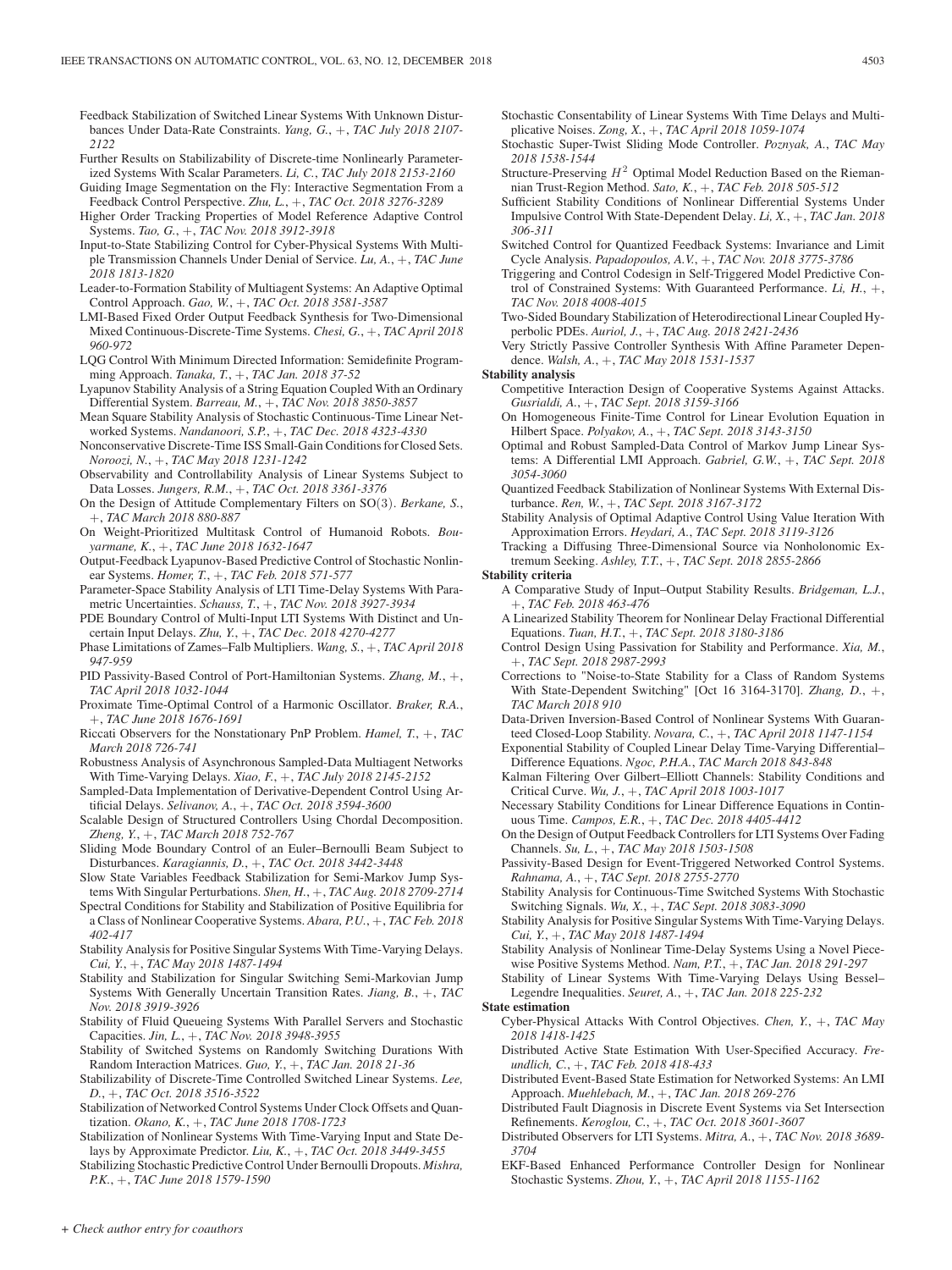Entropy and Minimal Bit Rates for State Estimation and Model Detection. *Liberzon, D.*, +, *TAC Oct. 2018 3330-3344*

- Fault Estimation Filter Design With Guaranteed Stability Using Markov Parameters. *Wan, Y.*, +, *TAC April 2018 1132-1139*
- Generation of Conditional Densities in Nonlinear Filtering for Infinite-Dimensional Systems. *Sen, N.*, *TAC July 2018 1868-1882*
- Guaranteed State Estimation for Nonlinear Discrete-Time Systems via Indirectly Implemented Polytopic Set Computation. *Wan, J.*, +, *TAC Dec. 2018 4317-4322*
- Infinite Horizon Optimal Transmission Power Control for Remote State Estimation Over Fading Channels. *Ren, X.*, +, *TAC Jan. 2018 85-100*
- Observer Design for Triangular Systems Under Weak Observability Assumptions. *Theodosis, D.*, +, *TAC Dec. 2018 4156-4171*
- On Kalman-Consensus Filtering With Random Link Failures Over Sensor Networks. *Liu, Q.*, +, *TAC Aug. 2018 2701-2708*
- Online Recalibration of the State Estimators for a System With Moving Boundaries Using Sparse Discrete-in-Time Temperature Measurements. *Petrus, B.*, +, *TAC April 2018 1090-1096*
- Optimal Attack Energy Allocation against Remote State Estimation. *Peng, L.*, +, *TAC July 2018 2199-2205*
- State Estimation Over Delayed Mutihop Network. *Ren, Z.*, +, *TAC Oct. 2018 3545-3550*
- **State feedback**
	- $H_2$  Output-Feedback Control With Finite Multiple Measurement Information. *Ahn, C.K.*, +, *TAC Aug. 2018 2588-2595*
	- Asymptotic Regulation of Time-Delay Nonlinear Systems With Unknown Control Directions. *Pongvuthithum, R.*, +, *TAC May 2018 1495-1502*
	- Backstepping Control of Coupled Linear Parabolic PIDEs With Spatially Varying Coefficients. *Deutscher, J.*, +, *TAC Dec. 2018 4218-4233*
	- Comments on "On Stabilization of 2-D Roesser Models". *Bachelier, O.*, +, *TAC Aug. 2018 2745-2749*
	- Composite Robust  $H_{\infty}$  Control for Uncertain Stochastic Nonlinear Systems With State Delay via a Disturbance Observer. *Liu, Y.*, +, *TAC Dec. 2018 4345-4352*
	- Cooperative Robust Output Regulation for Second-Order Nonlinear Multiagent Systems With an Unknown Exosystem. *Dong, Y.*, +, *TAC Oct. 2018 3418-3425*
	- Distributed Consensus Algorithms for a Class of High-Order Multi-Agent Systems on Directed Graphs. *Abdessameud, A.*, +, *TAC Oct. 2018 3464- 3470*
	- Feedback Stabilization of Switched Linear Systems With Unknown Disturbances Under Data-Rate Constraints. *Yang, G.*, +, *TAC July 2018 2107- 2122*
	- Higher Order Tracking Properties of Model Reference Adaptive Control Systems. *Tao, G.*, +, *TAC Nov. 2018 3912-3918*
	- Mutually Quadratically Invariant Information Structures in Two-Team Stochastic Dynamic Games. *Colombino, M.*, +, *TAC July 2018 2256- 2263*
	- Necessary and Sufficient Conditions for Assignability of the Lyapunov Spectrum of Discrete Linear Time-Varying Systems. *Babiarz, A.*, +, *TAC Nov. 2018 3825-3837*
	- On the Linear Quadratic Problem for Systems With Time-Reversed Markov Jump Parameters and the Duality With Filtering of Markov Jump Linear Systems. *Gutierrez-Pachas, D.A.*, +, *TAC Sept. 2018 3040-3045*
	- On the Optimal Control of Passive or Nonexpansive Systems. *Hughes, T.H.*,*TAC Dec. 2018 4079-4093*
	- Optimal and Robust Sampled-Data Control of Markov Jump Linear Systems: A Differential LMI Approach. *Gabriel, G.W.*, +, *TAC Sept. 2018 3054-3060*
	- Optimal Periodic-Gain Fractional Delayed State Feedback Control for Linear Fractional Periodic Time-Delayed Systems. *Dabiri, A.*, +, *TAC April 2018 989-1002*
	- Optimal Steering of a Linear Stochastic System to a Final Probability Distribution—Part III. *Chen, Y.*, +, *TAC Sept. 2018 3112-3118*
	- Robust Stability Analysis and State Feedback Synthesis for Discrete-Time Systems Characterized by Random Polytopes. *Hosoe, Y.*, +, *TAC Feb. 2018 556-562*
	- Robust State Feedback Regulator Design for General Linear Heterodirectional Hyperbolic Systems. *Deutscher, J.*, +, *TAC Aug. 2018 2620-2627*
	- Slow State Variables Feedback Stabilization for Semi-Markov Jump Systems With Singular Perturbations. *Shen, H.*,  $+$ *, TAC Aug. 2018 2709-2714* Some Results on Exponential Synchronization of Nonlinear Systems. *An-*
	- *drieu, V.*, +, *TAC April 2018 1213-1219* Spectral Conditions for Stability and Stabilization of Positive Equilibria for
	- a Class of Nonlinear Cooperative Systems. *Abara, P.U.*, +, *TAC Feb. 2018 402-417*
- Stability and Stabilization for Singular Switching Semi-Markovian Jump Systems With Generally Uncertain Transition Rates. *Jiang, B.*, +, *TAC Nov. 2018 3919-3926*
- Stability of Fluid Queueing Systems With Parallel Servers and Stochastic Capacities. *Jin, L.*, +, *TAC Nov. 2018 3948-3955*

Two-Sided Boundary Stabilization of Heterodirectional Linear Coupled Hyperbolic PDEs. *Auriol, J.*, +, *TAC Aug. 2018 2421-2436*

**State-space methods**

- A Descriptor System Approach to Stability and Stabilization of Discrete-Time Switched PWA Systems. *Zhu, Y.*, +, *TAC Oct. 2018 3456-3463*
- A Novel Adaptive Kalman Filter With Inaccurate Process and Measurement Noise Covariance Matrices. *Huang, Y.*, +, *TAC Feb. 2018 594-601*
- Automated-Sampling-Based Stability Verification and DOA Estimation for Nonlinear Systems. *Bobiti, R.*, +, *TAC Nov. 2018 3659-3674*
- Bilinear Transformation for Discrete-Time Positive Real and Negative Imaginary Systems. *Liu, M.*, +, *TAC Dec. 2018 4264-4269*
- Compositional Abstraction and Safety Synthesis Using Overlapping Symbolic Models. *Meyer, P.*, +, *TAC June 2018 1835-1841*
- Fault Estimation Filter Design With Guaranteed Stability Using Markov Parameters. *Wan, Y.*, +, *TAC April 2018 1132-1139*
- Guaranteed State Estimation for Nonlinear Discrete-Time Systems via Indirectly Implemented Polytopic Set Computation. *Wan, J.*, +, *TAC Dec. 2018 4317-4322*
- LQG Control With Minimum Directed Information: Semidefinite Programming Approach. *Tanaka, T.*, +, *TAC Jan. 2018 37-52*
- New Designs of Linear Observers and Observer-Based Controllers for Singularly Perturbed Linear Systems. *Yoo, H.*, +, *TAC Nov. 2018 3904-3911*
- Pattern Formation Via Eigenstructure Assignment: General Theory and Multi-Agent Application. *Wu, A.*, +, *TAC July 2018 1959-1972*
- Stabilization of 2-D Switched Systems With All Modes Unstable via Switching Signal Regulation. *Shi, S.*, +, *TAC March 2018 857-863*
- Subspace Identification of Local Systems in One-Dimensional Homogeneous Networks. *Yu, C.*, +, *TAC April 2018 1126-1131*
- Two-Dimensional Peak-to-Peak Filtering for Stochastic Fornasini– Marchesini Systems. *Ahn, C.K.*, +, *TAC May 2018 1472-1479*
- Very Strictly Passive Controller Synthesis With Affine Parameter Dependence. *Walsh, A.*, +, *TAC May 2018 1531-1537*
- **Statistical distributions**
	- Optimal Steering of a Linear Stochastic System to a Final Probability Distribution—Part III. *Chen, Y.*, +, *TAC Sept. 2018 3112-3118*
	- Track Extraction With Hidden Reciprocal Chains. *Stamatescu, G.*, +, *TAC April 2018 1097-1104*
- **Statistical testing**

Track Extraction With Hidden Reciprocal Chains. *Stamatescu, G.*, +, *TAC April 2018 1097-1104*

- **Statistics**
	- Causality Countermeasures for Anomaly Detection in Cyber-Physical Systems. *Shi, D.*, +, *TAC Feb. 2018 386-401*

**Stochastic games**

- Linear–Quadratic Mean-Field Game for Stochastic Delayed Systems. *Huang, J.*, +, *TAC Aug. 2018 2722-2729*
- Stochastic Games for the Smart Grid Energy Management With Prospect Prosumers. *Etesami, S.R.*, +, *TAC Aug. 2018 2327-2342*

**Stochastic processes**

- A Bregman Splitting Scheme for Distributed Optimization Over Networks. *Xu, J.*, +, *TAC Nov. 2018 3809-3824*
- A Unified Stochastic Hybrid System Approach to Aggregate Modeling of Responsive Loads. *Zhao, L.*, +, *TAC Dec. 2018 4250-4263*
- Analysis of Gradient Descent Methods With Nondiminishing Bounded Errors. *Ramaswamy, A.*, +, *TAC May 2018 1465-1471*
- Approximate Best-Response Dynamics in Random Interference Games. *Bistritz, I.*, +, *TAC June 2018 1549-1562*
- Asynchronous Implementation of Distributed Coordination Algorithms: Conditions Using Partially Scrambling and Essentially Cyclic Matrices. *Chen, Y.*, +, *TAC June 2018 1745-1752*
- Bayesian Attitude Estimation With the Matrix Fisher Distribution on SO(3). *Lee, T.*,*TAC Oct. 2018 3377-3392*
- Bisimulation Equivalence of Discrete-Time Stochastic Linear Control Systems. *Pola, G.*, +, *TAC July 2018 1897-1912*
- Centralized Versus Decentralized Optimization of Distributed Stochastic Differential Decision Systems With Different Information Structures— Part II: Applications. *Charalambous, C.D.*, +, *TAC July 2018 1913-1928*
- Computing the Projected Reachable Set of Stochastic Biochemical Reaction Networks Modeled by Switched Affine Systems. *Parise, F.*, +, *TAC Nov. 2018 3719-3734*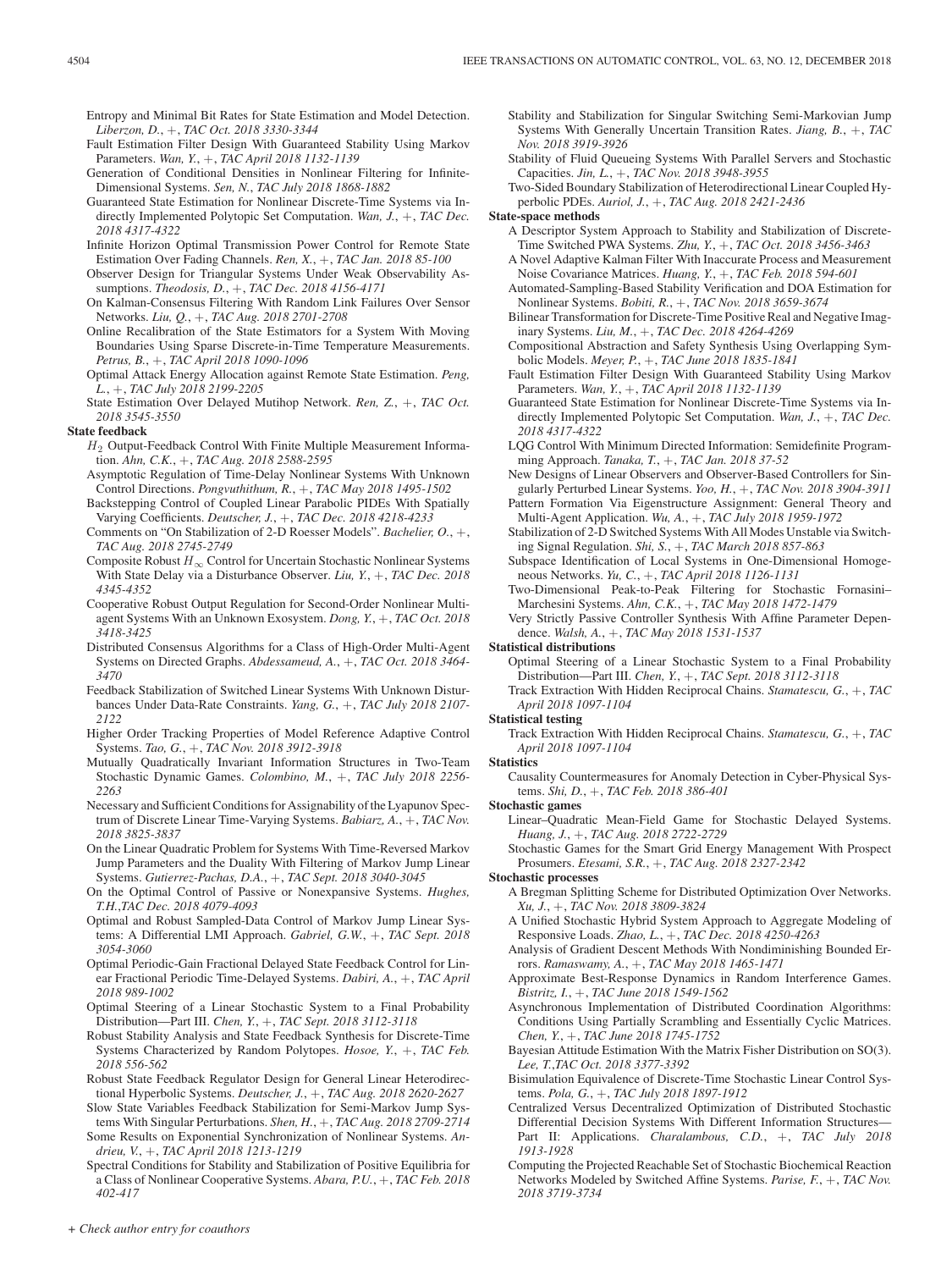Convergence of Asynchronous Distributed Gradient Methods Over Stochastic Networks. *Xu, J.*, +, *TAC Feb. 2018 434-448*

- Corrections to "Multi-Sensor Kalman Filtering With Intermittent Measurements" [Mar 18 797-804]. *Yang, C.*, +, *TAC May 2018 1545*
- Decentralized Control via Dynamic Stochastic Prices: The Independent System Operator Problem. *Singh, R.*, +, *TAC Oct. 2018 3206-3220*
- Distributed Computation of Equilibria in Misspecified Convex Stochastic Nash Games. *Jiang, H.*, +, *TAC Feb. 2018 360-371*
- Feedback Particle Filter on Riemannian Manifolds and Matrix Lie Groups. *Zhang, C.*, +, *TAC Aug. 2018 2465-2480*
- Generation of Conditional Densities in Nonlinear Filtering for Infinite-Dimensional Systems. *Sen, N.*, *TAC July 2018 1868-1882*
- Global Adaptive Stabilization and Tracking Control for High-Order Stochastic Nonlinear Systems With Time-Varying Delays. *Xue, L.*, +, *TAC Sept. 2018 2928-2943*
- Linear Convergence in Optimization Over Directed Graphs With Row-Stochastic Matrices. *Xi, C.*, +, *TAC Oct. 2018 3558-3565*
- Mean Square Stability Analysis of Stochastic Continuous-Time Linear Networked Systems. *Nandanoori, S.P.*, +, *TAC Dec. 2018 4323-4330*
- Multi-Sensor Kalman Filtering With Intermittent Measurements. *Yang, C.*, +, *TAC March 2018 797-804*
- Numerical Methods for Stochastic Differential Equations in Matrix Lie Groups Made Simple. *Marjanovic, G.*, +, *TAC Dec. 2018 4035-4050*
- On Kalman-Consensus Filtering With Random Link Failures Over Sensor Networks. *Liu, Q.*, +, *TAC Aug. 2018 2701-2708*
- Optimal Steering of a Linear Stochastic System to a Final Probability Distribution—Part III. *Chen, Y.*, +, *TAC Sept. 2018 3112-3118*
- Performance Bounds on Spatial Coverage Tasks by Stochastic Robotic Swarms. *Zhang, F.*, +, *TAC June 2018 1563-1578*
- Proper Policies in Infinite-State Stochastic Shortest Path Problems. *Bertsekas, D.P.*, *TAC Nov. 2018 3787-3792*
- Realization Theory for a Class of Stochastic Bilinear Systems. *Petreczky, M.*, +, *TAC Jan. 2018 69-84*
- Safe Markov Chains for ON/OFF Density Control With Observed Transitions. *Demirer, N.*, +, *TAC May 2018 1442-1449*
- Stochastic Consentability of Linear Systems With Time Delays and Multiplicative Noises. *Zong, X.*, +, *TAC April 2018 1059-1074*
- Stochastic Feedback Based Kalman Filter for Nonlinear Continuous-Discrete Systems. *Wang, J.*, +, *TAC Sept. 2018 3002-3009*
- Stochastic Online Shortest Path Routing: The Value of Feedback. *Talebi, M.S.*, +, *TAC April 2018 915-930*
- Stochastic Optimization in a Cumulative Prospect Theory Framework. *Jie, C.*, +, *TAC Sept. 2018 2867-2882*
- Stochastic Super-Twist Sliding Mode Controller. *Poznyak, A.*, *TAC May 2018 1538-1544*
- Stochastic Thermal Load Management. *Voice, T.*, *TAC April 2018 931-946* Switching Stochastic Nonlinear Systems With Application to an Automotive
- Throttle. *Vargas, A.N.*, +, *TAC Sept. 2018 3098-3104* The Multi-Armed Bandit With Stochastic Plays. *Lesage-Landry, A.*, +, *TAC*
- *July 2018 2280-2286*
- Two-Dimensional Peak-to-Peak Filtering for Stochastic Fornasini– Marchesini Systems. *Ahn, C.K.*, +, *TAC May 2018 1472-1479*

Weakly Coupled Dynamic Program: Information and Lagrangian Relaxations. *Ye, F.*, +, *TAC March 2018 698-713*

### **Stochastic programming**

Weakly Coupled Dynamic Program: Information and Lagrangian Relaxations. *Ye, F.*, +, *TAC March 2018 698-713*

# **Stochastic systems**

- A Finite Convergence Criterion for the Discounted Optimal Control of Stochastic Logical Networks. *Wu, Y.*, +, *TAC Jan. 2018 262-268*
- A Hybrid Design Approach for Output Feedback Exponential Stabilization of Markovian Jump Systems. *Song, J.*, +, *TAC May 2018 1404-1417*
- A Modified Frequency Domain Condition for the Physical Realizability of Linear Quantum Stochastic Systems. *Sichani, A.K.*, +, *TAC Jan. 2018 277-282*
- A Result on Almost Sure Stability of Linear Continuous-Time Markovian Switching Systems. *Cong, S.*, *TAC July 2018 2226-2233*
- A Unified Stochastic Hybrid System Approach to Aggregate Modeling of Responsive Loads. *Zhao, L.*, +, *TAC Dec. 2018 4250-4263*
- Analysis of Distributed Adaptive Filters Based on Diffusion Strategies Over Sensor Networks. *Xie, S.*, +, *TAC Nov. 2018 3643-3658*
- Backstepping Design for Incremental Stability of Stochastic Hamiltonian Systems with Jumps. *Jagtap, P.*, +, *TAC Jan. 2018 255-261*
- Bisimulation Equivalence of Discrete-Time Stochastic Linear Control Systems. *Pola, G.*, +, *TAC July 2018 1897-1912*
- Centralized Versus Decentralized Optimization of Distributed Stochastic Differential Decision Systems With Different Information Structures— Part II: Applications. *Charalambous, C.D.*, +, *TAC July 2018 1913-1928*
- Composite Robust  $H_{\infty}$  Control for Uncertain Stochastic Nonlinear Systems With State Delay via a Disturbance Observer. *Liu, Y.*, +, *TAC Dec. 2018 4345-4352*
- EKF-Based Enhanced Performance Controller Design for Nonlinear Stochastic Systems. *Zhou, Y.*, +, *TAC April 2018 1155-1162*
- Generation of Conditional Densities in Nonlinear Filtering for Infinite-Dimensional Systems. *Sen, N.*, *TAC July 2018 1868-1882*
- Linear–Quadratic Mean-Field Game for Stochastic Delayed Systems. *Huang, J.*, +, *TAC Aug. 2018 2722-2729*
- Mean Square Stability Analysis of Stochastic Continuous-Time Linear Networked Systems. *Nandanoori, S.P.*, +, *TAC Dec. 2018 4323-4330*
- Mutually Quadratically Invariant Information Structures in Two-Team Stochastic Dynamic Games. *Colombino, M.*, +, *TAC July 2018 2256- 2263*
- Optimal Steering of a Linear Stochastic System to a Final Probability Distribution—Part III. *Chen, Y.*, +, *TAC Sept. 2018 3112-3118*
- Output-Feedback Lyapunov-Based Predictive Control of Stochastic Nonlinear Systems. *Homer, T.*, +, *TAC Feb. 2018 571-577*
- Passivity-Based Asynchronous Sliding Mode Control for Delayed Singular Markovian Jump Systems. *Li, F.*, +, *TAC Aug. 2018 2715-2721*
- Ranking and Selection as Stochastic Control. *Peng, Y.*, +, *TAC Aug. 2018 2359-2373*
- Realization Theory for a Class of Stochastic Bilinear Systems. *Petreczky, M.*, +, *TAC Jan. 2018 69-84*
- Semismooth Potentials of Stochastic Systems With Degenerate Diffusions. *Cao, X.*,*TAC Oct. 2018 3566-3572*
- Slow State Variables Feedback Stabilization for Semi-Markov Jump Systems With Singular Perturbations. *Shen, H.*, +, *TAC Aug. 2018 2709-2714*
- Stability and Stabilization for Singular Switching Semi-Markovian Jump Systems With Generally Uncertain Transition Rates. *Jiang, B.*, +, *TAC Nov. 2018 3919-3926*
- Stabilizing Stochastic Predictive Control Under Bernoulli Dropouts. *Mishra, P.K.*, +, *TAC June 2018 1579-1590*
- Stochastic Consentability of Linear Systems With Time Delays and Multiplicative Noises. *Zong, X.*, +, *TAC April 2018 1059-1074*
- Stochastic Thermal Load Management. *Voice, T.*, *TAC April 2018 931-946* Two-Dimensional Peak-to-Peak Filtering for Stochastic Fornasini–
- Marchesini Systems. *Ahn, C.K.*, +, *TAC May 2018 1472-1479*

# **Stock control**

Production Control to Reduce Starvation in a Partially Flexible Production-Inventory System. *Zhao, C.*, +, *TAC Feb. 2018 477-491*

- **Stock markets**
	- A Generalization of Simultaneous Long–Short Stock Trading to PI Controllers. *Malekpour, S.*, +, *TAC Oct. 2018 3531-3536*
- **Structural engineering**
	- Sliding Mode Boundary Control of an Euler–Bernoulli Beam Subject to Disturbances. *Karagiannis, D.*, +, *TAC Oct. 2018 3442-3448*
- **SU(2) theory**
	- The K–P Problem on Tensor Products of Lie Groups and Time-Optimal Control of n Quantum Bits With a Bounded Field. *Albertini, F.*, +, *TAC Feb. 2018 518-524*

### **Supervisory control**

Decentralized Supervisory Control of Networks of Nonlinear Control Systems. *Pola, G.*, +, *TAC Sept. 2018 2803-2817*

# **Switched systems**

Stability Analysis for Continuous-Time Switched Systems With Stochastic Switching Signals. *Wu, X.*, +, *TAC Sept. 2018 3083-3090*

### **Switching networks**

- Consensus of Multiagents in Switching Networks Using Input-to-State Stability of Switched Systems. *Meng, H.*, +, *TAC Nov. 2018 3964-3971*
- Leader-Following Consensus of Multiple Uncertain Euler–Lagrange Systems Subject to Communication Delays and Switching Networks. *Lu, M.*, +, *TAC Aug. 2018 2604-2611*

### **Switching systems (control)**

- A Characterization of Integral ISS for Switched and Time-Varying Systems. *Haimovich, H.*, +, *TAC Feb. 2018 578-585*
- A Descriptor System Approach to Stability and Stabilization of Discrete-Time Switched PWA Systems. *Zhu, Y.*, +, *TAC Oct. 2018 3456-3463*
- Characterizations of Input-to-State Stability for Infinite-Dimensional Systems. *Mironchenko, A.*, +, *TAC June 2018 1692-1707*
- Consensus of Discrete-Time Linear Multiagent Systems With Communication, Input and Output Delays. *Xu, X.*, +, *TAC Feb. 2018 492-497*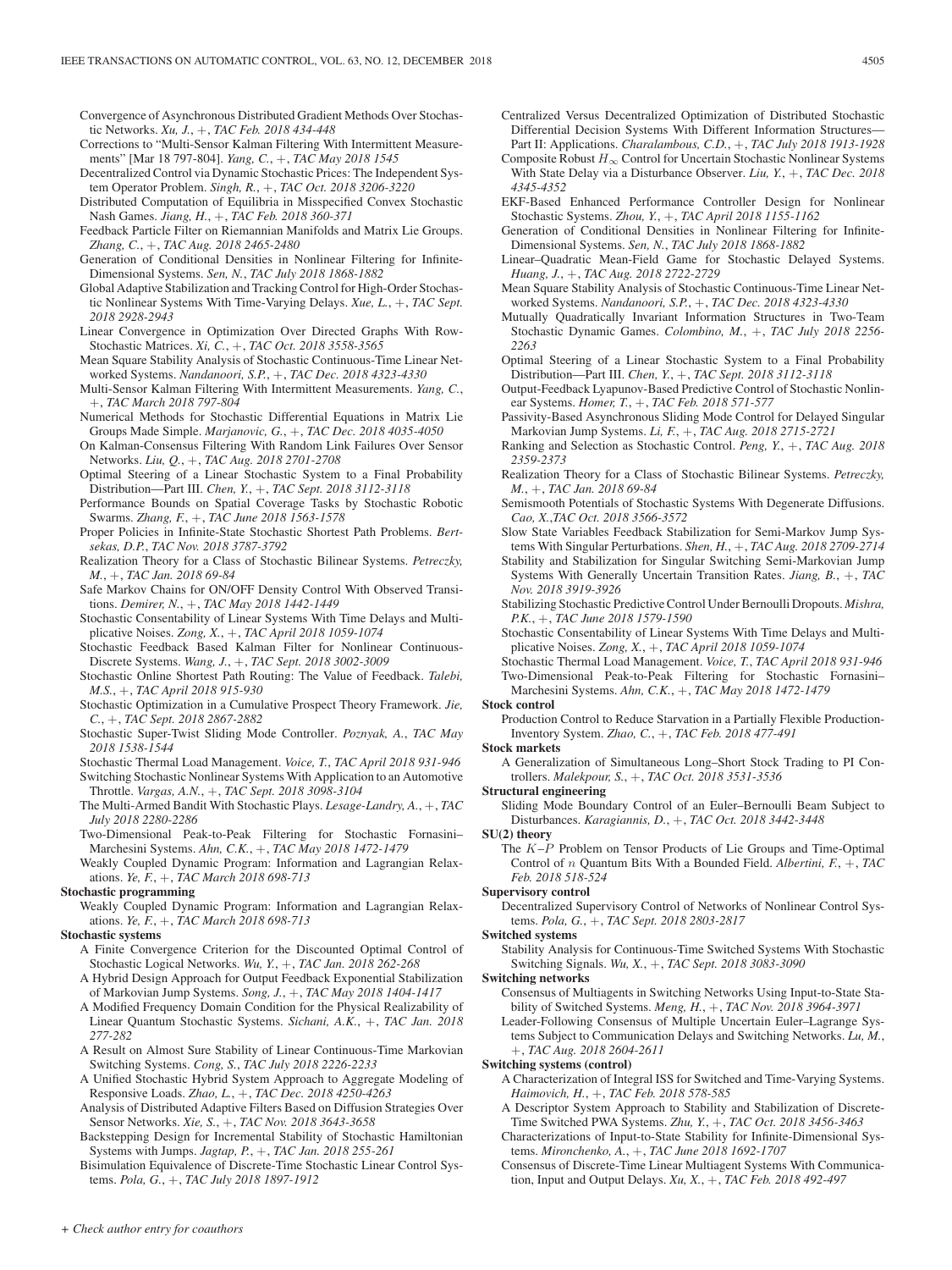- Distributed Model Predictive Control of Spatially Interconnected Systems Using Switched Cost Functions. *Liu, P.*, +, *TAC July 2018 2161-2167*
- Feedback Stabilization of Switched Linear Systems With Unknown Disturbances Under Data-Rate Constraints. *Yang, G.*, +, *TAC July 2018 2107- 2122*
- Global Exponential/Finite-Time Stability of Nonlinear Adaptive Switching Systems With Applications in Controlling Systems With Unknown Control Direction. *Chen, W.*, +, *TAC Aug. 2018 2738-2744*
- Invariance Control Synthesis for Switched Nonlinear Systems: An Interval Analysis Approach. *Li, Y.*, +, *TAC July 2018 2206-2211*
- Quasi-Time-Dependent Output Control for Discrete-Time Switched System With Mode-Dependent Average Dwell Time. *Fei, Z.*, +, *TAC Aug. 2018 2647-2653*
- Regularization of Chattering Phenomena via Bounded Variation Controls. *Caponigro, M.*, +, *TAC July 2018 2046-2060*
- Robust Controllability of Switched Asynchronous Sequential Machines. *Yang, J.*,*TAC July 2018 2139-2144*
- Secure State Estimation Against Sparse Sensor Attacks With Adaptive Switching Mechanism. *An, L.*, +, *TAC Aug. 2018 2596-2603*
- SMC Design for Robust Stabilization of Nonlinear Markovian Jump Singular Systems. *Wang, Y.*, +, *TAC Jan. 2018 219-224*
- Stability Analysis and Delay Control for Switched Positive Linear Systems. *Zhao, X.*, +, *TAC July 2018 2184-2190*
- Stability and Stabilization for Singular Switching Semi-Markovian Jump Systems With Generally Uncertain Transition Rates. *Jiang, B.*, +, *TAC Nov. 2018 3919-3926*
- Stabilizability of Discrete-Time Controlled Switched Linear Systems. *Lee, D.*, +, *TAC Oct. 2018 3516-3522*
- Stabilization of 2-D Switched Systems With All Modes Unstable via Switching Signal Regulation. *Shi, S.*, +, *TAC March 2018 857-863*
- Stabilization of Switched Linear Neutral Systems: An Event-Triggered Sampling Control Scheme. *Li, T.*, +, *TAC Oct. 2018 3537-3544*
- Switched Control for Quantized Feedback Systems: Invariance and Limit Cycle Analysis. *Papadopoulos, A.V.*, +, *TAC Nov. 2018 3775-3786*
- Switching Stochastic Nonlinear Systems With Application to an Automotive Throttle. *Vargas, A.N.*, +, *TAC Sept. 2018 3098-3104*
- Unicycle With Only Range Input: An Array of Patterns. *Tripathy, T.*, +, *TAC May 2018 1300-1312*

### **Synchronization**

- Finite-Time Attitude Synchronization With Distributed Discontinuous Protocols. *Wei, J.*, +, *TAC Oct. 2018 3608-3615*
- Nonconservative Discrete-Time ISS Small-Gain Conditions for Closed Sets. *Noroozi, N.*, +, *TAC May 2018 1231-1242*
- Observability Through a Matrix-Weighted Graph. *Tuna, S.E.*, *TAC July 2018 2061-2074*
- Optimal Synchronization of Heterogeneous Nonlinear Systems With Unknown Dynamics. *Modares, H.*, +, *TAC Jan. 2018 117-131*
- Pattern Formation Via Eigenstructure Assignment: General Theory and Multi-Agent Application. *Wu, A.*, +, *TAC July 2018 1959-1972*
- Some Results on Exponential Synchronization of Nonlinear Systems. *Andrieu, V.*, +, *TAC April 2018 1213-1219*
- Stabilization of Networked Control Systems Under Clock Offsets and Quantization. *Okano, K.*, +, *TAC June 2018 1708-1723*
- Synchronization of Coupled Dynamical Systems: Tolerance to Weak Connectivity and Arbitrarily Bounded Time-Varying Delays. *Meng, Z.*, +, *TAC June 2018 1791-1797*
- Synchronization of Discretely Coupled Harmonic Oscillators Using Sampled Position States Only. *Zhang, H.*, +, *TAC Nov. 2018 3994-3999*

**System dynamics**

Numerical Optimal Control With Periodicity Constraints in the Presence of Invariants. *Gros, S.*, +, *TAC Sept. 2018 2818-2832*

# **T**

# **Table lookup**

Proximate Time-Optimal Control of a Harmonic Oscillator. *Braker, R.A.*, +, *TAC June 2018 1676-1691*

- **Target tracking**
	- Affine Formation Maneuver Control of Multiagent Systems. *Zhao, S.*,*TAC Dec. 2018 4140-4155*
	- Formation-Preserving Properties of Cooperative Kinematic Agents With or Without External Influence of Target Attraction. *Li, W.*, *TAC June 2018 1737-1744*
	- Multitarget Tracking via Mixed Integer Optimization. *Bertsimas, D.*, +, *TAC Nov. 2018 3627-3642*

Source Localization by a Binary Sensor Network in the Presence of Imperfection, Noise, and Outliers. *Bai, E.*, *TAC Feb. 2018 347-359*

Track Extraction With Hidden Reciprocal Chains. *Stamatescu, G.*, +, *TAC April 2018 1097-1104*

# **Taxation**

Optimal Mechanisms for Robust Coordination in Congestion Games. *Brown, P.N.*, +, *TAC Aug. 2018 2437-2448*

### **Taylor series**

Gradient-Based Myopic Allocation Policy: An Efficient Sampling Procedure in a Low-Confidence Scenario. *Peng, Y.*, +, *TAC Sept. 2018 3091- 3097*

# **Telecommunication computing**

Optimal Attack Energy Allocation against Remote State Estimation. *Peng, L.*, +, *TAC July 2018 2199-2205*

# **Telecommunication network routing**

Stochastic Online Shortest Path Routing: The Value of Feedback. *Talebi, M.S.*, +, *TAC April 2018 915-930*

# **Telecommunication power management**

- Infinite Horizon Optimal Transmission Power Control for Remote State Estimation Over Fading Channels. *Ren, X.*, +, *TAC Jan. 2018 85-100*
- Optimal Attack Energy Allocation against Remote State Estimation. *Peng, L.*, +, *TAC July 2018 2199-2205*

Optimal Denial-of-Service Attack Scheduling With Energy Constraint Over Packet-Dropping Networks. *Qin, J.*, +, *TAC June 2018 1648-1663*

### **Telecommunication scheduling**

- Multi-Sensor Kalman Filtering With Intermittent Measurements. *Yang, C.*, +, *TAC March 2018 797-804*
- Optimal Attack Energy Allocation against Remote State Estimation. *Peng, L.*, +, *TAC July 2018 2199-2205*
- Optimal Denial-of-Service Attack Scheduling With Energy Constraint Over Packet-Dropping Networks. *Qin, J.*, +, *TAC June 2018 1648-1663*

### **Telecommunication security**

Optimal Attack Energy Allocation against Remote State Estimation. *Peng, L.*, +, *TAC July 2018 2199-2205*

Optimal Denial-of-Service Attack Scheduling With Energy Constraint Over Packet-Dropping Networks. *Qin, J.*, +, *TAC June 2018 1648-1663*

# **Telecommunication traffic**

Structural Analysis and Optimal Design of Distributed System Throttlers. *Siami, M.*, +, *TAC Feb. 2018 540-547*

# **Telecontrol**

Cyber-Physical Attacks With Control Objectives. *Chen, Y.*, +, *TAC May 2018 1418-1425*

### **Temperature measurement**

Online Recalibration of the State Estimators for a System With Moving Boundaries Using Sparse Discrete-in-Time Temperature Measurements. *Petrus, B.*, +, *TAC April 2018 1090-1096*

### **Temporal logic**

Mode-Target Games: Reactive Synthesis for Control Applications. *Balkan, A.*, +, *TAC Jan. 2018 196-202*

Probabilistic Motion Planning Under Temporal Tasks and Soft Constraints. *Guo, M.*, +, *TAC Dec. 2018 4051-4066*

### **Tensors**

- Finite Horizon Tracking Control of Boolean Control Networks. *Zhang, Z.*, +, *TAC June 2018 1798-1805*
- Some Results on Exponential Synchronization of Nonlinear Systems. *Andrieu, V.*, +, *TAC April 2018 1213-1219*
- Tensor Nuclear Norm LPV Subspace Identification. *Gunes, B.*, +, *TAC Nov. 2018 3897-3903*
- The K–P Problem on Tensor Products of Lie Groups and Time-Optimal Control of n Quantum Bits With a Bounded Field. *Albertini, F.*, +, *TAC Feb. 2018 518-524*

### **Thermostats**

A Unified Stochastic Hybrid System Approach to Aggregate Modeling of Responsive Loads. *Zhao, L.*, +, *TAC Dec. 2018 4250-4263*

### **Three-term control**

- Global Asymptotic Stability of a PID Control System With Coulomb Friction. *Bisoffi, A.*, +, *TAC Aug. 2018 2654-2661*
- PID Passivity-Based Control of Port-Hamiltonian Systems. *Zhang, M.*, +, *TAC April 2018 1032-1044*
- Proximate Time-Optimal Control of a Harmonic Oscillator. *Braker, R.A.*, +, *TAC June 2018 1676-1691*
- Sampled-Data Implementation of Derivative-Dependent Control Using Artificial Delays. *Selivanov, A.*, +, *TAC Oct. 2018 3594-3600*
- **Throughput**
- On the Whittle Index for Restless Multiarmed Hidden Markov Bandits. *Meshram, R.*, +, *TAC Sept. 2018 3046-3053*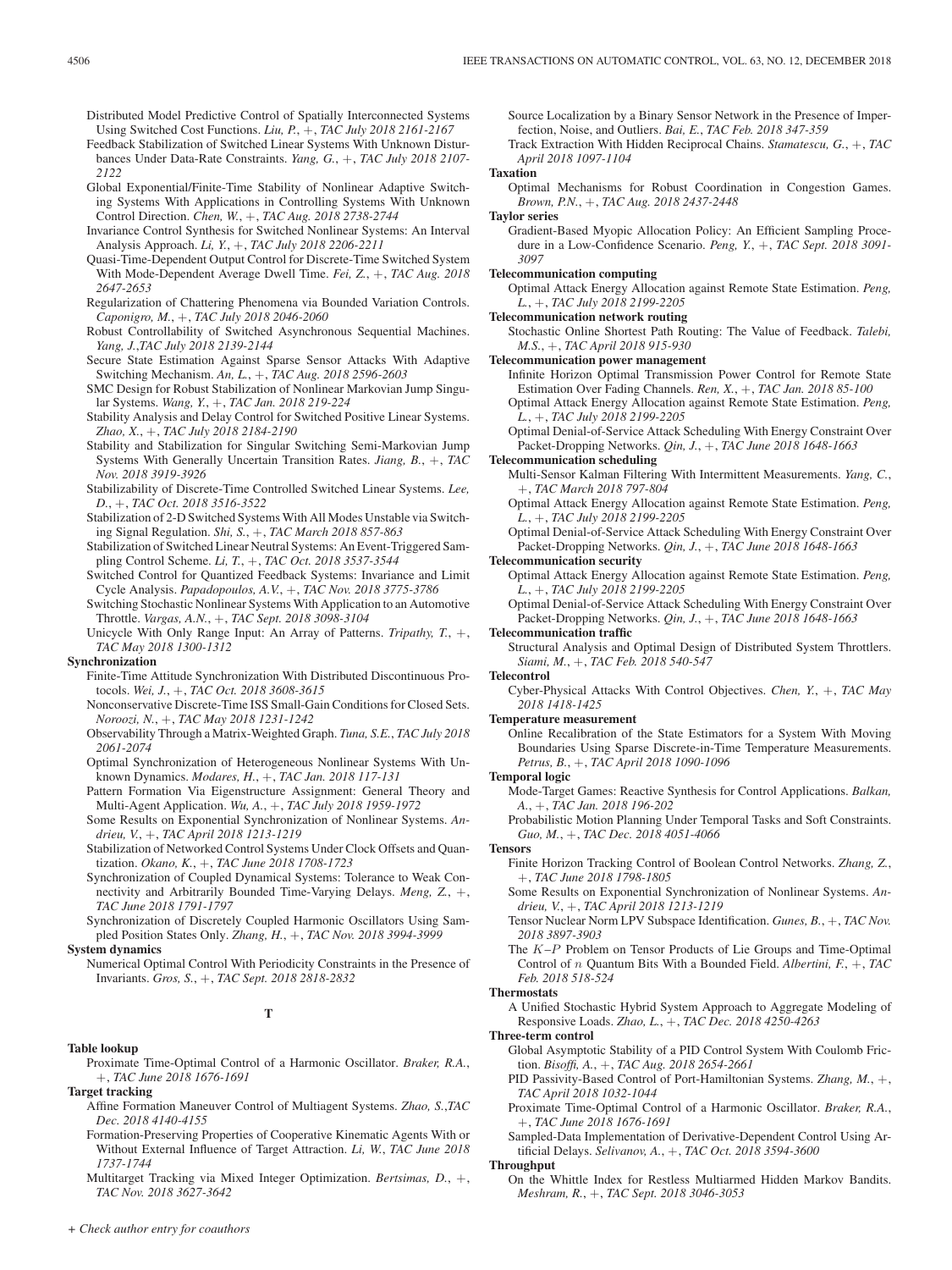### **Time optimal control**

- Low-Rank Modifications of Riccati Factorizations for Model Predictive Control. *Nielsen, I.*, +, *TAC March 2018 872-879*
- Sparsity of Linear Discrete-Time Optimal Control Problems With  $l_1$  Objectives. *Rao, C.V.*, *TAC Feb. 2018 513-517*
- The K–P Problem on Tensor Products of Lie Groups and Time-Optimal Control of n Quantum Bits With a Bounded Field. *Albertini, F.*, +, *TAC Feb. 2018 518-524*

### **Time-domain analysis**

Invariance With Dynamic Multipliers. *Fetzer, M.*, +, *TAC July 2018 1929- 1942*

# **Time-varying networks**

Distributed Constrained Optimization and Consensus in Uncertain Networks via Proximal Minimization. *Margellos, K.*, +, *TAC May 2018 1372-1387* **Time-varying systems**

- A Fractional-Order Repetitive Controller for Periodic Disturbance Rejection. *Fedele, G.*,*TAC May 2018 1426-1433*
- A Multivariable Stochastic Tracking Controller for Robot Manipulators Without Joint Velocities. *Saab, S.S.*, +, *TAC Aug. 2018 2481-2495*
- A New Varying-Parameter Convergent-Differential Neural-Network for Solving Time-Varying Convex QP Problem Constrained by Linear-Equality. *Zhang, Z.*, +, *TAC Dec. 2018 4110-4125*
- Affine Parameter-Dependent Lyapunov Functions for LPV Systems With Affine Dependence. *Cox, P.B.*, +, *TAC Nov. 2018 3865-3872*
- Asymptotic Consensus on the Average of a Field for Time-Varying Nonlinear Networks Under Almost Periodic Connectivity. *Manfredi, S.*, +, *TAC Aug. 2018 2389-2404*
- Combined MRAC for Unknown MIMO LTI Systems With Parameter Convergence. *Roy, S.B.*, +, *TAC Jan. 2018 283-290*
- Consensus of Multiagents in Switching Networks Using Input-to-State Stability of Switched Systems. *Meng, H.*, +, *TAC Nov. 2018 3964-3971*
- Control Design With Prescribed Performance for Nonlinear Systems With Unknown Control Directions and Nonparametric Uncertainties. *Li, F.*, +, *TAC Oct. 2018 3573-3580*
- Design of Feedback Control Laws for Information Transfer in Spintronics Networks. *Schirmer, S.G.*, +, *TAC Aug. 2018 2523-2536*
- Discrete-Time Robust Hierarchical Linear-Quadratic Dynamic Games. *Kebriaei, H.*, +, *TAC March 2018 902-909*
- Distributed Algorithm for Solving Convex Inequalities. *Lu, K.*, +, *TAC Aug. 2018 2670-2677*
- Distributed Observers for LTI Systems. *Mitra, A.*, +, *TAC Nov. 2018 3689- 3704*
- Dynamic Distributed Control for Networks With Cooperative–Antagonistic Interactions. *Meng, D.*, *TAC Aug. 2018 2311-2326*
- Dynamic Formation Control Over Directed Networks Using Graphical Laplacian Approach. *Li, X.*, +, *TAC Nov. 2018 3761-3774*
- Event-Triggered Output Feedback Stabilization via Dynamic High-Gain Scaling. *Peralez, J.*, +, *TAC Aug. 2018 2537-2549*
- Event-Triggered Second-Moment Stabilization of Linear Systems Under Packet Drops. *Tallapragada, P.*, +, *TAC Aug. 2018 2374-2388*
- Exponential Stability of Coupled Linear Delay Time-Varying Differential– Difference Equations. *Ngoc, P.H.A.*, *TAC March 2018 843-848*
- Exponential Stability of Two-Dimensional Homogeneous Monotone Systems With Bounded Directional Delays. *Van Hien, L.*, +, *TAC Aug. 2018 2694-2700*
- Finite Horizon Tracking Control of Boolean Control Networks. *Zhang, Z.*, +, *TAC June 2018 1798-1805*
- Finite-Time Attitude Synchronization With Distributed Discontinuous Protocols. *Wei, J.*, +, *TAC Oct. 2018 3608-3615*
- Further Results on Stabilizability of Discrete-time Nonlinearly Parameterized Systems With Scalar Parameters. *Li, C.*, *TAC July 2018 2153-2160*
- Global Adaptive Stabilization and Tracking Control for High-Order Stochastic Nonlinear Systems With Time-Varying Delays. *Xue, L.*, +, *TAC Sept. 2018 2928-2943*
- Global Consensus of Time-Varying Multiagent Systems Without Persistent Excitation Assumptions. *Barabanov, N.*, +, *TAC Nov. 2018 3935-3939*
- Higher Order Tracking Properties of Model Reference Adaptive Control Systems. *Tao, G.*, +, *TAC Nov. 2018 3912-3918*
- Input-to-State Stability and Inverse Optimality of Linear Time-Varying-Delay Predictor Feedbacks. *Cai, X.*, +, *TAC Jan. 2018 233-240*
- Leader-Following Consensus of Multiple Uncertain Euler–Lagrange Systems Subject to Communication Delays and Switching Networks. *Lu, M.*, +, *TAC Aug. 2018 2604-2611*
- Necessary and Sufficient Conditions for Assignability of the Lyapunov Spectrum of Discrete Linear Time-Varying Systems. *Babiarz, A.*, +, *TAC Nov. 2018 3825-3837*
- Nonconservative Discrete-Time ISS Small-Gain Conditions for Closed Sets. *Noroozi, N.*, +, *TAC May 2018 1231-1242*
- Observability and Controllability Analysis of Linear Systems Subject to Data Losses. *Jungers, R.M.*, +, *TAC Oct. 2018 3361-3376*
- Observer Design for Triangular Systems Under Weak Observability Assumptions. *Theodosis, D.*, +, *TAC Dec. 2018 4156-4171*
- On Lyapunov–Krasovskii Characterizations of Stability Notions for Discrete-Time Systems With Uncertain Time-Varying Time Delays. *Pepe, P.*, +, *TAC June 2018 1603-1617*
- On the Necessity of LMI-Based Design Conditions for Discrete Time LPV Filters. *Pandey, A.P.*, +, *TAC Sept. 2018 3187-3188*
- Parameter-Space Stability Analysis of LTI Time-Delay Systems With Parametric Uncertainties. *Schauss, T.*, +, *TAC Nov. 2018 3927-3934*
- Prediction-Correction Interior-Point Method for Time-Varying Convex Optimization. *Fazlyab, M.*, +, *TAC July 2018 1973-1986*
- Pulse-Based Control Using Koopman Operator Under Parametric Uncertainty. *Sootla, A.*, +, *TAC March 2018 791-796*
- Resilient Randomized Quantized Consensus. *Dibaji, S.M.*, +, *TAC Aug. 2018 2508-2522*
- Robust Controller Design for Attitude Dynamics Subjected to Time-Delayed State Measurements. *Cavalcanti, J.*, +, *TAC July 2018 2191-2198*
- Robust Exponential Stability and Disturbance Attenuation for Discrete-Time Switched Systems Under Arbitrary Switching. *Xiang, W.*, +, *TAC May 2018 1450-1456*
- Robustness Analysis of Asynchronous Sampled-Data Multiagent Networks With Time-Varying Delays. *Xiao, F.*, +, *TAC July 2018 2145-2152*
- Stability Analysis for Positive Singular Systems With Time-Varying Delays. *Cui, Y.*, +, *TAC May 2018 1487-1494*
- Stability Analysis of Monotone Systems via Max-Separable Lyapunov Functions. *Feyzmahdavian, H.R.*, +, *TAC March 2018 643-656*
- Stability Analysis of Nonlinear Time-Delay Systems Using a Novel Piecewise Positive Systems Method. *Nam, P.T.*, +, *TAC Jan. 2018 291-297*
- Stability of Linear Systems With Time-Varying Delays Using Bessel– Legendre Inequalities. *Seuret, A.*, +, *TAC Jan. 2018 225-232*
- Stability of Switched Systems on Randomly Switching Durations With Random Interaction Matrices. *Guo, Y.*, +, *TAC Jan. 2018 21-36*
- Stabilization of Nonlinear Systems With Time-Varying Input and State Delays by Approximate Predictor. *Liu, K.*, +, *TAC Oct. 2018 3449-3455*
- Switching Control for Parameter Identifiability. *Battistelli, G.*, +, *TAC March 2018 849-856*
- Synchronization of Coupled Dynamical Systems: Tolerance to Weak Connectivity and Arbitrarily Bounded Time-Varying Delays. *Meng, Z.*, +, *TAC June 2018 1791-1797*

### **Toeplitz matrices**

Subspace Identification of Local Systems in One-Dimensional Homogeneous Networks. *Yu, C.*, +, *TAC April 2018 1126-1131*

# **Tomography**

A Quantum Hamiltonian Identification Algorithm: Computational Complexity and Error Analysis. *Wang, Y.*, +, *TAC May 2018 1388-1403*

**Topology** Evolution of Social Power in Social Networks With Dynamic Topology. *Ye,*

- *M.*, +, *TAC Nov. 2018 3793-3808* Finite-Time Consensus and Tracking Control of A Class of Nonlinear Mul-
- tiagent Systems. *Li, Z.*, +, *TAC Dec. 2018 4413-4420*
- Formation-Preserving Properties of Cooperative Kinematic Agents With or Without External Influence of Target Attraction. *Li, W.*, *TAC June 2018 1737-1744*
- Synchronization of Discretely Coupled Harmonic Oscillators Using Sampled Position States Only. *Zhang, H.*, +, *TAC Nov. 2018 3994-3999*

### **Tracking**

- Adaptive Attitude Tracking Control of Rigid Body Systems With Unknown Inertia and Gyro-Bias. *Benallegue, A.*, +, *TAC Nov. 2018 3986-3993*
- Event-Based Model Predictive Tracking Control of Nonholonomic Systems With Coupled Input Constraint and Bounded Disturbances. *Sun, Z.*, +, *TAC Feb. 2018 608-615*
- Finite Horizon Tracking Control of Boolean Control Networks. *Zhang, Z.*, +, *TAC June 2018 1798-1805*
- Hybrid Output Feedback for Attitude Tracking on SO(3). *Berkane, S.*, +, *TAC Nov. 2018 3956-3963*

## **Training**

- Stability Analysis of Optimal Adaptive Control Using Value Iteration With Approximation Errors. *Heydari, A.*, *TAC Sept. 2018 3119-3126*
- **Trajectory**
- Navigation Functions for Convex Potentials in a Space With Convex Obstacles. *Paternain, S.*, +, *TAC Sept. 2018 2944-2959*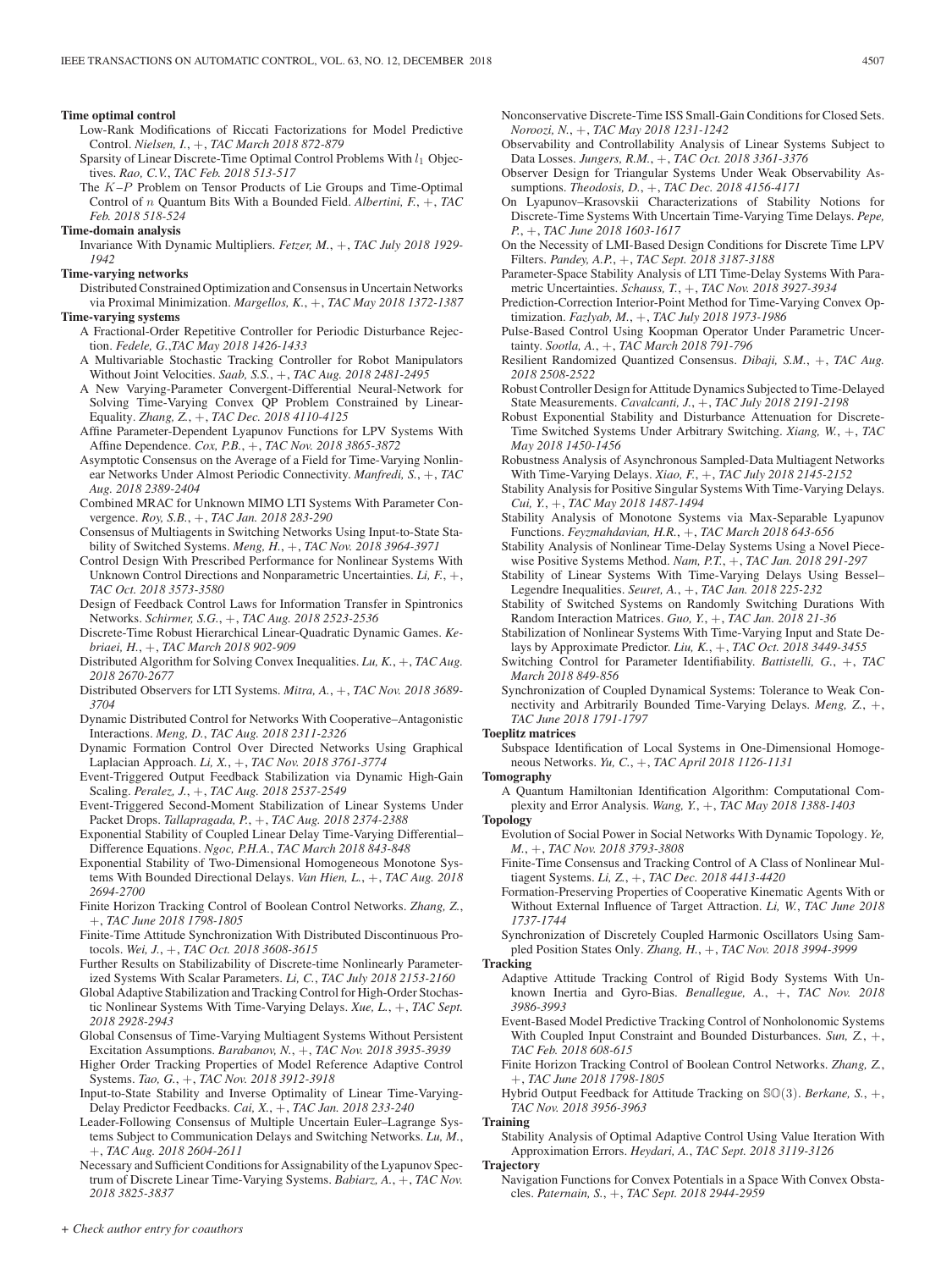- Optimal and Robust Sampled-Data Control of Markov Jump Linear Systems: A Differential LMI Approach. *Gabriel, G.W.*, +, *TAC Sept. 2018 3054-3060*
- Stability Analysis of Optimal Adaptive Control Using Value Iteration With Approximation Errors. *Heydari, A.*, *TAC Sept. 2018 3119-3126*
- Tracking a Diffusing Three-Dimensional Source via Nonholonomic Extremum Seeking. *Ashley, T.T.*, +, *TAC Sept. 2018 2855-2866*

### **Trajectory control**

- Guaranteed State Estimation for Nonlinear Discrete-Time Systems via Indirectly Implemented Polytopic Set Computation. *Wan, J.*, +, *TAC Dec. 2018 4317-4322*
- Nonlinear MPC for Tracking Piece-Wise Constant Reference Signals. *Limon, D.*, +, *TAC Nov. 2018 3735-3750*
- Robot Planning Based on Boolean Specifications Using Petri Net Models. *Mahulea, C.*, +, *TAC July 2018 2218-2225*
- The Role of Convexity in Saddle-Point Dynamics: Lyapunov Function and Robustness. *Cherukuri, A.*, +, *TAC Aug. 2018 2449-2464*

### **Transfer function matrices**

Bilinear Transformation for Discrete-Time Positive Real and Negative Imaginary Systems. *Liu, M.*, +, *TAC Dec. 2018 4264-4269*

# **Transfer functions**

- A Bounded Complementary Sensitivity Function Ensures Topology-Independent Stability of Homogeneous Dynamical Networks. *Blanchini, F.*, +, *TAC April 2018 1140-1146*
- A Modified Frequency Domain Condition for the Physical Realizability of Linear Quantum Stochastic Systems. *Sichani, A.K.*, +, *TAC Jan. 2018 277-282*
- A New Varying-Parameter Convergent-Differential Neural-Network for Solving Time-Varying Convex QP Problem Constrained by Linear-Equality. *Zhang, Z.*, +, *TAC Dec. 2018 4110-4125*
- Dynamic Distributed Control for Networks With Cooperative–Antagonistic Interactions. *Meng, D.*, *TAC Aug. 2018 2311-2326*
- Higher Order Tracking Properties of Model Reference Adaptive Control Systems. *Tao, G.*, +, *TAC Nov. 2018 3912-3918*

### **Transforms**

Gaussian Process Quadrature Moment Transform. *Pruher, J.*, +, *TAC Sept. 2018 2844-2854*

**Transient response**

H2 Analysis of LTI Systems via Conversion to Externally Positive Systems. *Ebihara, Y.*, *TAC Aug. 2018 2566-2572*

- **Transport processes**
- Optimal Steering of a Linear Stochastic System to a Final Probability Distribution—Part III. *Chen, Y.*, +, *TAC Sept. 2018 3112-3118*

# **Transportation**

Stability of Fluid Queueing Systems With Parallel Servers and Stochastic Capacities. *Jin, L.*, +, *TAC Nov. 2018 3948-3955*

### **Trees (mathematics)**

- Distributed Consensus Algorithms for a Class of High-Order Multi-Agent Systems on Directed Graphs. *Abdessameud, A.*, +, *TAC Oct. 2018 3464- 3470*
- Distributed Consensus of Second-Order Multiagent Systems With Nonconvex Velocity and Control Input Constraints. *Lin, P.*, +, *TAC April 2018 1171-1176*
- Distributed Semidefinite Programming With Application to Large-Scale System Analysis. *Pakazad, S.K.*, +, *TAC April 2018 1045-1058*
- Min–Max Time Consensus Tracking With Communication Guarantee. *Mulla, A.K.*, +, *TAC Jan. 2018 132-144*
- On Leader–Follower Consensus With Switching Topologies: An Analysis Inspired by Pigeon Hierarchies. *Shao, J.*, +, *TAC Oct. 2018 3588-3593*

# **U**

### **Uncertain systems**

- $H_2$  Output-Feedback Control With Finite Multiple Measurement Information. *Ahn, C.K.*, +, *TAC Aug. 2018 2588-2595*
- A Framework for Global Robust Output Regulation of Nonlinear Lower Triangular Systems With Uncertain Exosystems. *Wang, X.*, +, *TAC March 2018 894-901*
- A Lyapunov Function for an Extended Super-Twisting Algorithm. *Seeber, R.*, +, *TAC Oct. 2018 3426-3433*
- A Novel Extended State Observer for Output Tracking of MIMO Systems With Mismatched Uncertainty. *Zhao, Z.*, +, *TAC Jan. 2018 211-218*
- A Predictor-Based Model Reference Adaptive Controller for Time-Delay Systems. *Nguyen, K.*, *TAC Dec. 2018 4375-4382*
- Affine Parameter-Dependent Lyapunov Functions for LPV Systems With Affine Dependence. *Cox, P.B.*, +, *TAC Nov. 2018 3865-3872*
- Asymptotic Regulation of Time-Delay Nonlinear Systems With Unknown Control Directions. *Pongvuthithum, R.*, +, *TAC May 2018 1495-1502*
- Bayesian Attitude Estimation With the Matrix Fisher Distribution on SO(3). *Lee, T.*,*TAC Oct. 2018 3377-3392*
- Combined MRAC for Unknown MIMO LTI Systems With Parameter Convergence. *Roy, S.B.*, +, *TAC Jan. 2018 283-290*
- Composite Robust  $H_{\infty}$  Control for Uncertain Stochastic Nonlinear Systems With State Delay via a Disturbance Observer. *Liu, Y.*, +, *TAC Dec. 2018 4345-4352*
- Constructive Nonlinear Internal Models for Global Robust Output Regulation and Application. *Xu, D.*, *TAC May 2018 1523-1530*
- Control Design With Prescribed Performance for Nonlinear Systems With Unknown Control Directions and Nonparametric Uncertainties. *Li, F.*, +, *TAC Oct. 2018 3573-3580*
- Cooperative Output Regulation for a Class of Nonlinear Multi-agent Systems with Unknown Control Directions subject to Switching Networks. *Liu, T.*, +, *TAC March 2018 783-790*
- Cooperative Robust Output Regulation for Second-Order Nonlinear Multiagent Systems With an Unknown Exosystem. *Dong, Y.*, +, *TAC Oct. 2018 3418-3425*
- Data-Driven Inversion-Based Control of Nonlinear Systems With Guaranteed Closed-Loop Stability. *Novara, C.*, +, *TAC April 2018 1147-1154*
- Design of Feedback Control Laws for Information Transfer in Spintronics Networks. *Schirmer, S.G.*, +, *TAC Aug. 2018 2523-2536*
- Distributed Adaptive Convex Optimization on Directed Graphs via Continuous-Time Algorithms. *Li, Z.*, +, *TAC May 2018 1434-1441*
- Distributed Constrained Optimization and Consensus in Uncertain Networks via Proximal Minimization. *Margellos, K.*, +, *TAC May 2018 1372-1387*
- Distributed Semidefinite Programming With Application to Large-Scale System Analysis. *Pakazad, S.K.*, +, *TAC April 2018 1045-1058*
- Disturbance/Uncertainty Estimator Based Integral Sliding-Mode Control. *Kurkcu, B.*, +, *TAC Nov. 2018 3940-3947*
- Global Exponential/Finite-Time Stability of Nonlinear Adaptive Switching Systems With Applications in Controlling Systems With Unknown Control Direction. *Chen, W.*, +, *TAC Aug. 2018 2738-2744*
- Guaranteed State Estimation for Nonlinear Discrete-Time Systems via Indirectly Implemented Polytopic Set Computation. *Wan, J.*, +, *TAC Dec. 2018 4317-4322*
- Hierarchical Robust Performance Analysis of Uncertain Large Scale Systems. *Laib, K.*, +, *TAC July 2018 2075-2090*
- Invariance With Dynamic Multipliers. *Fetzer, M.*, +, *TAC July 2018 1929- 1942*
- Leader-Following Consensus of Multiple Uncertain Euler–Lagrange Systems Subject to Communication Delays and Switching Networks. *Lu, M.*, +, *TAC Aug. 2018 2604-2611*
- Model Reference Adaptive Control of  $2 \times 2$  Coupled Linear Hyperbolic PDEs. *Anfinsen, H.*, +, *TAC Aug. 2018 2405-2420*
- Multipattern Output Consensus in Networks of Heterogeneous Nonlinear Agents With Uncertain Leader: A Nonlinear Regression Approach. *Casadei, G.*, +, *TAC Aug. 2018 2581-2587*
- On Lyapunov–Krasovskii Characterizations of Stability Notions for Discrete-Time Systems With Uncertain Time-Varying Time Delays. *Pepe, P.*, +, *TAC June 2018 1603-1617*
- Optimal Mechanisms for Robust Coordination in Congestion Games. *Brown, P.N.*, +, *TAC Aug. 2018 2437-2448*
- Parameter-Space Stability Analysis of LTI Time-Delay Systems With Parametric Uncertainties. *Schauss, T.*, +, *TAC Nov. 2018 3927-3934*
- Passivity-Based Asynchronous Sliding Mode Control for Delayed Singular Markovian Jump Systems. *Li, F.*, +, *TAC Aug. 2018 2715-2721*
- PDE Boundary Control of Multi-Input LTI Systems With Distinct and Uncertain Input Delays. *Zhu, Y.*, +, *TAC Dec. 2018 4270-4277*
- Quasi-Continuous MIMO Sliding-Mode Control. *Levant, A.*, +, *TAC Sept. 2018 3068-3074*
- Riccati-Based Design of Event-Triggered Controllers for Linear Systems With Delays. *Borgers, D.P.*, +, *TAC Jan. 2018 174-188*
- Robust Consensus Analysis and Design Under Relative State Constraints or Uncertainties. *Nguyen, D.H.*, +, *TAC June 2018 1784-1790*
- Robust Controller Design for Attitude Dynamics Subjected to Time-Delayed State Measurements. *Cavalcanti, J.*, +, *TAC July 2018 2191-2198*
- Robust Exponential Stability and Disturbance Attenuation for Discrete-Time Switched Systems Under Arbitrary Switching. *Xiang, W.*, +, *TAC May 2018 1450-1456*